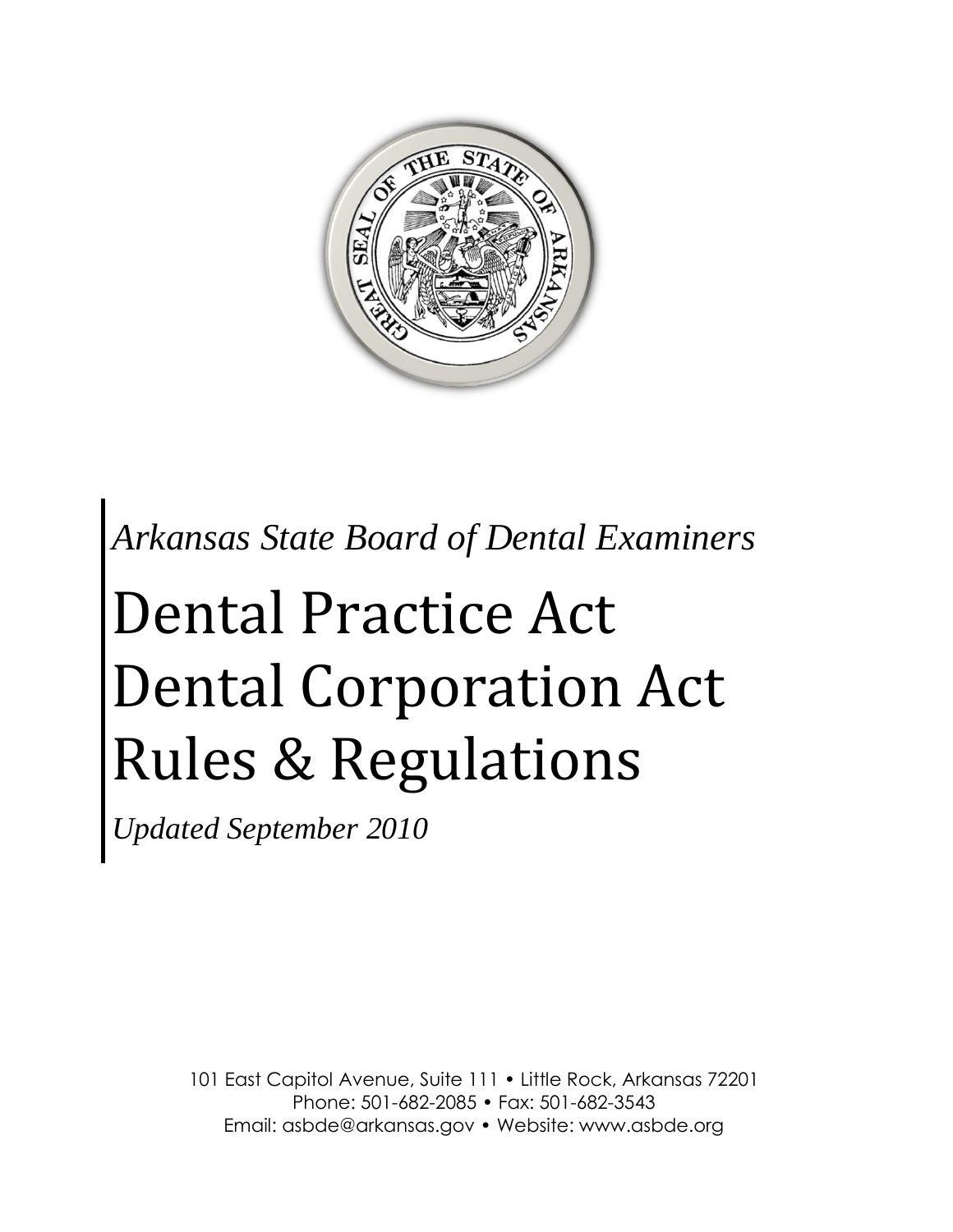*(This page left blank intentionally.)*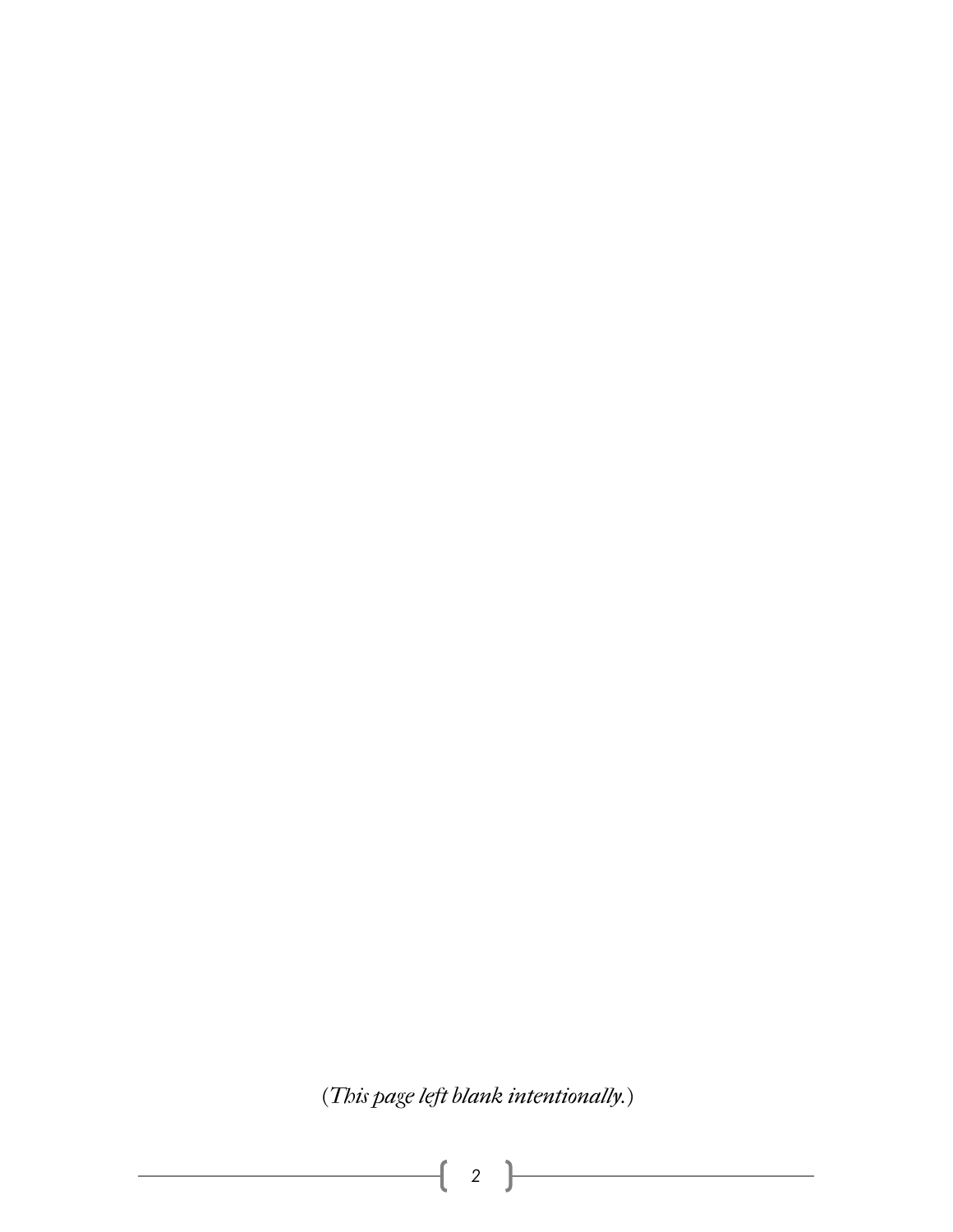

## Table of Contents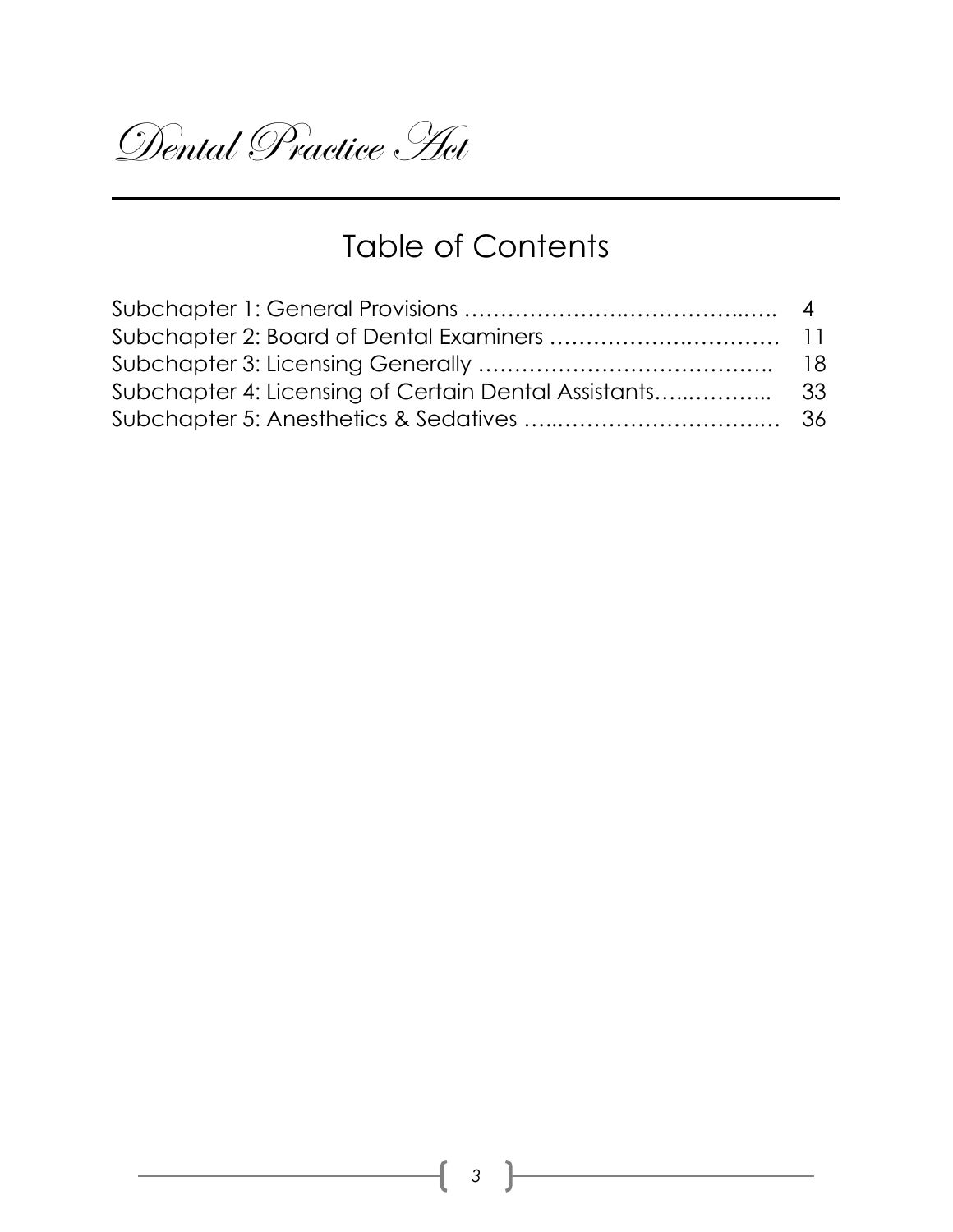#### **DENTISTS, DENTAL HYGIENISTS AND DENTAL ASSISTANTS**

SUBCHAPTER.

- 1. General Provisions
- 2. Board of Dental Examiners
- 3. Licensing Generally
- 4. Licensing of Certain Dental Assistants
- 5. Anesthetics and Sedatives

## Subchapter I **GENERAL PROVISIONS**

Section.

- 17-82-101. Short title.
- 17-82-102. Definitions.
- 17-82-103. Employment of hygienists Scope of duties.
- 17-82-104. Unlawful practice.
- 17-82-105. Sales of dental services or appliances.

17-82-106. Advertising.

- 17-82-107. Pharmacists authorized to fill prescriptions.
- 17-82-108. Dental colleges.
- 17-82-109. Enforcement.

**Cross References.** Dental Corporation Act §4-29-401 et seq.

**Effective Dates.** Acts 1955, No. 14, §40: Jan. 27, 1955. Emergency clause provided: "It has been found and is declared by the General Assembly of the State of Arkansas that existing laws regulating the practice of dentistry are inadequate to protect the public against quackery and incompetency and to protect licensed dentists and dental hygienists against the practice of such arts by unlicensed persons, that there is urgent need for such protection, and that enactment of this measure will remedy this dangerous situation. Therefore, an emergency is declared to exist, and this act, being necessary for the preservation of the public peace, health and safety, shall take effect and be in force from the date of its approval."

Acts 1969, No. 91, §8: Feb. 21, 1969. Emergency clause provided: "It is hereby found and determined by the General Assembly that the authority of the State Board of Dental Examiners to define those acts which constitute the practice of dentistry and to prescribe the services which may be performed by Dental Hygienists and Dental Assistants is not clearly defined in the present laws; that the State Board of Dental Examiners does not now have the necessary authority to license and regulate dental specialists; and that the immediate effectiveness of this act is necessary to clarify and to prescribe the authority of the Board in these vital areas in order that the public will be properly protected. Therefore, an emergency is hereby declared to exist and this act being necessary for the immediate preservation of the public peace, health, and safety shall be in effect from the date of its passage and approval."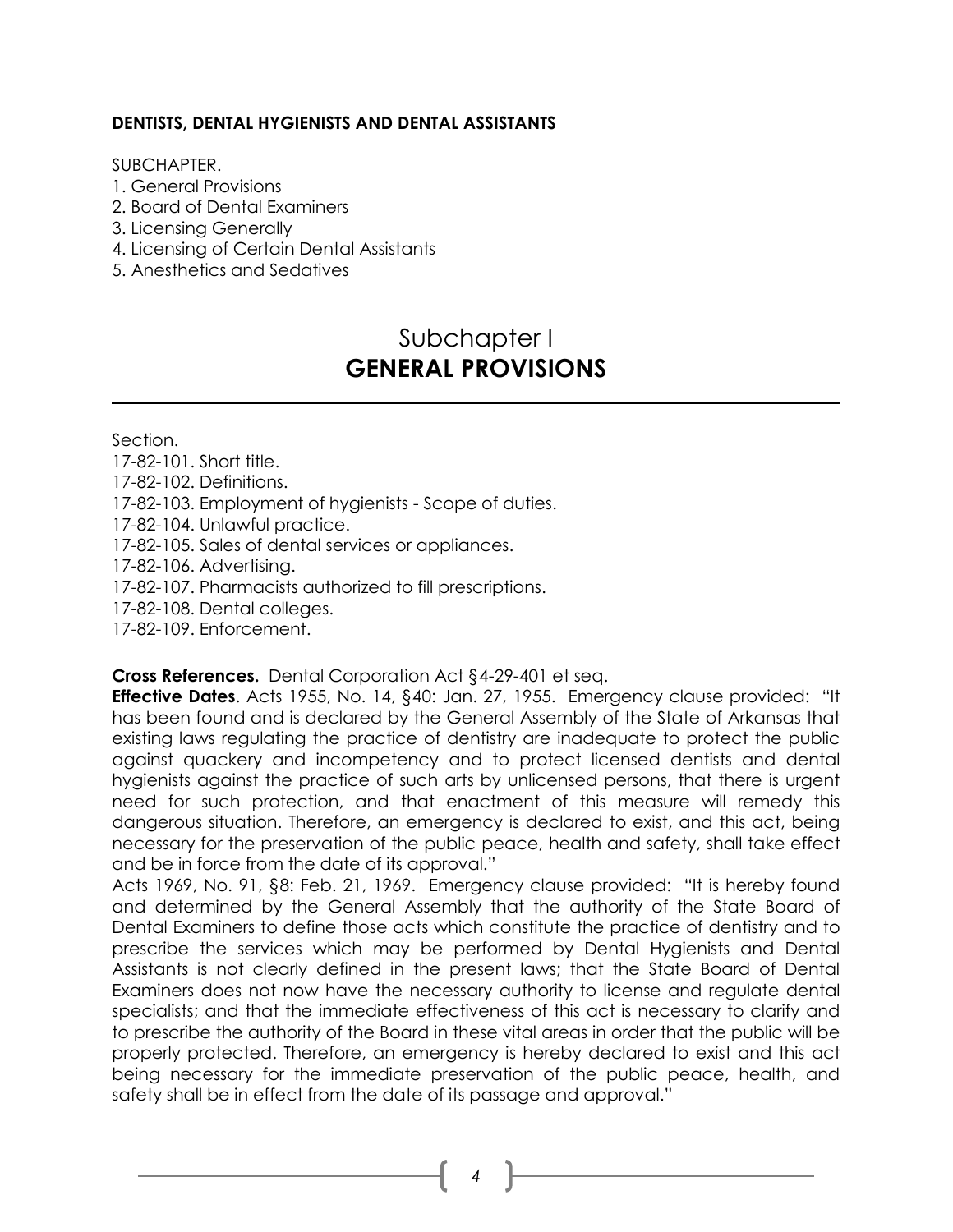Acts 1973, No. 85, §10: Feb. 9, 1973. Emergency clause provided: "It is hereby found and determined by the General Assembly that the authority of the State Board of Dental Examiners to regulate the form of certain advertising is not clearly defined in the present laws; that the State Board of Dental Examiners does not now have the necessary authority to accept the results of the National Board of Dental Examiners and to cooperate with other states in administering clinical examinations; that the State Board of Dental Examiners does not have authority to establish examination and licensing fees for dentists and dental hygienists; that the State Board of Dental Examiners does not now have the necessary authority to establish by regulation standards of professional conduct or to revoke or suspend licenses for violation of said standards; that Dental Practice Act does not now exempt from licensing requirements activities of dental students, interns or residents in approved programs of study, internship or residency within the state; that is necessary to clarify and prescribe the authority of the Board in these vital areas in order that the public will be properly protected. Therefore, an emergency is hereby declared to exist and this act being necessary for the immediate preservation of the public peace, health and safety shall be in effect from the date of its passage and approval."

Acts 1977, No. 285, §9: Mar. 11, 1977. Emergency clause provided: "It is hereby found and determined by the General Assembly that certain language used in defining the practice of dental hygiene in the present law is archaic; that present law prohibits foreign dentists and dental graduates from practicing in this state; that certain fees required to be paid by dentists and dental hygienists as a condition of licensure and renewal thereof are too low to generate sufficient revenue for the Board to effectively administer the law; that the secretary-treasurer of the Board cannot now receive a per diem allowance as can other members of the Board; that teachers of dentistry in a purely academic setting are not now exempt from the requirements of licensure; and that it is necessary to clarify and prescribe the authority of the Board in these vital areas in order that the public be properly protected. Therefore, an emergency is hereby declared to exist and this Act being necessary for the immediate preservation of the public peace, health and safety shall be in effect from the date of its passage and approval.‖

Acts 1993, No. 883, §5: Apr. 5, 1993. "It is hereby found and determined by the General Assembly that there is urgent need to authorize dental hygienists to work under general supervision of a licensed dentist in certain settings; that this act is designed to permit such practice under strict guidelines and should be given effect immediately. Therefore, an emergency is hereby declared to exist and this act being necessary for the preservation of the public peace, health and safety shall be in full force and effect from and after its passage and approval."

Acts 1995, No. 105, §5: Feb. 1, 1995. Emergency clause provided: "It is hereby found and determined by the General Assembly of the State of Arkansas that it is necessary for a dental hygienist to provide local anesthetic services to the general public and that therefore immediate effect should be given to this measure. Therefore, an emergency is hereby declared to exist and this act being necessary for the immediate preservation of the public peace, health and safety, shall be in full force and effect from and after its passage and approval.‖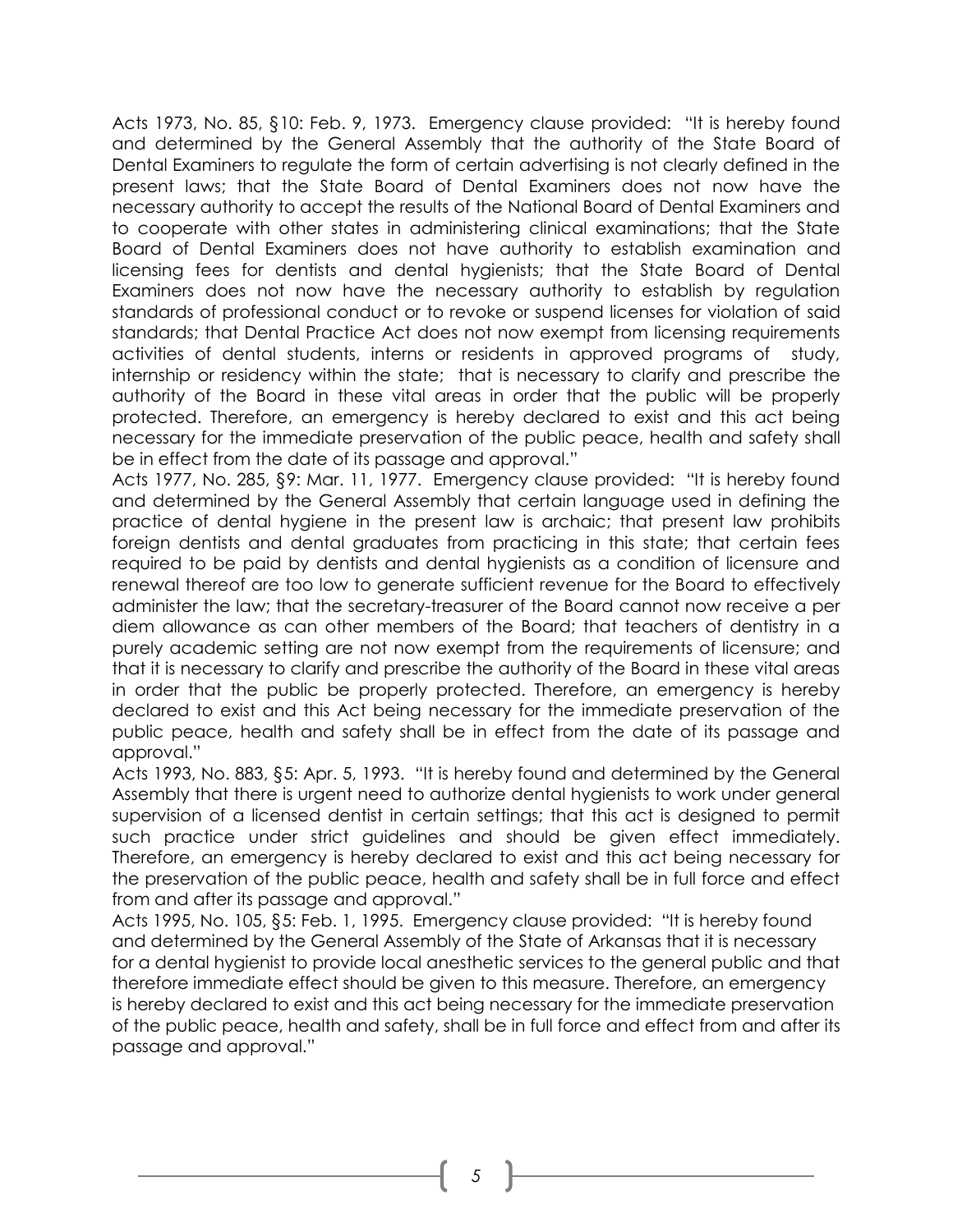#### **17-82-101. SHORT TITLE.**

This chapter may be known and cited as the "Arkansas Dental Practice Act."

**History.** Acts 1955, No. 14, §1; A.S.A. 1947, §72-534.

#### **17-82-102. DEFINITIONS.**

For the purposes of this chapter, unless the context otherwise requires:

 $(1)(A)$  "Practicing dentistry" means:

(i) The evaluation, diagnosis, prevention and treatment by nonsurgical, surgical or related procedures of diseases, disorders and conditions of the oral cavity, maxillofacial area and the adjacent and associated structures and their impact on the human body, but not for the purpose of treating diseases, disorders and conditions unrelated to the oral cavity, maxillofacial area and the adjacent and associated structures; and

(ii) The sale or offer for sale of those articles or services of dentistry enumerated in §17-82-105(a).

(B) "Practicing dentistry" shall include, but not be limited to, the administration of anesthetics for the purpose of or in connection with the performance of any of the acts, services, or practices enumerated or described in this section.

(C) Nothing herein shall be construed to prohibit a licensed physician from extracting teeth in an emergency when, in his or her considered professional judgment, it is necessary and when it is not practicable or reasonable to secure the services of a licensed dentist; and

(2)(A) "The practice of dental hygiene" means the assessment, prevention, and treatment of oral diseases provided by a licensed dental hygienist under the supervision of a licensed dentist as set out in the regulations of the Arkansas State Board of Dental Examiners.

(B) The practice of dental hygiene shall include the removal of deposits from supergingival and subgingival surfaces of the teeth and any other services which the Board may authorize by regulation and which are not prohibited by any provision of this chapter.

**History.** Acts 1955. No. 14, §§10, 13; 1969, No. 91, §1; 1977, No. 258, §1; 1981, No. 889, §1; A.S.A. 1947, §§72-543, 72-546; 1999, No. 143, §1; 2001, No. 439, §1.

**Amendments.** The 1999 amendment rewrote (1)(A). The 2001 amendment rewrote (2).

#### **17-82-103. EMPLOYMENT OF HYGIENISTS – SCOPE OF DUTIES.**

(a) Licensed dentists may employ licensed dental hygienists to act as assistants and to perform the acts, services and practices described in §17-82-102 consistently with the provision of subsection (b) of this section.

(b)(1) No dental hygienist shall engage in any of the acts, services or practices described in §17-82-102 and the regulations of the Arkansas State Board of Dental Examiners except as specifically provided in that section and those regulations.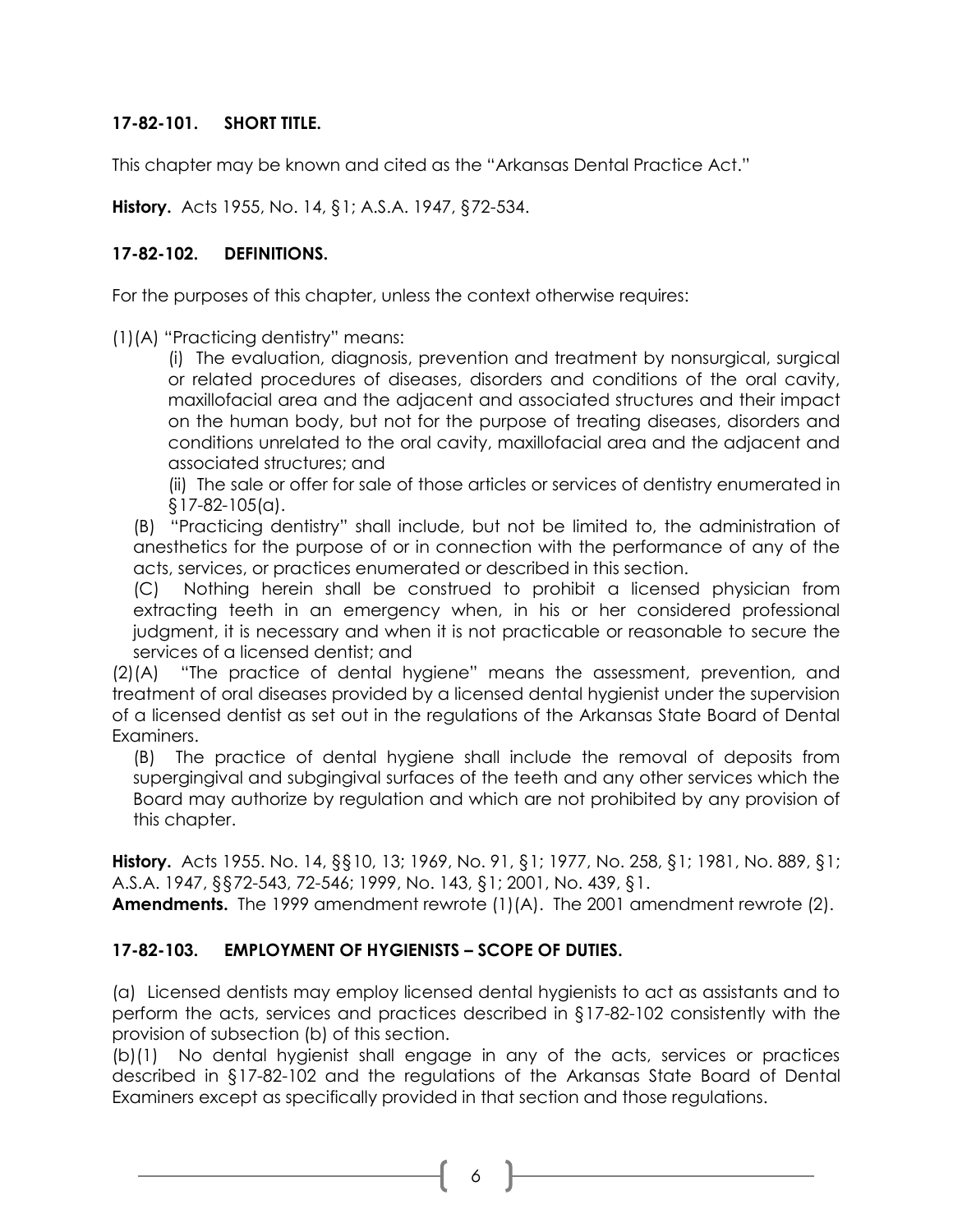(2) All dental hygienist acts, services, and practices shall be performed under the supervision of a licensed dentist with the supervision being defined in regulations of the Board.

(c)(1) No dental hygienist shall administer any anesthetic other than the administration under the supervision of a licensed dentist of a local anesthetic using topical application or regional injection of a drug as delineated in regulations promulgated by the Arkansas State Board of Dental Examiners.

(2) A dental hygienist shall apply to the board for a certificate to administer local anesthetics. The board shall not issue a certificate until the applicant has met the requirements set forth by the board.

(3) The Board shall require proof of a current certificate of a health-care-provider level of basic life support before issuing a certificate and a yearly renewal certificate to administer local anesthetics.

(4) The board may establish fees for services relating to certification and certification renewal.

(d) A dental hygienist who violates any provision of this section is subject to the penalties and liabilities of §17-82-301 (b) and (c).

**History.** Acts 1955, No. 14, §§ 14-16, 18; 1969, No. 91, § 4; A.S.A. 1947, §§ 72-5470—72- 549; 72-551; Acts 1995, No. 105, §1; 2001, No. 439, § 2.

**Amendments.** The 2001 amendment, in (b)(1), inserted "and the regulations of the Arkansas State Board of Dental Examiners," inserted "and those regulations," and deleted the last sentence; and inserted (b)2).

#### **17-82-104. UNLAWFUL PRACTICE.**

(a) It is unlawful for a dentist or dental hygienist to:

(1)(A) Practice in the State of Arkansas under any name other than his or her own true name. However, a dentist may practice under a corporate name that complies with the Dental Corporation Act, §4-29-401 et seq.

(B) A dentist or dental corporation may practice under a fictitious name if the name has been registered with and approved by the Arkansas State Board of Dental Examiners. The fictitious name must comply with the rules and regulations of the board and must not be false or misleading to the general public; or

(2) Aid or assist in any manner any unlicensed person to practice dentistry or dental hygiene or any branch thereof.

(b)(1) It is unlawful for a dentist, whether in practice as owner, proprietor, manager, employee, or partner, to allow any person other than a dentist licensed by the board to:

(A) Direct the dentist's practice; or

(B) Direct, participate in, or affect the diagnosis or treatment of patients under the dentist's care.

(2) However, the phrase "any person" as used in this subsection shall not apply to a patient's dental insurer or dental HMO or a patient's designated utilization review organization.

(c) It is unlawful for any corporation to practice dentistry or dental hygiene or to hold itself out as entitled to engage therein.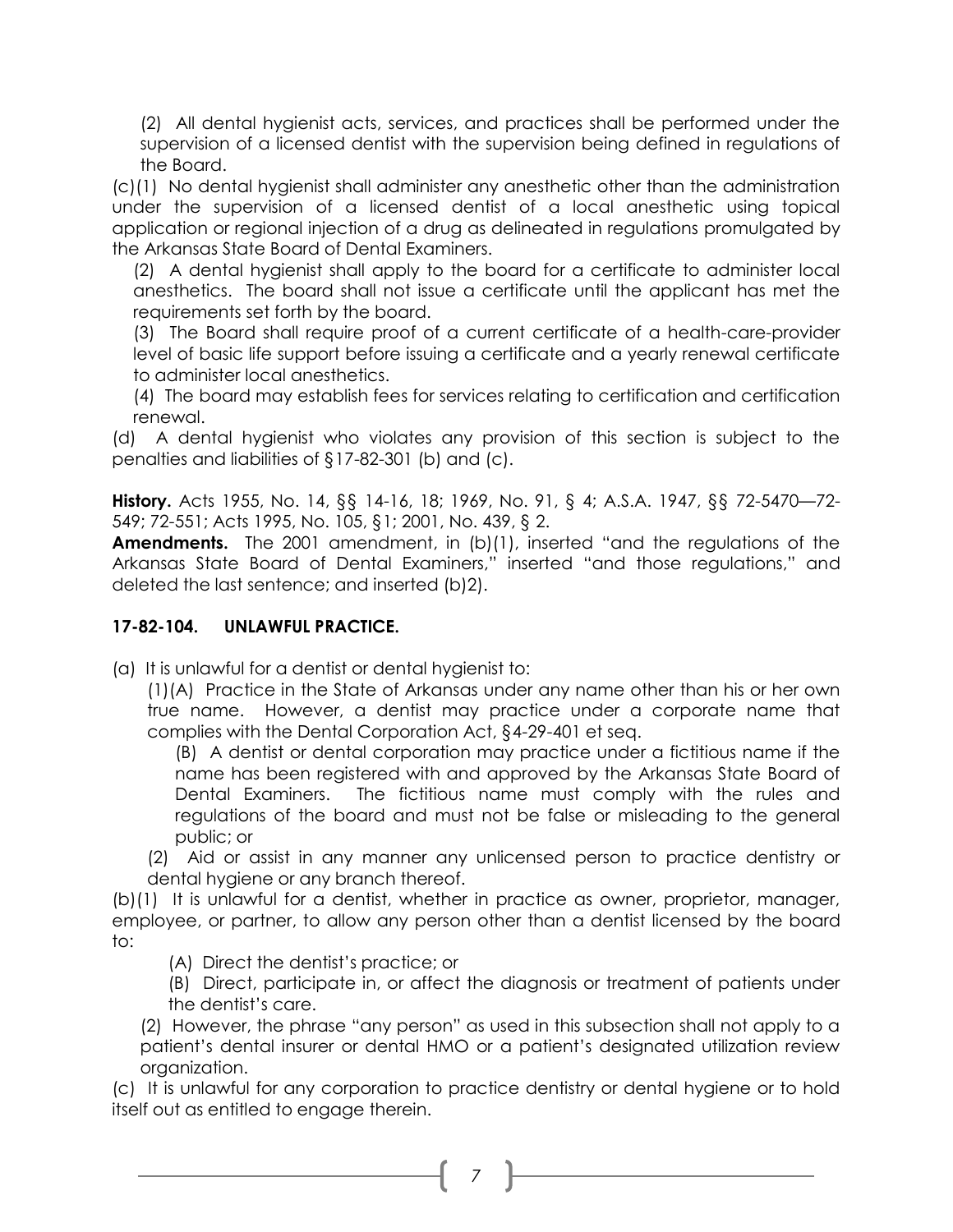(d)(1) A registered licensed dental hygienist working at an Arkansas Department of Correction or Department of Community Correction facility may work under the general supervision of a licensed dentist.

(2)(A) As used in this subsection, "general supervision" means that a licensed dentist has authorized a procedure performed by a dental hygienist but the licensed dentist is not required to be present in the treatment facility while the procedure is being performed by the dental hygienist.

(B) "General supervision" includes the following restrictions:

(i) The dentist shall establish a written office protocol that specifically indicates when a hygienist may treat a patient and when a patient is to be seen by a dentist;

(ii) The hygienist shall specifically adhere to the protocol for treatment developed by the dentist;

(iii)(a) A dental hygienist working under general supervision may perform any duties that may be delegated to a dental hygienist under this subchapter or the rules of the Arkansas State Board of Dental Examiners.

(b) A dental hygienists may perform duties under subdivision  $(d)(2)(B)(iii)(a)$ of this section only after a licensed dentist has examined the patient;

(C) The hygienist shall review a patient's dental health history before treatment.

(e)(1) A person who violates any provision of this section shall upon conviction be guilty of a violation and shall be fined in any sum not less than fifty dollars (\$50.00) nor more than five hundred dollars (\$500).

(2) Each day a violation continues constitutes a separate offense.

(3) In addition to the foregoing criminal sanctions, a person who violates the provisions of this section is subject to the liabilities of §17-82-301(b).

**History.** Acts 1955, No. 14, § 26; A.S.A. 1947, § 72-559; Acts 1989, No. 363, § 1; 1993, No. 883, § 1; 2001, No. 950, § 1; 2005, No. 1994, § 85; No. 203.

**Amendments.** The 2005 amendment inserted "shall upon conviction be guilty of a violation and" in (e)(1).

#### **17-82-105. SALES OF DENTAL SERVICE OR APPLIANCES.**

(a) Any person, other than a licensed dentist, who sells or delivers or offers to sell or deliver to the general public the services of construction, repair, reproduction, duplication, alteration, adjustment, cleaning, polishing, refinishing, or processing in any other manner of any artificial or prosthetic tooth or teeth, bridge, crown, denture, restoration, appliance, device, structure, or material or orthodontic appliance or material to be worn or used in the mouth is subject to the penalties and liabilities prescribed in §17-82-301(b) and (c). This section does not prohibit selling or delivering or offering to sell or deliver any of such articles to a licensed dentist.

(b) Any licensed dentist who employs or engages the services of a dental laboratory or dental laboratory technician or any other person, firm, or corporation to perform any of the operations or to fabricate any of the appliances or devices referred to in subsection (a) of this section shall furnish that person, firm, or corporation with a written work authorization which shall contain: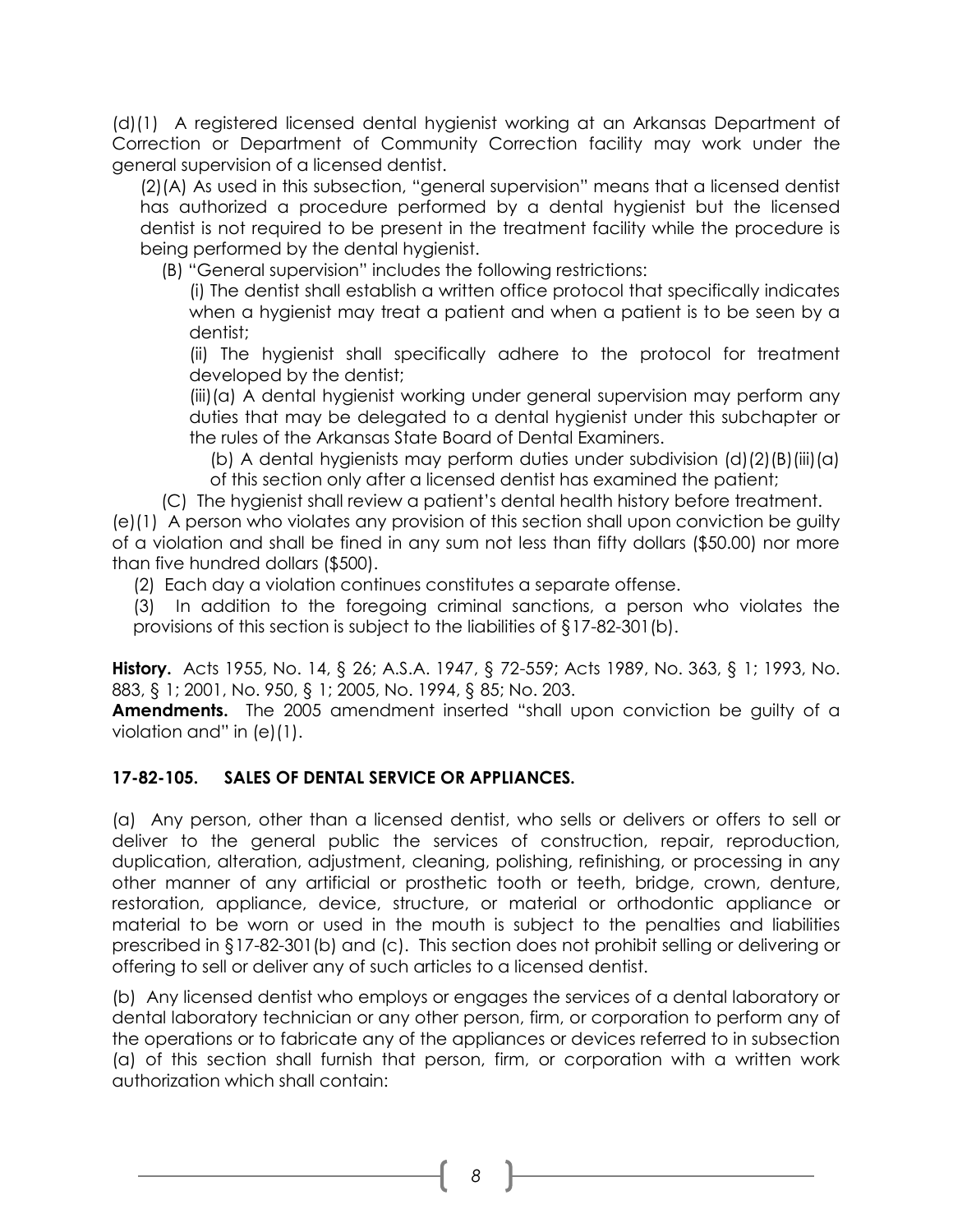(1) The name and address of the person, firm, or corporation to which the work authorization is directed;

(2) The patient's name or an identification number. If a number is used, the patient's name shall be written upon the duplicate copy of the work authorization retained by the dentist;

(3) The date on which the work authorization was written;

(4) A description of the work to be done, including diagrams, if necessary;

(5) A specification of the type and quality of materials to be used; and

(6) The signature of the dentist and the number of his or her license to practice dentistry.

(c) The person, firm or corporation receiving a work authorization from a licensed dentist shall retain the original work authorization and the dentist shall retain a duplicate copy for a period of two (2) years.

(d) Any licensed dentist shall be guilty of a Class A misdemeanor and the Arkansas State Board of Dental Examiners may revoke or suspend the license of that dentist if that dentist:

(1) Employs or engages the services of any person, firm, or corporation to construct or repair, extraorally, prosthetic dentures, bridges, or other dental appliances without first providing the person, firm, or corporation with a written work authorization;

(2) Fails to retain a duplicate copy of the work authorization for two (2) years; or

(3) Commits any violation of this section.

(e) Any person, firm or corporation shall be guilty of a Class A misdemeanor if that person, firm or corporation:

(1) Furnishes such services to any licensed dentist without first obtaining a written work authorization from the dentist;

(2) Fails to retain the original work authorization for two (2) years; or

(3) Commits any violation of this section.

**History.** Acts 1955, No. 14, §12; 1969, No. 91, §3; A.S.A. 1947, §72-545; Acts 2005, No. 1994; §201.

**Amendments.** The 2005 amendment, in (d), inserted "Class A" preceding "misdemeanor" and delted "for a violation" preceding "if that dentist"; and inserted "Class A" in (e).

#### **17-82-106. ADVERTISING.**

Advertising to the general public for the purpose of soliciting business consisting of any of the acts, services or practices enumerated in §17-82-102 or by any regulation or rule promulgated by the Arkansas State Board of Dental Examiners under authority of §17- 82-208 shall not be fraudulent or misleading and shall be in conformity with rules and regulation adopted by the board.

**History**. Acts 1955, No. 14, §11; 1969, No. 91, §2; 1973, No. 85, §1; 1981, No.889, §2; A.S.A. 1947, §72-544.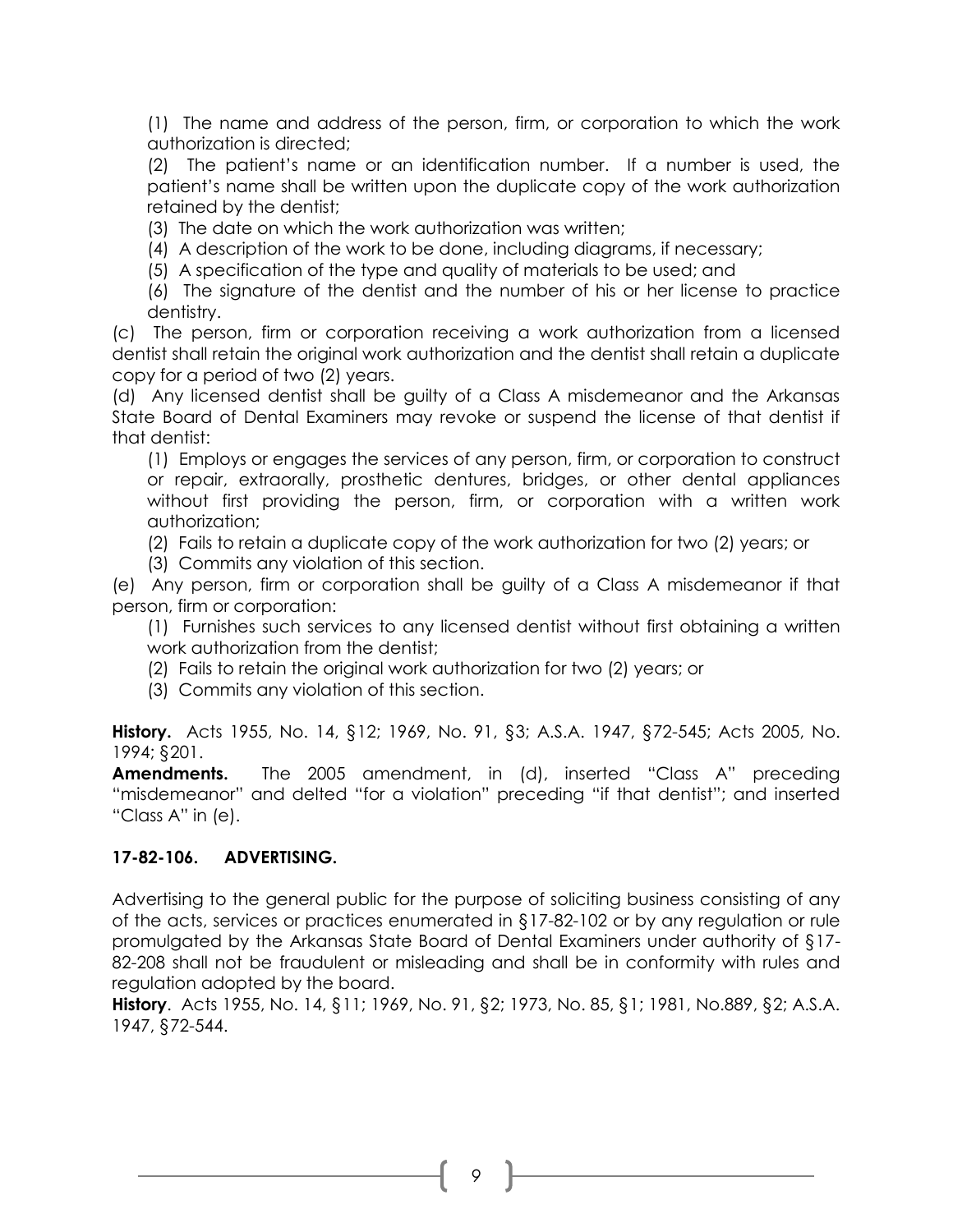#### **17-82-107. PHARMACISTS AUTHORIZED TO FILL PRESCRIPTIONS.**

Pharmacists duly licensed in the State of Arkansas are authorized to fill prescriptions in the State of Arkansas for duly licensed dentists of this state for any drug to be used in the practice of dentistry.

**History.** Acts 1955, No. 14, §35; A.S.A. 1947, §72-568.

#### **17-82-108. DENTAL COLLEGES.**

No college of dentistry shall be considered reputable by the Arkansas State Board of Dental Examiners unless is possesses the following qualifications:

(1) It shall be chartered under the laws of the state, territory or the District of Columbia in which it is located and operated and shall be authorized by its charter to confer the degree of "Doctor of Dental Surgery" or "Doctor of Medical Dentistry";

(2) It shall deliver annually a full course of lectures or instruction by a competent faculty or corps of instructors on the following subjects: anatomy, chemistry, physiology, histology, materia medica, therapeutics, dental metallurgy, pathology, bacteriology, operative dentistry, prosthetic dentistry, crown and bridge work, orthodontics, oral surgery, oral hygiene, administration of anesthetics, radiography and such other subjects as may be recommended by the American Dental Association Council on Dental Education. Each course of instruction shall consist of not less than four (4) terms and of not less than thirty-two (32) weeks of six(6) days for each term;

(3) It shall possess apparatus and equipment adequate and sufficient for the ready and full teaching of the foregoing subjects; and

(4) It shall be recognized as being reputable by the American Dental Association Council on Dental Education before being recognized as such by the board.

**History.** Acts 1955, No. 14, §5; A.S.A. 1947, §72-538.

#### **17-82-109. ENFORCEMENT.**

It is the duty of the several prosecuting attorneys of the State of Arkansas to prosecute to final judgment every criminal violation of this chapter committed within their respective jurisdictions.

**History.** Acts 1955, No. 14, §37; A.S.A. 1947, §72-570.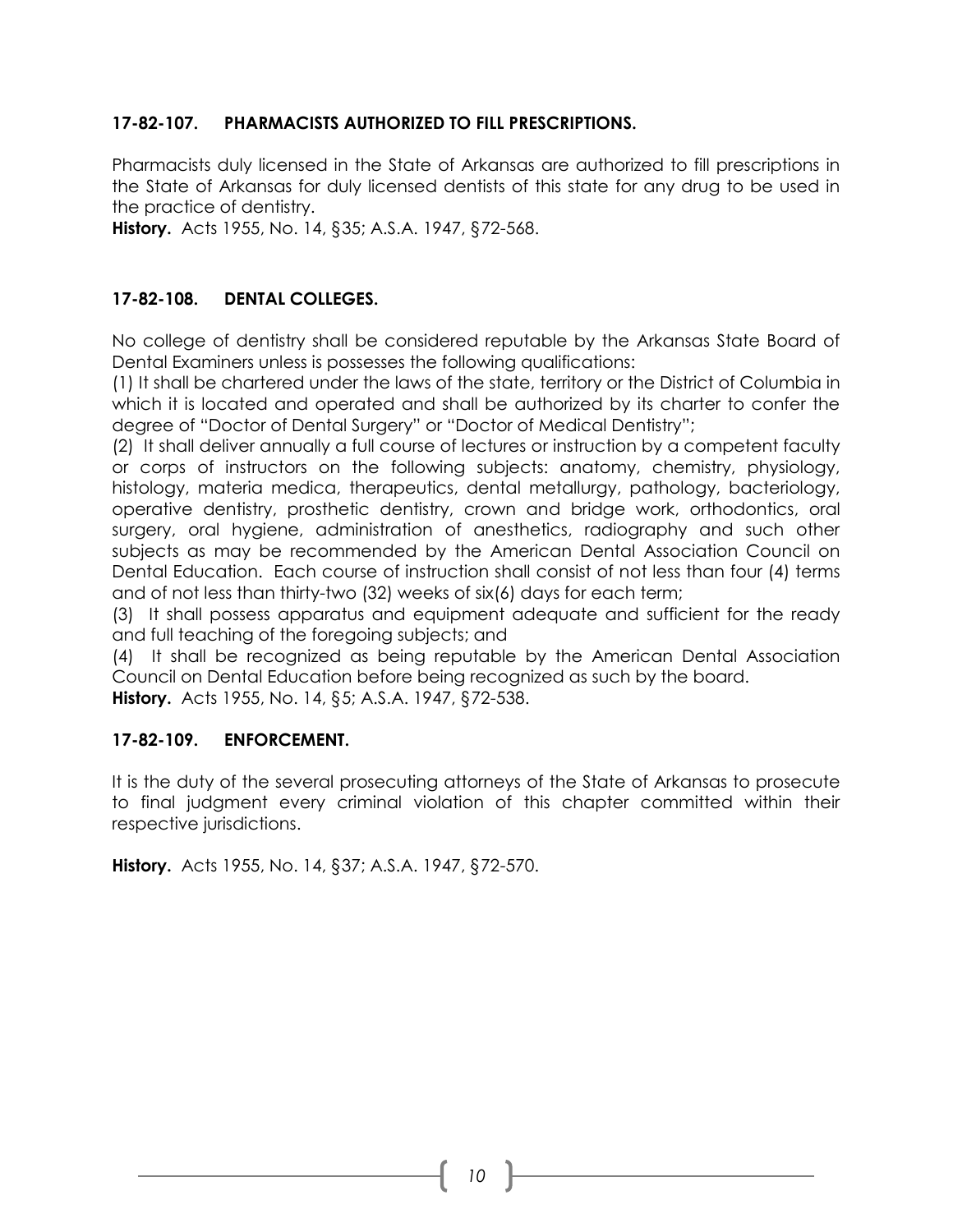## Subchapter 2 **BOARD OF DENTAL EXAMINERS**

Section.

17-82-201. Members - Appointment - Oath. 17-82-202. Members - Qualifications. 17-82-203. Members - Removal. 17-82-204. Members - Liability. 17-82-205. Meetings - Officers. 17-82-206. Records. 17-82-207. Power to sue - Subpoena power - Seal. 17-82-208. Rules and regulations. 17-82-209. Expenses - Compensation of members and employees. 17-82-210. Annual reports. 17-82-211. Disposition of funds.

**Cross References.** Board members not to be held personally liable for actions as

board members, § 17-80-103. **Effective Dates.** Acts 1955, No. 14, §40: Jan. 27, 1955. Emergency clause provided: "It has been found and is declared by the General Assembly of the State of Arkansas that existing laws regulating the practice of dentistry are inadequate to protect the public against quackery and incompetency and to protect licensed dentists and dental hygienists against the practice of such arts by unlicensed persons, that there is urgent need for such protection, and that enactment of this measure will remedy this dangerous situation. Therefore, an emergency is declared to exist, and this act, being necessary for the preservation of the public peace, health and safety, shall take effect and be in force from the date of its approval."

Acts 1959, No. 4, §5: Jan. 29, 1959. Emergency clause provided: "It is hereby found that there are inadequate funds available to provide for the examination of dentists who desire to practice in the State of Arkansas, which would create a shortage of dentists. The passage of this act would alleviate that shortage. Therefore, an emergency is found to exist and the passage of this act being necessary to preserve the public health and safety, it shall take effect immediately from and after its passage and approval." Acts 1969, No. 91, §8. Feb. 21, 1969. Emergency clause provided: "It is hereby found and determined by the General Assembly that the authority of the State Board of Dental Examiners to define those acts which constitute the practice of dentistry and to prescribe the services which may be performed by dental hygienists and dental assistants is not clearly defined in the present laws; that the State Board of Dental Examiners does not now have the necessary authority to license and regulate dental specialists; and that the immediate effectiveness of this act is necessary to clarify and to prescribe the authority of the Board in these vital areas in order that the public will be property protected. Therefore, an emergency is hereby declared to exist and this act being necessary for the immediate preservation of the public peace, health and safety shall be in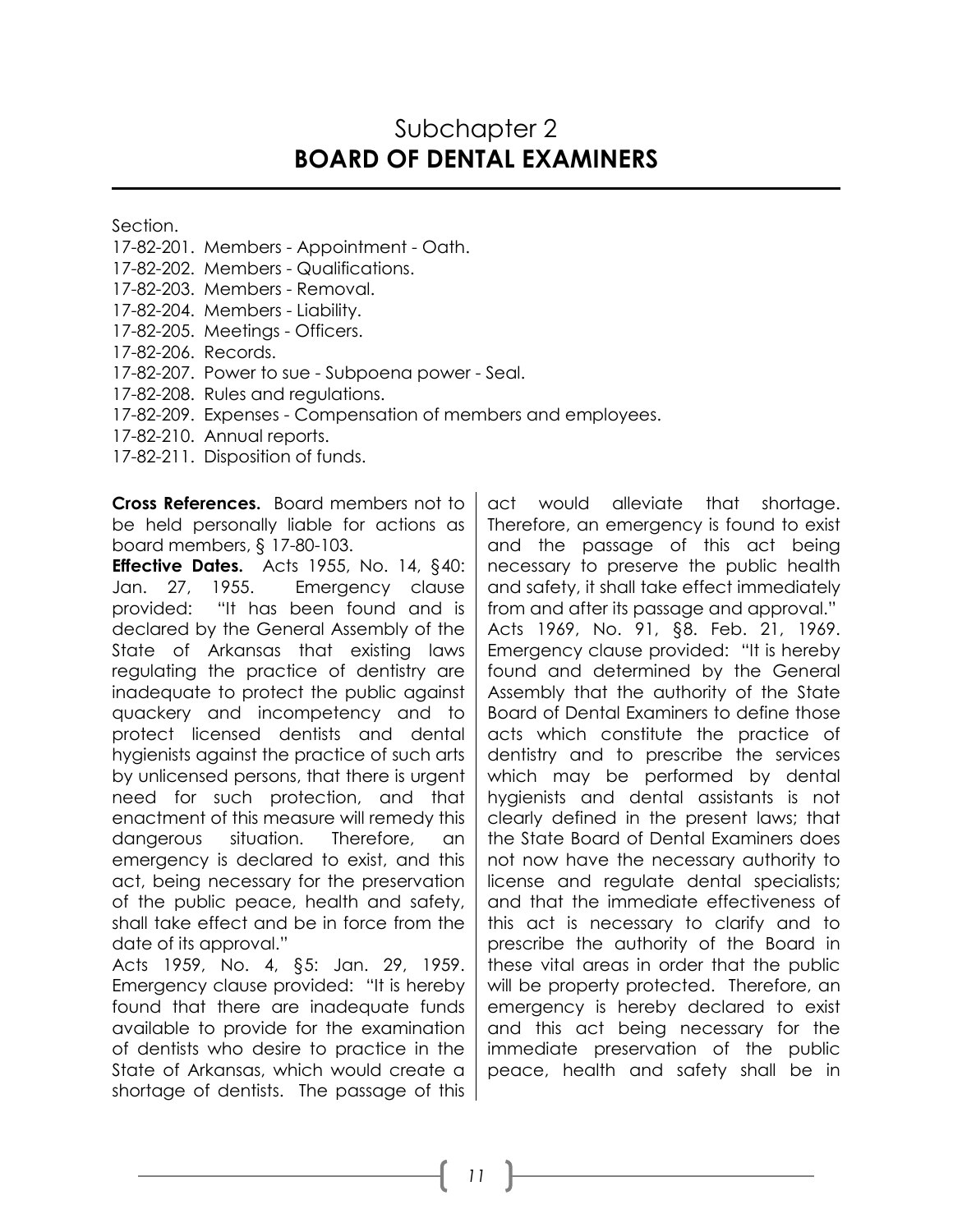effect from the date of its passage and approval."

Acts 1973, No. 85, §10: Feb. 9, 1973. Emergency clause provided: "It is hereby found and determined by the General Assembly that the Authority of the State Board of Dental Examiners to regulate the form of certain advertising is not clearly defined in the present laws; that the State Board of Dental Examiners does not now have the necessary authority to accept the results of the National Board of Dental Examiners and to cooperate with other states in administering clinical examinations; that the State Board of Dental Examiners does not have authority to establish examination and licensing fees for dentists and dental hygienists; that the State Board of Dental Examiners does not now have the necessary authority to establish by regulation standards of professional conduct or to revoke or suspend licenses for violation of said standards; that the Dental Practice Act does not now exempt from licensing requirements activities of dental students, interns or residents in approved programs of study, internship or residency within the state; that it is necessary to clarify and prescribe the authority of the Board in these vital areas in order that the public will be properly protected. Therefore, an emergency is hereby declared to exist and this act being necessary for the immediate preservation of the public peace, health and safety shall be in effect from the date of its passage and approval.‖

Acts 1977, No. 258, §9: Mar. 11, 1977. Emergency clause provided: "It is hereby found and determined by the General Assembly that certain language used in defining the practice of dental hygiene in the present law is archaic; that present law prohibits foreign dentists and dental graduates from practicing in this state; that certain fees required to be paid by dentists and dental hygienists as a

condition of licensure and renewal thereof are too low to generate sufficient revenue for the Board to effectively administer the law; that the secretarytreasurer of the Board cannot now receive a per diem allowance as can other members of the Board; that teachers of dentistry in a purely academic setting are not now exempt from the requirements of licensure; and that it is necessary to clarify and prescribe the authority of the Board in these vital areas in order that the public be property protected. Therefore, an emergency is hereby declared to exist and this act being necessary for the immediate preservation of the public peace, health and safety shall be in effect from the date of its passage and approval.‖

Acts 1981, No. 717, §3: Mar. 25, 1981. Emergency clause provided: "It is hereby found and determined by the General Assembly that regulatory Boards and commissions covered by Acts 1977, No. 113 exist for the singular purpose of protecting the public health and welfare; that it is necessary and proper that the public be represented on such Boards and commissions; that the operations of such Boards and commissions have a profound effect on the daily lives of all Arkansans; and that the public's voice should not be muted on any question coming before such public bodies. Therefore, an emergency is hereby declared to exist and this act being necessary for the immediate preservation of the public peace, health, and safety shall be in full force and effect from and after its passage and approval."

Acts 1983, No. 131, §6 and No. 135, §6: Feb. 10, 1983. Emergency clause provided: "It is hereby found and determined by the General Assembly that state Boards and commissions exist for the singular purpose of protecting the public health and welfare; that citizens over 60 years of age represent a significant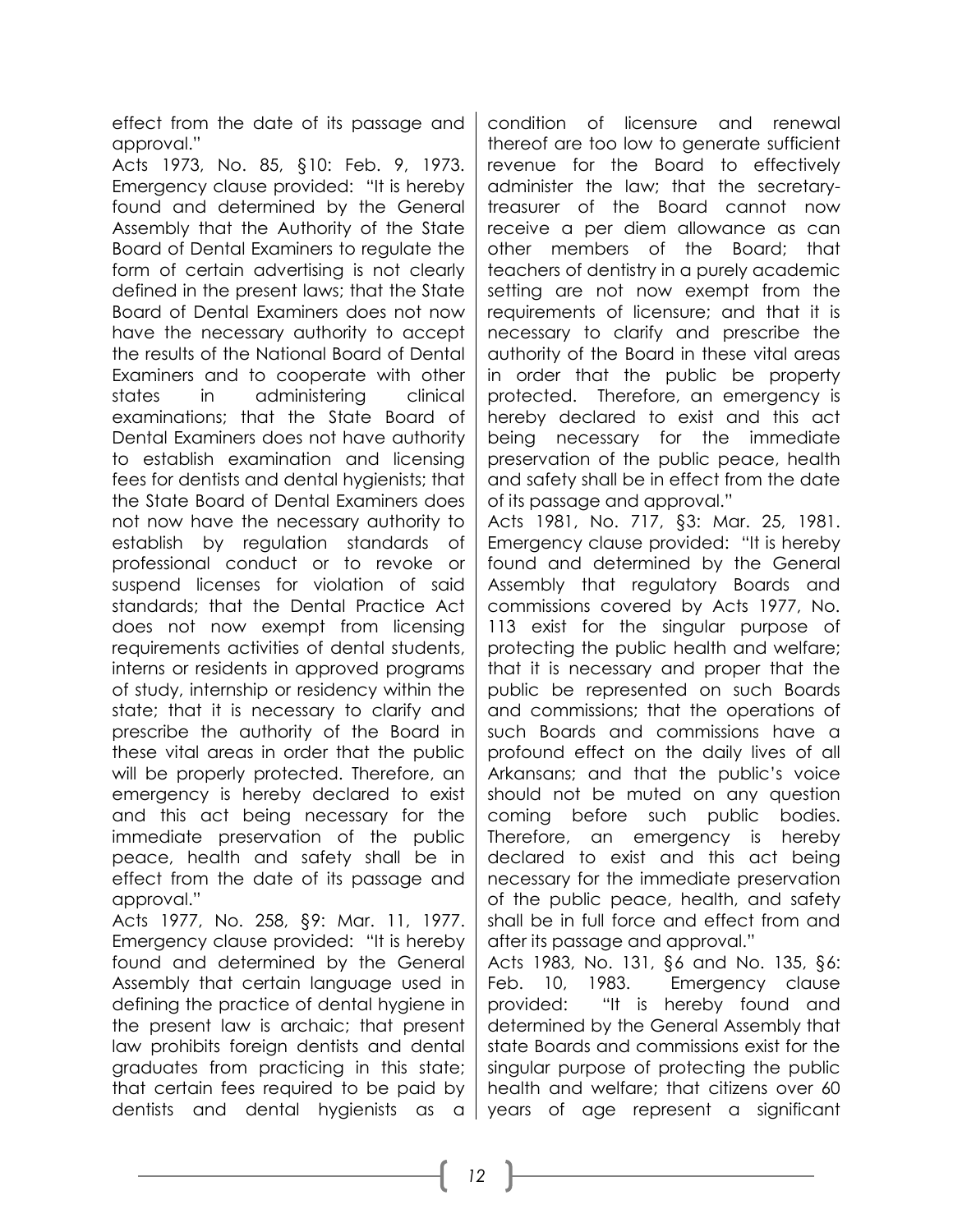percentage of the population; that it is necessary and proper that the older population be represented on such Boards and commissions; that the operations of the Boards and commissions have a profound effect on the daily lives of older Arkansans; and that the public voice of older citizens should not be muted as to questions coming before such bodies. Therefore, an emergency is hereby declared to exist and this act being necessary for the immediate preservation of the public peace, health and safety shall be in full force and effect from and after its passage and approval." Acts 1987, No. 683, §2: Apr. 7, 1987. Emergency clause provided: "It is hereby found and determined by the General Assembly of the State of Arkansas that existing laws regulating the practice of dentistry provide only that the dental hygienist may vote on those matters pertaining to dental hygiene; that provision for the Arkansas Board of Dental Examiners to permit the dental hygienist to vote on all matters except the examination and licensing of dentists is necessary to ensure the proper enforcement of the provisions governing the practice of dentistry in the State of Arkansas; that there is an emergency need for such provision; and that enactment of this measure will remedy this dangerous situation. Therefore, an emergency is hereby declared to exist and this Act being necessary for the preservation of the public peace, health and safety, should take effect and be enforced from the date of its approval.‖

#### **17-82-201. MEMBERS-APPOINTMENT-OATH.**

(a) The Arkansas State Board of Dental Examiners shall be composed of nine (9) members appointed by the Governor for terms of five (5) years:

(1) Six (6) members shall be regularly licensed, registered and practicing dentists;

(2) One (1) member shall be a regularly licensed, registered and practicing dental hygienist who shall have all voting powers of a board member;

(3) One (1) member, to be known as the consumer representative, shall be appointed from the state as a member at large. The appointment is subject to confirmation by the Senate. The consumer representative shall not be actively engaged in or retired from the practice of dentistry or dental hygiene. He or she shall be a full voting member but shall not participate in the grading of examinations; and

(4) One (1) member of the board, to represent the elderly, shall be sixty (60) years of age or older, shall not be actively engaged in or retired from the profession of dentistry or dental hygiene, shall be appointed from the state at large subject to confirmation by the Senate, and shall be a full voting member but shall not participate in the grading of examinations.

(b) The consumer representative and the representative of the elderly positions may not be filled by the same person.

(c) The board members shall serve subject to the provisions of this chapter during the remainder of their respective terms and until their successors are appointed and qualified.

(d)(1) On September 1 of each year, or as soon as it is practicable thereafter, the Governor shall appoint a new dentist member, who has been first recommended by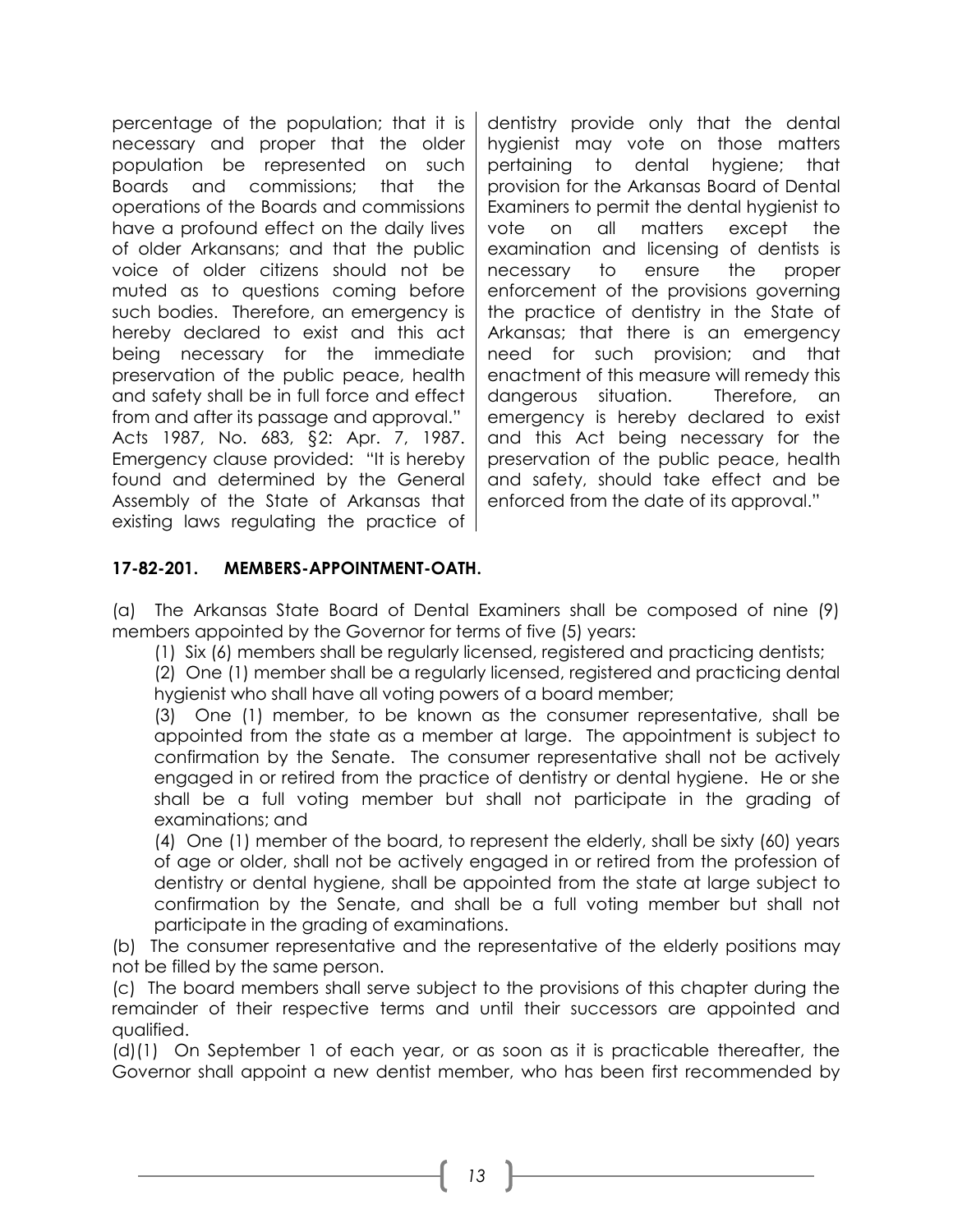the Arkansas State Dental Association, to fill the then-accrued vacancy on the board and who shall serve until his or her successor is appointed and qualified.

(2) The Governor shall appoint a dentist member upon the advice and consent of the Dental Section of the Arkansas Medical, Dental and Pharmaceutical Association.

(3) The Governor shall proceed to appoint to the board a dental hygienist who has first been recommended by the Arkansas Dental Hygienist Association. This member shall serve until his or her successor is appointed and qualified.

(e) All vacancies which occur by reason of death, resignation or in any other manner, except vacancies which occur by the expiration of the term of appointment, shall be filled by the Governor:

(1) The professional members shall be appointed upon the recommendation of the Arkansas State Dental Association, the Arkansas State Dental Hygienist Association, or the Dental Section of the Arkansas Medical, Dental and Pharmaceutical Association in the manner prescribed for the regular appointments to the board;

(2) All such appointments shall be limited to the unexpired term of the office vacated.

(f) The recommendations of the three (3) associations shall be conveyed to the Governor under a certificate to be executed by the presidents and secretaries of the respective associations.

(g) Each member appointed to the board, before entering upon the duties of his or her office, shall take the oath prescribed by Arkansas Constitution, Article 19, §20.

**History.** Acts 1955, No. 14, §2; 1977, No. 113, §§1-3; 1981, No. 197, §1; 1981, No. 717, §2; 1983, No. 131, §§1-3,5; 1983, No. 135, §§1-3,5; 1985, No. 849, §1; A.S.A. 1947, §§6-617—6- 619, 6, 6-623—6-626, 72-535, 72-535.1; Acts 1987, No. 683, §1; Acts 1999, No. 44, §1. **Amendments.** The 1999 amendment deleted the exception at the end of (a)(2); and made stylistic changes.

#### **17-82-202. MEMBERS-QUALIFICATIONS.**

(a) The professional members of the Arkansas State Board of Dental Examiners shall be regularly licensed, registered, and practicing dentists and dental hygienists, each of whom must be a graduate of a reputable college of dentistry or dental hygiene and must have been a regularly licensed, registered and practicing dentist or dental hygienist in the State of Arkansas for a period of five (5) years next preceding the date of his or her appointment.

(b) No dentist or dental hygienist is eligible for appointment to the Board who is in any way connected with, or interested in, any college of dentistry, a commercial dental laboratory, or the dental supply business.

**History.** Acts 1955, No. 14, §3; 1981, No. 197, §2; A.S.A. 1947, §72-536.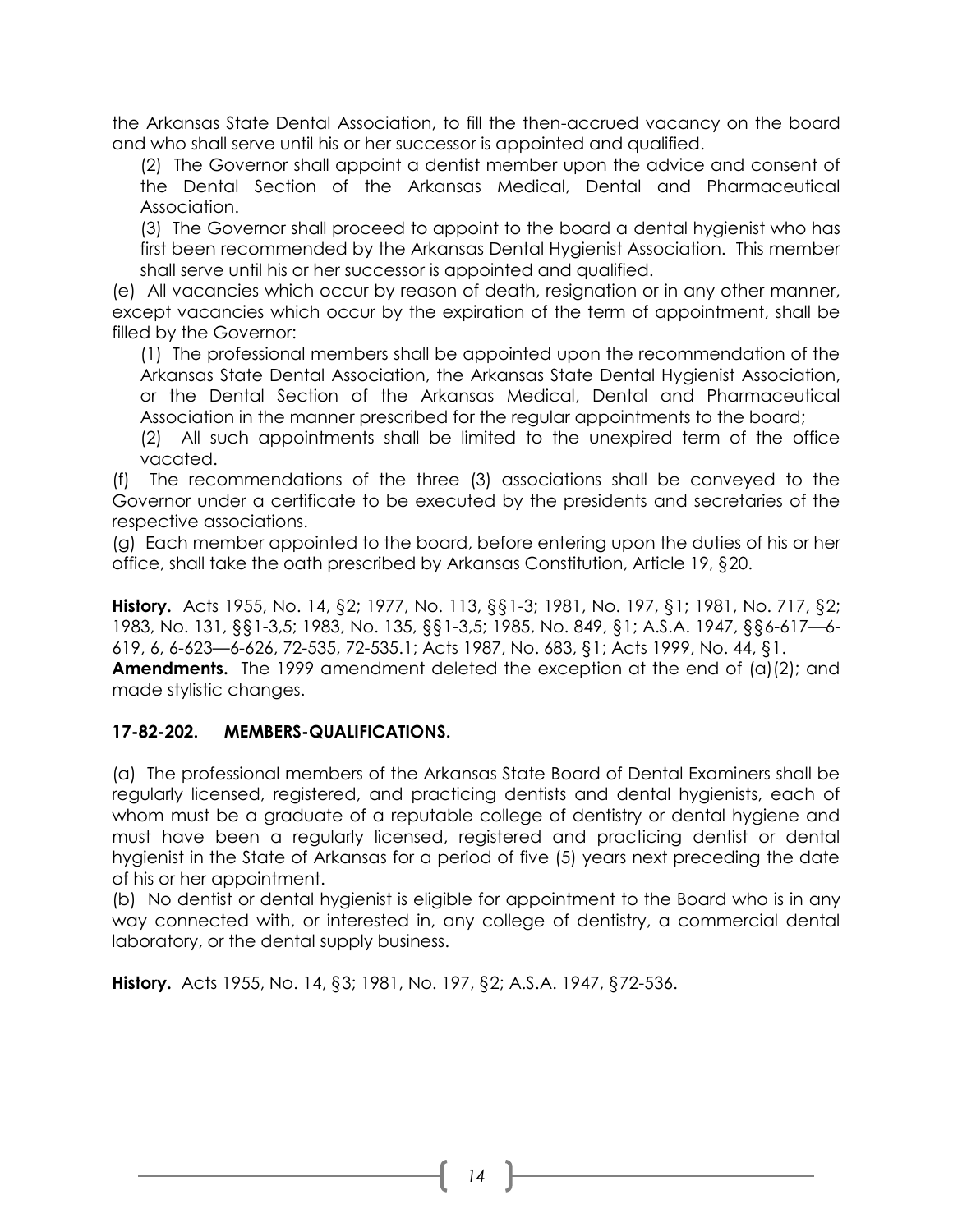#### **17-82-203. MEMBERS-REMOVAL.**

(a) Upon charges filed before it in writing, the Arkansas State Board of Dental Examiners is empowered to remove any member thereof who has been guilty of continued neglect of duty or who is found to be incompetent, dishonorable or unprofessional.

(b) There shall be no such removal without first giving the accused an opportunity to be heard and to defend the charges against him or her.

(c) A copy of the charges must have been served upon him in the manner prescribed by §17-82-317.

**History.** Acts 1955, No. 14, §30; A.S.A. 1947, §72-563.

#### **17-82-204. MEMBERS-LIABILITY.**

No member of the Arkansas State Board of Dental Examiners, during the term of his or her office or thereafter, shall be required to defend any action for damages in any of the courts in the State of Arkansas where it is shown that the damages followed or resulted from any of the official acts of the member of the board in the performance of his or her duty as a member. Upon motion, any such action shall be dismissed with prejudice at the cost of the plaintiff.

**History.** Acts 1955, No. 14, §29, A.S.A. 1947, §72-562.

#### **17-82-205. MEETINGS-OFFICERS.**

(a)(1) The Arkansas State Board of Dental Examiners shall hold at least one (1) regular meeting between May 15 and July 15 of each year.

(2) The specific date is to be determined by the board.

(b)(1) At the annual meeting, the board shall elect a president, a vice president, and a secretary-treasurer.

(2) The terms of these officers shall be for one (1) year and until their successors are elected and assume the duties of their office.

(3) All officers of the board shall assume the duties of their office on September 1 of the year of their election.

(4) The secretary-treasurer shall execute to the board a bond satisfactory to the board to secure the faithful performance of his or her duties and proper accountability for all funds of the board coming into his or her possession or control.

(c) Special meetings of the board may be called by the president at any time, upon giving five (5) days' written notice to the members, unless written notice is waived by the members.

(d) A majority of the board constitutes a quorum for the transaction of all business coming before it.

(e) All proceedings of the board shall be recording in a permanently bound minute book.

**History.** Act 1955, No. 14, §6; A.S.A. 1947, §72-539.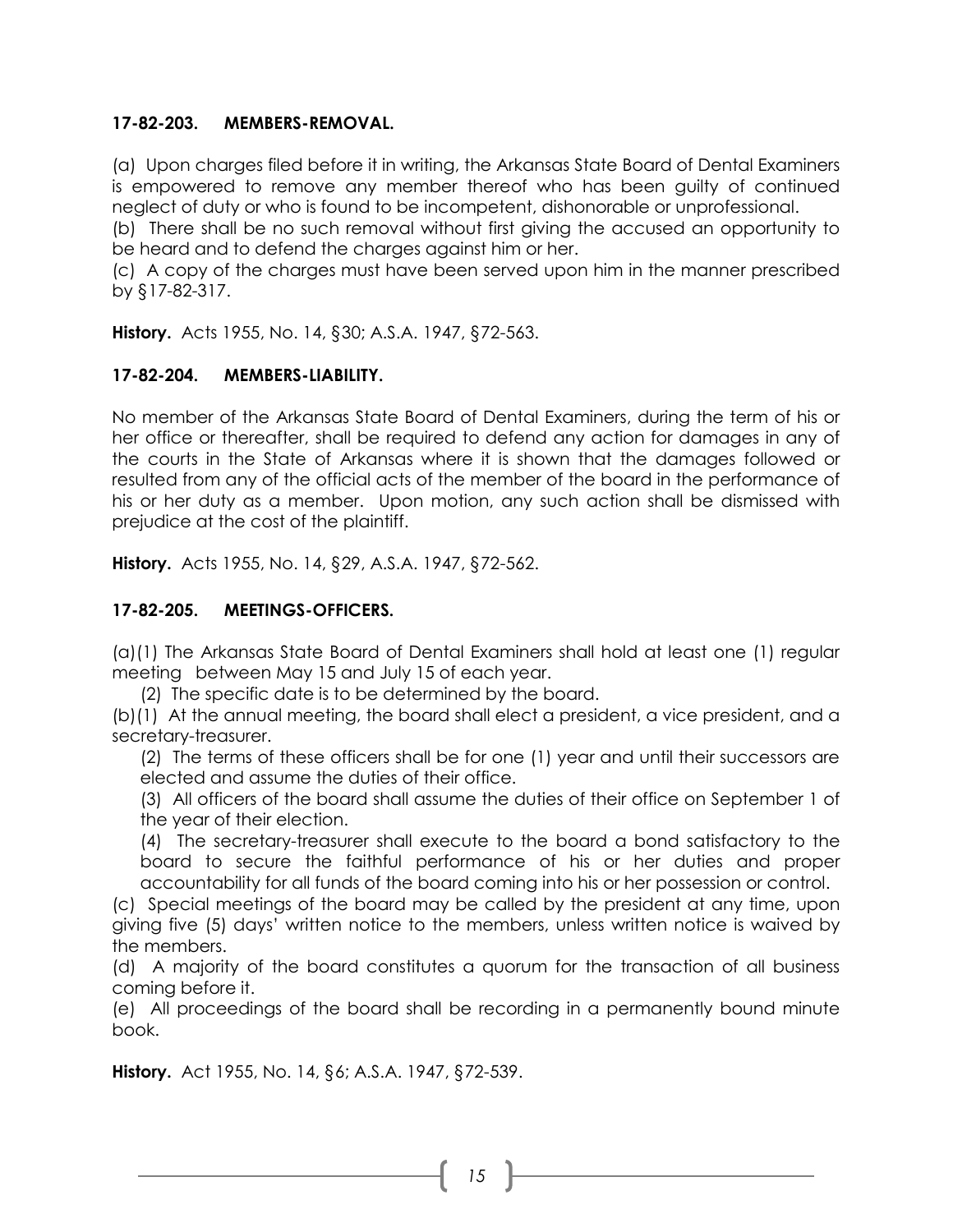#### **17-82-206. RECORDS.**

The Arkansas State Board of Dental Examiners shall keep a permanent record book in which shall be registered the name, address and license number of each person legally entitled to practice dentistry or dental hygiene in the State of Arkansas, and it shall also keep other permanent records as it may deem necessary or expedient in the performance of its duties.

**History.** Acts 1955, No. 14, §6; A.S.A. 1947, §72-539.

#### **17-82-207. POWER TO SUE-SUBPOENA POWER-SEAL.**

(a) The Arkansas State Board of Dental Examiners, in its name, may sue and be sued in the courts.

(b)(1) In the performance of its duties as herein provided, the board is empowered to issue subpoenas and compel the attendance of persons before it for the purpose of examining any facts or conditions properly pending before the board for its action.

(2) All subpoenas issued by the board shall be served in the manner prescribed by law for the service of subpoenas issuing from the courts, and all persons so served shall obey the subpoena or be subject to the penalties provided by law for the disobedience of subpoenas issuing from the courts.

(3) All persons subpoenaed by the board are entitled to their fee and mileage and shall have all the other rights now provided by law for persons served with subpoenas issuing from the courts.

(c) The board shall have a seal, and the impress of it shall be attached to all official documents issued by it.

**History.** Acts 1955, No. 14, §4; A.S.A. 1947, §72-537.

#### **17-82-208. RULES AND REGULATIONS.**

(a) The Arkansas State Board of Dental Examiners shall have the power to promulgate rules and regulations in order to carry out the intent and purposes of this chapter.

(b) The board shall by rule or regulation prescribe specifically those acts, services, procedures, and practices which constitute the practice of dentistry.

(c) The board shall also by rule or regulation prescribe those acts, services, procedures and practices which may be performed by dental hygienists and dental assistants at the direction and under the direct supervision of a licensed dentist and shall impose requirements and restrictions on the performance thereof by dental hygienists and dental assistants as it shall deem proper and necessary to protect and promote the public health and welfare of the citizens of this state.

(d) Rules and regulations promulgated by the State Board of Dental Examiners pursuant to the provisions of this section shall be adopted in accordance with the procedure prescribed in the Arkansas Administrative Procedure Act, as amended, §25- 15-201 et seq., and these rules and regulations shall be filed and shall be subject to judicial review as provided in that act.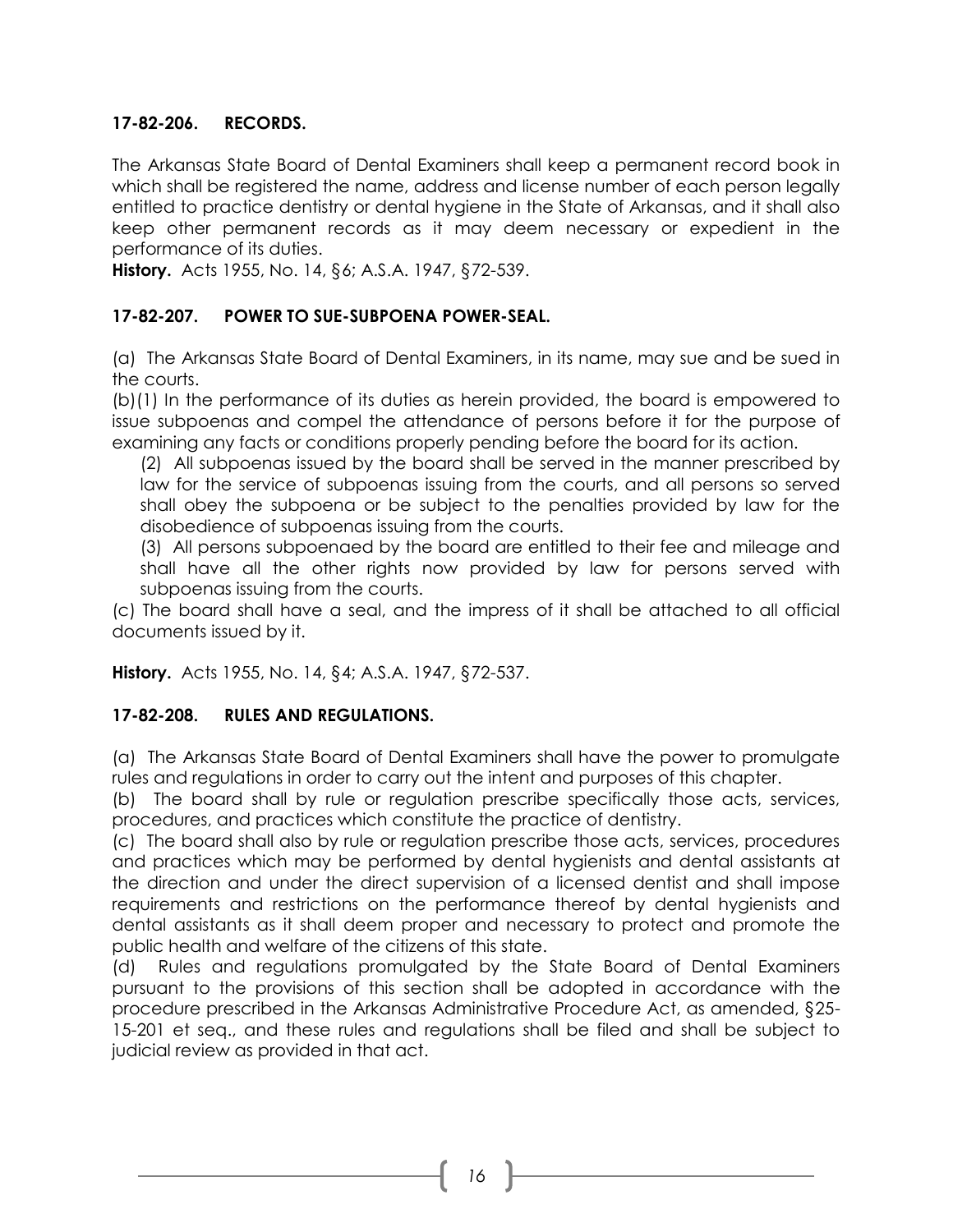**History.** Acts 1955, No. 14, §4; 1969, No. 91, §1; 1973, No. 85, §7; 1981, No. 889, §1; A.S.A. 1947, §§72-537.1, 72-543.

#### **17-82-209. EXPENSES-COMPENSATION OF MEMBERS AND EMPLOYEES.**

(a) The Arkansas State Board of Dental Examiners is empowered to incur whatever expenses it may deem necessary or expedient in performing its function.

(b) It may employ whatever assistants it may deem necessary or expedient therefore and fix their compensation.

(c) Each member of the board may receive expense reimbursement and stipends in accordance with § 25-16-901 et seq.

(d) The board shall fix the salary of the Secretary-treasurer of the Arkansas State Board of Dental Examiners.

(e) All of the disbursements provided for in this section shall be made out of the fees and fines collected by the board.

**History**. Acts 1955, No. 14, §32; 1959, No. 4, §4; 1969, No. 91, §6; 1977, No. 258, §5; 1981, No. 889, §7; A.S.A. 1947, §72-565; Acts 1987, No. 289, §1; 1997, No. 250, §155. **Amendments.** The 1997 amendment rewrote (c).

#### **17-82-210. ANNUAL REPORTS.**

(a) The Arkansas State Board of Dental Examiners, at its regular annual meeting, shall prepare a report of its receipts and disbursements and its transactions in general for the preceding year.

(b) The report shall be filed with the Governor not later than September 1 of each year, and a copy thereof, certified by the President and Secretary of the Arkansas State Board of Dental Examiners, shall be filed at the same time with the Secretary of the Arkansas State Dental Association.

**History.** Acts 1955, No. 14, §33; A.S.A. 1947, §72-566.

#### **17-82-211. DISPOSITION OF FUNDS.**

All fees authorized by this chapter and all fines imposed by the courts and collected under the provisions of this chapter are the property of the Arkansas State Board of Dental Examiners and shall be paid or delivered to its treasurer to be disbursed as provided in this chapter.

**History.** Acts 1955, No. 14, §31; A.S.A. 1947, §72-564.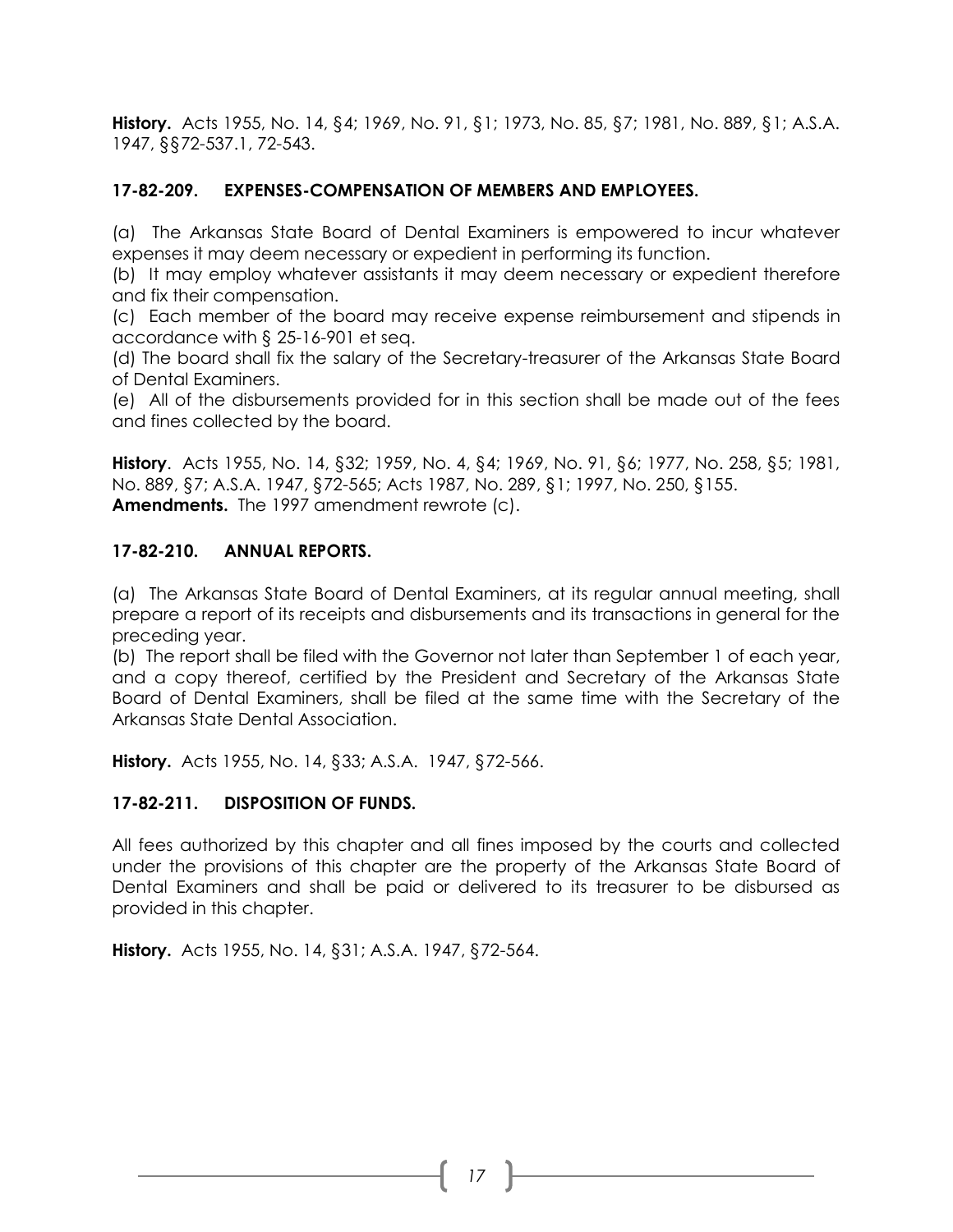## Subchapter 3 **LICENSING GENERALLY**

Section.

- 17-82-301. License required Penalty.
- 17-82-302. Exemptions.
- 17-82-303. Examinations.
- 17-82-304. Dentists generally Licensing procedure.
- 17-82-305. Dentists Specialists Licensing procedure.
- 17-82-306. Dental hygienists Licensing procedure.
- 17-82-307. Applications False information.
- 17-82-308. Reciprocity Persons licensed in other states.
- 17-82-309. Reciprocity Arkansas licensees.
- 17-82-310. Annual Registration Procedure.
- 17-82-311. Annual Registration Penalties for noncompliance.
- 17-82-312. Annual Registration Re-licensing.
- 17-82-313. Annual Registration Non-residents.
- 17-82-314. Failure to practice.
- 17-82-315. Retirees Annual renewal.
- 17-82-316. Revocation or suspension Grounds Effect.
- 17-82-317. Revocation or suspension Procedure.

**Effective Dates.** Acts 1955, No. 14, §40. Jan. 27, 1955. Emergency clause provided: "It has been found and is declared by the General Assembly of the State of Arkansas that existing laws regulating the practice of dentistry are inadequate to protect the public against quackery and incompetency and to protect licensed dentists and dental hygienists against the practice of such arts by unlicensed persons, that there is urgent need for such protection, and that enactment of this measure will remedy this dangerous situation. Therefore, an emergency is declared to exist, and this act, being necessary for the preservation of the public peace, health and safety, shall take effect and be in force from the date of its approval."

Acts 1959, No. 4, §5: Jan. 29, 1959. Emergency clause provided: "It is hereby found that there are inadequate funds available to provide for the examination of dentists who desire to practice in the State of Arkansas, which would create a shortage of dentists. The passage of this act would alleviate that shortage. Therefore, an emergency if found to exist and the passage of this act being necessary to preserve the public health and safety, it shall take effect immediately from and after its passage and approval." Acts 1969, No. 91, §8. Feb. 21, 1969. Emergency clause provided: "It is hereby found and determined by the General Assembly that the authority of the State Board of Dental Examiners to define those acts which constitute the practice of dentistry and to prescribe the services which may be performed by dental hygienists and dental assistants is not clearly defined in the present laws; that the State Board of Dental Examiners does not now have the necessary authority to license and regulate dental specialists; and that the immediate effectiveness of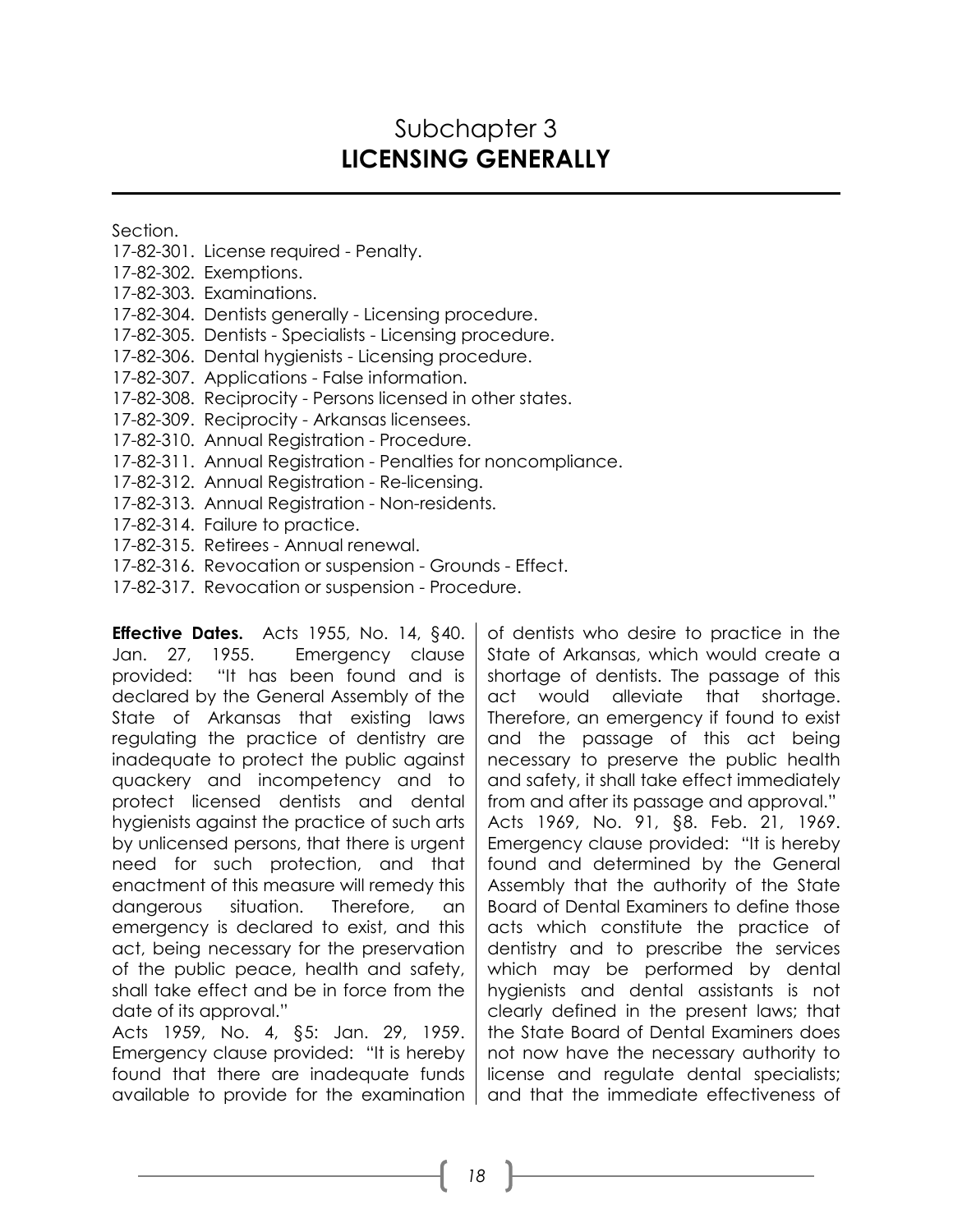this act is necessary to clarify and to prescribe the authority of the Board in these vital areas in order that the public will be properly protected. Therefore, an emergency is hereby declared to exist and this act being necessary for the immediate preservation of the public peace, health and safety shall be in effect from the date of its passage and approval.‖

Acts 1973, No. 85, §10: Feb. 9, 1973. Emergency clause provided: "It is hereby found and determined by the General Assembly that the authority of the State Board of Dental Examiners to regulate the form of certain advertising is not clearly defined in the present laws; that the State Board of Dental Examiners does not now have the necessary authority to accept the results of the National Board of Dental Examiners and to cooperate with other states in administering clinical examinations; that the State Board of Dental Examiners does not have authority to establish examination and licensing fees for dentists and dental hygienists; that the State Board of Dental Examiners does not now have the necessary authority to establish by regulation standards of professional conduct or to revoke or suspend licenses for violation of said standards; that the Dental Practice Act does not now exempt from licensing requirements activities of dental students, interns or residents in approved programs of study, internship or residency within this state; that it is necessary to clarify and prescribe the authority of the Board in these vital areas in order that the public will be properly protected. Therefore, an emergency is hereby declared to exist and this act being necessary for the immediate preservation of the public peace, health and safety shall be in effect from the date of its passage and approval.‖

Acts 1974 (Ex. Sess.), No. 64, §5: July 22, 1974. Emergency clause provided: "It is hereby found and determined by the Sixty-Ninth General Assembly of the State of Arkansas, meeting in Extraordinary Session, that the rapid increase in inflation has greatly reduced the effective purchasing powers of the state employees' salaries and that the immediate passage of this act is necessary to prevent irreparable harm to the proper administration and provision of essential governmental programs. Therefore, an emergency is hereby declared to exist and this act being necessary for the immediate preservation of the public peace, health and safety shall be in full force and effect from and after its passage and approval.‖ Acts 1975, No. 369, §2: Mar. 10, 1975. Emergency clause provided: "It is hereby found and determined by the General Assembly that the cost of operating the functions, powers, and duties of the State Board of Dental Examiners is increasing, that additional funds must be provided if the State Board of Dental Examiners is to be able to render the services and to perform the duties as provided in the Arkansas Dental Practice Act, and that the immediate passage of this act is necessary to enable the Board of Dental Examiners to establish an annual registration fee for dentists at a level adequate to provide needed funds. Therefore, an emergency is hereby declared to exist and this act being necessary for the immediate preservation of the public peace, health and safety shall be in full force and effect from and after its passage and approval.‖

Acts 1977, No. 258, §9: Mar. 11, 1977. Emergency clause provided: "It is hereby found and determined by the General Assembly that certain language used in defining the practice of dental hygiene in the present law is archaic; that present law prohibits foreign dentists and dental graduates from practicing in this state; I that certain fees required to be paid by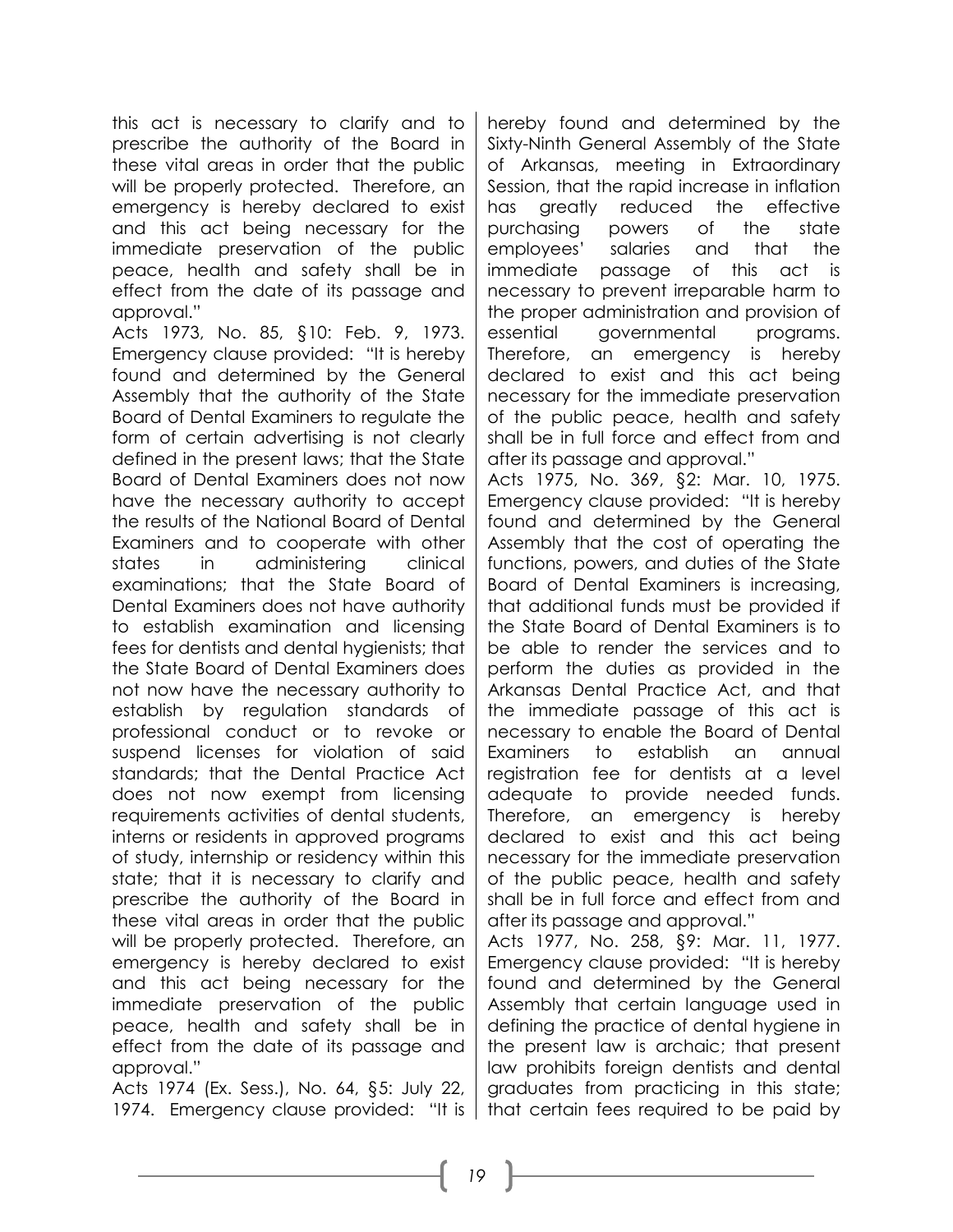dentists and dental hygienists as a condition of licensure and renewal thereof are too low to generate sufficient revenue for the Board to effectively administer the law; that the Secretarytreasurer of the Board cannot now receive a per diem allowance as can other members of the Board; that teachers of dentistry in a purely academic setting are not now exempt from the requirements of licensure; and that it is necessary to clarify and prescribe the authority of the Board in these vital areas in order that the public be properly protected. Therefore, an emergency is hereby declared to exist and this act being necessary for the immediate preservation of the public peace, health and safety shall be in effect from the date of this passage and approval.‖

Acts 1979, No. 805, §3: Apr. 10, 1979. Emergency clause provided: "It is hereby found and determined by the Seventy-Second General Assembly of the State of Arkansas that many dentists and dental hygienists wish to retain their licenses upon retirement and that in such instances the retired dentists and dental hygienists should not be required to pay the same license fees as those persons actively engaged in the profession. Therefore, an emergency is hereby declared to exist and this act being necessary for the immediate preservation of the public peace, health and safety shall be in full force and effect from and after its passage and approval.‖

Acts 1983, No. 778, §3: Mar. 24, 1983. Emergency clause provided: "It is hereby found and determined by the General Assembly of the State of Arkansas that existing laws regulating the practice of dentistry provide only for the revocation or suspension of the license upon the violation of any of the provisions of the act; that provision for the Arkansas State Board of Dental Examiners to impose a fine or a period of probation in lieu of

suspension or probation is necessary to insure the proper enforcement of the provisions governing the practice of dentistry in the State of Arkansas; that there is an emergency need for such provision; and that enactment of this measure will remedy this dangerous situation. Therefore, an emergency is declared to exist and this act being necessary for the preservation of the public peace, health and safety should take effect and be enforced from the date of its approval."

Acts 1987, No. 497, §3: Apr. 1, 1987. Emergency clause provided; "It is hereby found and determined by the General Assembly of the State of Arkansas that existing laws regulating the practice of dentistry provide only that the unlicensed practice of dentistry and dental hygiene is a misdemeanor criminal offense; that provision providing that the unlicensed practice of dentistry or dental hygiene to be a Class D felony is necessary to ensure the proper enforcement of the provisions governing the practice of dentistry in the State of Arkansas; that there is an emergency need for such provision; and that enactment of this measure will remedy this dangerous situation. Therefore, an emergency is declared to exist, and this act being necessary for the preservation of the public peace, health and safety, should take effect and be enforced from the date of its approval."

Acts 1987, No. 498, §3: Apr. 1, 1987. Emergency clause provided: "It is hereby found and determined by the General Assembly of the State of Arkansas that existing laws regulating the advertising of services do not provide for a ban on fraudulent and misleading advertising; the provision for the Arkansas State Board of Dental Examiners to impose sanctions for advertising in a fraudulent and misleading manner is necessary to ensure the practice of dentistry in the State of Arkansas; that there is an emergency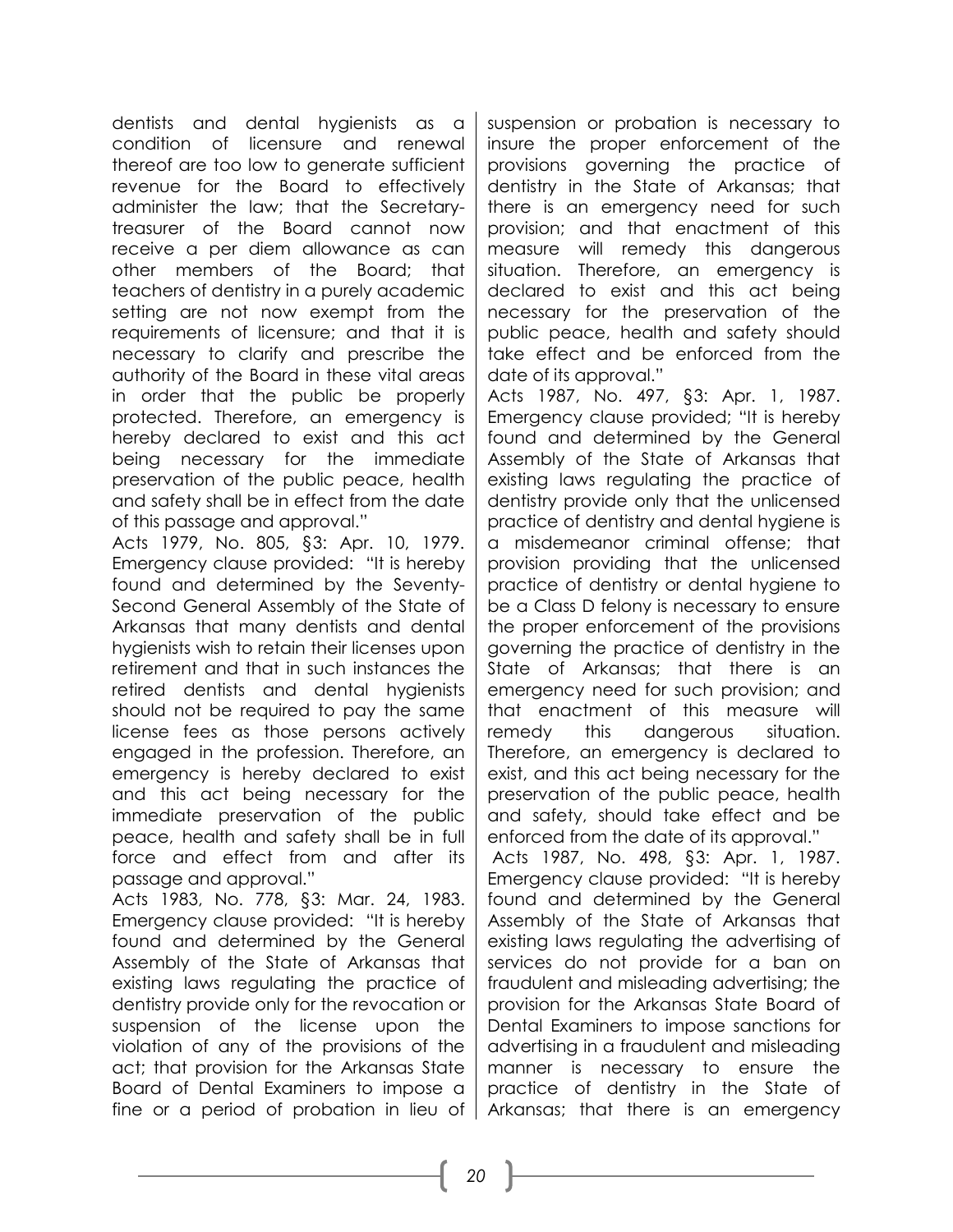need for such provision; that the enactment of this measure will remedy this dangerous situation. Therefore an emergency is declared to exist and this act being necessary for the preservation of the public peace, health and safety should take effect and be enforced from the date of its approval."

Acts 1987, No. 499, §3: Apr. 1, 1987. Emergency clause provided: "It is hereby found and determined by the General Assembly of the State of Arkansas that existing laws regulating the practice of dentistry providing for the licensing of dentists and dental hygienists by credentials, as well as the additional burden of reciprocity with the state from which the dental hygienist was originally licensed that provision for the Arkansas State Board of Dental Examiners to license dental hygienists only by credentials and removing dentists from license here by credentials and eliminating reciprocity with another state is necessary to ensure the proper enforcement of the provisions governing the practice of dentistry in the State of Arkansas; that there is an emergency need for such provision; and that enactment of this measure will remedy this dangerous situation. Therefore, an emergency is declared to exist and this act being necessary for the preservation of the public peace, health and safety should take effect and be enforced from the date of its approval." Acts 1989, No. 364, §4: Mar. 7, 1989.

Emergency clause provided: "It is hereby found and determined by the General Assembly of the State of Arkansas that existing laws regulating a disciplinary hearing before the Arkansas State Board

of Dental Examiners is in need of amendment; that the provisions for amendment of the Dental Practice Act which sets forth their procedure to conduct a disciplinary hearing before the Arkansas State Board of Dental Examiners is necessary to insure the proper enforcement of the provisions governing the practice of dentistry in the State of Arkansas; that there is an emergency need for such a provision and that an enactment of the measure will remedy this situation. Therefore, an emergency is hereby declared to exist and this act being necessary for the preservation of the public peace, health and safety shall be in full force and effect from and after its passage and approval." Acts 1989, No. 365, §4: Mar. 7, 1989. Emergency clause provided: "It is hereby found and determined by the General Assembly of the State of Arkansas that

existing laws for the issuance of a certificate to practice a specialty in dentistry need to be defined; that the provisions for an examination to be given to one desiring a certificate from the Arkansas State Board of Dental Examiners is necessary to insure the proper enforcement of the provision governing the practice of dentistry in the State of Arkansas; that there is an emergency need for such a provision and that an enactment of the measure will remedy this situation. Therefore, an emergency is hereby declared to exist and this act being necessary for the preservation of the public peace, health and safety shall be in full force and effect from and after its passage and approval."

#### **17-82-301. LICENSE REQUIRED - PENALTY.**

(a)(1) No person shall practice dentistry or dental hygiene, or attempt to offer to practice either within the State of Arkansas, without first having been authorized and issued a regular license by the Arkansas State Board of Dental Examiners.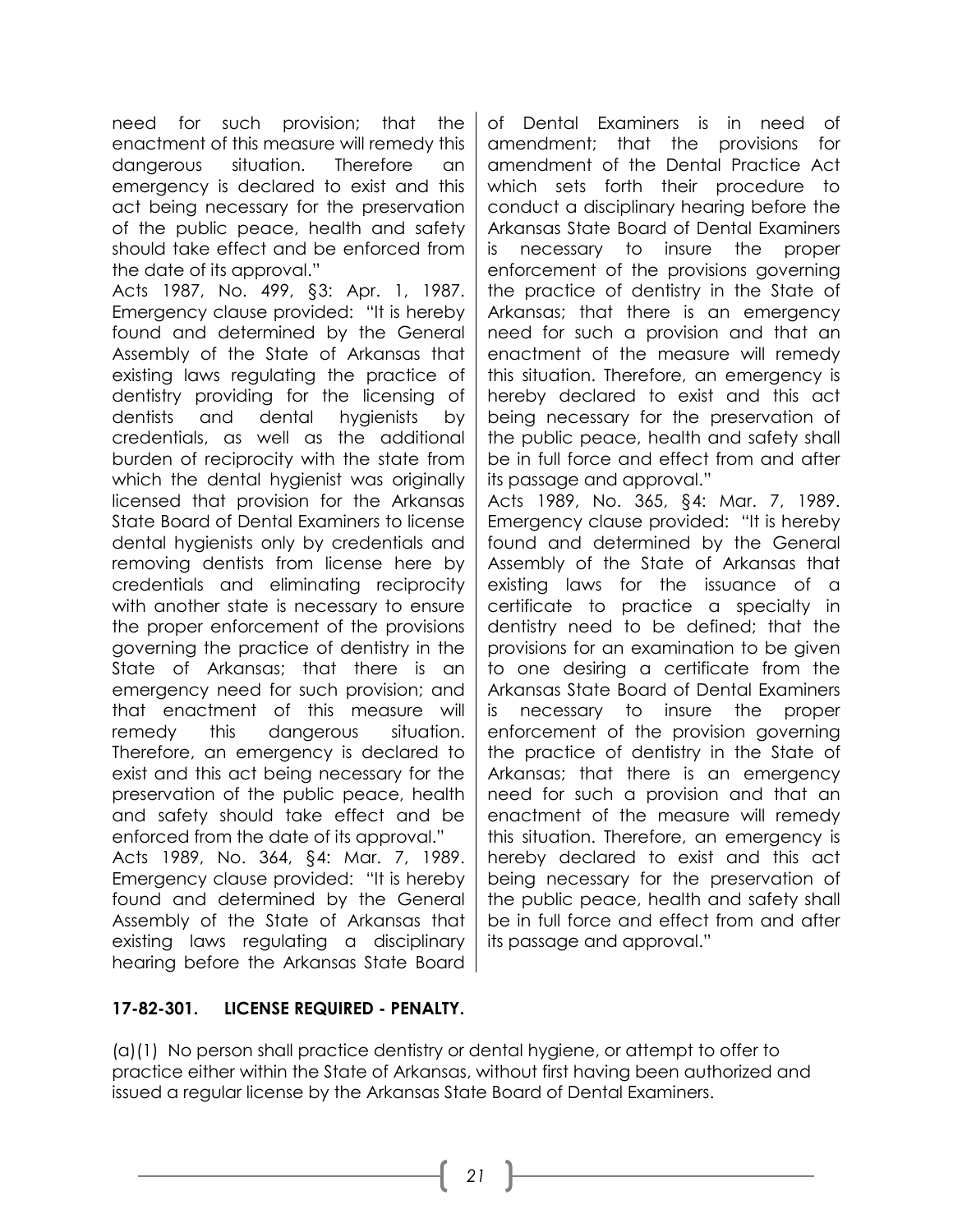(2) No person shall practice dentistry or dental hygiene, or attempt or offer to practice either within the State of Arkansas, during any period of suspension of his or her license by the board or after revocation by the Board of any license theretofore issued to the offending person.

(b) The board is entitled to the equitable remedy of injunction against any person who practices dentistry or dental hygiene or attempts or offers to practice either in violation of subsection (a) of this section.

(c) Any person who violates any provision of subsection (a) of this section shall be guilty of a Class D Felony and shall be subject to imprisonment not to exceed six (6) years in the Department of Correction or a fine of up to ten thousand dollars (\$10,000), or both. Each unauthorized act constitutes a separate offense.

**History.** Acts 1955, No. 14, §§7-9; A.S.A. 1947, §§72-540--72-542; Acts 1987, No. 497, §l.

#### **17-82-302. EXEMPTIONS.**

Nothing in this chapter shall prohibit or require a license for the following acts or practices:

(1) The performance of duty in this state of a commissioned dental or medical officer of the United States Army, Air Force, Navy, federal Department of Veterans Affairs, or Public Health Services;

(2) Clinical demonstrations before a society or convention of dentists or dental hygienists by a duly licensed dentist or dental hygienist of another state, territory or the District of Columbia;

(3) Acts which would otherwise constitute the practice of dentistry or dental hygiene by students under the supervision of instructors in any dental college, university, hospital or institution, or dental department of any college, university, hospital or institution, or school of dental hygiene in this state which is recognized as being reputable by the American Dental Association Council on Dental Education and approved by the Arkansas State Board of Dental Examiners. These acts must be performed within the educational facility incident to a course of study or training and shall not be carried on for personal profit;

(4) Acts which would otherwise constitute the practice of dentistry by a graduate of a college of dentistry approved by the board who is engaged in an internship or residency program in a dental college, university hospital or institution, or dental department of any college, university, hospital or institution, in this state which is recognized as being reputable by the American Dental Association Council on Dental Education and approved by the board. These acts must be performed within the facility pursuant to such internship or residency program, and the intern or resident shall serve without fee or compensation other than that received in salary or other authorized allowances;

(5) Acts which would otherwise constitute the practice of dentistry by a graduate of a college of dentistry approved by the board who is engaged in teaching dentistry in a dental college, university, hospital or institution, or dental department of any college, university, hospital or institution in this state which is recognized as being reputable by the American Dental Association Council on Dental Education and approved by the board. Such acts must be performed within the facility pursuant to the teaching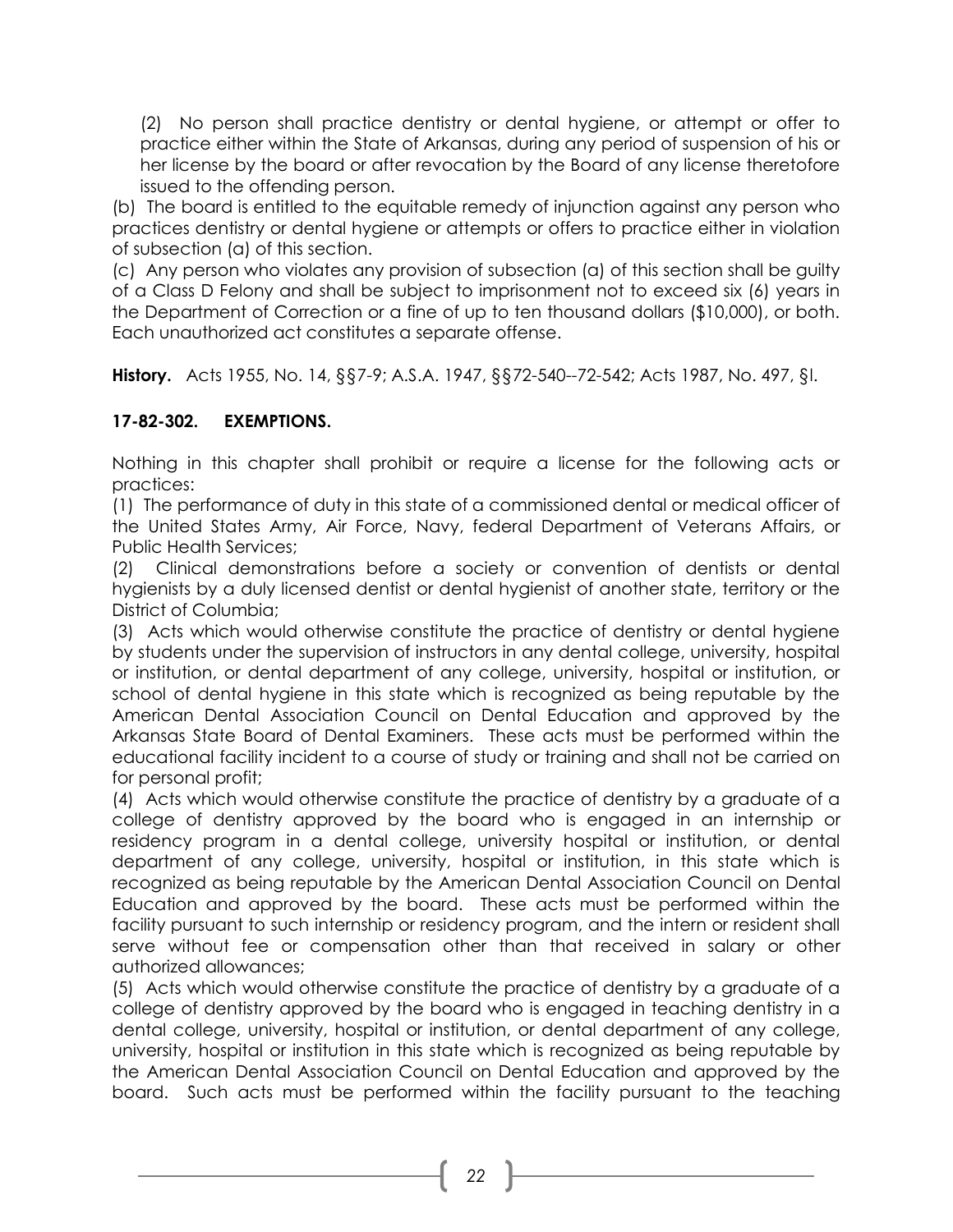appointment, and the person shall serve without fee or compensation other than that received in salary or other authorized allowances; or

(6)(A) The practice of dentistry or dental hygiene within the scope of the dentist's or dental hygienist's duties as an employee of the Federal Bureau of Prisons, provided the dentist or dental hygienist has obtained a license to practice from Arkansas or any other state, territory, the District of Columbia, or Canada.

(B) Dentists and dental hygienists authorized to practice under subdivision (6)(A) of this section may provide dental treatment or services only to inmates and shall not provide dental treatment or services to other employees of the Federal Bureau of Prisons or any other person.

**History.** Acts 1955, No. 14, §34; 1973, No. 85, §6; 1977, No. 258, §6; A.S.A. 1947, §72-567; Acts 2001, No. 301, §1.

**Amendments.** The 2001 amendment substituted "These acts" for "Such acts" throughout; substituted "Arkansas State Board of Dental Examiners" for "board" in (3); substituted "the internship" for "such internship" in the second sentence of (4); added (6); and made related changes.

#### **17-82-303. EXAMINATIONS.**

(a) The Arkansas State Board of Dental Examiners has exclusive jurisdiction to determine who shall be permitted to practice dentistry and dental hygiene in the State of Arkansas.

(b) To this end the Board, at its regular annual meeting and at special meetings, if it deems it necessary or expedient, shall conduct examinations, both written and clinical, of all qualified applicants who desire to practice dentistry or dental hygiene in the State of Arkansas.

(c) The State Board of Dental Examiners is authorized and directed to conduct at least two (2) examinations, both written and clinical, annually of qualified applicants who desire to practice dentistry in the State of Arkansas. Special meetings for those purposes may be held by the Board if it deems it necessary or expedient. The two (2) examinations to be held annually shall be scheduled in such a manner as to be conducted following the end of the fall and spring semesters of dental schools in order to accommodate, insofar as is practicable, the greater number of qualified applicants who wish to take examinations to practice dentistry in Arkansas shortly after completion of their regular dental schooling.

(d) The board may accept the results of the National Board of Dental Examiners examination if it so desires and may cooperate with dental schools in other states for the administration of the clinical examination or may cooperate with other states in the administration of a regional clinical examination.

(e)(1) The board shall determine what grade or percentage the applicant must make to entitle him or her to be licensed.

(2) The grade or percentage shall be the same at any one (1) examination for all applicants, but it shall never be lower than seventy-five percent (75%).

(f) The Board may consider the conduct of the applicant during the examination as a factor in determining the grade or percentage to be given him or her.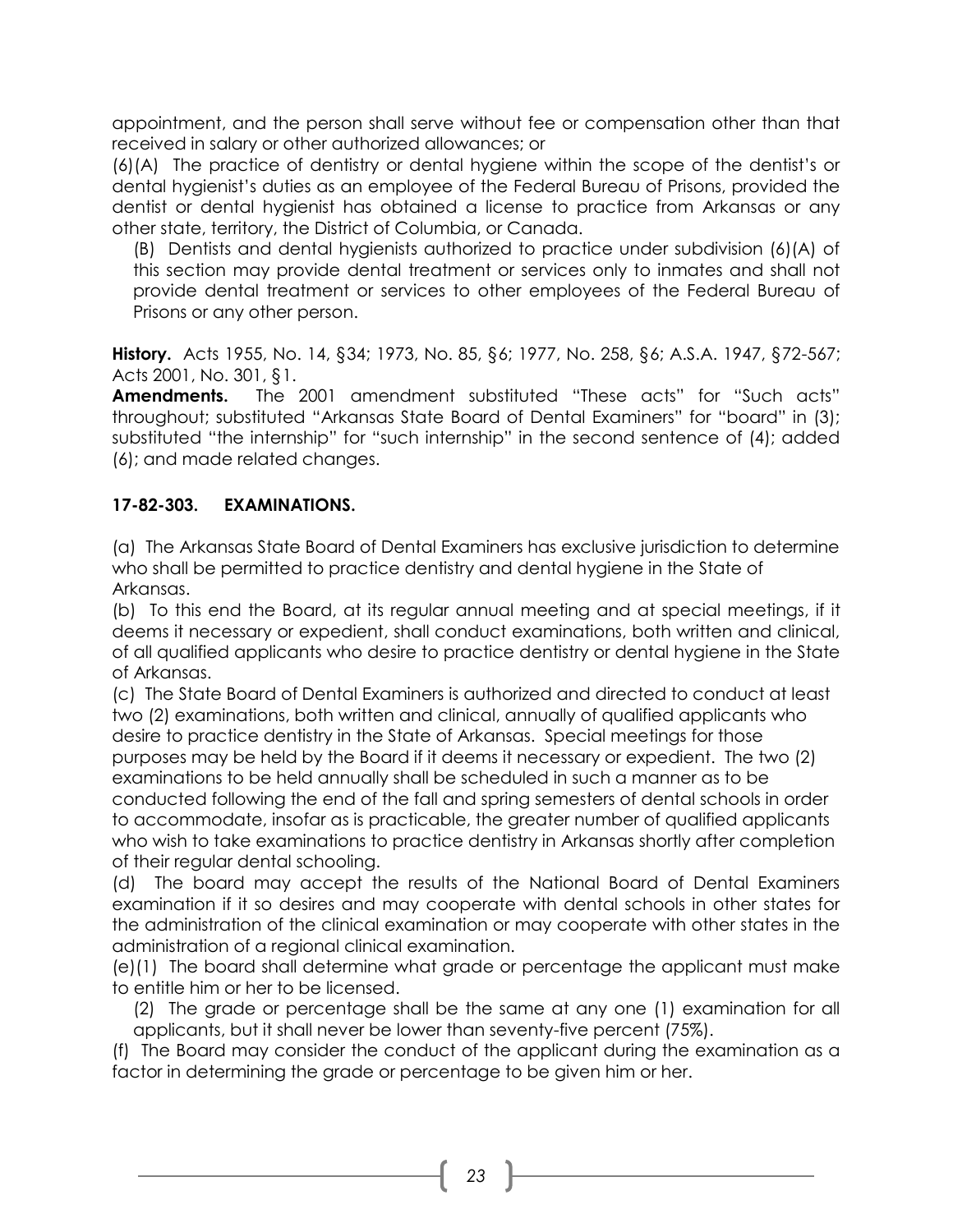**History.** Acts 1955, No. 14, §19; 1973, No. 85, §2; 1974 (Ex. Sess.), No. 64, §2; A.S.A. 1947, §§72- 552, 72-552.1.

#### **17-82-304. DENTISTS GENERALLY - LICENSING PROCEDURE.**

(a)(1) A person not previously licensed to practice dentistry in the State of Arkansas who desires to do so shall apply in writing for examination to the Secretary of the Arkansas State Board of Dental Examiners and shall transmit with the written application his examination and licensing fee;

(2) The examination and licensing fee shall be determined by the board and shall be an amount reasonably calculated to cover the costs of administering the examination, assuming the license to practice, and otherwise administering this chapter.

(b) An applicant

(1) Must:

(A) Be at least twenty-one (21) years of age and of good moral reputation and character;

(B) Submit upon request such proof as the board may require touching upon age, character, and fitness; and

(C) Have been graduated from an American Dental Associated-accredited college of dentistry with the degree of Doctor of Dental Surgery or Doctor of Dental Medicine; or

(2) Must:

(A) Be at least twenty-one (21) years of age and of good moral reputation and character;

(B) Have graduated from a college of dentistry in North America with the degree of Doctor of Dental Surgery, Doctor of Dental Medicine, or an equivalent degree approved by the board;

(C) Have passed an examination approved by the board and authorized under §17-82-303;

(D) Be a resident of the State of Arkansas and the United States and be in compliance with federal laws of immigration; and

(E) Serve a period of at least one (1) year under a provisional license issued by the board to foreign graduates and successfully complete the monitoring requirements as ordered by the board at the time the provisional license is issued. This pilot program of licensure for foreign-trained graduates and the granting of licensure to foreign trained dentists will expire at the close of the 2005 regular session of the Arkansas General Assembly.

(c)(1) If the board determines that the applicant is qualified to take the examination required for licensing, it shall notify the applicant of the time and place to report before it for examination.

(2) If a qualified applicant fails to appear for examination, the fee shall be retained by the board and the applicant shall be entitled to take any examination required for licensing held at anytime within three (3) years thereafter, if he or she is then qualified, without additional fee charge unless the amount of the fee is increased by the board, in which event the applicant must pay the difference between the amount of fee credited to him or her and the increased fee amount.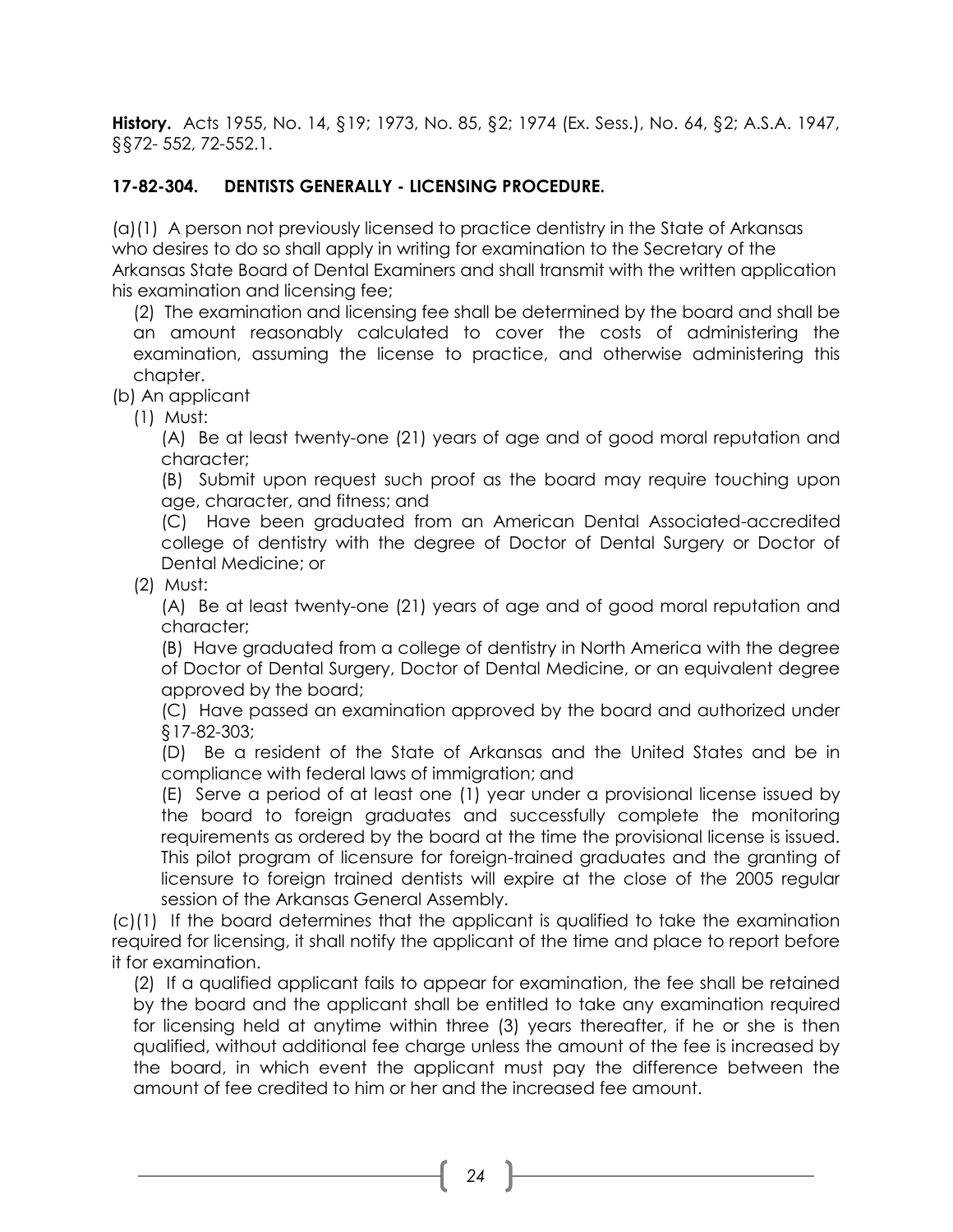(3) If an applicant fails to make the grade or percentage required by the board, the fee paid by him or her shall be retained by the board.

(4) If an applicant makes the grade or percentage required by the board, then it shall issue to him or her without further initial cost a license to practice dentistry in the State of Arkansas.

(d)(1) All licenses shall be numbered and issued consecutively.

(2) If a license is lost or destroyed, the secretary shall furnish a certified copy to the licensee upon the payment of a fee to be prescribed by the board. The fee shall be an amount reasonably calculated to cover the cost of furnishing the certified copy.

**History.** Acts 1955, No. 14, §20; 1959, No. 4, §1; 1969, No. 91, §5; 1973, No. 85, §3; 1977, No. 258, §§2, 3; 1981, No. 889, §3; A.S.A. 1947, § 72-553; 2003, No. 377, §1; 2003, No. 661, §1.

**Amendments.** The 2003 amendment by No. 377 deleted former (c)(2) and renumbered the remaining subdivisions accordingly; and substituted "shall be entitled" for "is entitled" in present  $(c)(2)$ . The 2003 amendment by No. 661 redesignated former  $(b)(1)$ to (3) as present (b)(1)(A) to (C); and added present (b)(2).

#### **17-82-305. DENTISTS - SPECIALISTS - LICENSING PROCEDURE.**

(a)(1) Any dentist in this state licensed by the Arkansas State Board of Dental Examiners who has complied with requirements as specified by the American Dental Association Council on Dental Education in a specialty branch of dentistry or who has otherwise met the requirements of the rules and regulations promulgated by the board may apply for a certificate as a specialist.

(2) The application shall be accompanied by the payment of a fee to be prescribed by the board. The fee shall be an amount reasonably calculated to cover the cost of the examination and other costs incurred by the board in issuing the certificate.

(3) The application must be on file for at least sixty (60) days prior to the regular meeting of the board. If the application is accepted, the applicant shall be notified to appear for an examination as defined by the rules and regulations of the board.

(b) Examinations may be oral or written, or both, and the applicant may be required to demonstrate his or her knowledge and proficiency in the specialty in which he or she desires to be certified.

(c) The board is authorized to certify specialists in all specialty areas approved by the American Dental Association.

(d) Any dentist not licensed by the board but who is eligible to take the Arkansas State Board Examination and is further eligible for specialty examination may take both examinations at the discretion of the board.

(e) No licensed dentist shall hold himself or herself out to the public as a specialist or publicly announce as being specifically qualified in any particular branch of dentistry or publicly announce as giving special attention to any branch of dentistry until he or she has been issued a certificate by the board authorizing him or her to do so.

(f) Any dentist in this state licensed by the board who on February 21, 1969, is limiting his or her practice to a particular branch of dentistry and who is holding himself or herself out to the public as a specialist in a particular branch of dentistry, upon application therefore to the board, shall be certified as a specialist in that branch of dentistry and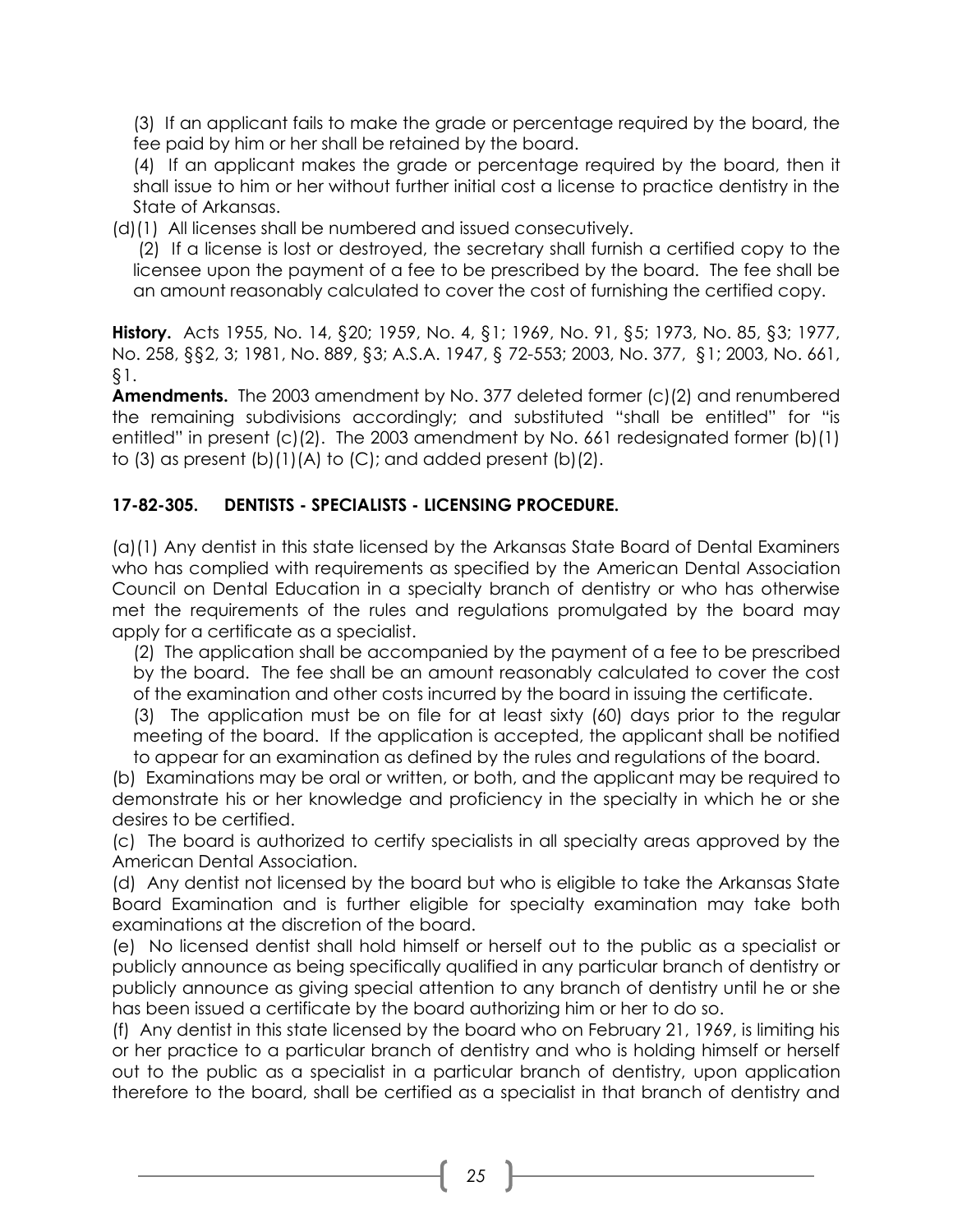shall not be required to take the examination provided for in subsection (b) of this section.

(g)(1) The issuing of a specialist license by the board is a special privilege granted to that member which allows him or her to announce to the public that he or she is especially qualified in a particular branch of dentistry.

(2) Any member granted this special privilege must limit his or her practice to the specialty in which he or she is licensed except in an emergency situation.

(3) The failure to limit his or her practice as provided in subdivision  $(q)(2)$  of this section described by the appropriate national specialty board shall be cause for the specialist license to be revoked or suspended.

**History.** Acts 1955, No. 14, §20; 1959, No. 4, §1; 1969, No. 91, §5; 1973, No. 85, §3, 1977, No. 258, §§2, 3; 1981, No. 889, §3, A.S.A. 1947, §72-553; Acts 1989, No. 365, §1; 2003, No. 377, § 2.

**Amendments.** The 2003 amendment deleted "but no licensed dentist may be certified in more than one (1) specialty" at the end of (c).

#### **17-82-306. DENTAL HYGIENISTS - LICENSING PROCEDURE.**

(a)(1) A dental hygienist who desires to practice his or her profession in the State of Arkansas shall apply in writing for examination to the Secretary of the Arkansas State Board of Dental Examiners, and he or she shall transmit with the written application his or her examination and licensing fee.

(2) The examination and licensing fee shall be determined by the board and shall be an amount reasonably calculated to cover the costs of administering the examination, issuing the license to practice, and otherwise administering this chapter.

(b) An applicant must:

(1) Be of good moral reputation and character;

(2) Have graduated from a dental hygiene program which is accredited by the American Dental Association Commission on Dental Accreditation and approved by the board for the training of dental hygienists; and

(3) Submit upon request such proof as the board may require touching upon character and fitness.

(c)(1) If the board determines that the applicant is qualified to take the examination required for licensing, it shall notify the applicant of the time and place to report before it for examination.

(2) If a qualified applicant fails to appear for examination, the fee shall be retained by the board and the applicant is entitled to take any examination required for licensing held at any time within three (3) years thereafter, if he or she is then qualified, without additional fee charge unless the amount of the fee is increased by the board, in which event the applicant must pay the difference between the amount of the fee credited to him or her and the increased fee amount.

(3) If the applicant fails to make the grade or percentage required by the board, the fee paid by him shall be retained by the board.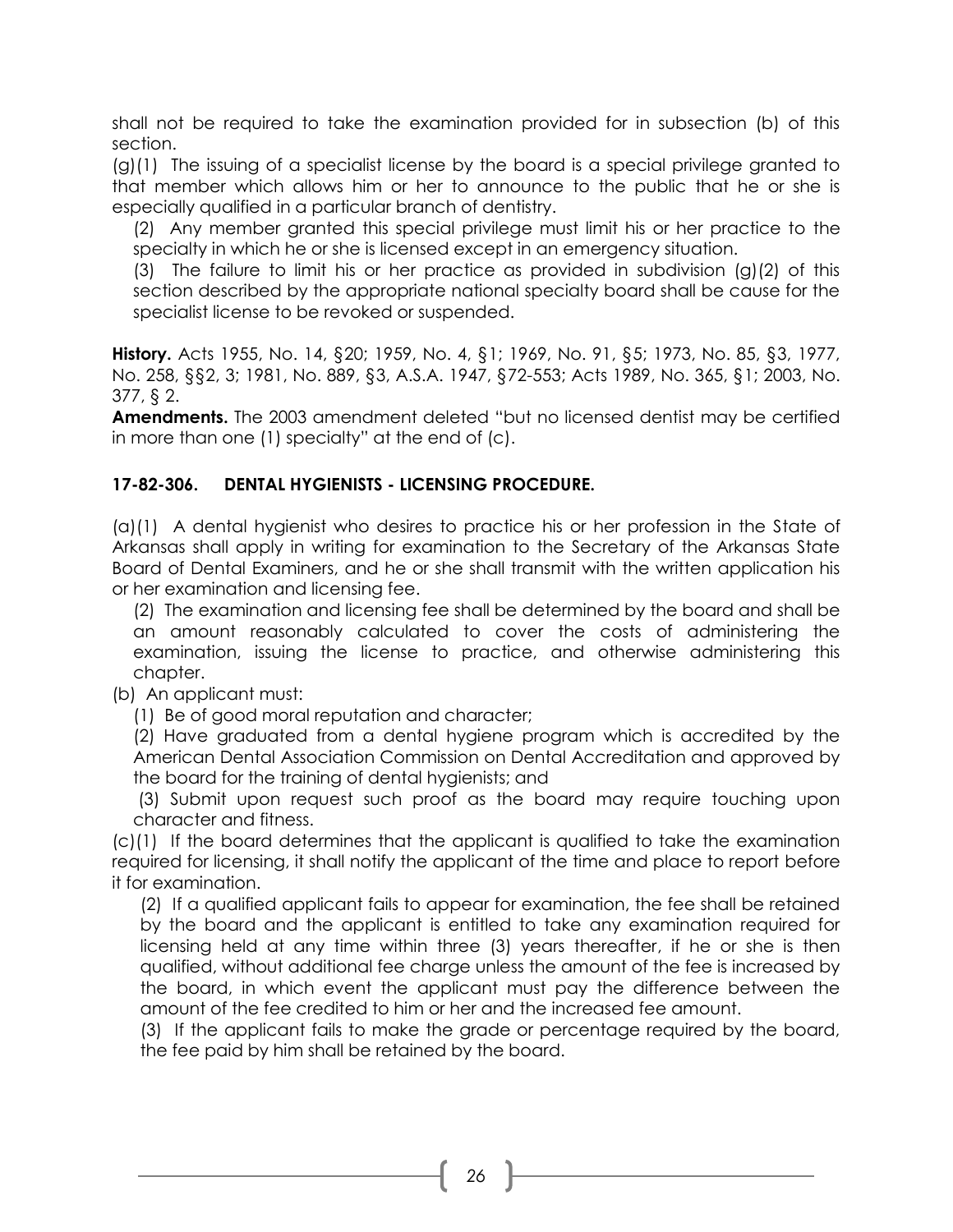(4) If an applicant makes the grade or percentage required by the board, it shall issue to him or her without further initial cost a license to practice dental hygiene in the State of Arkansas.

(d)(1) All licenses shall be numbered and issued consecutively.

(2) If a license is lost or destroyed, the secretary shall furnish a certified copy to the licensee upon the payment of a fee to be prescribed by the board. The fee shall be an amount reasonably calculated to cover the cost of furnishing the certified copy.

**History.** Acts 1955, No. 14, §21; 1959, No. 4, §2; 1973, No. 85, §4; 1981, No. 889, §4; A.S.A. 1947, §72-554; Acts 1995, No. 573, §1; 2003, No. 377, §3.

**Amendments.** The 2003 amendment deleted former (c)(2) and renumbered the remaining subdivisions accordingly; and substituted "shall be entitled" for "is entitled" in present (c)(2).

#### **17-82-307. APPLICATIONS -FALSE INFORMATION.**

A person who, in order to induce favorable action by the Arkansas State Board of Dental Examiners on any application for a license to practice dentistry or dental hygiene in the State of Arkansas, makes any statement to the board, whether orally or in writing, which is false and at the time known by the person to be false or who submits or files as his or her own any diploma or license belonging or issued to another person, or who in any other manner misrepresents or conceals his or her true name or former place of residence commits a Class D felony.

**History.** Acts 1955, No. 14, §25; 1975, No. 928, §21; A.S.A. 1947, §72-558.

#### **17-82-308. CREDENTIALS - PERSONS LICENSED IN OTHER STATES.**

(a) A dentist or dental hygienist who desires to practice his or her profession in the State of Arkansas and who has been practicing his or her profession continuously for a period of five (5) years or more next preceding the date of the application may apply in writing to the Arkansas State Board of Dental Examiners for a license to practice his or her profession in the State of Arkansas without undergoing the examination required for licensing provided for in §§ 17-82-304-17-82-306. The applicant must have been practicing by virtue of a license lawfully issued by the authority of another state, territory, the District of Columbia, or Canada where the standard of proficiency at least equals that of the State of Arkansas.

(b) The application shall be accompanied by:

(1) A fee to be prescribed by the board which shall be an amount reasonably calculated to cover the costs of processing the application;

(2) The original or certified copy of the original license under which the applicant has been practicing his or her profession; or

(3) A certificate from the authority which issued the license, setting forth the applicant's moral reputation and character, history with the board, professional ability, and such other information or data as the board may deem necessary or expedient.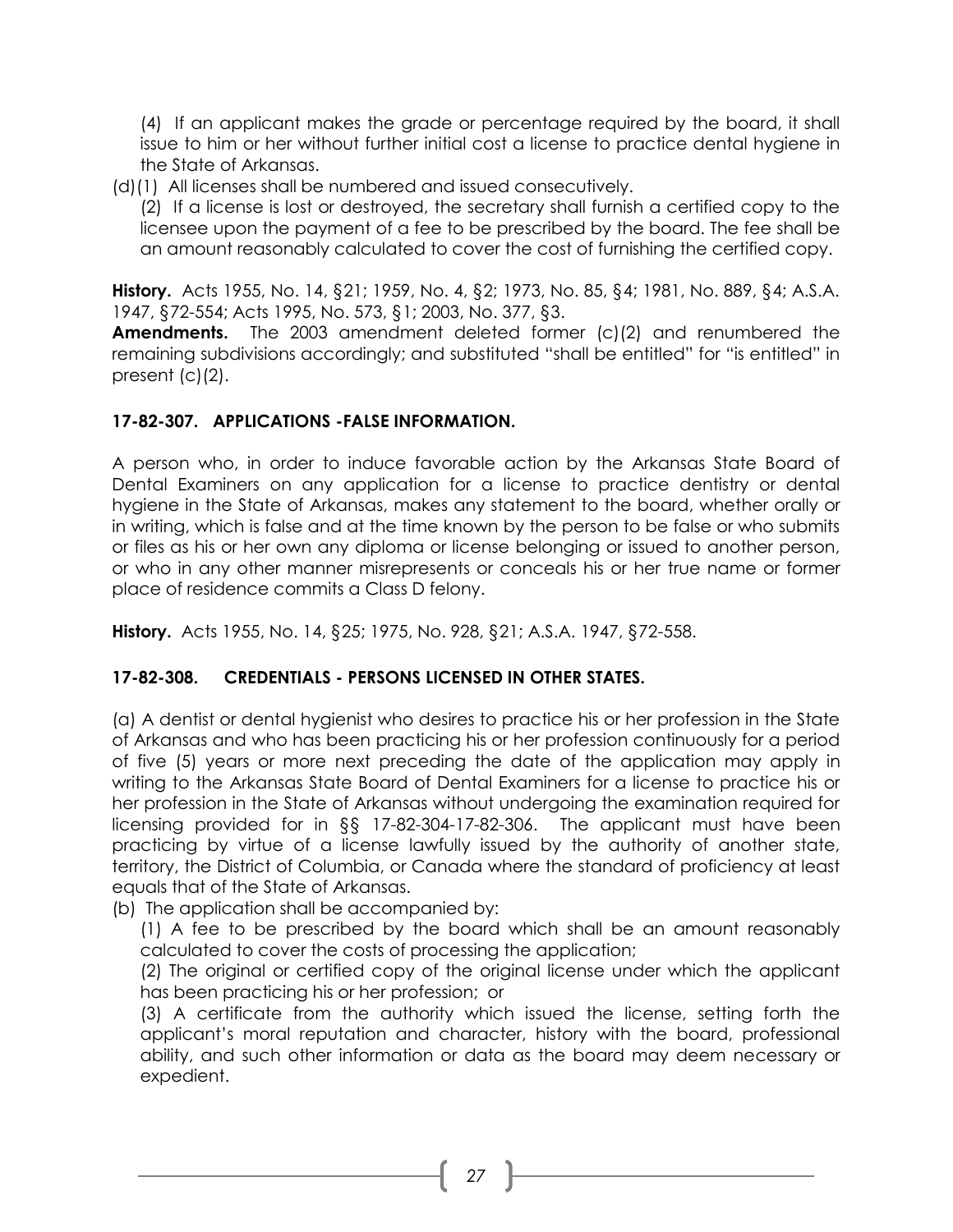(c) Upon furnishing satisfactory proof of his or her fitness as contemplated in this section, the board in its discretion may issue a license to practice his or her profession to the applicant without further cost except as otherwise provided in this chapter for the renewal of licenses.

**History.** Acts 1955, No. 14, §23; 1981, No. 889, §6; A.S.A. 1947, §72-556; Acts 1987, No. 499, §1; 1993, No. 270, §1; 2001, No. 439, §3.

**Amendments.** The 2001 amendment inserted "or Canada" in (a); inserted "history with the board" in (b)(3); and made gender neutral changes throughout.

#### **17-82-309. [REPEALED.]**

History. Acts 1955, No. 14, §24; A.S.A. 1947, §72-557; 2001, No. 439, §4.

#### **17-82-310. ANNUAL RENEWAL –PROCEDURE**

(a) All licenses to practice dentistry or dental hygiene issued in the State of Arkansas shall continue in full force and effect until forfeited, suspended or revoked, subject to the following provisions:

(1) On January 1 of even- numbered years, every dentist and dental hygienist must renew his or her license with the Arkansas State Board of Dental Examiners on forms prepared and furnished by the board, supplying all the information and data requested on the forms; and

(2) A renewal fee in an amount to be determined by the board as being necessary to provide funds for the operation of the board and for other expenses in administering this chapter must be paid to the board upon the filing of the form, duly executed, with the board.

(b) Upon the filing of the renewal form and payment of the fee, the board shall issue to the licensee its certificate of renewal that authorizes the licensee to practice his or her profession in the State of Arkansas until the next date of renewal.

(c)(1) During the month of December of odd-numbered years, the Secretary of the Arkansas State Board of Dental Examiners shall mail the approved renewal form to every dentist and dental hygienist registered in the State of Arkansas to his or her last known address.

(2) The failure of the dentist or dental hygienist to receive the form does not excuse his or her failure to renew.

(3) The providing of false or fraudulent information to renew the license is grounds for imposition of the penalties set forth at § 17-82-316.

**History.** Acts 1955, No. 14, §22; 1959, No. 4, §3; 1975, No. 369, §1; 1977, No. 258, §4; 1981, No. 889, §5; A.S.A. 1947, §72-555; 1991, No. 592, §1; 2001, No. 439, §5; 2003, No. 377, §4,5. Amendments. The 2003 amendment substituted "even-numbered years" for "each year" in  $(a)(1)$ ; and substituted "odd-numbered years" for "each year" in  $(c)(1)$ .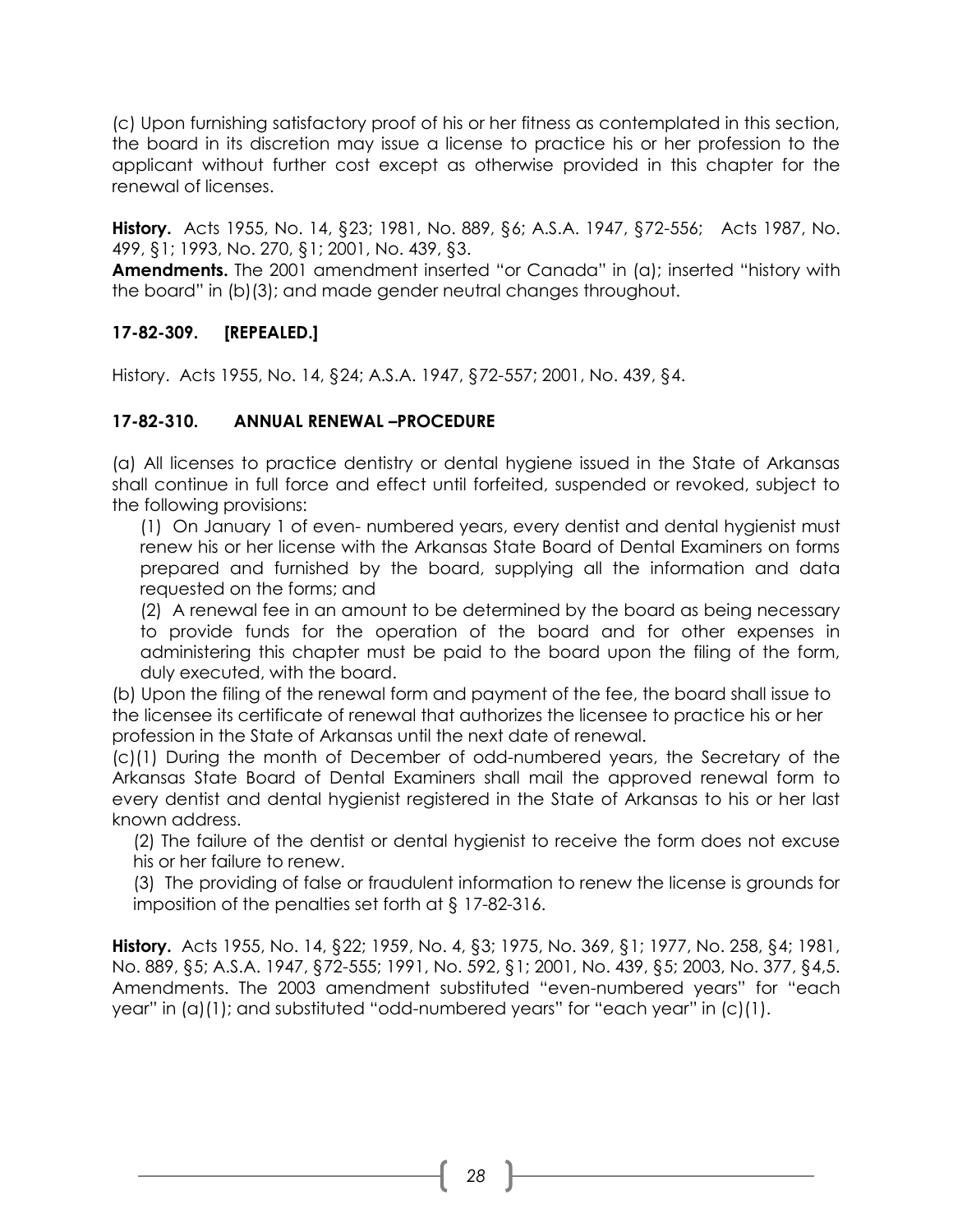#### **17-82-311. RENEWAL - PENALTIES FOR NONCOMPLIANCE.**

Failure to renew a license within a period of thirty (30) days after January 1 of evennumbered years shall result in forfeiture of the license.

**History.** Acts 1955, No. 14, §22; 1959, No. 4, §3; 1975, No. 369, §1; 1977, No. 258, §4, 1981, No. 889, §5; A.S.A. 1947, §72-555; 2001, No. 439, §6; 2003, No. 377, §6.

**Amendments.** The 2003 amendment deleted "Annual" from the section catchline; and substituted "even-numbered years" for "each year".

#### **17-82-312. RENEWAL – RELICENSING.**

(a) A dentist or dental hygienist whose license has been automatically forfeited pursuant to §17-82-311 shall be relicensed, at any time until January 1 of the year following the forfeiture, by:

(1) Applying in writing to the Arkansas State Board of Dental Examiners;

(2) Paying all accrued renewal fees as established under § 17-82-310 and provided for in the regulations of the board, plus an additional penalty of two hundred dollars (\$200); and

(3) Furnishing such proof as the board may require that, in the period since January 1 of the year when his or her license ought first to have been effected, he or she has continuously conducted himself or herself in an ethical and proper fashion and complied with the regulations of the board and the provisions of the Dental Practice Act, § 17-82-101 et seq.

(b) A dentist or dental hygienist who applies for relicensing, following forfeiture, after two (2) years from January 1 of the year when his or her license ought first to have been effected may be relicensed by:

(1) Complying with the requirements of subsection (a) of this section; and

(2)(A) Undergoing reexamination and passing the examination required by the regulations of the board.

(B) The re-examination shall consist of clinical skills only.

**History.** Acts 1955, No. 14, §22; 1959, No. 4, §3; 1975, No. 369, §1; 1977, No. 258, §4; 1981, No. 889, §5; A.S.A. 1947, §72-555; 2001, No. 439, §7.

**Amendments.** The 1999 amendment rewrote former (b)(1)(C). The 2001 amendment rewrote (a)(2) which formerly read "Paying all accrued registration fees plus a relicensing fee of fifty dollars (\$50.00)"; substituted "or her license" for "registration" in  $(a)(3)$  and  $(b)$ ; inserted "and complied with the regulations of the board and the provision of the Arkansas Dental Practice Act,  $\S$  17-82-101 et seq." in (a)(3); redesignated the former introductory language of (b)(1) as present (b); deleted former  $(b)(1)$  and  $(b)(2)$  and added present  $(b)(1)$  and  $(b)(2)$ ; and made gender neutral changes throughout.

#### **17-82-313. RENEWAL – NONRESIDENTS.**

(a)(1) A dentist or dental hygienist who has been licensed and who becomes a nonresident of the State of Arkansas may continue in effect his or her license to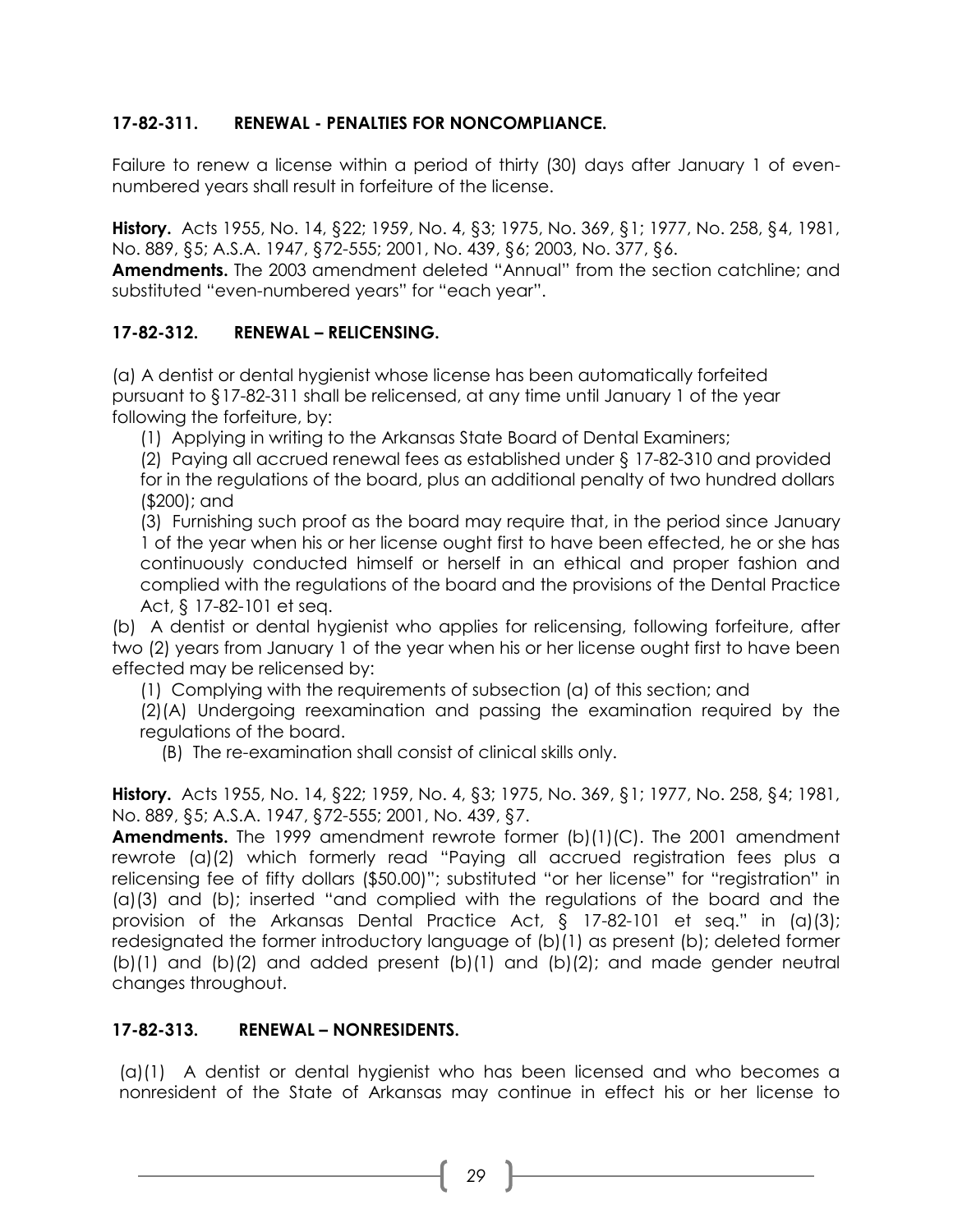practice in the State of Arkansas by paying the renewal fee required of resident dentists and dental hygienists;

#### **17-82-314. FAILURE TO PRACTICE.**

(a) All licenses issued to dentists and dental hygienists are automatically forfeited if the licensee ceases to practice his or her profession either in the State of Arkansas or elsewhere for a period of two (2) years.

(b) The licensee is not entitled to resume the practice of his or her profession in the State of Arkansas until he or she is reexamined and licensed by the Arkansas State Board of Dental Examiners. However, the examination shall consist only of clinical work. (c) A dentist or dental hygienist who resumes the practice of his or her profession in the State of Arkansas after having ceased to practice for a period of two (2) years without reexamination and relicensing is subject to the penalties and liabilities prescribed in §17- 82-301(b) and (c).

**History.** Acts 1955, No. 14, §22; 1977, No. 258, §4; A.S.A. 1947, §72-555.

#### **17-82-315. [REPEALED.]**

#### **17-82-316. REVOCATION OR SUSPENSION - GROUNDS – EFFECT.**

(a) The Arkansas State Board of Dental Examiners is vested with the power to revoke or suspend, for any period of time, the privilege of practicing under any license issued in the State of Arkansas to any dentist or dental hygienist, or dental assistant possessing an expanded duties permit if the board finds that the licensee or permit holder has violated the Dental Practice Act, § 17-82-101 et seq., the regulations of the board or a previous order of the board.

(b) In addition to suspending or revoking a license or permit, the board may:

(1) Place a licensee on probation for a period not exceeding eighteen (18) months per violation under terms and conditions determined by the board to be in the best interest of the licensee and the people of the State of Arkansas;

(2) Impose a fine not to exceed one thousand dollars (\$1,000) per violation; or

(3) Require a licensee or permit holder to reimburse the board for its costs in conducting the investigation and hearing.

(c) The board may impose one (1) or more of the penalties set out in subsection (b) of this section if the board finds that the licensed dentist, dental hygienist, or permit holder has violated the Dental Practices Act, § 17-82-101 et seq., or the regulations of the board, or has committed one (1) or more of the following acts:

(1) The presentation to or filing with the board, for the purpose of securing a license to practice dentistry or dental hygiene or to obtain any permit issued by the board, of any diploma, license or certificate illegally or fraudulently obtained by the applicant;

(2) The use of an assumed or fictitious name in applying for a license for the purpose of shielding moral unfitness or a criminal record;

(3) The commission of any criminal operation; habitual drunkenness for a period of three (3) months; insanity; adjudication of insanity or mental incompetency if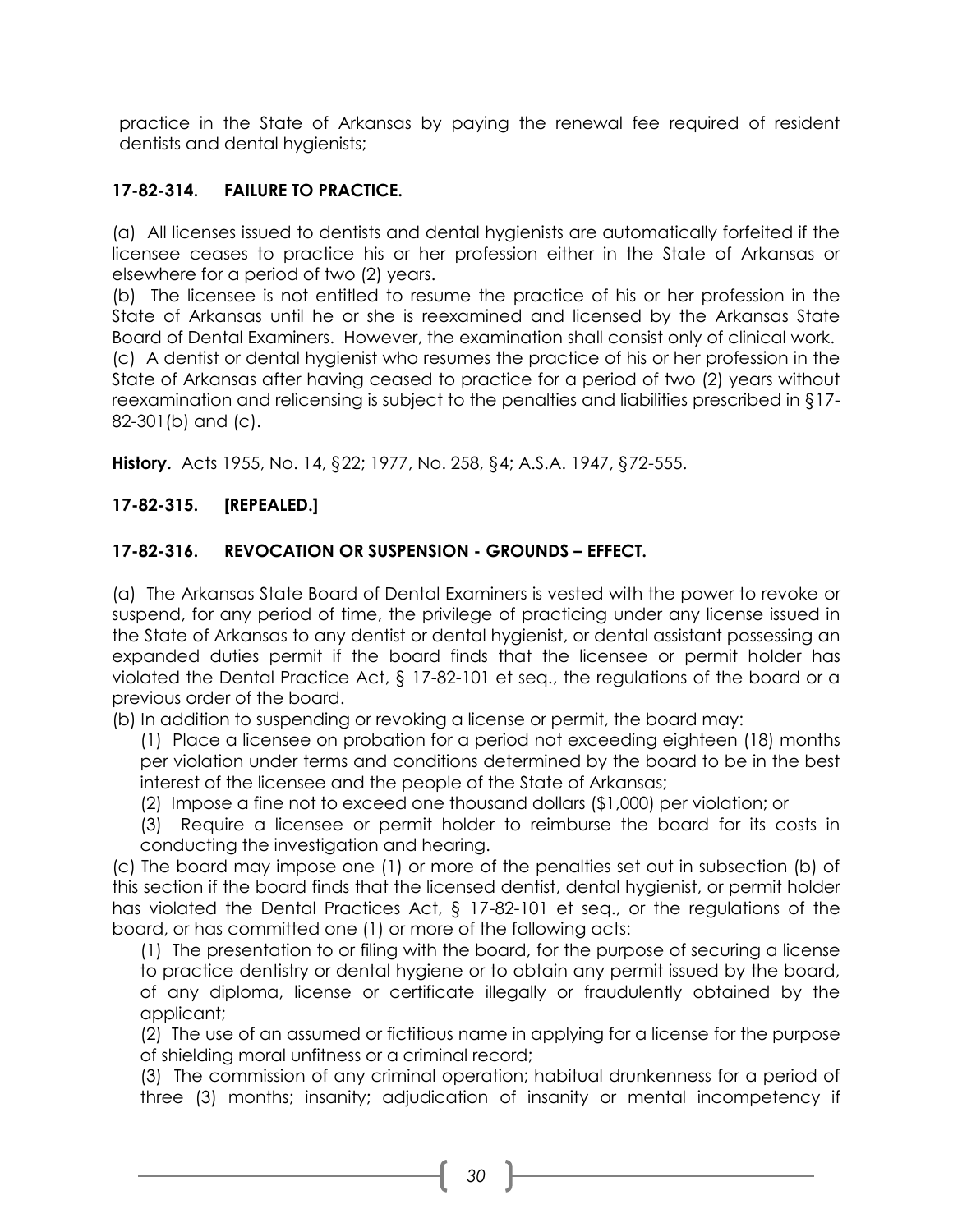deemed detrimental to patients; conviction of an infamous crime or felony; addiction to narcotics; immoral, dishonorable or scandalous conduct; professional incompetency; failure to maintain proper standards of sanitation or failure otherwise to maintain adequate safeguards for the health and safety of patients; employment in the practice of the profession of any drug, nostrum, unknown formula or dangerous or unknown anesthetic, not generally used by the dental profession;

(4) The advertising of services to the public which is fraudulent and misleading or which does not comply with the rules and regulations of the board;

(5) The permitting of any unlicensed person under his or her supervision or control to perform any act, service, practice or operation on any patient or prospective patient which constitutes a part of the practice of dentistry or dental hygiene or is involved with the administration of drugs, medicines or anesthetics, except those services permitted by the board and under the supervision of a licensed dentist;

(6) The violation of any rule or regulation of board standards of professional conduct for dentists and dental hygienists practicing within the state; or

(7) The violation of any term of probation or order previously entered by the board affecting the licensee or permit holder; or

(8) Having been found in violation of a statute or a rule or regulation governing the practice of dentistry or dental hygiene by the dental licensing authority or agency of another state.

(d) The board may revoke the license of a dentist who permits a dental hygienist or dental assistant under his or her supervision to perform any of the acts, services or practices which are prohibited by this chapter. The board also may revoke the license of the offending dental hygienist or the permit of dental assistant.

(e) No license revoked by the board shall ever be renewed.

(f) No license which has been suspended by the board shall be reinstated until the offender has:

- (1) Given satisfactory assurance of future correct conduct; and
- (2) Paid a fee of fifty dollars (\$50.00) to the board.

(g) A license may be suspended or revoked if the licensee shall, during the term of his or her probation the licensee shall violate any of the terms of his or her probation as set forth by the board.

(h) Any fine imposed on a licensee shall be paid to the board prior to the resumption of the practice of dentistry or dental hygiene by the licensee.

(i) A dentist or dental hygienist who resumes his or her practice after the revocation of his license is subject to the penalties and liabilities prescribed in §17-82-301(b) and (c).

**History.** Acts 1955, No. 14, §§17, 27; 1973, No. 85, §5; 1983, No. 778, §1; A.S.A. 1947, §§72-550, 72- 560; 1987, No. 498, §1; 2001, No. 439, §10; 2001, No. 439, §10. **Amendments.** The 2001 amendment rewrote this section.

#### **17-82-317. REVOCATION OR SUSPENSION – PROCEDURE.**

(a)(1) If the Arkansas State Board of Dental Examiners, or any other person, has reason to believe that any license issued to a dentist or dental hygienist or a permit to perform expanded duties issued to a dental assistant should be suspended or revoked because of the existence of some cause provided for in this chapter, the board or such other person, shall file with the Secretary of the Arkansas State Board of Dental Examiners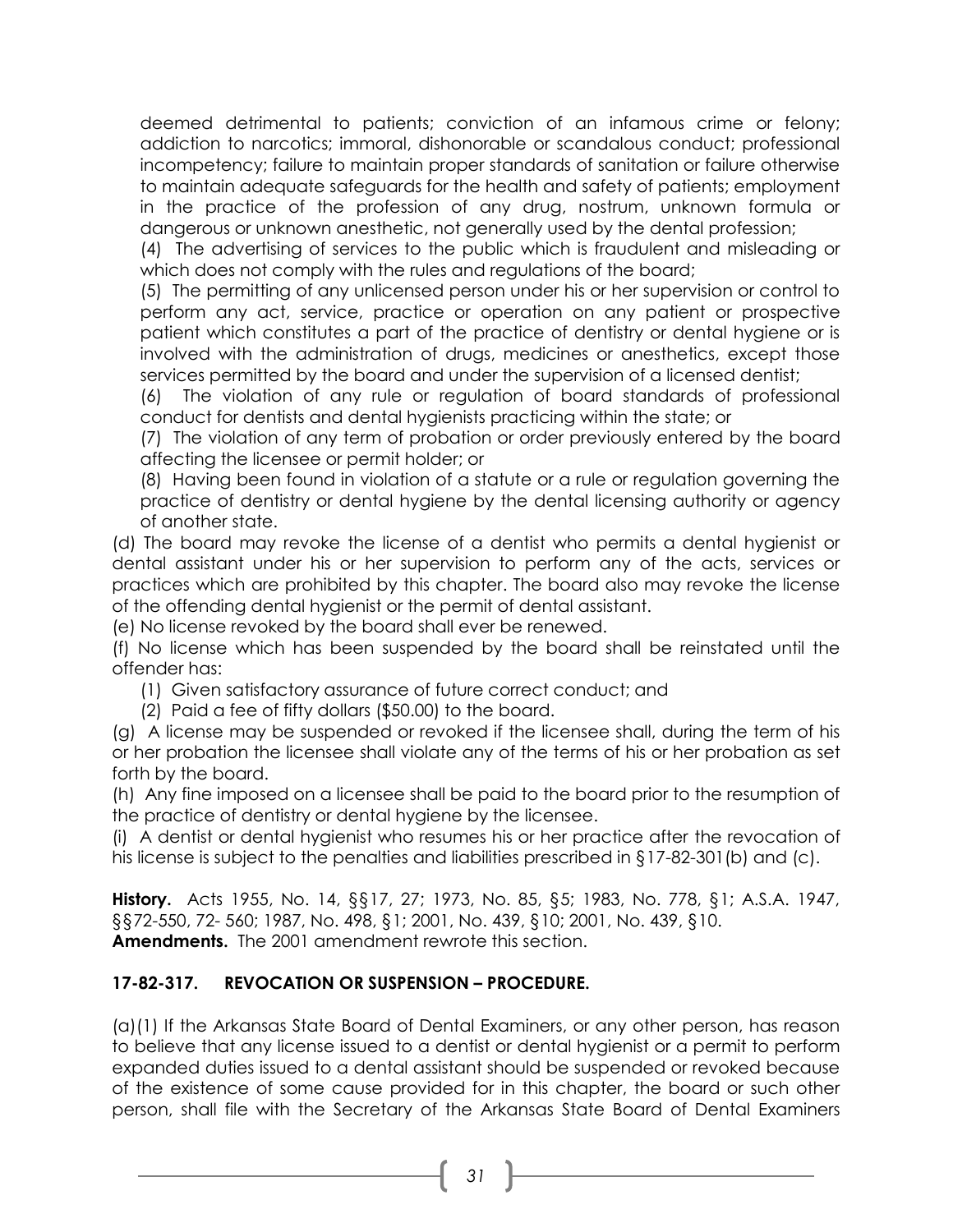written charges against the holder thereof specifically setting forth the offense complained of.

(2) The charges filed with the secretary will become the basis for a disciplinary hearing upon the finding by a majority vote of the board that sufficient cause exists to conduct said disciplinary hearing.

(b)(1) A copy of the charges shall forthwith be delivered to the accused in person or by registered mail at his or her last known address, either of which constitutes sufficient notice to justify proceeding with a hearing of the charges against the accused.

(2) Accompanying the copy of the charges shall be a notice to the accused of the hour, day and place of hearing of the charges and a notice of the accused to be present, if he or she so desires, to defend the action.

(c) The accused may be represented by counsel at the hearing and at the taking of all testimony relative to the action.

(d) The secretary is empowered to administer oaths to all persons testifying at any such hearing.

(e) The accused must be allowed at least twenty (20) days from the date of the notice of hearing before being required to defend the action.

(f) After considering the testimony adduced at the hearing, the board shall cause to be entered upon its minute book its findings and the action taken.

(g) If the license of the accused is suspended or revoked, it is further the duty of the board to enter its action on its registration record.

**History.** Acts 1955, No. 14, §28; A.S.A. 1947, 72-561; 1989, No. 364, §1.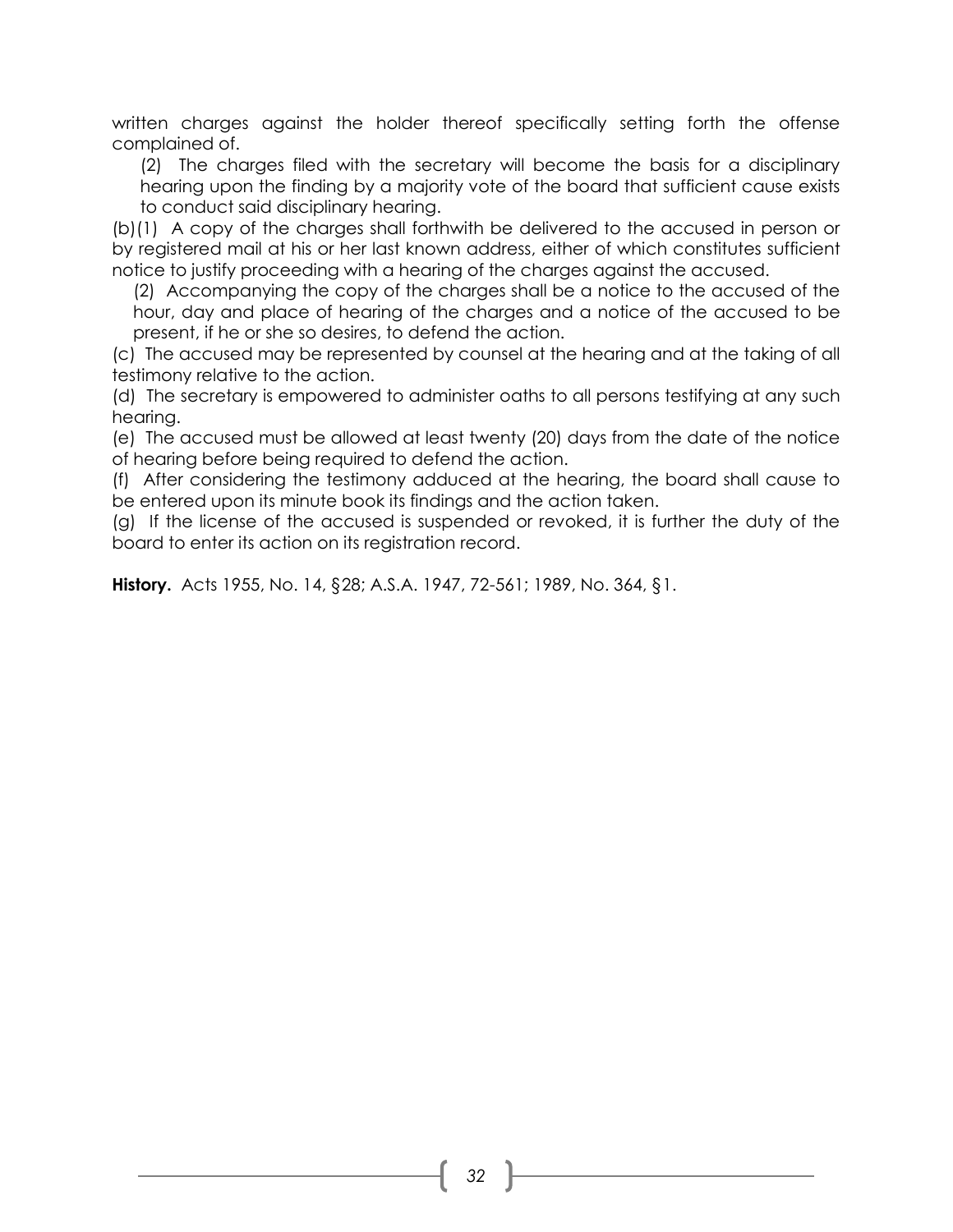## Subchapter 4 **LICENSING OF CERTAIN DENTAL ASSISTANTS**

Section.

17-82-401. Legislative intent. 17-82-402. Penalties. 17-82-403. Permit required. 17-82-404. Applications - Issuance. 17-82-405. Annual registration. 17-82-406. Rules and regulations.

**Effective Dates.** Acts 1985, No. 473, §7; Mar. 21, 1985.

Emergency clause provided: "It is hereby found and determined by the General Assembly of the State of Arkansas that existing laws regulating the practice of dentistry do not provide for the regulating of dental assistants who perform expanded duties, such as the monitoring of anesthetics to patients and radiology; that provisions by the Arkansas State Board of Dental Examiners to issue a permit to dental assistants who perform

expanded duties are necessary to insure proper enforcement of educational and safety standards for the benefit of the public; that there is an emergency need for such provision; and that the enactment of this measure will relieve this dangerous situation. Therefore, an emergency is declared to exist and this act being necessary for the preservation of the public peace, health and safety should take effect and be in force from the date of its approval."

#### **17-82-401. LEGISLATIVE INTENT.**

The provisions of this subchapter are intended to be supplemental and in addition to subchapters 1- 3 of this chapter and are intended to authorize the Arkansas State Board of Dental Examiners to issue permits to dental assistants who perform expanded duties as provided in this subchapter.

**History.** Acts 1985, No. 473, §1; A.S.A. 1947, §72-571.

#### **17-82-402. PENALTIES.**

Any person who violates the provisions of § 17-82-403 or any dentist who permits a person to violate the provisions of §17-82-403 shall be subject to the penalties and sanctions as set forth in §§17-82-301(b) and (c) and 17-82-316.

**History.** Acts 1985, No. 473, §3; A.S. A. 1947, §72-573.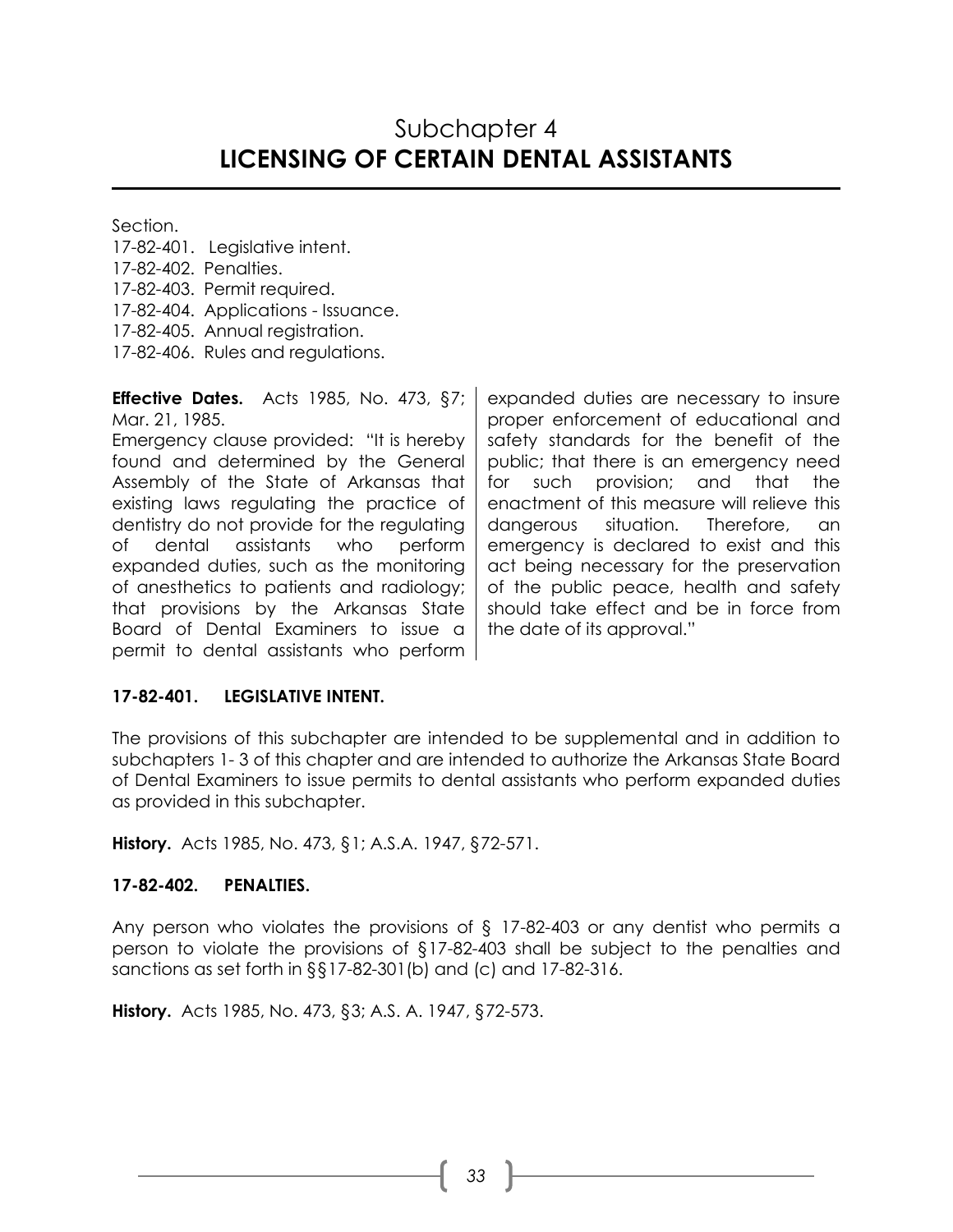#### **17-82-403. PERMIT REQUIRED.**

No person shall perform the expanded duties of a dental assistant as defined by the Arkansas State Board of Dental Examiners in the rules and regulations of the board without a permit.

**History.** Acts 1985, No. 473, §2; A.S.A. 1947, §72-572.

#### **17-82-404. APPLICATIONS – ISSUANCE.**

(a) A dental assistant who desires to perform expanded duties as defined by the rules and regulations of the Arkansas State Board of Dental Examiners in the State of Arkansas shall apply in writing for examination to the Secretary of the Arkansas State Board of Dental Examiners, and he or she shall transmit with the written application his or her examination and licensing fee.

(b) The examination and licensing fee shall be determined by the board and shall be an amount reasonably calculated to cover the costs of administering the examination, issuing the license to practice and otherwise administering this subchapter.

(c) An applicant must be of good moral reputation and character and a graduate of a school or course of study approved by the board for the training of dental assistants.

(d) An applicant must submit upon request such proof as the board may require touching upon character and fitness.

(e)(1) If after considering an application and its accompanying records the board finds that the applicant is not qualified to take the examination, the board shall refund the entire amount of the examination and licensing fee paid by the applicant.

(2) If a qualified applicant fails to appear for examination, the fee shall be retained by the board.

(3) If an applicant fails to make the grade or percentage required by the board, the fee paid by him or her shall be retained by the board.

(f) If an applicant makes the grade or percentage required by the board, it shall issue to him or her without further initial cost a permit to perform the expanded duties of a dental assistant in the State of Arkansas.

(g) All permits shall be numbered and issued consecutively.

(h) If a permit is lost or destroyed, the secretary shall furnish a certified copy of the permit to the permittee upon the payment of a fee to be prescribed by the board, and the fee shall be in an amount reasonably calculated to cover the cost of furnishing the certified copy.

**History.** Acts 1985, No. 473, §4; A.S.A. 1947, §72-574.

#### **17-82-405. ANNUAL REGISTRATION.**

(a) For dental assistants who perform expanded duties, all permits issued by the board shall continue in full force and effect until forfeited, suspended or revoked. Provided, on January 1 of odd numbered years, every dental assistant must register his permit with the Arkansas State Board of Dental Examiners on forms prepared and furnished by the board.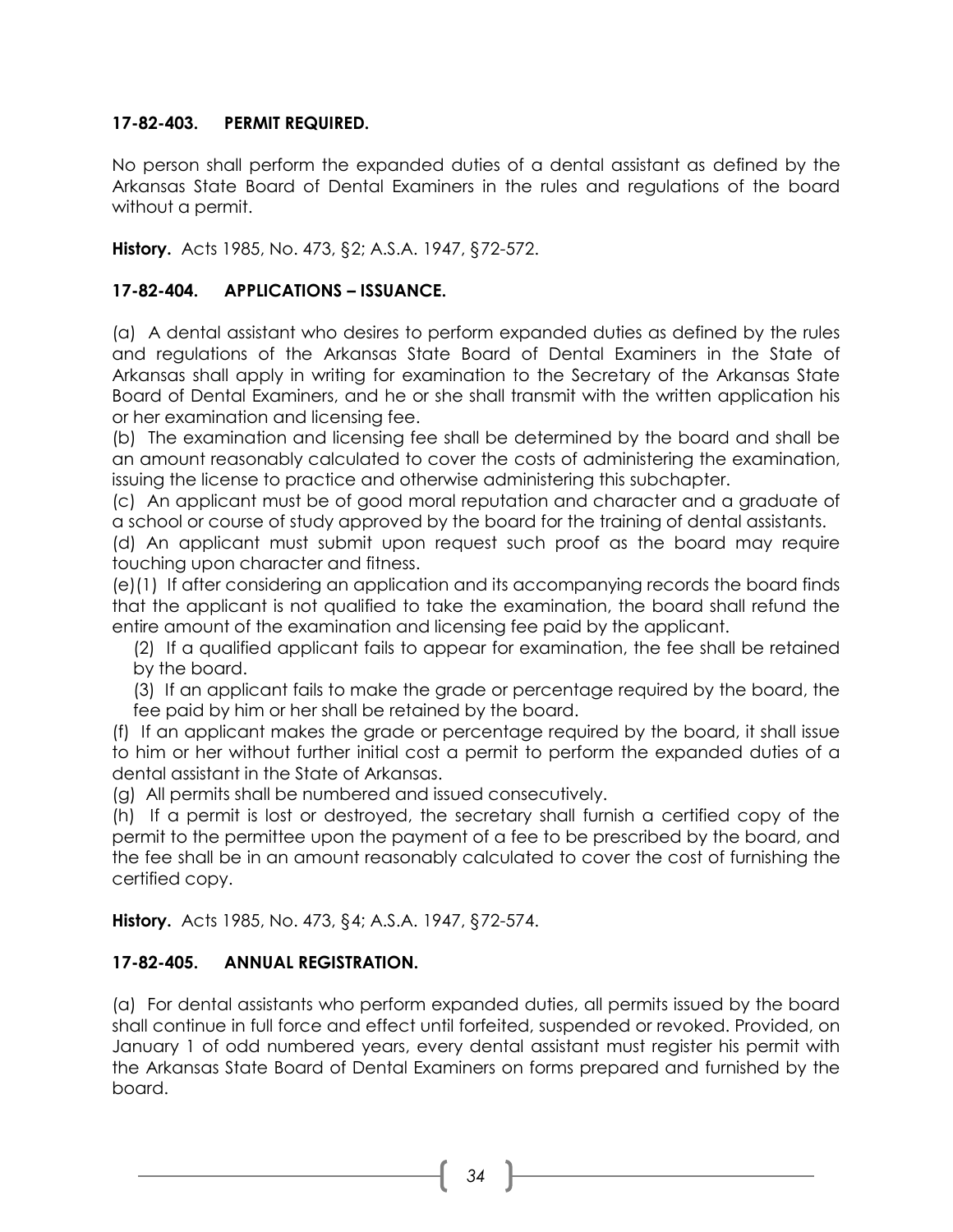(b) A registration fee of not more than sixty dollars (\$60.00), to be fixed by the board, must be paid to the Board upon the filing of such form duly executed with the board. (c)The procedures for registration and penalties for failure to register permits of dentists as stated in §§17-82-310 - 17-82-314 will apply to the registration of permits by dental assistants.

**History.** Acts 1985, No. 473, §5; A.S.A. 1947, §72-575; 2003, No. 377, §8.

#### **17-82-406. RULES AND REGULATIONS.**

All laws pertaining to dentists and dental hygienists as stated in subchapters 1- 3 of this chapter, and the rules and regulations of the board, will apply to dental assistants who perform expanded duties.

**History.** Acts 1985, No. 473, §6; A.S.A. 1947, §72-576.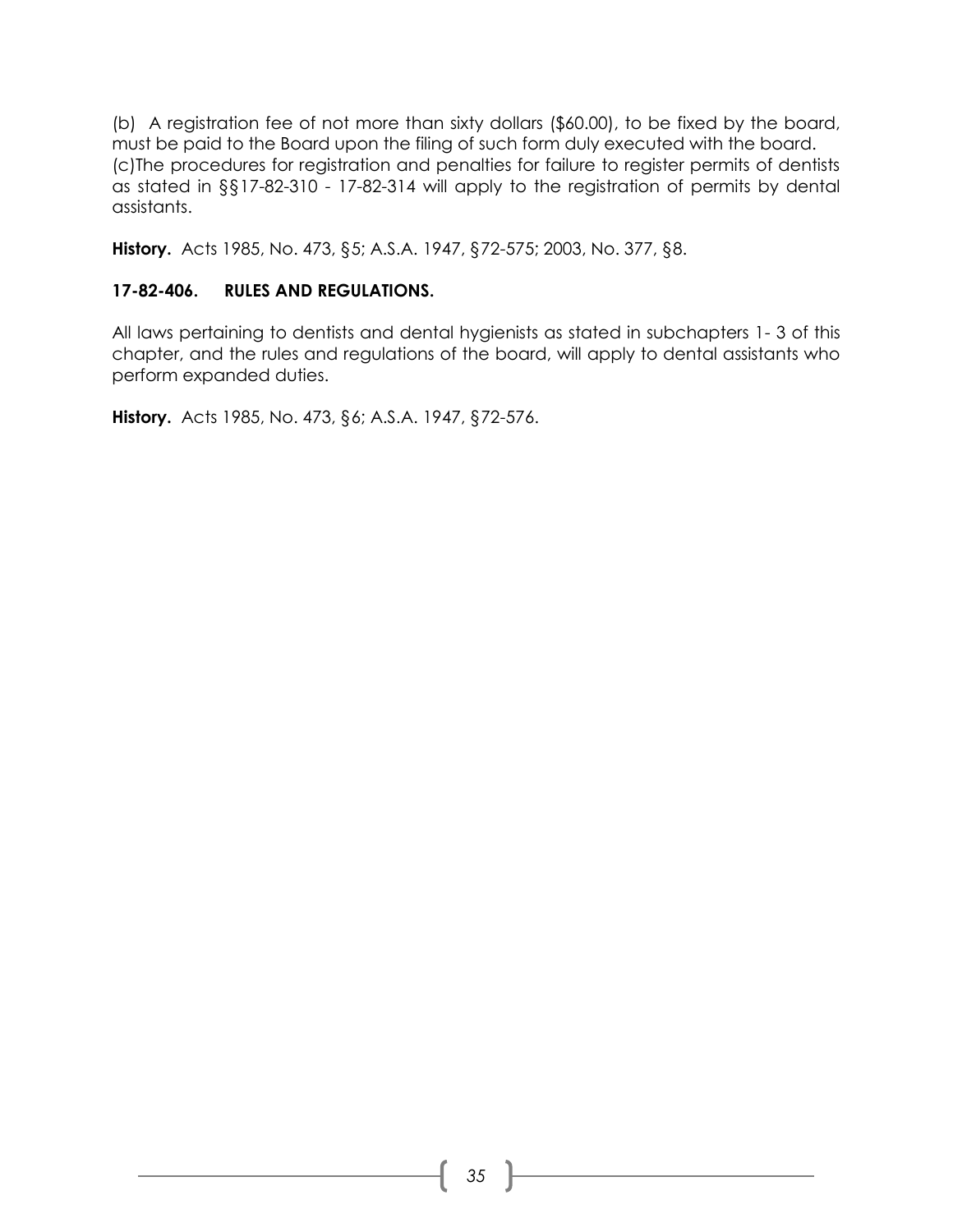## Subchapter 5 **ANESTHETICS AND SEDATIVES**

Section.

17-82-501. Provisions supplemental.

17-82-502. Permit to administer.

17-82-503. Application for permit.

17-82-504. Issuance of permits - Renewal.

**Effective Dates.** Acts 1987, No. 584, §4: Apr. 4, 1987.

Emergency clause provided: "It is hereby found and determined by the General Assembly that existing laws regulating the practice of dentistry do not provide for the permitting of a dentist to administer to patient general anesthesia, IV sedation, or conscious sedation utilizing nitrous oxide; that provision for the Arkansas State Board of Dental Examiners to regulate the dentists who administer

anesthesia, IV sedation, or conscious sedation utilizing nitrous oxide is necessary for the health and safety of the general public; that there is an emergency need for such provision, and that enactment of this measure will remedy this dangerous situation. Therefore, an emergency is hereby declared to exist and this Act being necessary for the preservation of the public peace, health and safety shall be in full force and effect from and after general | its passage and approval."

#### **17-82-501. PROVISIONS SUPPLEMENTAL.**

The provisions of this subchapter shall be supplemental to the provisions of §17-82-101 et seq. and other acts supplemental thereto and shall repeal only such laws as are in direct conflict with this subchapter.

**History.** Acts 1987, No. 584, §3.

#### **17-82-502. PERMIT TO ADMINISTER.**

A dentist receiving a permit to administer general anesthesia or sedation may administer it in compliance with the rules and regulations of the Board.

**History.** Acts 1987, No. 584, §1; 1997, No. 128, §1.

**Amendments.** The 1997 amendment substituted "A dentist" for "The dentist" and substituted "anesthesia or sedation" for "anesthesia, intravenous sedation, or conscious sedation".

#### **17-82-503. APPLICATION FOR PERMIT.**

(a) Any dentist who desires to administer to a patient general anesthesia or sedation as defined by the rules and regulations of the Arkansas State Board of Dental Examiners and the State of Arkansas shall apply in writing for a permit from the board, shall submit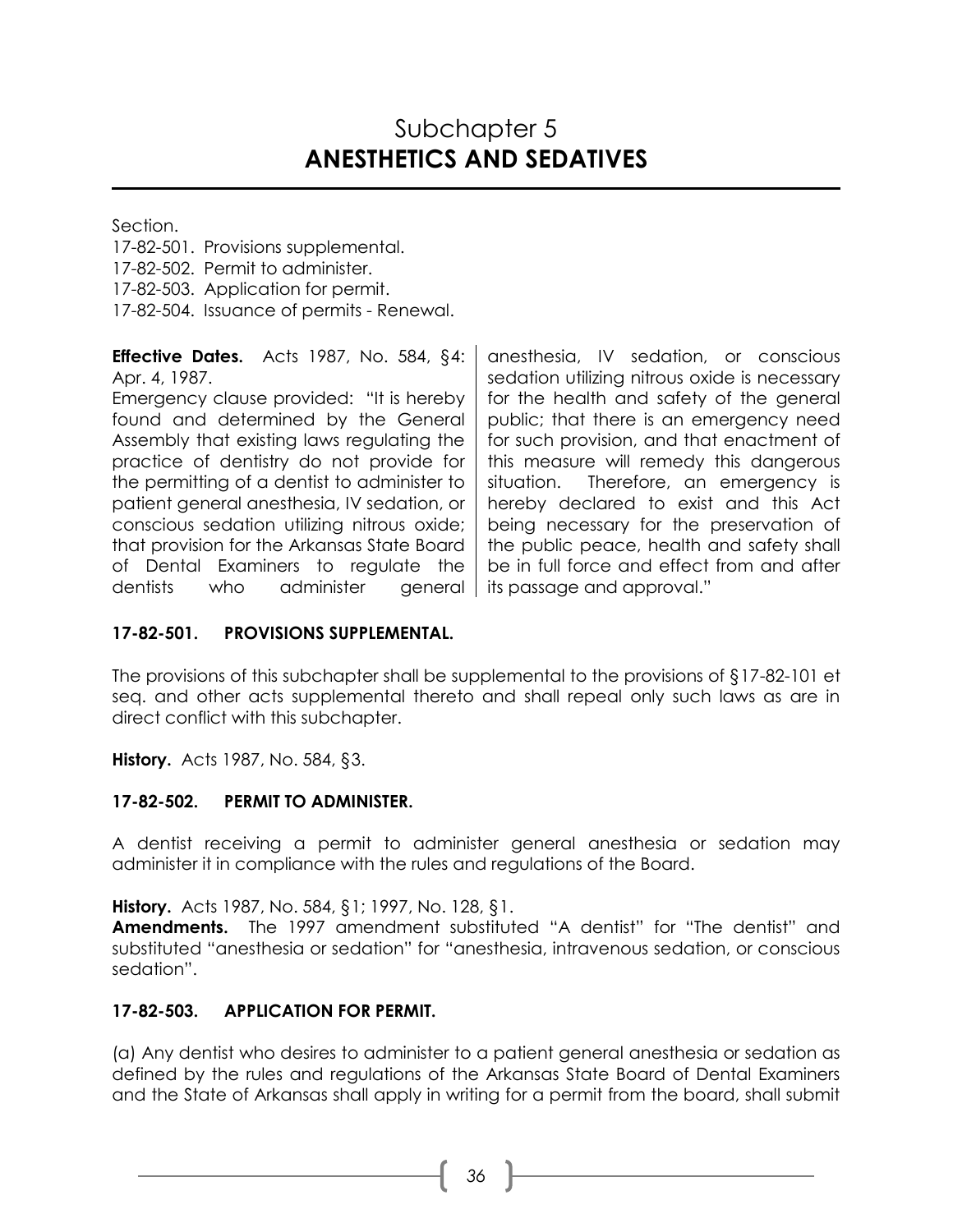to an on-site inspection by the Board, as defined and described in the rules and regulations of the board, and shall transmit with the application a fee reasonably calculated by the board to cover the costs and expenses of administering the on-site inspection and otherwise administering this subchapter.

(b) The application shall request such information as the Board may require as stated in its rules and regulations.

**History.** Acts 1987, No. 584, §1; 1997, No. 128, §2.

Amendments. The 1997 amendment, in (a), substituted "or sedation" for "intravenous sedation, or conscious sedation utilizing nitrous oxide," "State Board of Dental Examiners and" for "Arkansas State Board of Dental Examiners in," and inserted "of the board" following "rules and regulations"

#### **17-82-504. ISSUANCE OF PERMITS – RENEWAL.**

(a) All permits issued by the board to dentists who administer general anesthesia or sedation shall continue in full force and effect until forfeited, suspended or revoked.

(b) At the same time each year a dentist renews his or her license to practice dentistry, a dentist must renew his or her permit to administer general anesthesia and sedation with the Arkansas State Board of Dental Examiners on forms prepared and furnished by the board.

(c) A renewal fee calculated by the board to cover the costs of any on-site inspection and otherwise administering this subchapter must accompany the form.

(d) Failure to renew a permit will terminate the authority of a dentist to administer general anesthesia or sedation.

**History.** Acts 1987, No. 584, §2; 1995, No. 128, §3. **Amendments.** The 1997 amendment rewrote this section.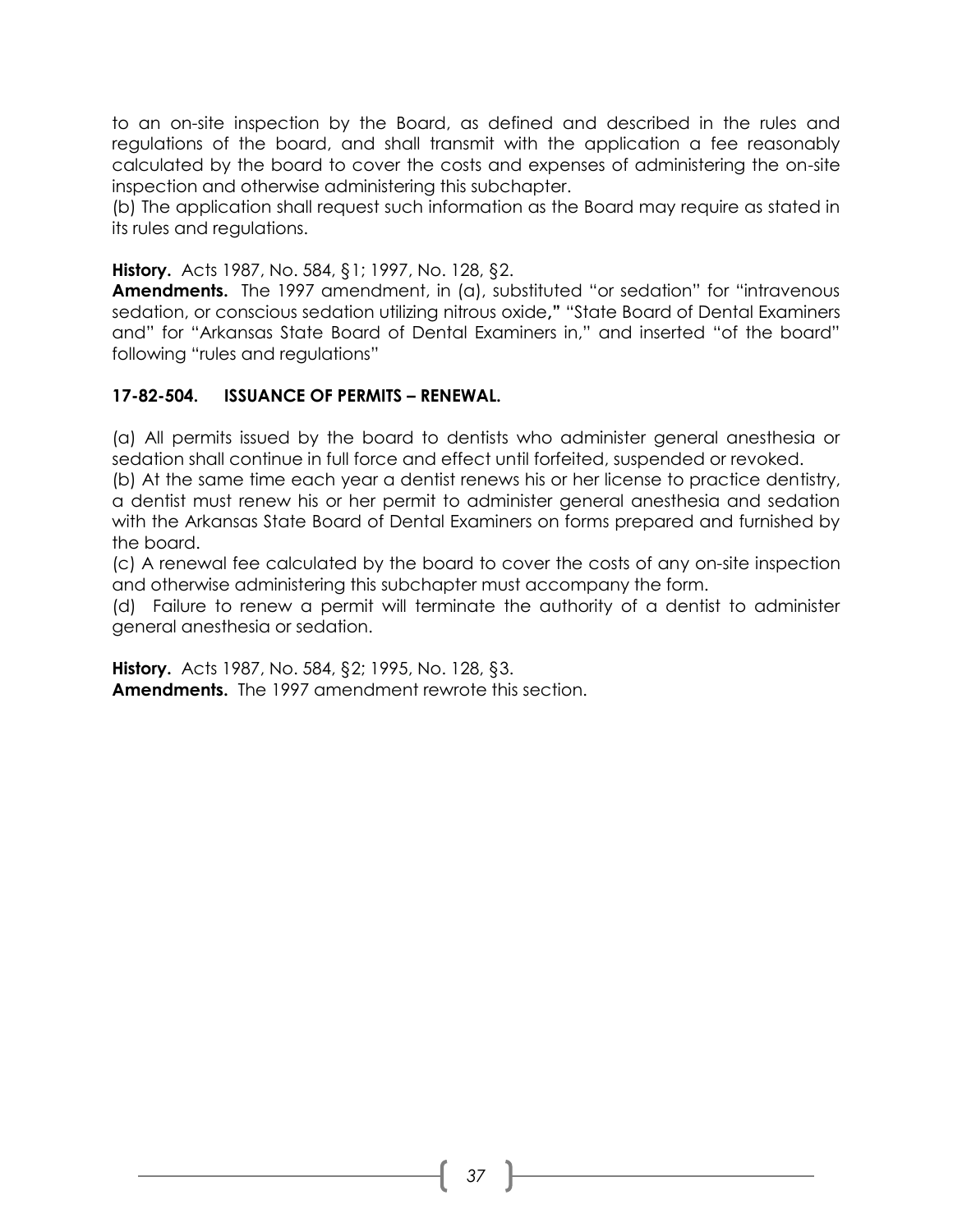# Subchapter 6 **MOBILE DENTAL FACILITIES**

Section.

- 17-82-601. Definitions.
- 17-82-602. Permit requirement.
- 17-82-603. Requirements for operators.
- 17-82-604. Physical requirements for facilities.
- 17-82-605. Notification of changes.
- 17-82-606. Sale of a mobile dental facility Notification requirements.
- 17-82-607. Cessation of operation of a mobile dental facility Notification requirements.
- 17-82-608. Applicability.
- 17-82-609. Penalties.
- 17-82-610. Rules.

### **17-82-601. DEFINITIONS**

As used in this subchapter:

- (1) "Dental home" means a licensed primary dental care provider who has an ongoing relationship with a patient, including without limitation:
	- (A) Comprehensive oral health care that is continuously accessible;
	- (B) Coordinated;
	- (C) Family-centered; and
	- (D) Provided in compliance with policies of the American Dental Association beginning not later than one (1) year of age;
- (2) "Mobile dental facility" means a self-contained, intact facility in which dentistry and dental hygiene are practiced and that may be moved, towed, or transported from one (1) location to another; and
- (3) "Operator" means an individual licensed to practice dentistry in this state.

### **17-82-602. PERMIT REQUIREMENT.**

- (a)(1) Before an operator operates a mobile dental facility, the Arkansas State Board of Dental Examiners shall issue a permit to the operator to operate a mobile dental facility.
	- (2) An operator shall submit an application for a mobile dental facility permit to the board in the form and manner required by the board along with a payment of five thousand dollars (\$5,000).
	- (3) Before issuing a permit to operate a mobile dental facility, the board shall determine that an operator meets all qualifications under this subchapter and rules of the board.

(b) The initial application for a mobile dental facility permit shall include without limitation:

(1) The full name, address, and telephone number of each dentist and dental hygienist who will work in a mobile dental facility;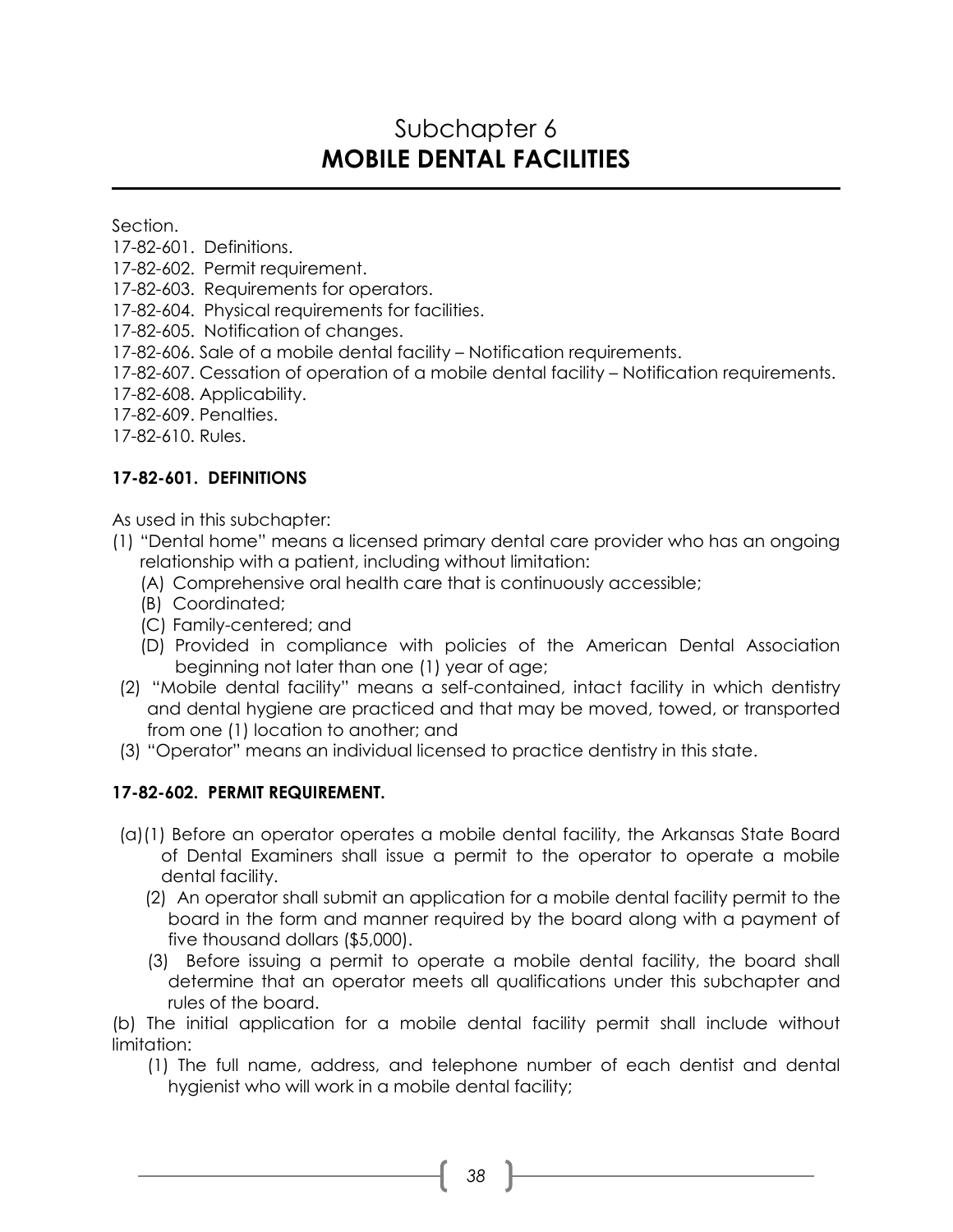(2)(A) Proof of insurance from a licensed insurance carrier that the operator has in force at least one million dollars (\$1,000,000.00) of general liability insurance.

 (B) An operator shall maintain the insurance coverage required under subdivision (b)(2)(A) of this section at all times during which the operator holds a mobile dental facility permit issued by the board;

- (3) The address and official telephone number of record of the operator; and
- (4) The written procedure required under §17-82-603(f).

### **17-82-603. REQUIREMENTS FOR OPERATORS.**

- (a) An operator shall maintain an official business address that shall:
	- (1) Not be a post office box;
	- (2) Be within this state; and
	- (3) Be associated with an established, nonmobile dental facility that shall have an official business address on record with the Arkansas Board of Dental Examiners.
- (b) An operator shall maintain an official telephone number of record that shall:
	- (1) Be accessible twenty-four (24) hours per day;
	- (2) Be filed with the board as part of the application for a permit; and
	- (3) Have 911 capability.
- (c) An operator shall notify the board within thirty (30) days of:
	- (1) A change in address, location, or telephone number of record; and
	- (2) (A) The method by which the operator shall notify a patient of the change of address, location, or telephone number of record.
		- (B) As used in subdivision  $(c)(2)(A)$  of this section, "patient" means an individual who has received treatment or consultation of any kind within two (2) years before the date of the change of address, location, or telephone number of record under this section.
- (d) All written or printed documents available from or issued by the mobile dental facility shall contain the official business address and telephone number of record for the mobile dental facility.
- (e) When the mobile dental facility is not in transit, all dental and official records of the mobile dental facility shall be maintained at the official business address.

(f)(1)(A) An operator shall maintain a written procedure for emergency follow-up care for patients treated in a mobile dental facility.

- B) The written procedure required under subdivision (f)(1)(A) of this section shall state that the operator shall make arrangements to provide follow-up treatment in a dental facility that is permanently established in the area within a fifty-mile radius of the location where services are provided by the operator if a qualified dentist is located in the area and agrees to provide follow-up care.
- (2) An operator that is unable to identify a qualified dentist in the area or is unable to arrange for emergency follow-up care for patients otherwise shall provide the necessary follow-up care through the mobile dental facility or at the operator's established dental practice location in this state or at any other established dental practice in this state that agrees to accept the patient.
- (3)(A) An operator who fails to arrange or provide follow-up care as required under this subsection has abandoned the patient.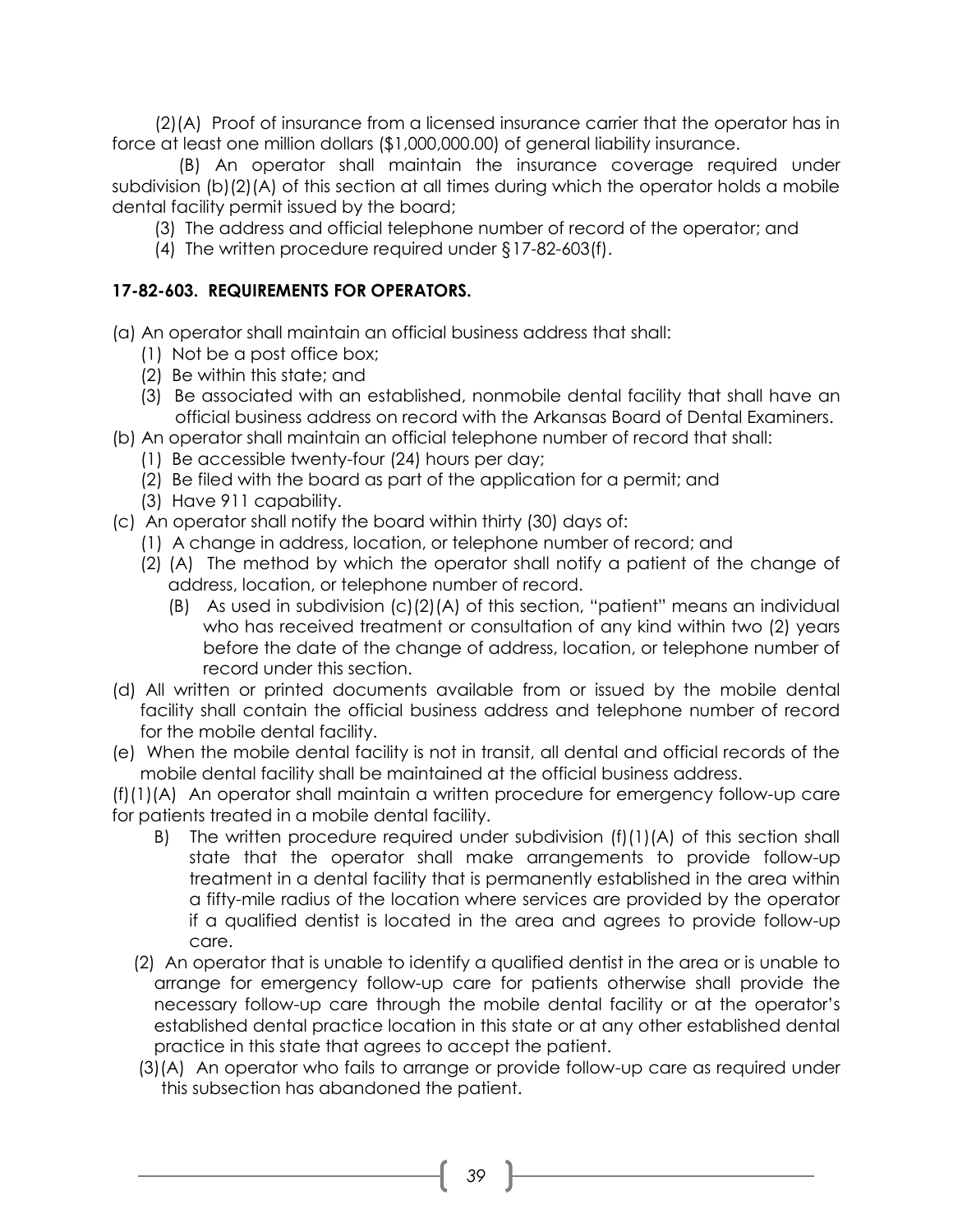(B) If an operator abandons a patient, the operator and any dentist or dental hygienist who fails to provide the required follow-up treatment is subject to disciplinary action by the board.

(g)(1) A mobile dental facility shall have communication facilities that enable the operator to contact necessary parties if a medical or dental emergency occurs.

(2) The communication facilities shall enable:

- (A) The patient or the parent or guardian of the patient treated to contact the operator for emergency care, follow-up care, or information about treatment received; and
- (B) The provider who renders follow-up care to contact the operator and receive treatment information, including without limitation radiographs.
- (h) A mobile dental facility and the dental procedures performed by a qualified dentist is located in the area and agrees to provide follow-up care shall comply with all applicable federal and state laws and all applicable rules of the board.
- (i) Services may be provided in a mobile dental facility only when a licensed dentist is physically present in the facility.

(j)(1) A driver of a mobile dental facility shall posses a valid Arkansas driver's license appropriate for the operation of the vehicle.

 (2) A copy of the driver's license of each driver of a mobile dental facility shall be submitted to the board at least thirty (30) days before the individual operates a mobile dental facility.

(k) A mobile dental facility shall possess the appropriate motor vehicle registration of this state.

(l)(1) The operator of a mobile dental facility shall not perform services on a minor without the signed informed consent of a parent or quardian.

 (2)(A) The board shall establish the signed informed consent form required under this subsection.

(B) The signed informed consent form shall:

 (i) Inquire whether the prospective minor patient received dental care from a licensed dentist during the previous year; and

 (ii) If the dental care was from a mobile dental facility, request the name, address, and telephone number of the dental home.

 (3)(A) If the signed informed consent form provided to the operator identifies a dental home, the operator shall contact the designated dental home by phone, facsimile, or electronic mail to notify the dental home of the minor's interest in receiving dental care from the operator.

 (B) If the dental home confirms that an appointment for the minor is scheduled with the dental home, the operator shall encourage the minor or his or her parent or guardian to seek care from the dental home.

 (4) The signed informed consent form shall document that the parent or legal guardian understands that the prospective patient may choose at any time to receive care from the prospective patient's dental home rather than from the mobile dental facility.

(m)(1) An operator of a mobile dental facility shall not perform services on an adult without a signed informed consent from the prospective patient on a form established by the board.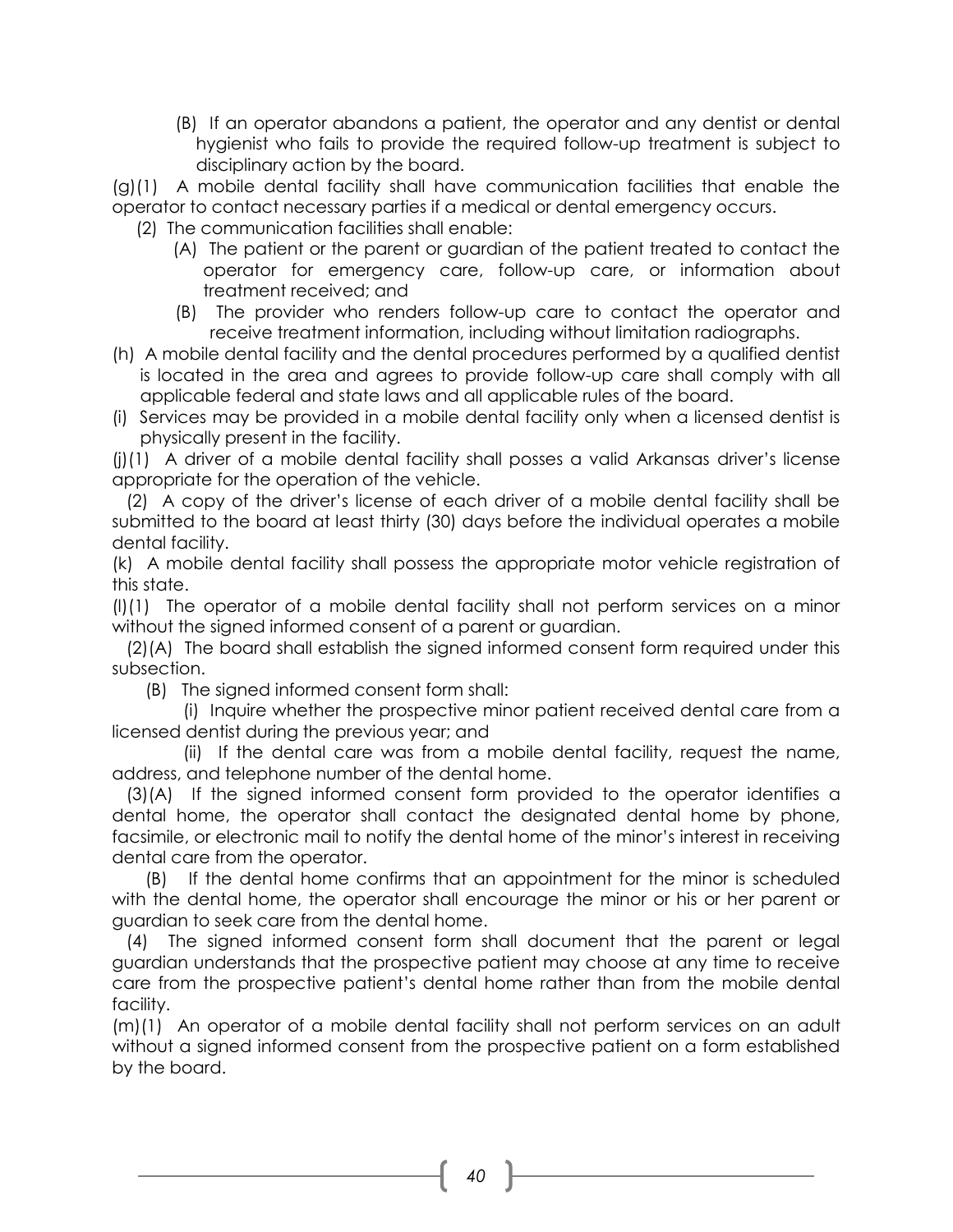(2) The signed informed consent form shall document that the patient understands that the patient may choose at any time to receive care from his or her dental home rather than from the mobile dental facility.

(n)(1)(A) An operator of a mobile dental facility shall not perform services on an incapacitated person without a signed informed consent from the legal guardian of the incapacitated person on a form established by the board.

 (B) The signed informed consent form shall document that the patient's legal guardian understands.

 (2) The signed informed consent form shall document that the guardian understands that the patient may choose at any time to receive care from his or her dental home rather than from the mobile dental facility.

(o)(1) An operator of a mobile dental facility shall maintain a written or electronic record detailing for each location where services are performed:

(A) The street address of the service location;

(B) The dates of each session;

(C) The number of patients served;

 (D) The types of dental services provided and the quantity of each service provided; and

(E) Any other information required by the board.

 (2) On request, the written or electronic record shall be made available to the board within ten (10) days.

(p) A mobile dental facility shall possess all applicable county and city licenses or permits to operate at each location.

(q) A mobile dental facility shall comply with the current recommendations for infection control practices for dentistry promulgated by the Centers for Disease Control, as it existed on January 1, 2009, and any rule of the board relating to infection control or reporting in a dental office.

(r)(1)(A) At the conclusion of each patient's visit to a mobile dental facility, the operator shall provide the patient with a patient information sheet.

 (B) The operator shall also provide the information sheet provided under subdivision (r)(1)(A) of this section to an individual or entity authorized by the patient to receive or access the patient's records.

 (2) The information sheet required under subdivision (r)(1)(A) shall include without limitation:

 (A) The name of the dentist or dental hygienist, or both, who performed the services;

(B) A description of the treatment rendered, including without limitation:

(i) Billing service codes and fees associated with treatment; and

(ii) Tooth numbers when appropriate;

 (C) If applicable, the name, address, and telephone number of any dentist to whom the patient was referred for follow-up care and the reason for the referral; and

 (D) If applicable, the name, address, and telephone number of a parent or guardian of the patient.

#### **17-82-604. Physical requirements for facilities.**

(a) A mobile dental facility shall comply with the following physical requirements and inspection criteria: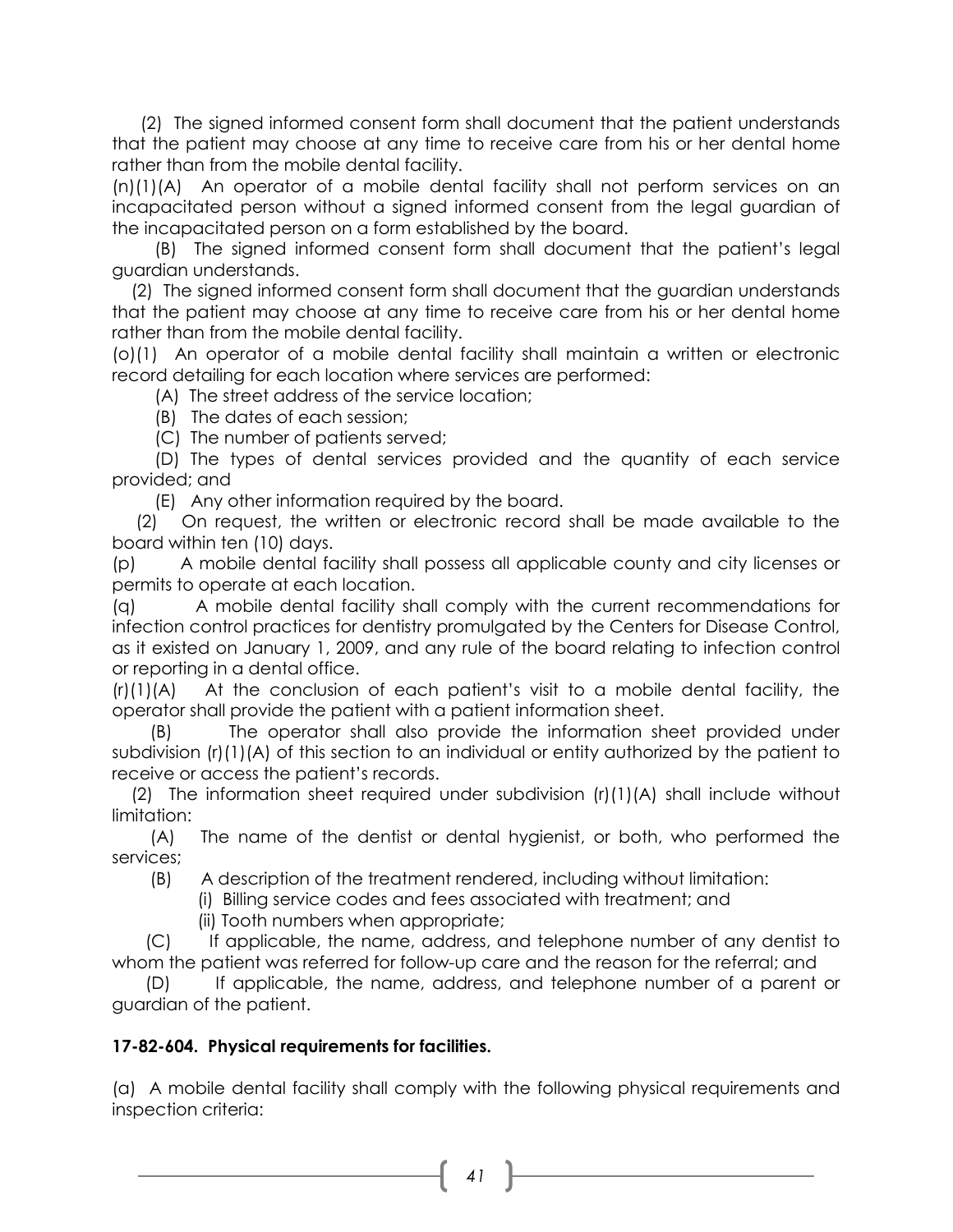(1) Ready access by a ramp or lift;

(2) A properly functioning sterilization system;

(3) Ready access to an adequate supply of potable water, including hot water;

(4) A covered galvanized, stainless steel , or other noncorrosive container for the deposit of refuse and waste materials; and

(5) Ready access to toilet facilities.

(b) A mobile dental facility shall be inspected by the Arkansas Board of Dental Examiners or its representative before receiving a permit.

(c) The board may perform periodic unannounced audits and inspections on a permitted mobile dental facility.

### **17-82-605. Notification of changes.**

(a) An operator shall notify the Arkansas Board of Dental Examiners in writing within fifteen (15) days after a change in the employment of a dentist or dental hygienist working for the operator.

(b) An operator shall notify the board in writing within ten (10) days after a change relating to a dentist to whom patients are to be referred for follow-up care under §17- 82-603(f).

(c) An operator shall notify the board in writing within ten (10) days of a change in the procedure for emergency follow-up care under §17-82-603(f).

#### **17-82-606. Sale of a mobile dental facility – Notification requirements.**

If a mobile dental facility is sold, the current operator shall inform the Arkansas Board of Dental Examiners by certified mail within ten (10) days after the date the sale is finalized.

#### **17-82-607. Cessation of operation of a mobile dental facility – Notification requirements.**

(a) An operator of a mobile dental facility shall notify the Arkansas Board of Dental Examiners at least thirty (30) days before cessation of operation.

(b)(1) The notification required under this section shall include without limitation:

(A) The final day of operation of the mobile dental facility; and

(B) A description of the manner and procedure by which patients may obtain their records or transfer the records to another dentist.

(2) A copy of the notification shall be sent to all patients.

(3) The operator shall take all necessary action to ensure that the patient records are available to the patient, a representative of the patient, or a subsequent treating dentist.

(c) As used in this section, "patient" means an individual who has received treatment or consultation within two (2) years of the last date of operation of the mobile dental facility by the current operator.

#### **17-82-608. Applicability.**

An operator, dentist, or dental hygienist working or performing services at a mobile dental facility is subject to this chapter.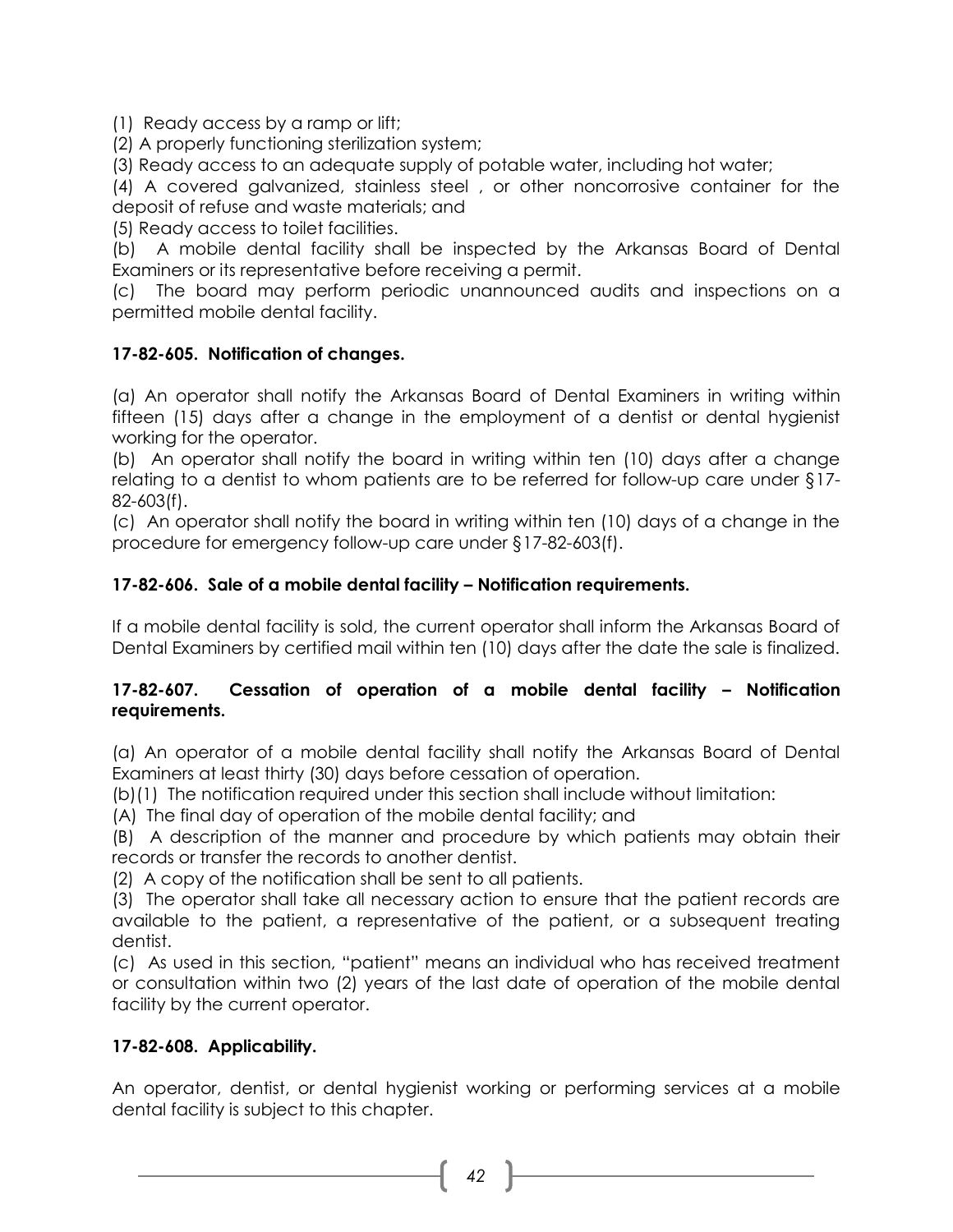### **17-82-609. Penalties.**

(a) An operator, dentist, or dental hygienist who violates this subchapter is subject to §17-82-316.

(b) The Arkansas State Board of Dental Examiners shall employ procedures under §17- 82-317 in accessing penalties under this section.

### **17-82-610. Rules.**

(a) The Arkansas State Board of Dental Examiners shall adopt rules to implement and enforce this subchapter.

(b) The rules adopted under this subchapter shall specify that a dental hygienist ro a dental assistant shall not be an operator under this subchapter.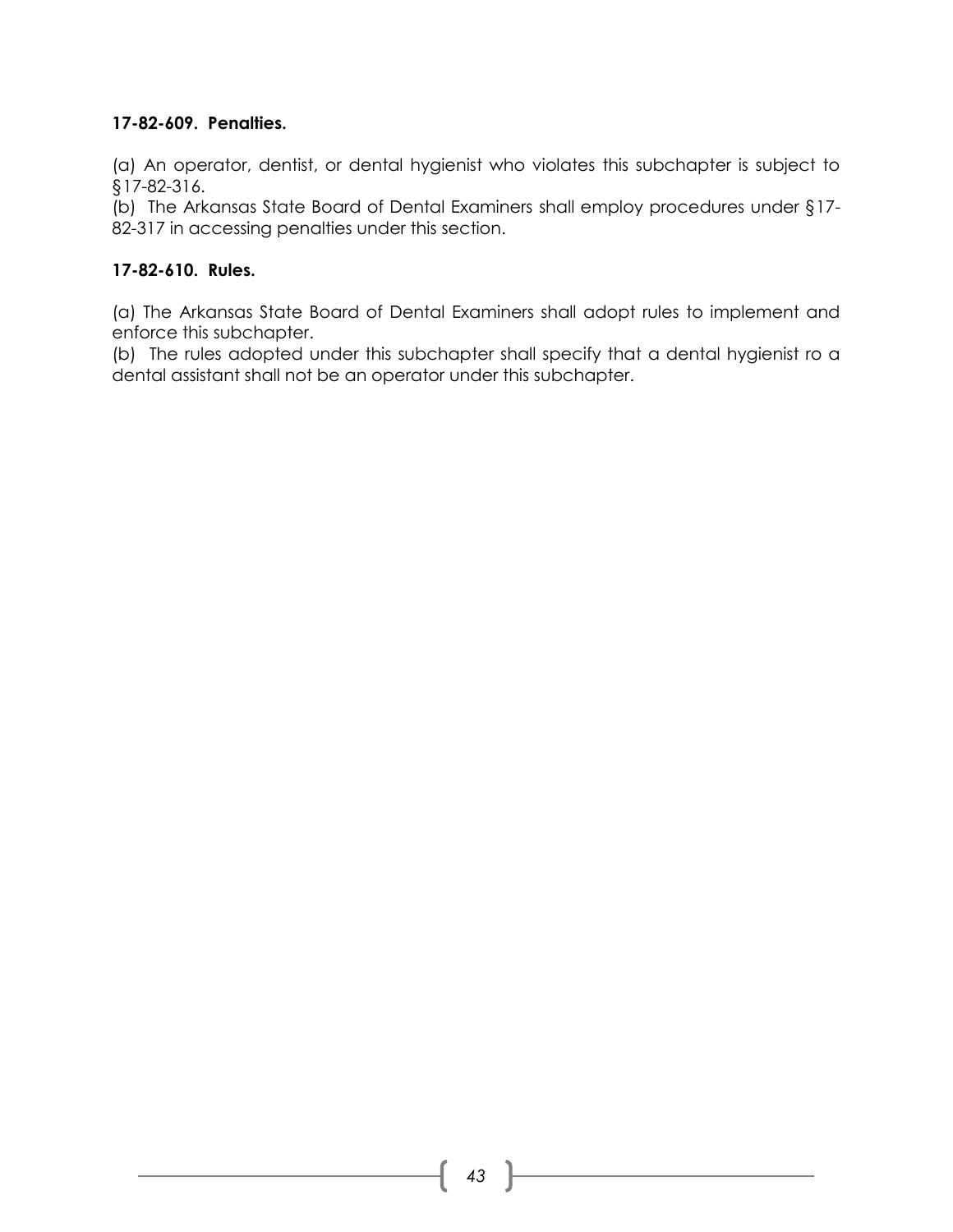*(This page left blank intentionally.)*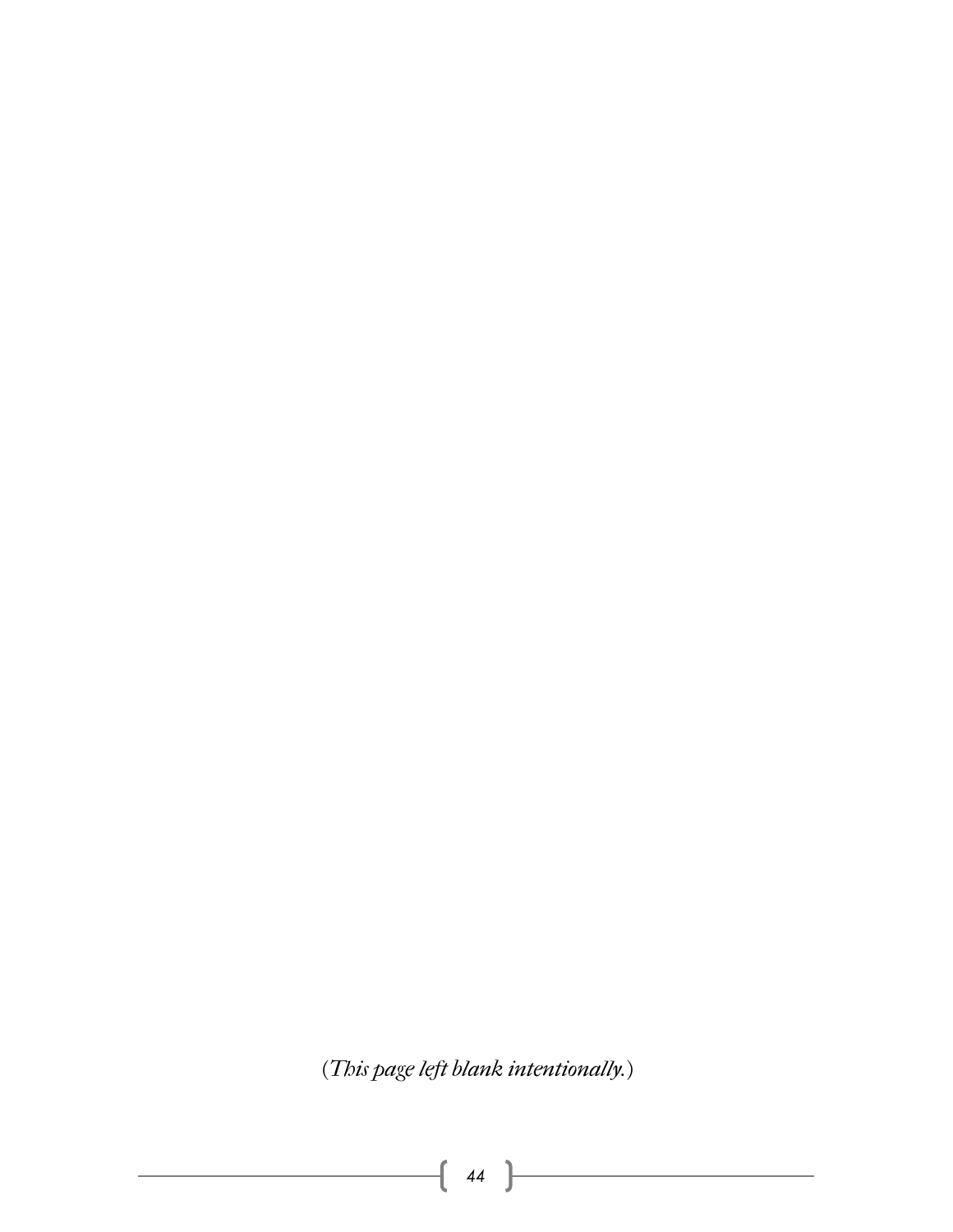Dental Corporation Act

# Table of Contents

| Certificate of Registration - Appeal from Denial,         |  |
|-----------------------------------------------------------|--|
|                                                           |  |
| Shares of Decease or Disqualified Shareholder – Price  43 |  |
|                                                           |  |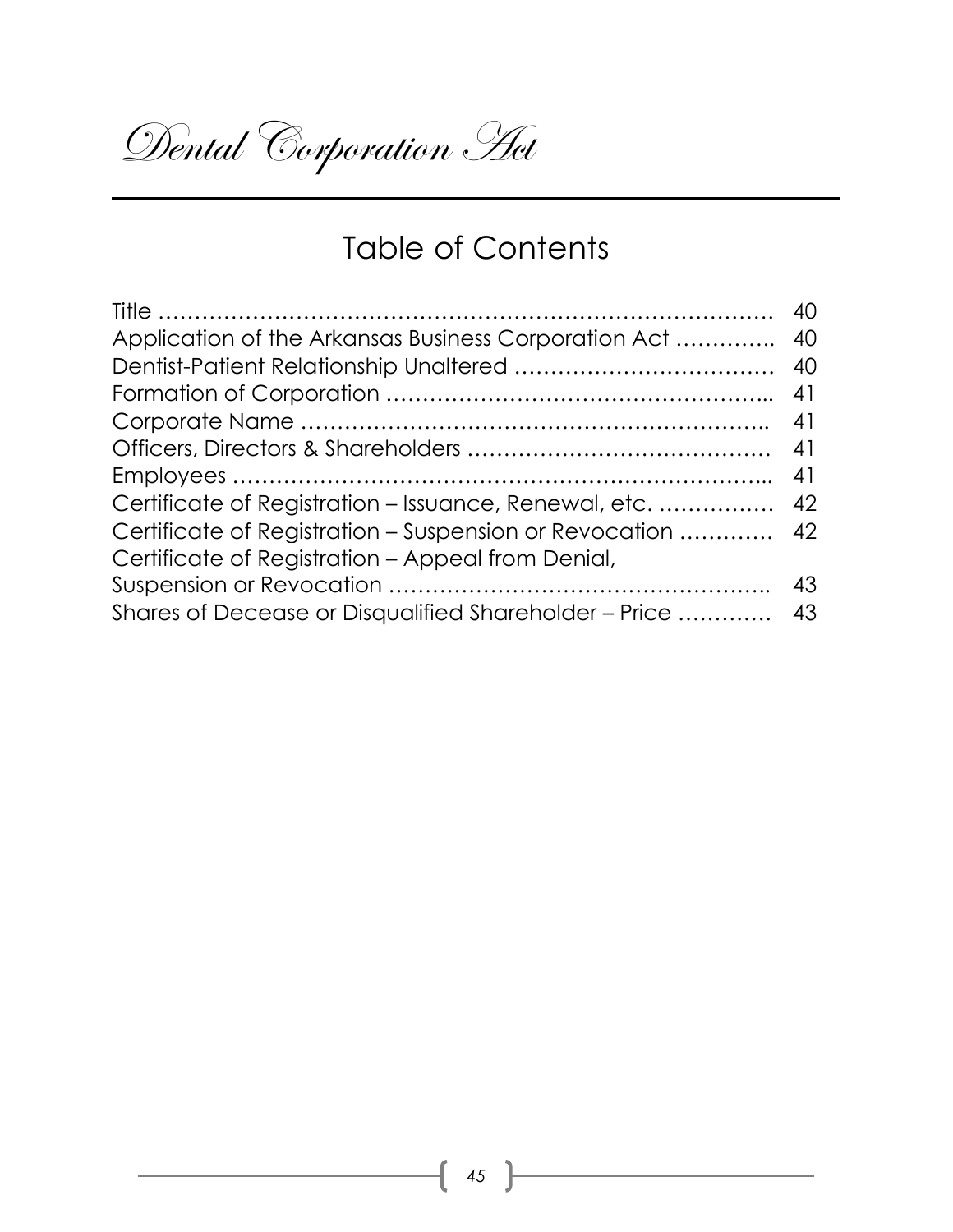#### *Section.*

- 4-29-401. Title
- 4-29-402. Application of Arkansas Business Corporation Act.
- 4-29-403. Dentist-patient relationship unaltered.
- 4-29-404. Formation of corporation Employee licensing required.
- 4-29-405. Corporate name.
- 4-29-406. Officers, directors, and shareholders.
- 4-29-407. Employees.
- 4-29-408. Certificate of registration Issuance, renewal, etc.
- 4-29-409. Certificate of registration Suspension or revocation.
- 4-29-410. Certificate of registration Appeal from denial, suspension, or revocation.
- 4-29-411. Shares of deceased or disqualified shareholder Price*.*

**Effective Dates.** Acts 1961, No. 471, §19: Mar. 16, 1961. Emergency clause provided. "It is hereby determined that it is expedient immediately to amend the corporation laws of this State in order to provide necessary correlation between them and the practice of dentistry, in corporate | and approval." form, so that adequate regulation, safeguards and supervision may be provided for the public peace, health, safety and welfare. An emergency is therefore declared to exist and this act being necessary therefore, the same shall be effective from and after its passage

### **4-29-401. TITLE.**

This subchapter may be cited as the "Dental Corporation Act."

**History.** Acts 1961, No. 471, §1; A.S.A. 1947, §64-1801.

### **4-29-402. APPLICATION OF THE ARKANSAS BUSINESS CORPORATION ACT.**

1. The Arkansas Business Corporation Act, §4-26-101 et seq., shall be applicable to such corporations, including their organization, except that the required number of incorporators of a dental corporation shall be one (1) or more, and they shall enjoy the powers and privileges and be subject to the duties, restrictions and liabilities of other corporations, except so far as the same may be limited or enlarged by this subchapter. 2. If any provision of this subchapter conflicts with the Arkansas Business Corporation Act, §4-26-10l et seq., this subchapter shall take precedence.

**History.** Acts 1961, No. 471, §3; 1970 (Ex. Sess.), No. 13, §6; A.S.A. 1947, §64-1803.

### **4-29-403. DENTIST - PATIENT RELATIONSHIP UNALTERED.**

This subchapter does not alter any law applicable to the relationship between a dentist furnishing dental service and a person receiving the service, including liability arising out of the service.

**History.** Acts 1961, No. 471, §15; A.S.A. 1947, §64-1815.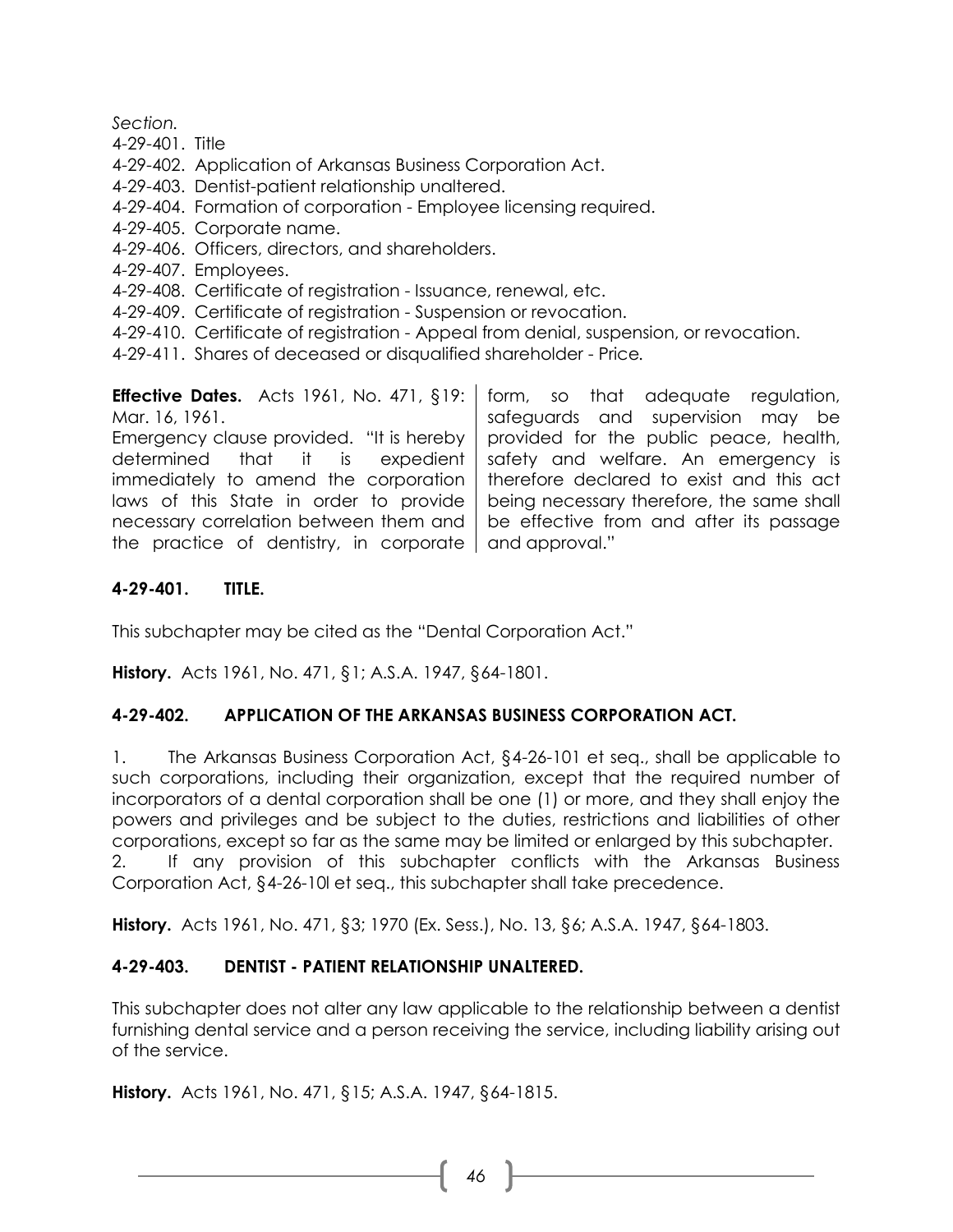### **4-29-404. FORMATION OF CORPORATION - EMPLOYEE LICENSING REQUIRED.**

One (1) or more persons licensed pursuant to the Arkansas Dental Practice Act, §17-82- 101 et seq., may associate to form a corporation pursuant to the Arkansas Business Corporation Act, §4-26-101 et seq., to own, operate and maintain an establishment for the study, diagnosis and treatment of dental ailments and injuries and to promote dental and scientific research and knowledge. However, treatment, consultation or advice may be given by employees of the corporation only if they are licensed pursuant to the Arkansas Dental Practice Act, §17-82-101 et seq.

**History.** Acts 1961, No. 471, §2; 1970 (Ex. Sess.), No. 13, §5, A.S.A. 1947, §64-1802.

## **4-29-405. CORPORATE NAME.**

1. The corporate name shall contain the names of one (1) or more of the shareholders. However, the name of a person who is not employed by the corporation shall not be included in the corporate name, except that the name of a deceased shareholder may continue to be included in the corporate name for one (1) year following the decease of the shareholder.

2. A corporation organized under this subchapter need not include in its name the reference to corporation, incorporation, company, or the abbreviations "Co." or "Inc." as the same is now required of business corporations.

**History.** Acts 1961, No. 471, §4; A.S.A. 1947, §64-1804.

### **4-29-406. OFFICERS, DIRECTORS AND SHAREHOLDERS.**

All of the officers, directors and shareholders of a corporation subject to this subchapter shall at all times be persons licensed pursuant to the Arkansas Dental Practice Act, §17- 82-101 et seq. No person who is not so licensed shall have any part in the ownership, management or control of the corporation, nor may any proxy to vote any shares of the corporation be given to a person who is not so licensed.

**History.** Acts 1961, No. 471, §14; A.S.A. 1947, §64-1814.

### **4-29-407. EMPLOYEES.**

Each individual employee licensed pursuant to the Arkansas Dental Practice Act, §17- 82-101 et seq., who is employed by a corporation subject to this subchapter shall remain subject to reprimand or discipline for his conduct under the provisions of the Arkansas Dental Practice Act, §17-82-101 et seq.

**History.** Acts 1961, No. 471, §16; A.S.A. 1947, §64-1816.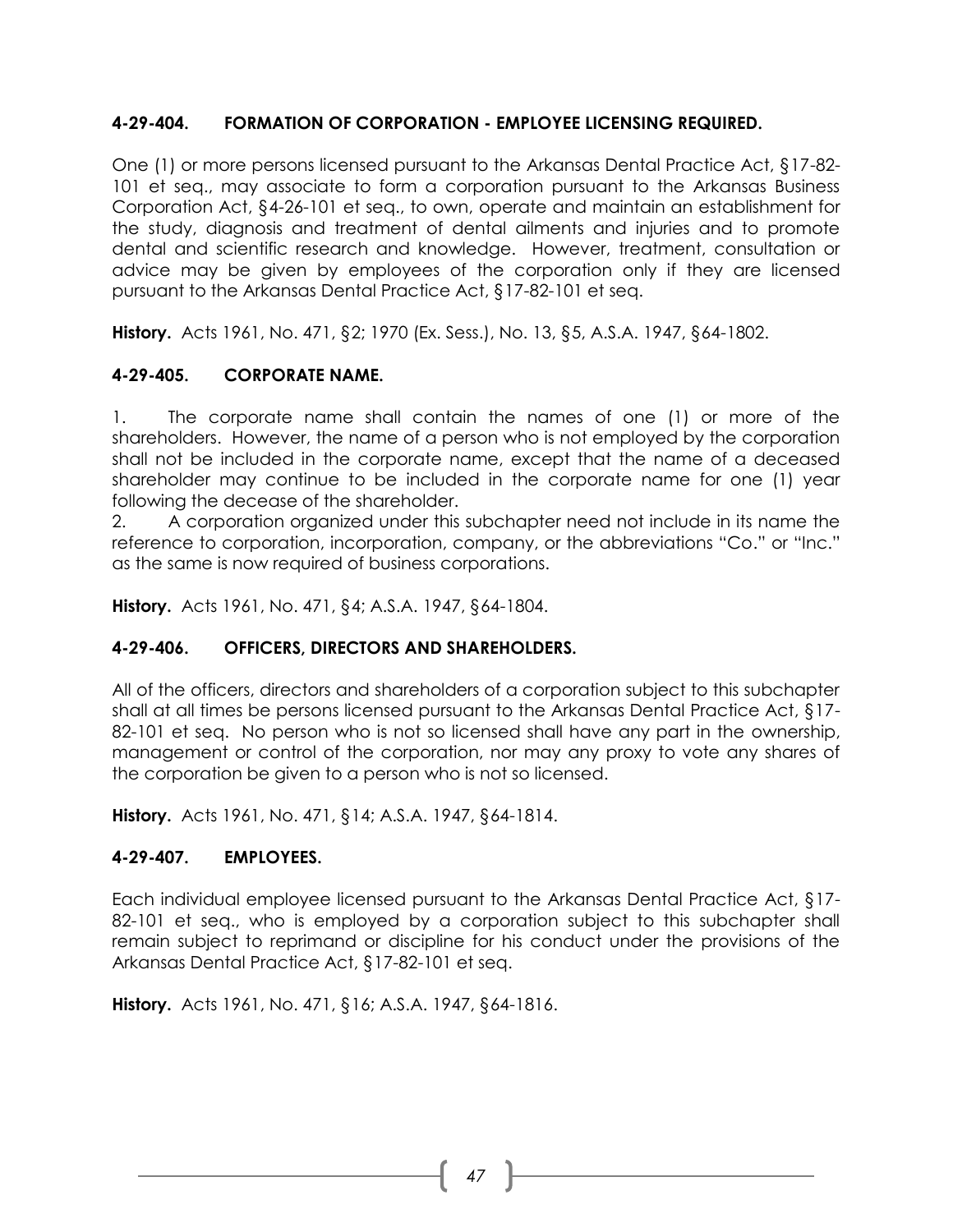### **4-29-408. CERTIFICATE OF REGISTRATION - ISSUANCE, RENEWAL, ETC.**

1. No corporation shall open, operate or maintain an establishment for any of the purposes set forth in §4-29-404 without a certificate of registration from the Arkansas State Board of Dental Examiners.

2. Application for the registration shall be made to the Board in writing and shall contain the name and address of the corporation and such other information as may be required by the Board.

3. A. Upon receipt of the application, the Board shall make an investigation of the corporation;

B. If the Board finds that the incorporators, officers, directors and shareholders are each licensed pursuant to the Arkansas Dental Practice Act, §17-82-101 et seq., and if no disciplinary action is pending before the Board against any of them, and if it appears that the corporation will be conducted in compliance with law and regulations of the Board, the Board shall issue upon payment of a registration fee of twenty-five dollars (\$25.00) a certificate of registration which shall remain effective until January 1 following the date of the registration.

4. Upon written application of the holder, accompanied by a fee of ten dollars (\$10.00), the Board shall annually renew the certificate of registration if the Board finds that the corporation has complied with its regulations and the provisions of this subchapter.

5. The certificate of registration shall be conspicuously posted upon the premises to which it is applicable.

6. In the event of a change of location of the registered establishment the Board, in accordance with its regulations, shall amend the certificate of registration so that it shall apply to the new location.

7. No certificate of registration shall be assignable.

**History.** Acts 1961, No. 471, §§5-9; A.S.A. 1947, §§64-1805 -- 64-189.

# **4-29-409. CERTIFICATE OF REGISTRATION - SUSPENSION OR REVOCATION.**

1. The Arkansas State Board of Dental Examiners may suspend or revoke any certificate of registration for any of the following reasons:

A. The revocation or suspension of the license to practice dentistry of any officer, director, shareholder or employee not promptly removed or discharged by the corporation;

B. Unethical professional conduct on the part of any officer, director, shareholder or employee not promptly removed or discharged by the corporation;

C. The death of the last remaining shareholder; or

D. Upon finding that the holder of a certificate has failed to comply with the provisions of this subchapter or the regulations prescribed by the Board.

2. Before any certificate of registration is suspended or revoked, the holder shall be given written notice of the proposed action and the reasons and shall be given a public hearing by the Board with the right to produce testimony concerning the charges made. The notice shall also state the place and date of the hearing, which shall be at least five (5) days after service of the notice.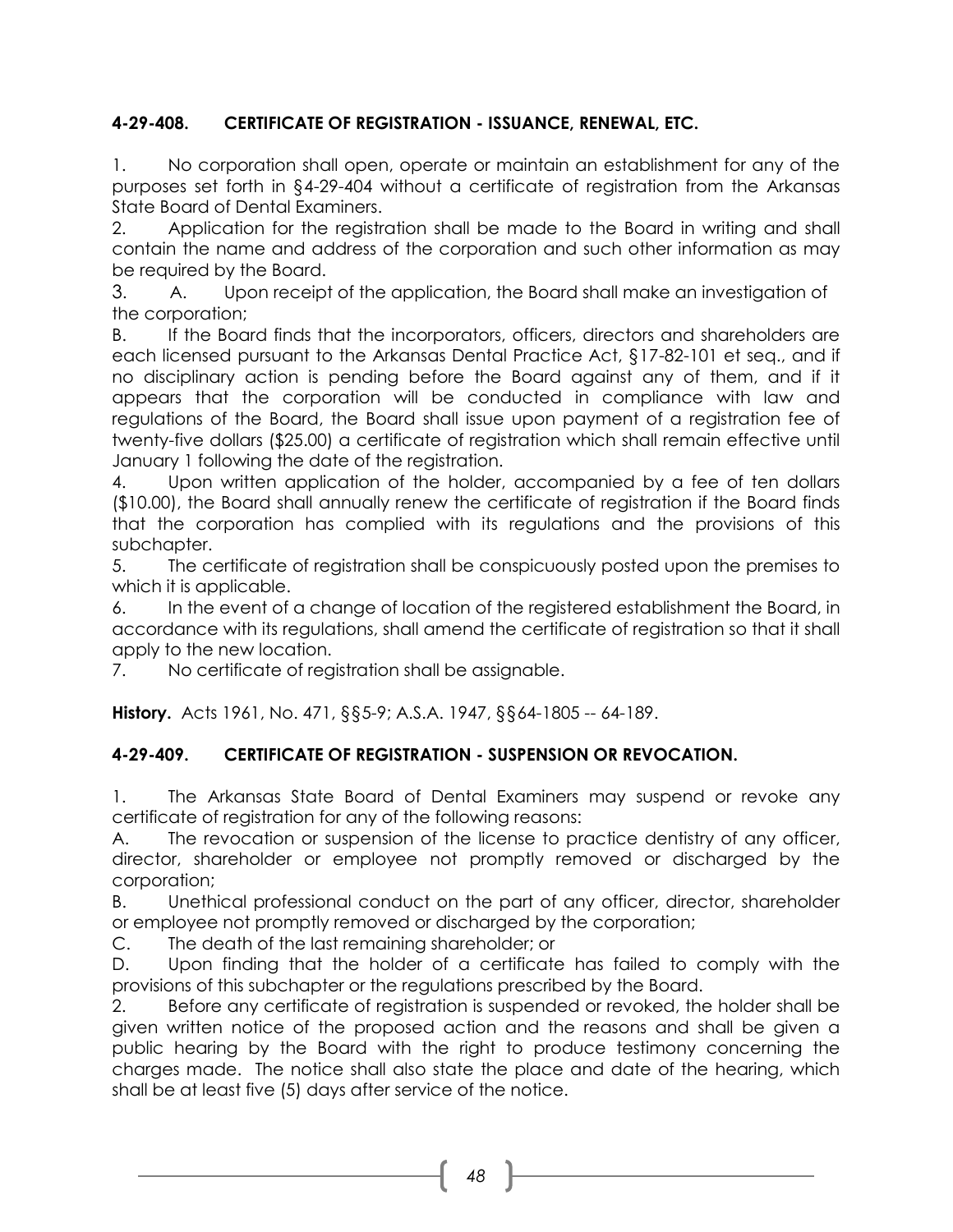**History.** Acts 1961, No. 471, §§10, 11; A.S.A. 1947, §§64-1810, 64-1811.

### **49-29-410. CERTIFICATE OF REGISTRATION - APPEAL FROM DENIAL, SUSPENSION, OR REVOCATION.**

1. Any corporation whose application for a certificate of registration has been denied or whose registration has been suspended or revoked may, within thirty (30) days after notice of the action by the Board, appeal to the Pulaski County Circuit Court. 2. The Court shall inquire into the cause of the Board's action and may affirm or reverse the decision and order a further hearing by the Board, or may order the Board to grant appellant a certificate of registration.

3. The appeal shall be in the manner provided by law.

4. Notice of appeal shall be served upon the secretary of the Board by serving the secretary a copy thereof within thirty (30) days after the Board has notified the appellant of its decision. The service may be by registered or certified mail.

**History.** Acts 1961, No. 471, §§12, 13; A.S.A. 1947, §§64-1812, 64-1813.

### **4-29-411. SHARES OF DECEASED OR DISQUALIFIED SHAREHOLDER – PRICE.**

If the articles of incorporation or bylaws of a corporation subject to this subchapter fail to state a price or method of determining a fixed price at which the corporation or its shareholders may purchase the shares of a deceased shareholder or a shareholder no longer qualified to own shares in the corporation, then the price for the shares shall be the book value as of the end of the month immediately preceding the death or disqualification of the shareholder. Book value shall be determined from the books and records of the corporation in accordance with the regular method of accounting used by the corporation.

**History.** Acts 1961, No. 471, §17; A.S.A. 1947, §64-1817.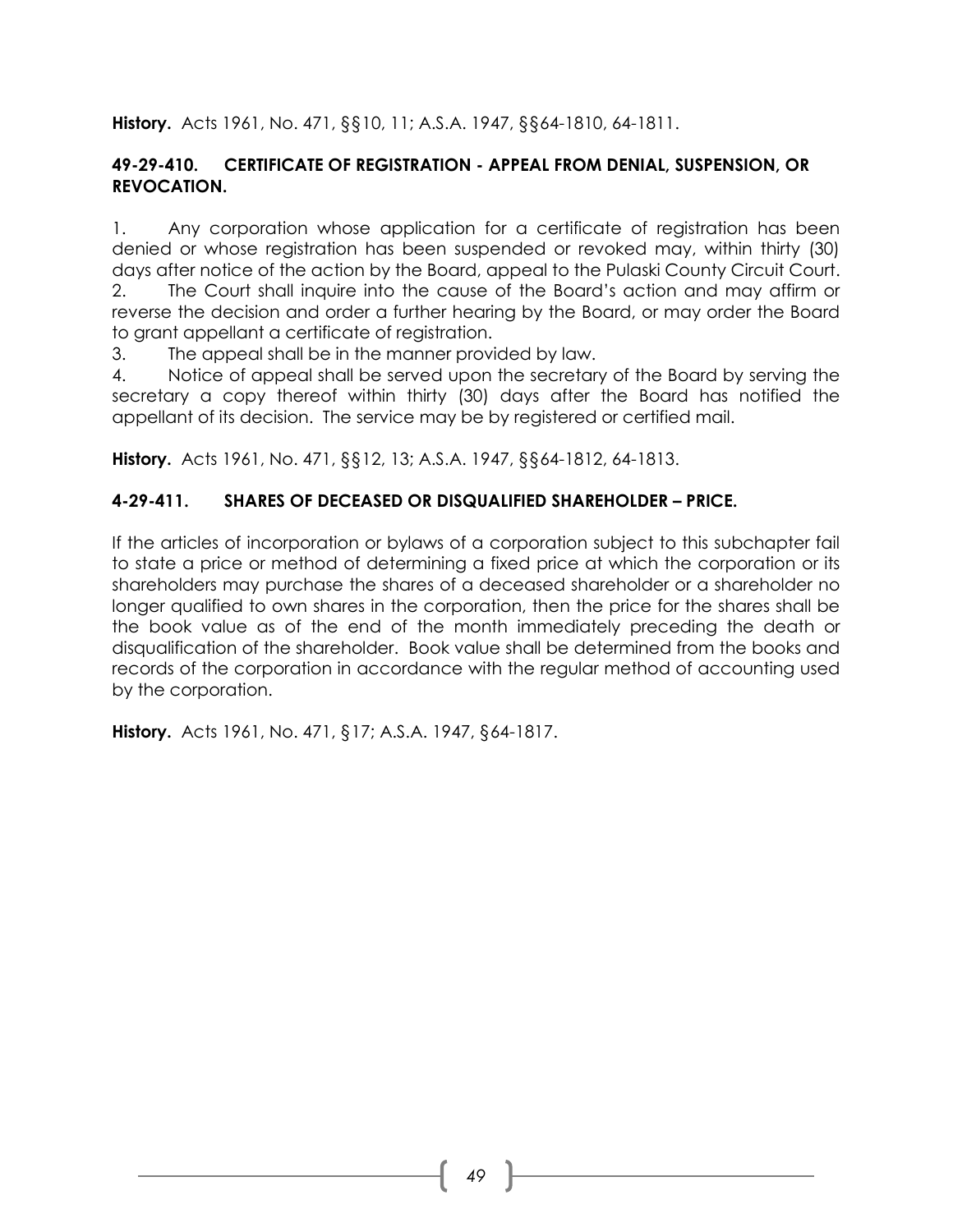*(This page left blank intentionally.)*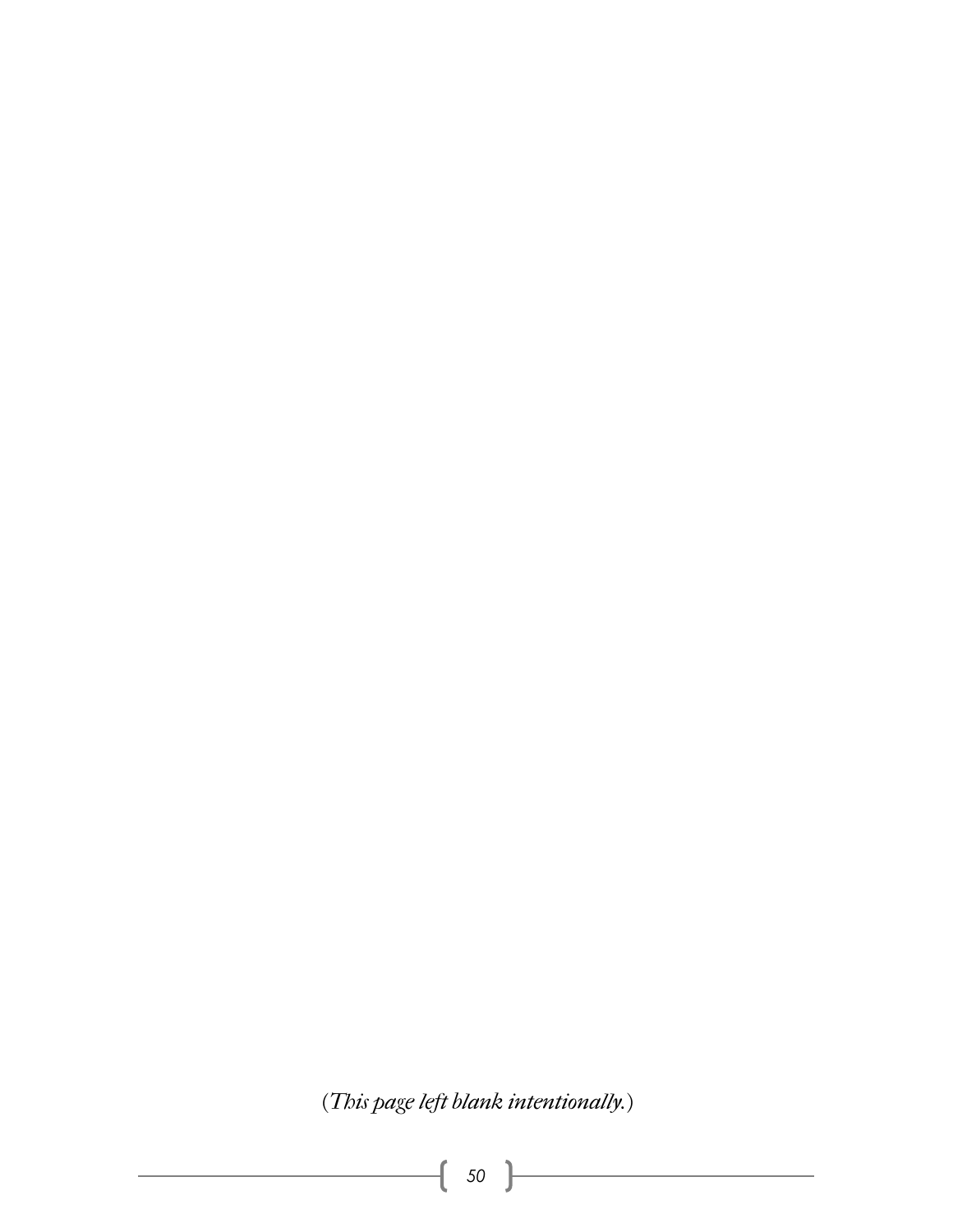

# Table of Contents

|                                                                | 52 |
|----------------------------------------------------------------|----|
|                                                                | 53 |
|                                                                | 54 |
|                                                                | 56 |
|                                                                | 56 |
|                                                                | 58 |
| Announcement of Specialization & Limitation of Practice        | 59 |
| Requirements for Licensing of Dentists & Dental Hygienists     | 62 |
| Credentials Required in Issuing Dental/Dental Hygiene Licenses | 63 |
|                                                                | 66 |
|                                                                | 67 |
| Analgesia, Conscious Sedation, Deep Sedation & General         |    |
| Anesthesia Rules for a Dentist in an Ambulatory Facility       | 69 |
|                                                                | 82 |
|                                                                | 85 |
| Administration of Local Anesthesia by the Dental Hygienist     | 91 |
|                                                                | 93 |
|                                                                | 96 |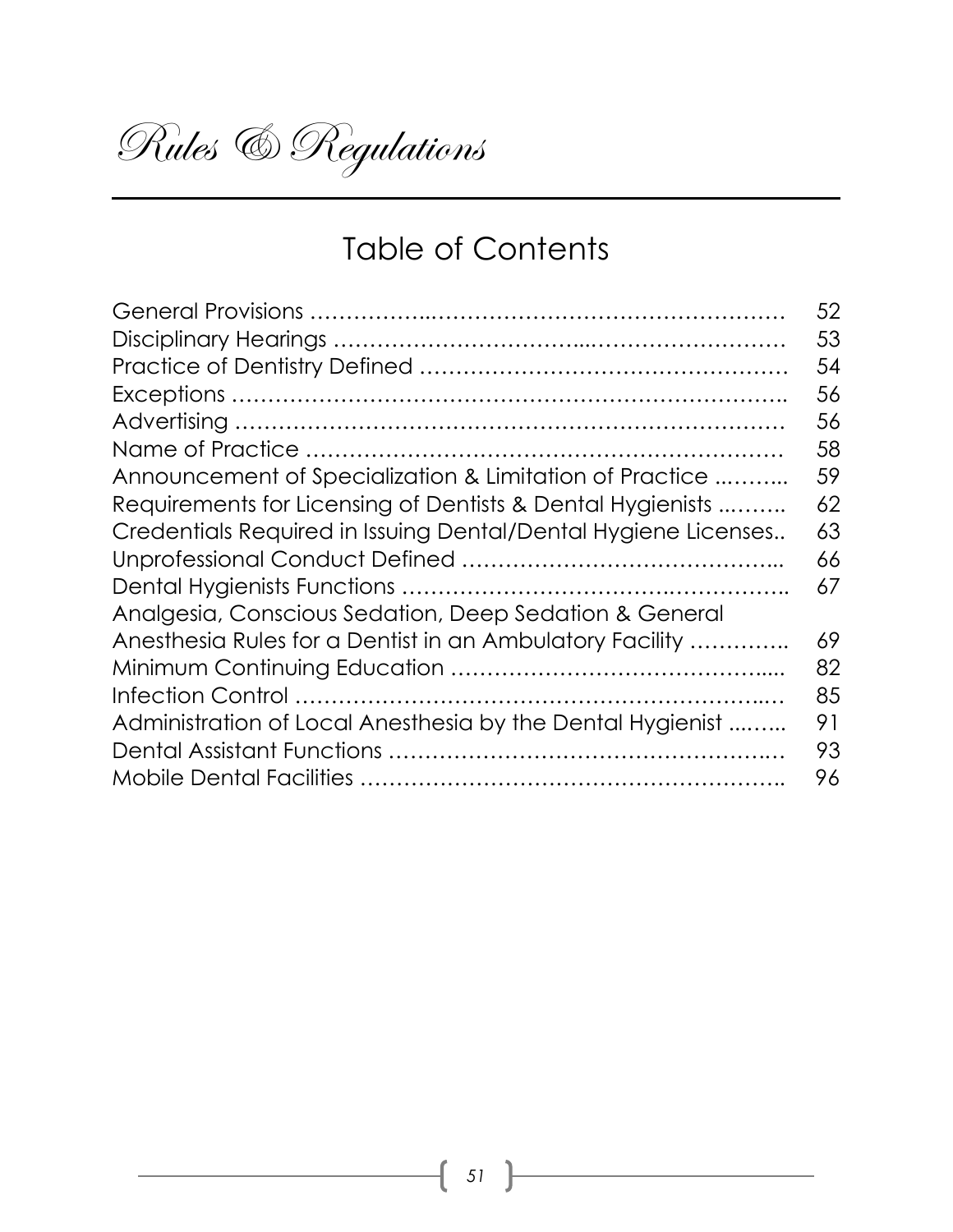### **Rules and Regulations**

Pursuant to the authority granted by Arkansas Code of 1987 Annotated §17-82-208, the Arkansas State Board of Dental Examiners herewith adopts the following Rules and Regulations:

# Article I **GENERAL PROVISIONS**

- A. The principle office of the Arkansas State Board of Dental Examiners is located in Little Rock, Arkansas.
- B. Tenure, Gender and Number. For the purpose of the Rules and Regulations contained herein, the present tense includes the past and future tenses, and the future, the present; the masculine gender includes the feminine, and the feminine, the masculine; and the singular includes the plural, and the plural, the singular.
- C. For the purpose of the Rules and Regulations contained herein, the term:
	- 1. "Act" shall mean Arkansas Dental Practice Act.
	- 2. "Board" shall mean the Board of Dental Examiners.
- D. Delegation of Certain Functions. The power and discretion conferred by law upon the Board to receive and file accusations; issue notices of hearing, statements to respondent and statements of issues; the service of accusations, statements to respondent and forms of notice of defense; receive and file notices of defense; determine the time and place of hearing under the Arkansas Administrative Procedure Act, Ark. Code Annotated §2-15-201 et seq., issue subpoenas and subpoenas duces tecum pursuant to the Dental Practice Act, Ark. Code Annotated §17-82-207; set and calendar cases for hearing and perform other functions necessary to the efficient dispatch of the business of the Board in connection with proceedings under the provisions of the Arkansas Administrative Procedure Act, prior to the hearing of such proceedings and the certification and delivery or mailings of copies of decisions under said Act are hereby delegated to and conferred upon the Secretary-Treasurer or in his absence from the Board, the Executive Director of the Board.
- E. MEETINGS.
	- 1. All meetings of the Board of Dental Examiners shall be held in compliance with Ark. Code Annotated §25-19-106 of the Arkansas Freedom of Information Act.
	- 2. Emergency Conditions for Meetings and Additions to Meeting Agendas. Emergency meetings may be called or emergency agenda items may be added to a properly noticed meeting and agenda, with less than one week of public notice, if such action is due to emergency conditions which include, but are not limited to: Natural disasters, difficulties with examinations for licensure requiring immediate resolution, or items of business which necessitate swift resolution within less than one week from the time the item is brought to the attention of the Board. The business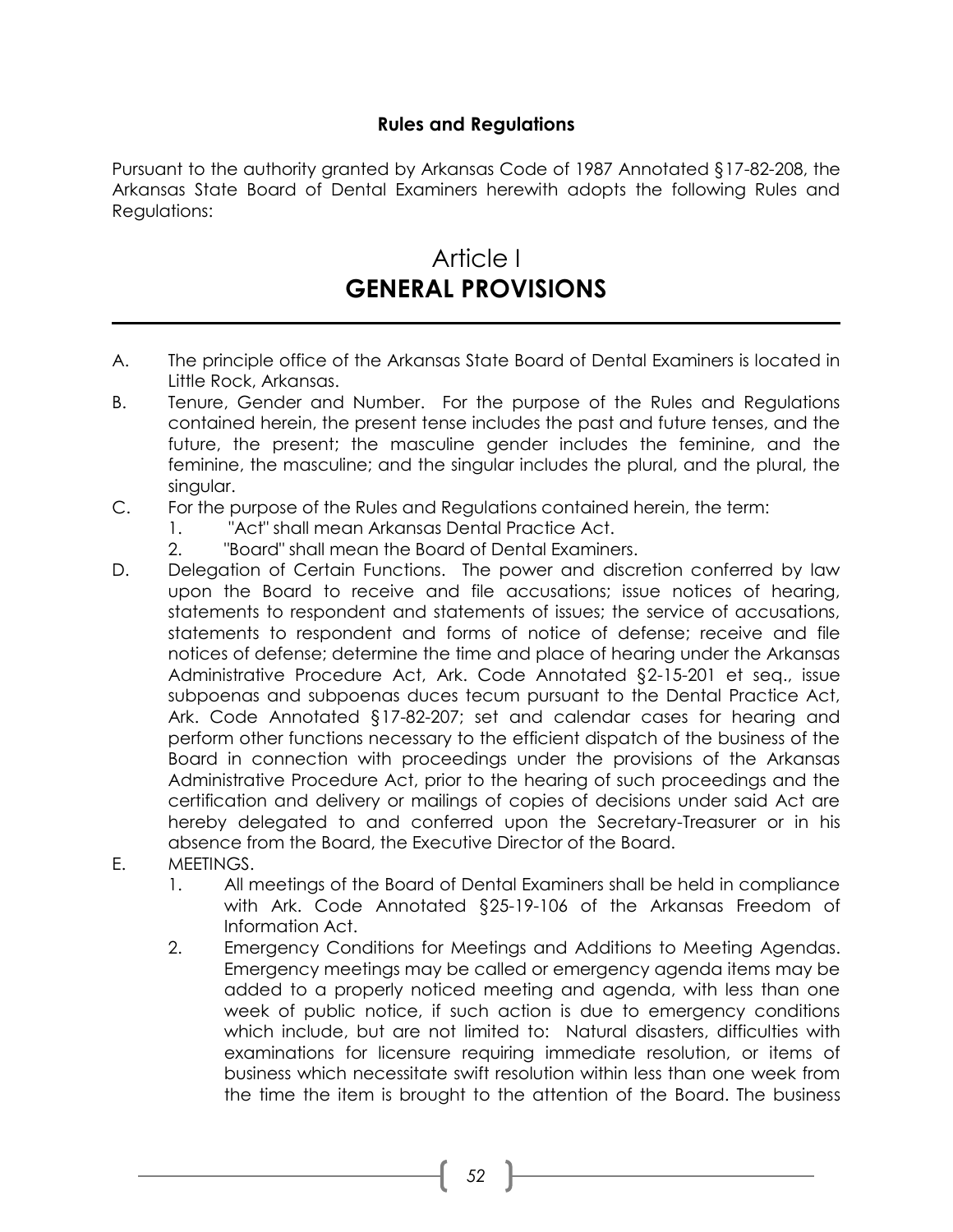conducted at such emergency meeting or under such agenda item shall be limited to actions resolving the conditions of emergency.

- F. OFFICERS
	- 1. The officers of the Board shall consist of a President, Vice-president, and Secretary-treasurer, as provided in Act 14 of 1955, as amended, Ark. Code Annotated §17-82-101, et seq.
	- 2. The election of officers shall be held annually at one of the regular meetings of the Board held between May 16 and July 15 of each year.
	- 3. In case of a vacancy occurring in any of the offices, the same shall be filled at any regular meeting or at a special meeting called for that purpose.
	- 4. No person shall be qualified to be elected to a position of officer of the Board until he has served as a member of the Board for a period of six months.

#### G. EMPLOYEES

It shall be the duty of the Executive Director to plan, direct and organize the work of the staff of the Board; attend Board meetings and hearings; consult with and make recommendations to the Board; answer correspondence, prepare reports and attend various meetings in connection with business of the Board.

## H. RULES OF ORDER

Unless otherwise provided, Robert's Rules of Order shall be the guide for all meetings.

# Article II **DISCIPLINARY HEARINGS**

- A. The President, Vice-President, Secretary, and one of the consumer representatives on the Board, will comprise the Complaint Committee. Complaints and matters, which in the opinion of the Committee, involve a possible violation of the Dental Practice Act, which could lead to disciplinary action by the Board, shall at the next meeting of the Board, be placed on the agenda. Upon a majority vote of the Board, the Board shall determine whether further action shall be taken.
- B. If by majority vote of the Board it is determined that sufficient cause exists, the Board shall cause to be prepared an Order and Notice of Hearing. The Order and Notice of Hearing shall contain the following:
	- 1. The factual basis for the charges being brought.
	- 2. The statute, rule or regulation which the licensee has allegedly violated.
	- 3. The date, time and place of the hearing. All hearings before the Board shall be conducted in accordance with the Arkansas Administrative Procedure Act.
- C. Fee disputes are deemed to be matters of private contract between the parties involved and are not within the jurisdiction of the Board to resolve.

Amended 10/22/99, §A.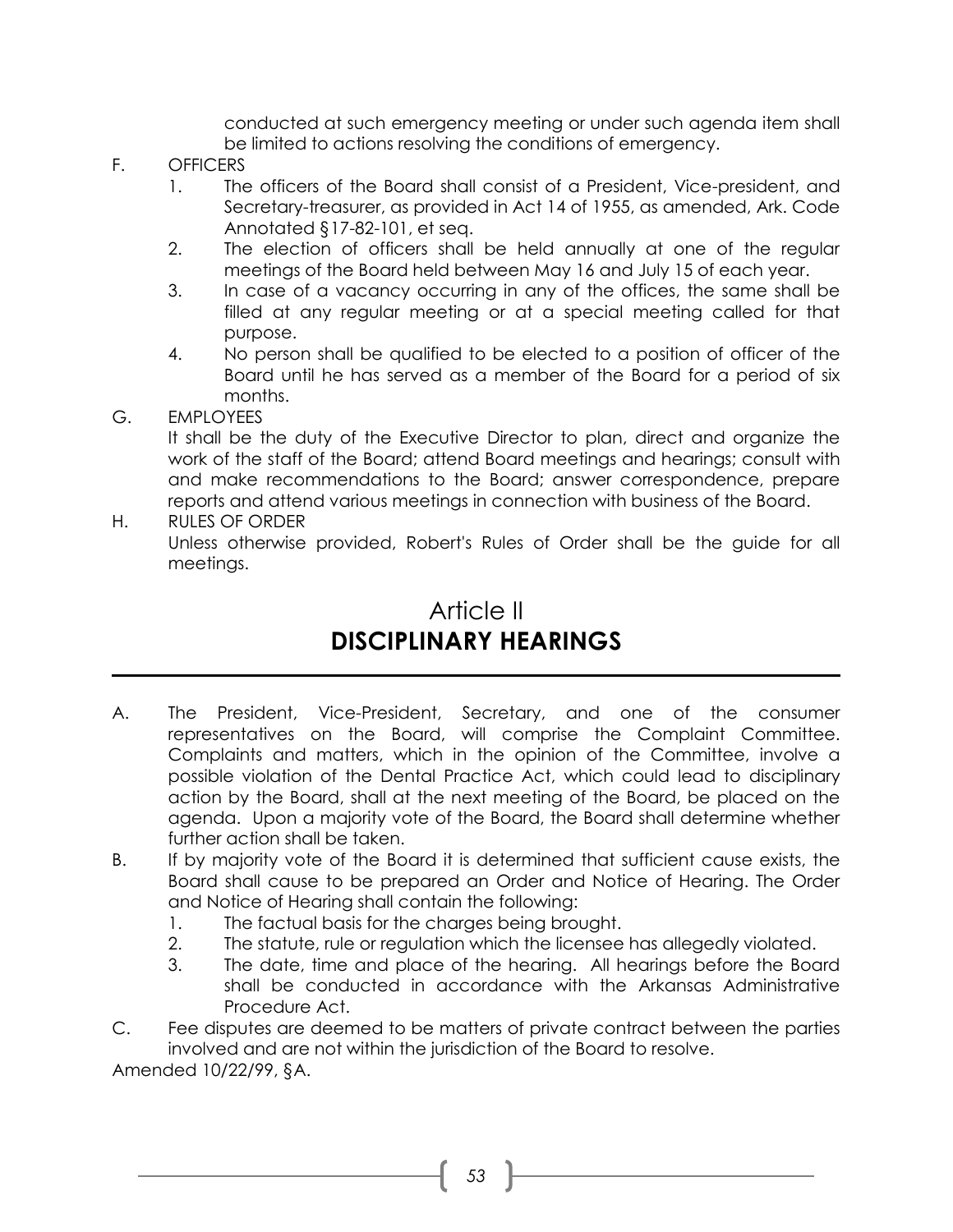# Article III **PRACTICE OF DENTISTRY DEFINED**

The following acts, services, procedures and practices constitute the practice of dentistry, provided however that this list is not intended to be all inclusive. By specific reference all those acts described in the Dental Practice Act are also included among the list of acts constituting the practice of dentistry.

Any person shall be regarded as practicing dentistry within the meaning of this Section:

- A. Who publicly professes to be a dentist or dental surgeon or who uses or permits to be used for himself or for any other person, the title of "Doctor," "Dr.," "Doctor of Dental Surgery," "Doctor of Dental Medicine," or any other letters, titles, terms or descriptive matter which directly or indirectly represents him as being able to diagnose, treat, remove stains, or concretions from teeth, provide surgical and adjunctive treatment for any disease, pain, injury, deficiency, deformity or physical condition of the human teeth, oral cavity, alveolar process, gums, jaws or directly related and adjacent masticatory structures.
- B. Who shall offer or undertake by any means or method whatsoever, to clean teeth or to remove stains, concretions or deposits from teeth in the human mouth, or who shall undertake or offer to diagnose, treat, operate, or prescribe by any means or methods for any disease, pain, injury, deficiency, deformity, or physical condition of the human teeth, oral cavity, alveolar process, gums or jaws.
- C. Any person who shall offer to undertake in any manner to prescribe to make, or cause to be made, an impression of any portion of the human mouth, teeth, gums, or jaws, for the purpose of diagnosing, prescribing, treating, or aiding in the diagnosing, prescribing or treating, any physical condition of the human mouth, teeth, gums or jaws, or for the purpose of constructing or aiding in the construction of any dental appliance, denture, dental bridge, false teeth, dental plate or plates of false teeth, or any other substitute for human teeth.
- D. Any person, firm group, association, or corporation who shall offer or undertake to fit, adjust, repair, or substitute in the human mouth or directly related and adjacent masticatory structures any dental appliance, structure, prosthesis, or denture, or who shall aid or cause to be fitted, adjusted, repaired, or substituted in the human mouth or directly related and adjacent masticatory structures any dental appliance, structure, prosthesis, or denture.
- E. Who makes, fabricates, processes, constructs, produces, reproduces, duplicates, repairs, relines, or fixes any full or partial denture, any fixed teeth, any artificial dental restoration, or any substitute or corrective device or appliance for the human teeth, gums, jaws, mouth, alveolar process, or any part thereof for another, or who in any manner offers, undertakes, aids, abets, or causes another person to do so for another without written prescription or work order therefore signed by the dentist legally engaged in the practice of dentistry in this state or in the jurisdiction where such dentist maintains his dental office and who prescribed and ordered same.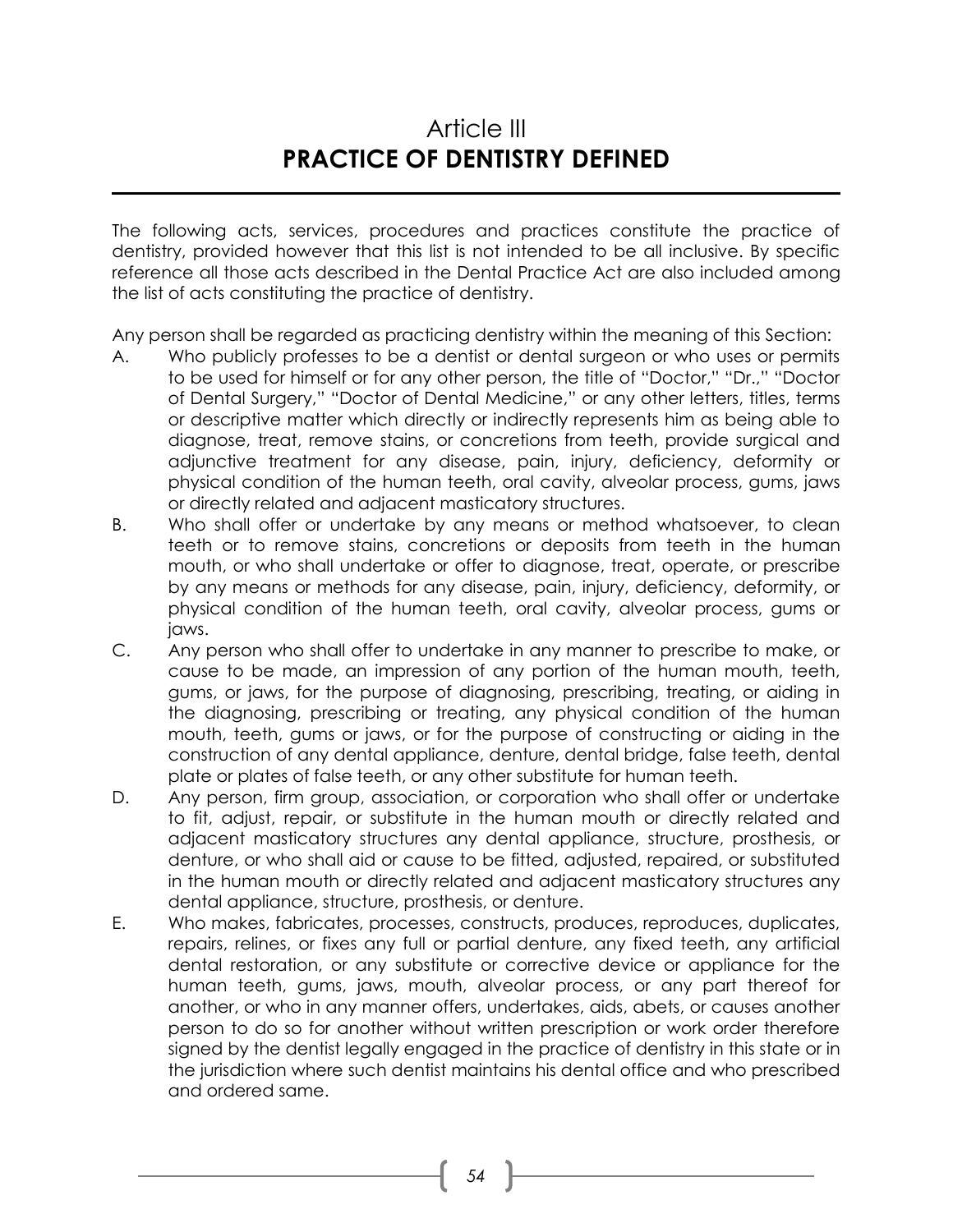- F. Who dispenses legend drugs. Dentists who choose to dispense legend drugs directly to their patients are subject to the following definitions and requirements:
	- 1. A dispensing dentist is a dentist licensed under Ark. Code Ann. 17-82-301 *et seq.,* who purchases legend drugs to treat diseases, disorders, and conditions of the oral cavity, maxillofacial area, and the adjacent and associated structures and their impact on the human body, but not for the purpose of treating diseases, disorders, and conditions unrelated to the oral cavity, maxillofacial area, and the adjacent and associated structures, to be dispensed to his or her patients for the patients' personal use and administration outside the dentist's office.
	- 2. The dispensing dentist shall:
		- a. Personally prepare and dispense legend drugs and all the preparation and dispensing of such drugs may not be delegated;
		- b. Keep records of all receipts and distributions of legend drugs. The records shall be subject to inspection by proper enforcement authority and shall be readily accessible and maintained in a central registry;
		- c. Affix to the container a label showing:
			- i. The dentist's name, address and telephone number
			- ii. The date of the dispensing
			- iii. The serial number of the prescription
			- iv. The name of the patient
			- v. The trade name of the medication, if any, or the generic name and identity of the manufacturer of the dispensed medication
			- vi. The strength per unit doses of the medication
			- vii. The quantity of the medication
			- viii. Directions for use
			- ix. Any cautionary statements required by law
		- d. The dispensing dentist shall counsel the patient in person ("face to face") to improve therapeutic outcomes and prevent medication errors.
	- 3. Except for dispensing samples without charge, oral rinses or topical, and emergency or started dosages for use up to seventy-two (72) hours, no dentist licensed under Ark. Code Ann. 17-82-301, *et seq.,* shall dispense legend drugs without prior approval by the Arkansas State Board of Dental Examiners after application to the Board and upon the showing of need. A dentist shall dispense only to his own patients and only for conditions being treated by that dentist.
	- 4. Any dentist desiring to dispense legend drugs which are not exempted by Paragraph 3 of this regulation from the requirement of prior approval of the Arkansas State Board of Dental Examiners shall apply to the board on a form provided for that purpose and shall be required to demonstrate the need for such dispensing of legend drugs prior to receiving approval.
	- 5. Violation of this regulation shall constitute "professional misconduct" and shall subject the violator to disciplinary action as provided in Ark. Cod. Ann. 17-82-316 and Ark. Cod Ann. 17-82-317.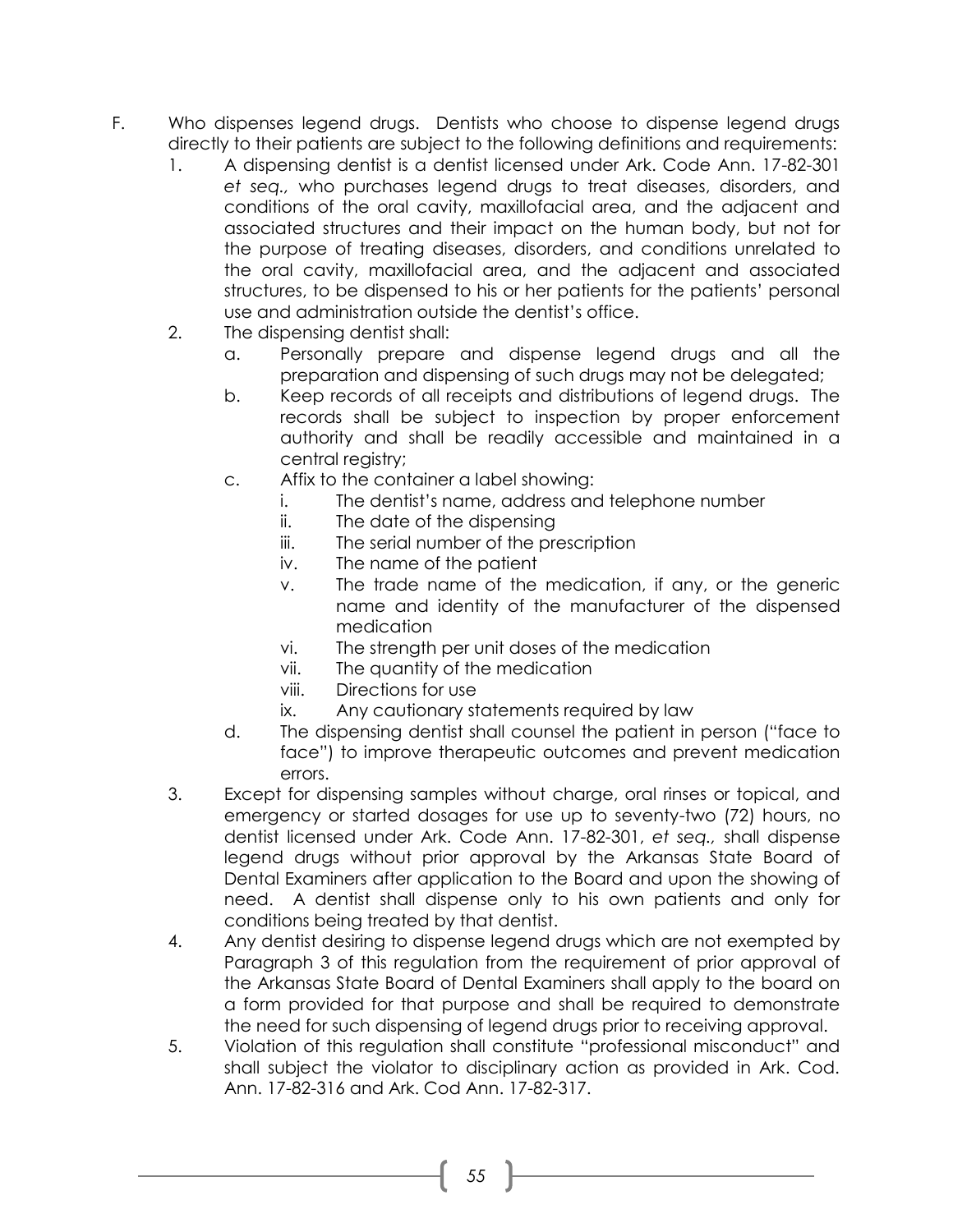6. The Arkansas State Board of Dental Examiners shall enforce the provisions of this regulation.

Amended 5/9/2008.

# Article IV **EXCEPTIONS**

Persons excepted from application of the Act. Nothing herein shall be construed to prohibit or to require a license hereunder with respect to any of the following acts: The operations by bona fide students of dentistry or dental hygiene in the clinical departments or the laboratory of a reputable dental college or dental hygiene

program approved by the Board of Dental Examiners, including operations by unlicensed students while engaged in dental or dental hygiene extension programs which have been approved by a school of dentistry or dental hygiene, and approved by the Board of Dental Examiners, and which are offered by the educational institution comprising the approved school of dentistry or dental hygiene, and which are under the general programmatic and academic supervision of such school of dentistry or dental hygiene.

Amended 5/14/99.

# Article V **ADVERTISING**

- A. General Statement. Although any dentist may advertise, no dentist shall advertise or solicit patients in any form of communication in a manner that is false or misleading in any material respect. "False or misleading in any material respect" means communications shall be avoided which would:
	- 1. Contain a material misrepresentation of fact.
	- 2. Omit a fact necessary to make the statement considered as a whole not materially misleading.
	- 3. Contain a representation or implication regarding the quality of dental services which would suggest unique or general superiority to other practitioners which is not susceptible to reasonable verification by the public.
	- 4. Be intended or be likely to create an unjustified expectation about results the dentist can achieve.
- B. The State Board of Dental Examiners may require a dentist to substantiate the truthfulness of any assertion or representation of material fact set forth in an advertisement. At the time an advertisement is placed, the dentist must possess and rely upon information which when produced, would substantiate the truthfulness of any assertion or representation of material fact set forth in such advertisement. The failure to possess and rely upon such information at the time the advertisement is placed shall be deemed professional misconduct. The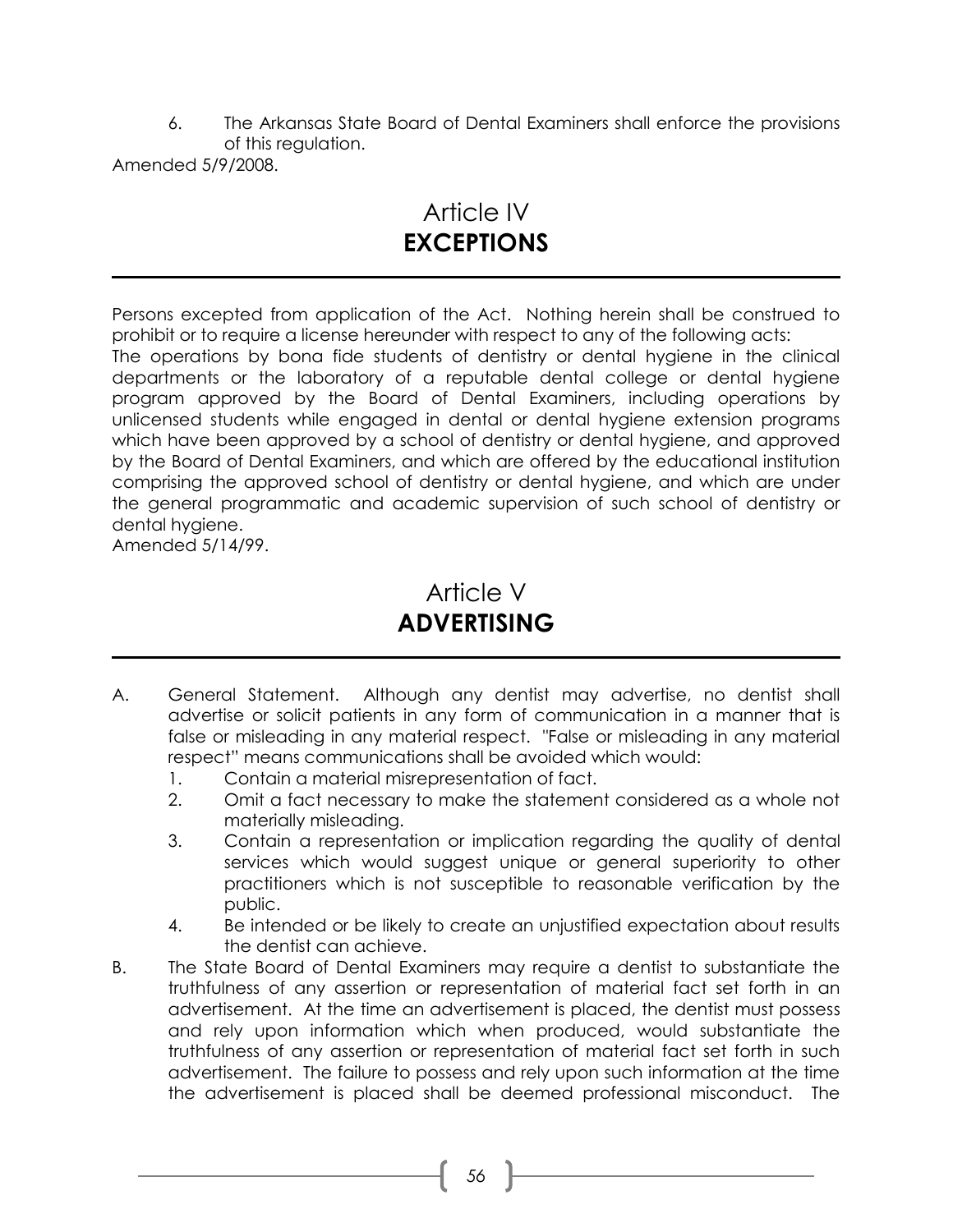failure to provide the factual substantiation to support a representation or assertion when requested by the State Board shall be deemed professional misconduct.

- C. Advertising that references a fee or fees must clearly define the professional service being offered in the advertisements. Such advertised offers shall be presumed to include everything ordinarily required for such a service. No additional fees may be charged unless the advertisement includes the following disclaimer in the same size print as the list of services: "Additional fees may be incurred in individual cases.‖ Additional fees cannot be charged for ordinarily required services.
- D. All advertisements shall contain the name of the practitioner who placed the ad. If an approved fictitious name is used in any advertising, it must be accompanied by the name of the dentist under which the fictitious name was registered and approved by the Board.
- E. The responsibility for the form and content of any advertisement offering services or goods by a dentist shall be jointly and severally that of each professional who is a principal, partner, or officer of the firm or entity identified in the advertisement.
- F. A video and/or audio tape of every advertisement communicated by electronic media indicating the date and place of broadcast shall be retained by the dentist for a period of two (2) years and be made available for review upon request by the Board or its designee.
- G. A dentist shall be required to keep a copy of all printed advertisements for a period of two (2) years. All printed advertisements in the dentist's possession shall indicate the accurate date and place of publication and shall be made available for review upon request by the Board or its designee.
- H. No advertisement shall imply that the dentist is a specialist unless the dentist is licensed by the Board in one of the ADA recognized specialties. A General or Family dentist may list services offered at his office in an advertisement, but it must be clear that the services are offered by a dentist who is a General of Family dentist. If one's services are referenced in the advertisement, the ad shall state either "general practice" or "general dentistry" or the American Dental Association recognized specialty that the practitioner practices immediately following the name and degree of the practitioner. (The word "family" may be substituted for the word "general".

An example of an ad that would NOT be acceptable: "John Doe, DDS, Sedation Dentist". An example of an ad that would be acceptable: "John Doe, DDS, Family Dentistry, Sedation services available".

Amended 1/21/1994; 6/22/2001; 1/7/2005.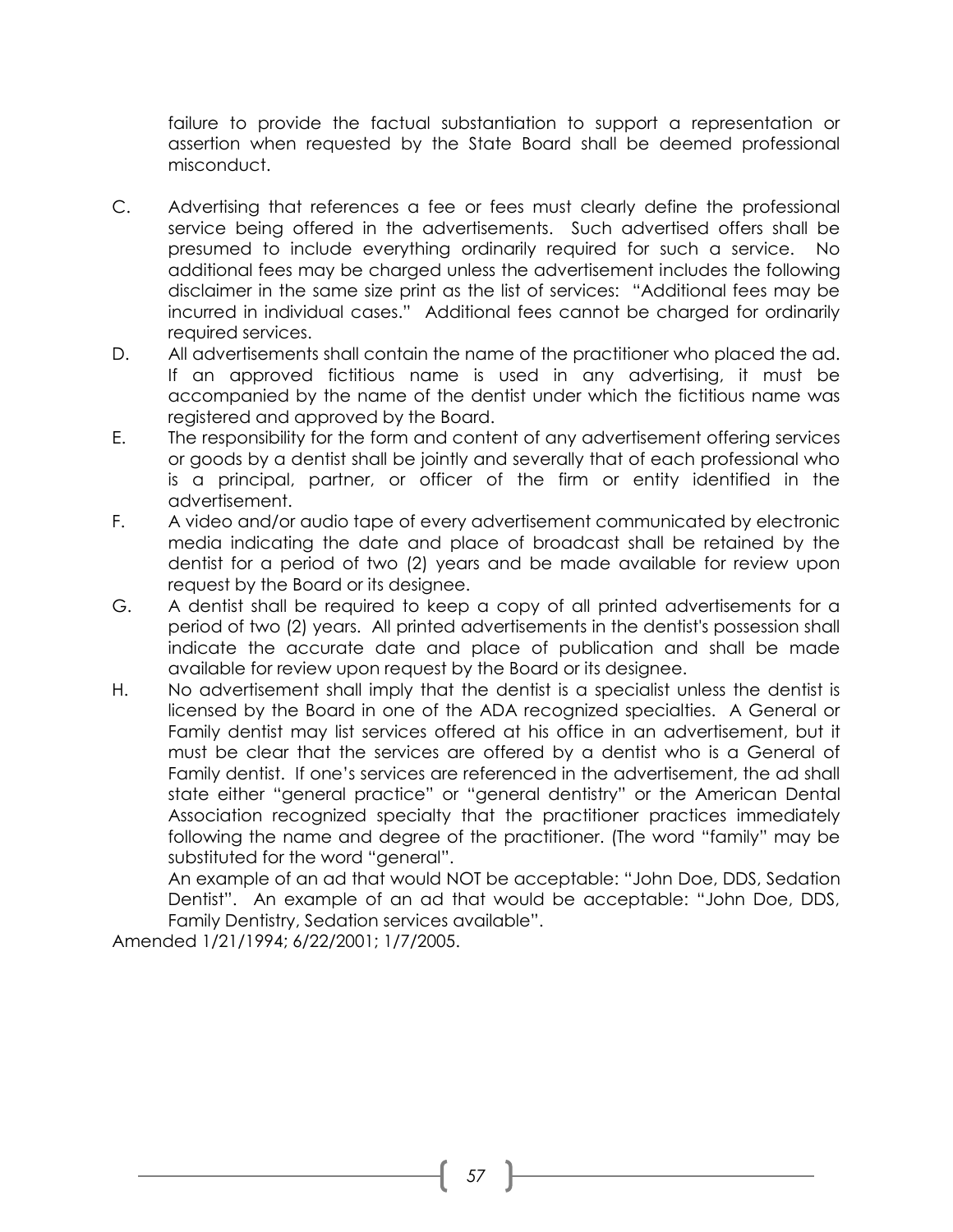# Article VI **NAME OF PRACTICE**

- A. Name of dental facility. Since the name under which a dentist conducts his practice may be a factor in the selection process of the patient, and the use of a trade name or an assumed name that is false or misleading in any material respect is unethical. A dentist may practice in a dental facility which uses any of the following names:
	- 1. The name of the dentist as it appears on his or her license and renewal certificate; or
	- 2. The name of a dentist who employs him and practices in the same facility; or
	- 3. A partnership name composed of the name(s) of one or more dentists practicing in the same facility; or
	- 4. A corporate name composed of the name(s) of one or more of the dentists practicing as employees of the corporation in the same facility; or
	- 5. A fictitious name, if the conditions set forth in subsection (B) of this section are fulfilled.
- B. Fictitious Name. Dentists licensed in this state who practice as individuals, partnerships, professional corporations, associations or other group practices may use a fictitious or corporate name for the facility in which they conduct their practice if the following conditions are met:
	- 1. Each fictitious or corporate name shall be registered with the Board by a licensed dentist(s), who must be associated with the dental facility and who shall assume responsibility for compliance with the section. Each fictitious or corporate name must be approved by the Board prior to the use of the name. Names which in the judgment of the Board are false, misleading, or deceptive will be prohibited. There will be only one of a kind fictitious or corporate name issued. To issue the same name more than once would be in the opinion of the Board false, misleading, or deceptive.
	- 2. It is the obligation of each licensed dentist or dental hygienist who works in a facility that utilizes a fictitious or corporate name to notify the Board in writing of the same.
	- 3. In the entrance or reception area of the dental office, a chart or directory listing the names of all dentists and dental hygienists practicing at that particular location shall be kept at all time prominently and conspicuously displayed.
	- 4. The names of all dentists and dental hygienists who practice under the fictitious or corporate name shall be maintained in the records of the dental facility for 5 years following their departure from the practice.
	- 5. Fictitious names previously approved and registered with the Board will be considered as being in compliance with these Rules and Regulations.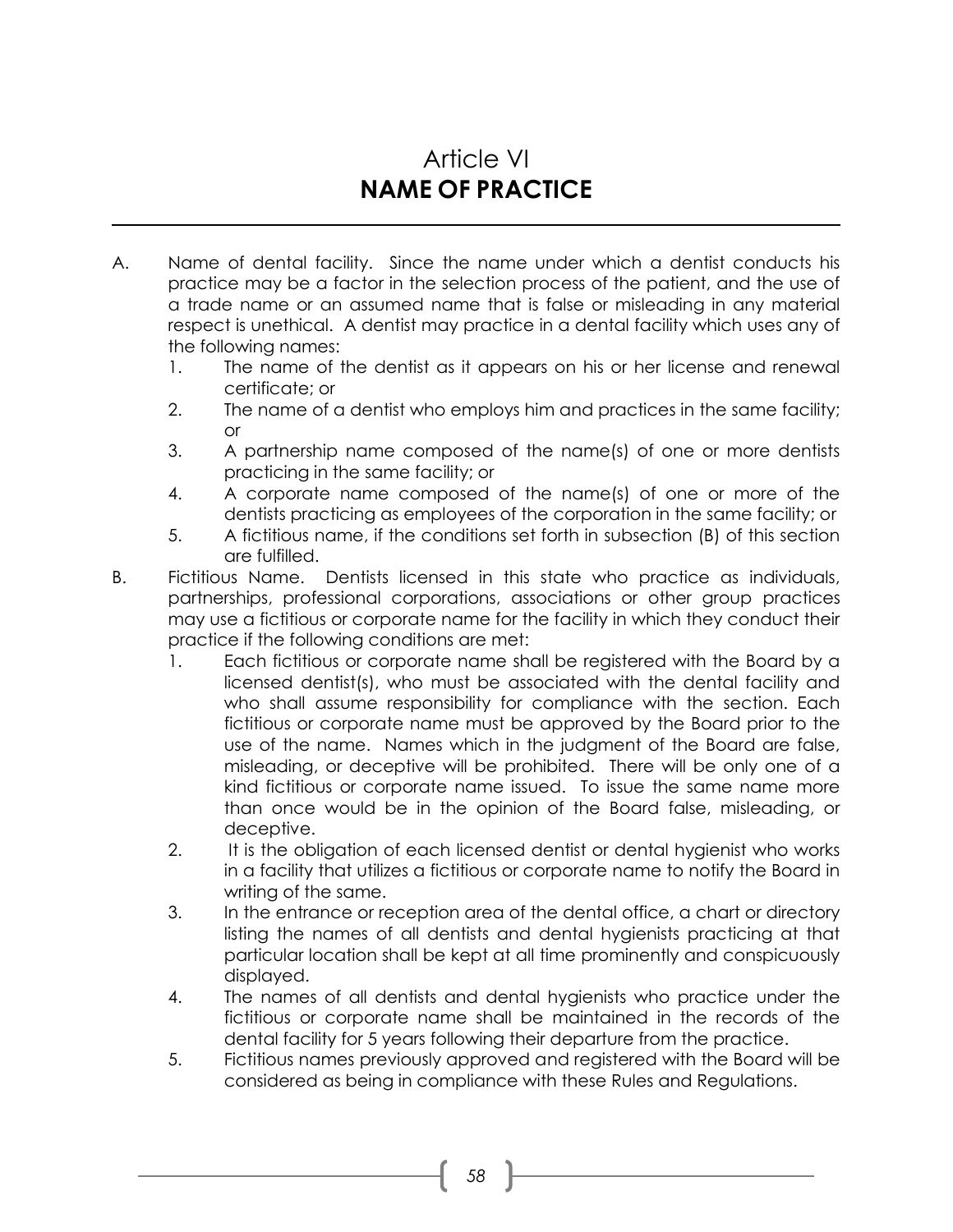C. Subsequent to the administration of dental service, the dentist of record shall place his name in the record of the patient following a description of the service rendered. If the treatment is rendered by a dentist other than the dentist of record or by a dental hygienist, the name of that person shall be placed in the record of the patient.

The use of the name of a dentist no longer actively associated with the practice may be continued for a period not to exceed one year.

- D. A dentist may practice in a predominately medical facility that uses a fictitious name.
- E. If the fictitious name is used in any advertising, it must be accompanied by the name of the dentist under which the fictitious name was registered and approved by the Board (see Article V.D.).

Amended 6/22/2001; 1/7/2005.

# Article VII **ANNOUNCEMENT OF SPECIALIZATION AND LIMITATION OF PRACTICE**

Dentists who choose to announce specialization should use "specialist in" or "practice" limited to" and shall limit their practice exclusively to the announced special area(s) of dental practice, provided at the time of the announcement such dentists have met in each approved specialty for which they announce, the existing educational requirements and standards set forth by the American Dental Association and have been issued a specialty license by this State. Those special areas of dental practice will be limited to those approved by the American Dental Association and include the following: dental public health, endodontics, oral pathology, oral and maxillofacial surgery, oral and maxillofacial radiology, orthodontics and dentofacial orthopedics, pediatric dentistry, periodontics, and prosthodontics.

It is understood by the Arkansas State Board of Dental Examiners, that the various specializations approved by the American Dental Association will be the definition adopted for each of those specializations by the Arkansas State Board of Dental Examiners.

- A. The practice carried on by a dentist who announces as a specialist shall be limited exclusively to the special area of dental practice announced by the dentist.
- B. Dentists may not use their eligibility as specialists to make the public believe that specialty services rendered in the dental office are being rendered by a qualified specialist when such is not the case. The burden of responsibility is on the specialist to avoid any inference that general practitioners who are associated with the specialists are qualified to announce themselves as specialists.
- C. The Board shall upon application and without examination issue a specialty certificate to any registered and currently licensed dentist in Arkansas who has been certified in that particular specialty by an American Board recognized by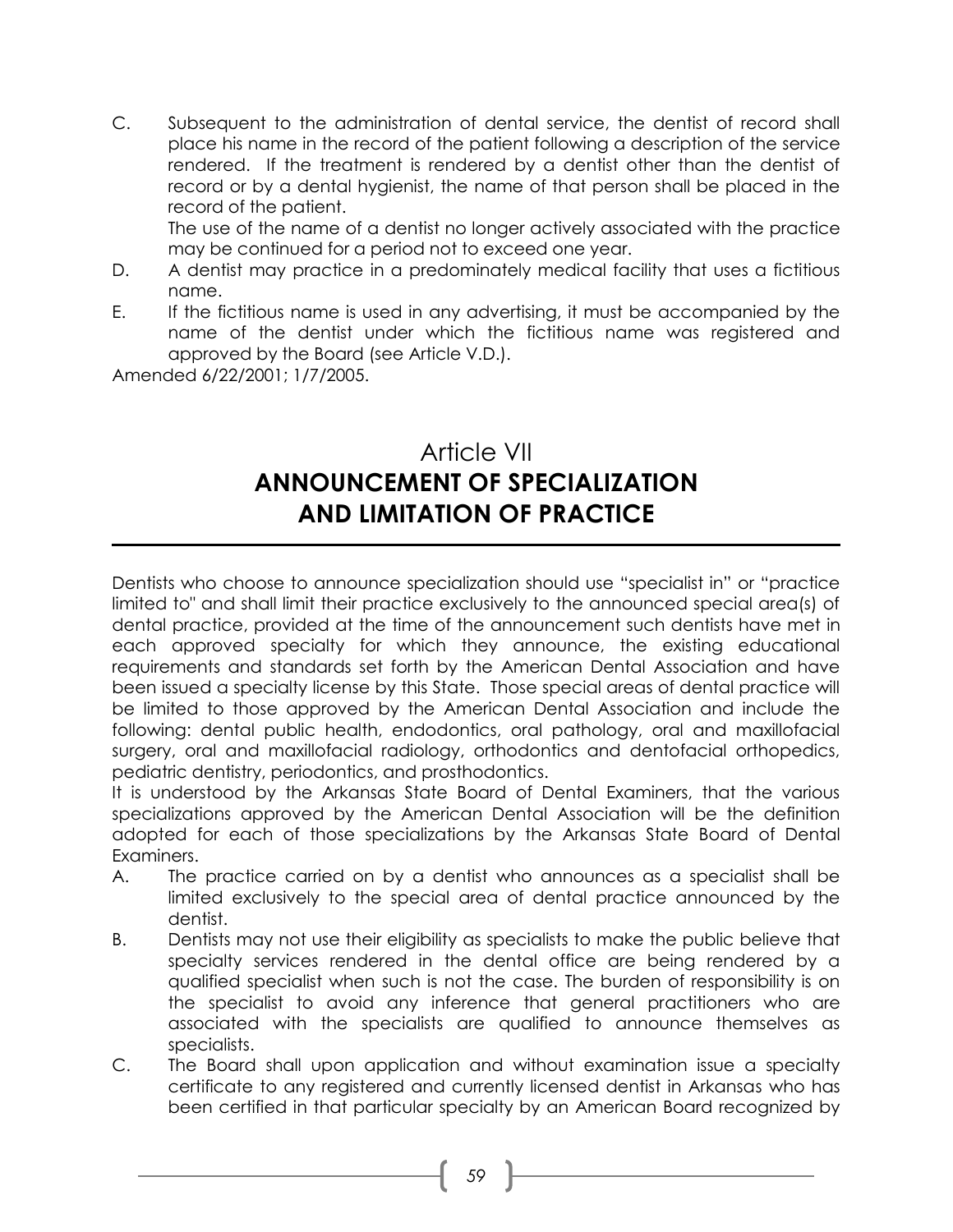the American Dental Association, and who has been practicing that specialty continuously for a period of five (5) years or more. Any such application shall be accompanied by the required fee as set forth through the provisions of the Arkansas Dental Practice Act. Applicant must have graduated from a specialty program recognized by the American Dental Association Council on Dental Education.

- D. An examination committee appointed by the Board consisting of two (2) specialists who have been certified by the Arkansas Board as having met the standards set forth by the Board for that specialty and one licensed dentist Board member shall examine each applicant at the time and place fixed by the committee to thoroughly test the applicant's qualifications for the practice of that specialty, and report to the Board whether the applicant is qualified in the specialty.
- E. In the event the applicant fails to pass the examination and is reported by the examining committee as not being qualified, he may upon application to the Board be re-examined by the committee at such time and place as the Board may specify, but any applicant shall pay a re-examination fee equivalent to the specialty fee.
- F. Each member of the examining committee appointed by the Board shall receive compensation as set forth in the Arkansas Dental Practice Act.
- G. The Board shall issue to each applicant, who has been recommended as qualified by the examining committee as provided in the Dental Practice Act, a certificate of registration to practice dentistry in their particular specialty.
- H. All issued specialty certificates shall be subject to revocation and suspension for the causes set forth in the Dental Practice Act.
- I. A Dental Board member, who is a licensed dentist, shall be responsible for one of the specialties which are: ENDODONTICS, ORTHODONTICS AND DENTOFACIAL ORTHOPEDICS, PEDIATRIC DENTISTRY, ORAL AND MAXILLOFACIAL SURGERY, ORAL AND MAXILLOFACIAL RADIOLOGY, PERIODONTICS, PROSTHODONTICS, DENTAL PUBLIC HEALTH, AND ORAL PATHOLOGY.

Each Board member's responsibilities for that particular specialty shall be as follows:

- 1. To make recommendations to the Board for approval of specialists to serve on the examining committee of that specialty.
- 2. To forward applications of applicants for specialty license to the examining committee and provide necessary communication between applicant and examining committee to insure that the examination is carried out in a timely and expedient manner.
- 3. The President of the Board shall assign each licensed dentist member a specialty for which that member will be responsible and serve as an examiner.

Amended 1/21/1994; 6/22/2001.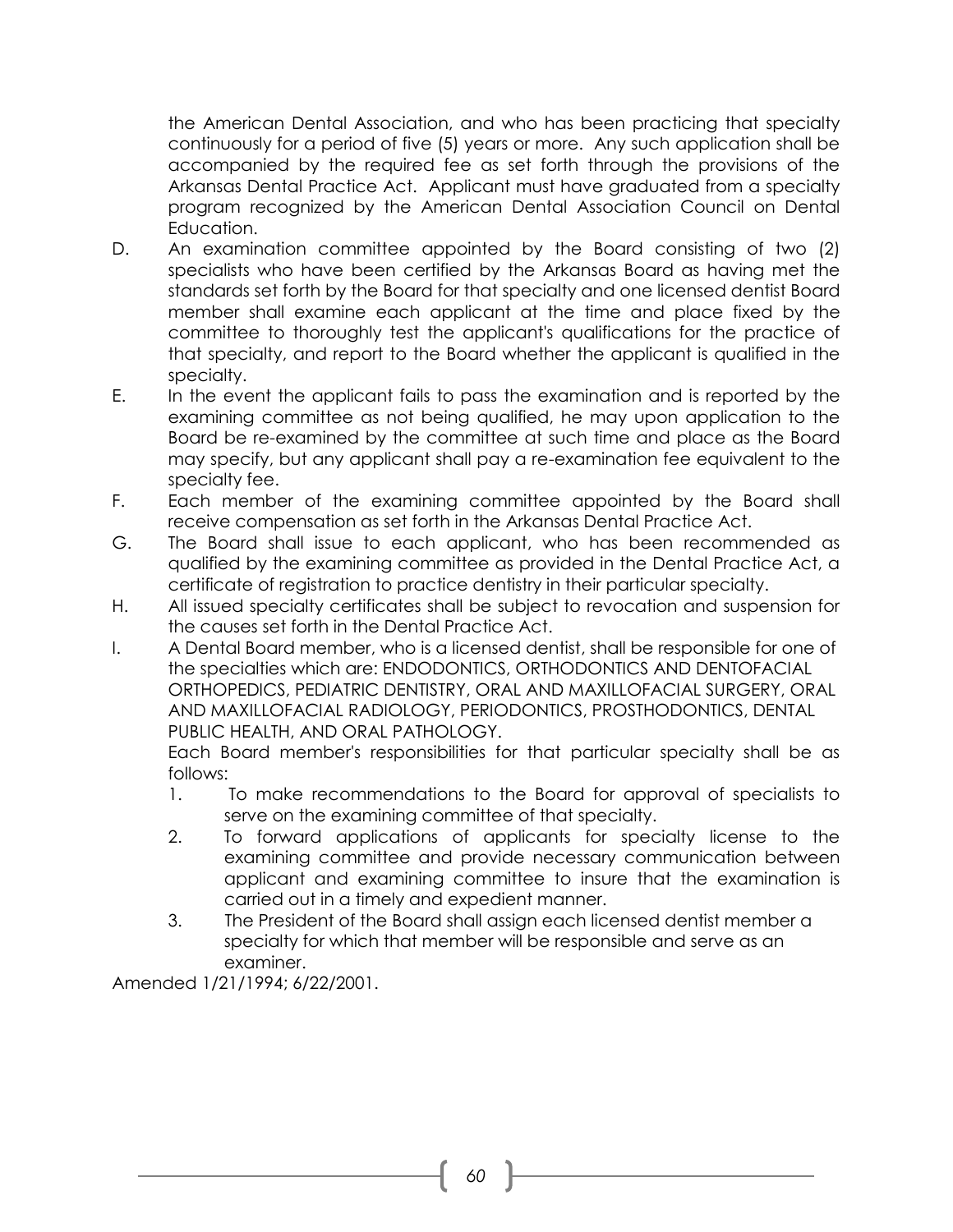#### **Definitions of Recognized Dental Specialties**

*(Approved by the Council on Dental Education and Licensure, American Dental Association)*

**Dental Public Health**: Dental public health is the science and art of preventing and controlling dental diseases and promoting dental health through organized community efforts. It is that form of dental practice which serves the community as a patient rather than the individual. It is concerned with the dental health education of the public, with applied dental research, and with the administration of group dental care programs as well as the prevention and control of dental diseases on a community bases. *(Adopted May 1976)*

**Endodontics**: Endodontics is the branch of dentistry which is concerned with the morphology, physiology and pathology of the human dental pulp and periradicular tissues. Its study and practice encompass the basic and clinical sciences including biology of the normal pulp, the etiology, diagnosis, prevention and treatment of diseases and injuries of the pulp and associated periradicular conditions. *(Adopted December 1983)*

**Oral and Maxillofacial Pathology:** Oral pathology is the specialty of dentistry and discipline of pathology that deals with the nature, identification, and management of diseases affecting the oral and maxillofacial regions. It is a science that investigates the causes, processes, and effects of these diseases. The practice of oral pathology includes research and diagnosis of diseases using clinical, radiographic, microscopic, biochemical, or other examinations. *(Adopted May 1991)*

**Oral and Maxillofacial Radiology**: Oral and maxillofacial radiology is the specialty of dentistry and discipline of radiology concerned with the production and interpretation of images and data produced by all modalities of radiant energy that are used for the diagnosis and management of diseases, disorders and conditions of the oral and maxillofacial region. *(Adopted April 2001)*

**Oral and Maxillofacial Surgery:** Oral and maxillofacial surgery is the specialty of dentistry which includes the diagnosis, surgical and adjunctive treatment of diseases, injuries and defects involving both the functions and esthetic aspects of the hard and soft tissues of the oral and maxillofacial region. *(Adopted October 1990)*

**Orthodontics and Dentofacial Orthopedics**: Orthodontics and dentofacial orthopedics is the dental specialty that includes the diagnosis, prevention, interception, and correction of malocclusion, as well as neuromuscular and skeletal abnormalities of the developing or rmature orafacial structures. *(Adopted April 2003)*

**Pediatric Dentistry:** Pediatric dentistry is an age-defined specialty that provides both primary and comprehensive preventive and therapeutic oral health care for infants and children through adolescence, including those with special health care needs. *(Adopted 1995)*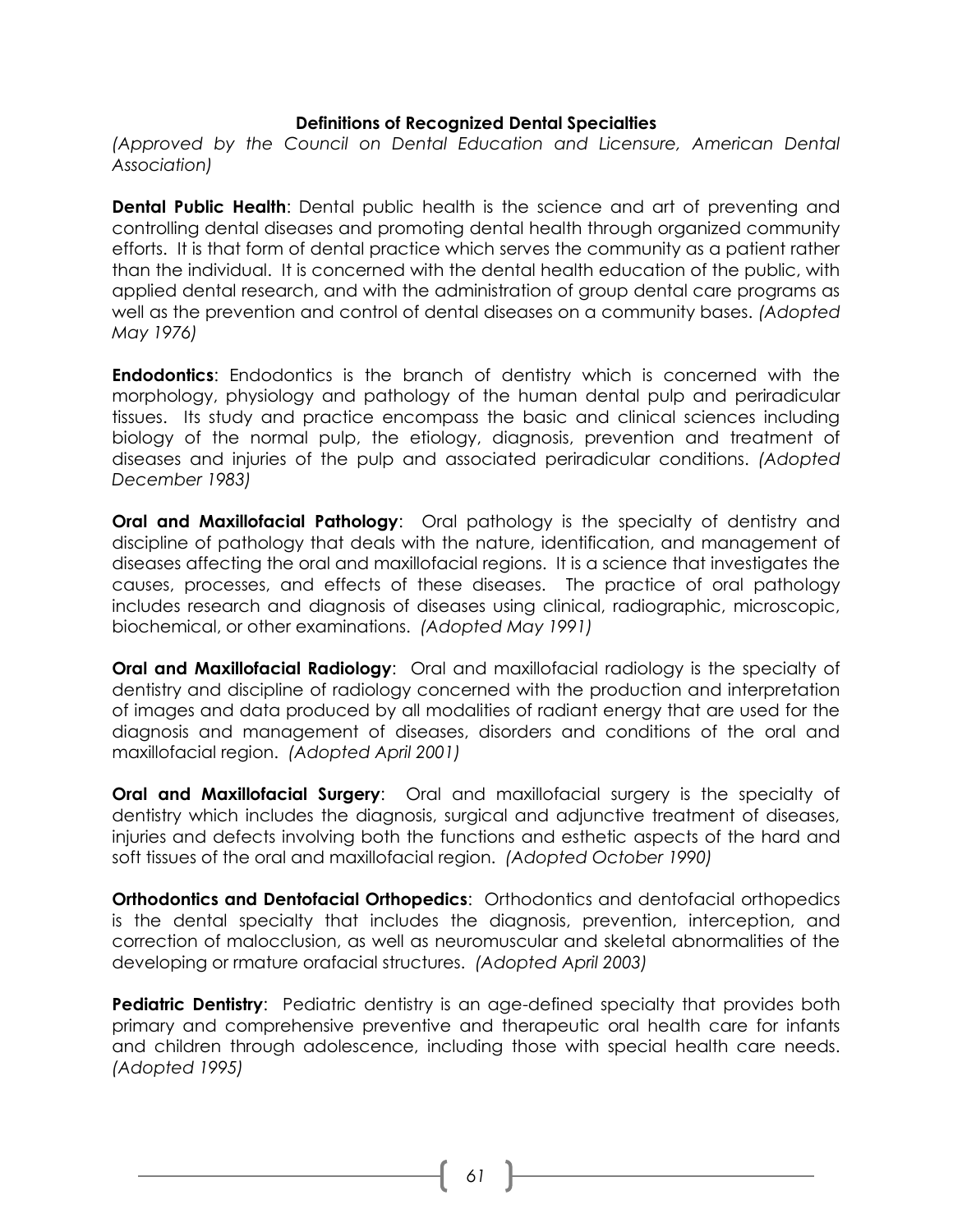**Periodontics:** Periodontics is that specialty of dentistry which encompasses the prevention, diagnosis and treatment of diseases of the supporting and surrounding tissues of the teeth or their substitutes and the maintenance of the health, function and esthetics of these structures and tissues. *(Adopted December 1992)*

**Prosthodontics:** Prosthodontics is the dental specialty pertaining to the diagnosis, treatment planning, rehabilitation and maintenance of the oral function, comfort, appearance and health of patients with clinical conditions associated with missing or deficient teeth and/or oral and maxillofacial tissues using biocompatible substitutes. *(Adopted April 2003)*

# Article VIII **REQUIREMENTS FOR LICENSURE OF DENTISTS AND DENTAL HYGIENISTS**

- A. A dentist who desires to practice his/her profession in the State of Arkansas under Arkansas Code Annotated §17-82-304 may apply to the Arkansas State Board of Dental Examiners for a license to practice pursuant to the following requirements:
	- 1. Completion of a Board application with photograph taken within the last six months, signed on the last page before a Notary Public.
	- 2. Be a graduate of a school for the education and training of dentists approved by the Board and accredited by the American Dental Association, Commission on Dental Accreditation.
	- 3. Final transcript of grades from the school of dentistry sent directly from the school to the Board office. Transcript must bear the school seal.
	- 4. Copy of diploma reflecting graduation from a school of dentistry.
	- 5. Successful completion of the National Board Examination for Dentistry, administered by the Joint Commission on National Dental Examinations. A copy of the results must be sent directly from the Joint Commission to the Board office. Copies of the card will not be accepted. Successful completion shall mean a minimum of 75% on each segment of the examination.
	- 6. Satisfactory completion of a clinical examination, which will be administered by the Southern Regional Testing Agency. Satisfactory completion shall mean a minimum score of 75% on each segment of the examination.
	- 7. Completion of other forms as requested by the Board.
	- 8. A copy of a certificate showing current Healthcare Provider Level cardiopulmonary resuscitation (CPR) certification.
	- B. A dental hygienist who desires to practice his/her profession in the State of Arkansas under Arkansas Code Annotated § 17-82-306 may apply to the Arkansas State Board of Dental Examiners for a license to practice pursuant to the following requirements: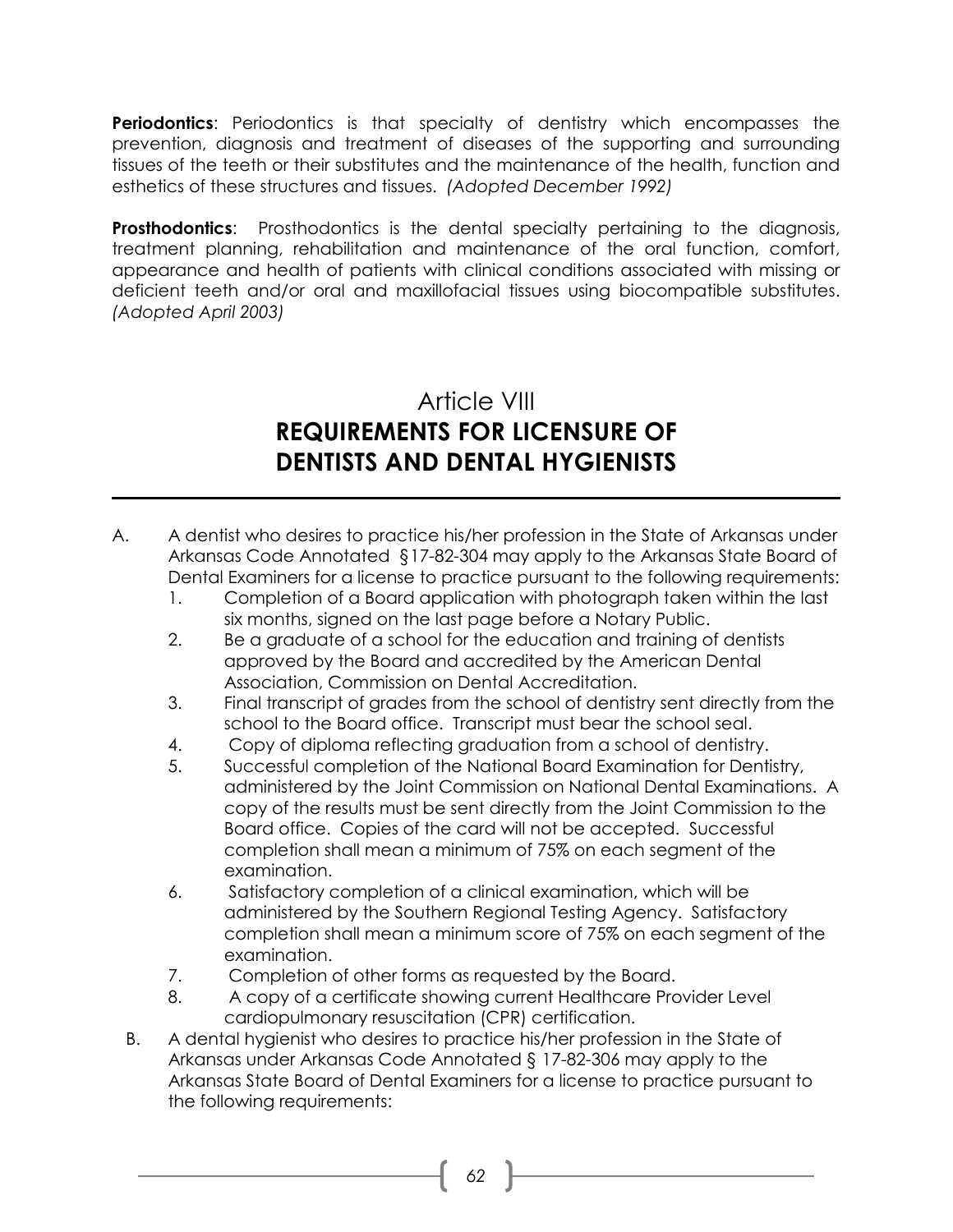- 1. Completion of a Board application with photograph taken within the last six months, signed on the last page before a Notary Public.
- 2. Be a graduate of a school for the education and training of dental hygienists approved by the Board and accredited by the American Dental Association, Commission on Dental Accreditation.
- 3. Final transcript of grades from the school of dental hygiene sent directly from the school to the Board office. Transcript must bear the school seal.
- 4. A copy of diploma reflecting graduation from a school of dental hygiene.
- 5. Successful completion of the National Board examination for Dental Hygiene, administered by the Joint Commission on National Dental Examinations. A copy of the results must be sent directly from the Joint Commission to the Board office. Copies of the card will not be accepted. Successful completion shall mean a minimum of 75% on each segment of the examination.
- 6. Satisfactory completion of a clinical examination, which will be administered by the Arkansas State Board of Dental Examiners or any regional testing agency whose examination is accepted by the ASBDE for the initial licensure of dental hygienists. Satisfactory completion shall mean a minimum score of 75% on each segment of the examination.
- 7. Completion of other forms as requested by the Board.
- 8. A copy of a certificate showing current Healthcare Provider Level cardiopulmonary resuscitation (CPR) certification.

# Article IX **CREDENTIALS REQUIRED IN ISSUING DENTAL OR DENTAL HYGIENE LICENSE**

- A. By the authority of Ark. Code Ann. §17-82-308, a dentist who desires to practice his profession in the State of Arkansas may apply in writing to the State Board of Dental Examiners for a license by credentials pursuant to the following requirements:
	- 1. Applicant must be a graduate of and received a DDS or DMD from a school accredited by the Commission on Dental Accreditation (CODA), currently licensed in the state from which he is applying, and must have practiced continuously for a period of five years immediately prior to applying. To be considered as practicing "continuously", the applicant must have actively practiced dentistry for a minimum of 1000 hours per year for the two calendar years immediately prior to the date of application. The qualifying hours of clinical practice must have been performed in the most current jurisdiction from where the application is being made. The applicant may have participated in a post-graduate dental/medical education program during the five years in order to satisfy the five year practice requirement.
	- 2. Applicant must file with the Board a completed Arkansas Dental License by Credentials Application approved by the Board.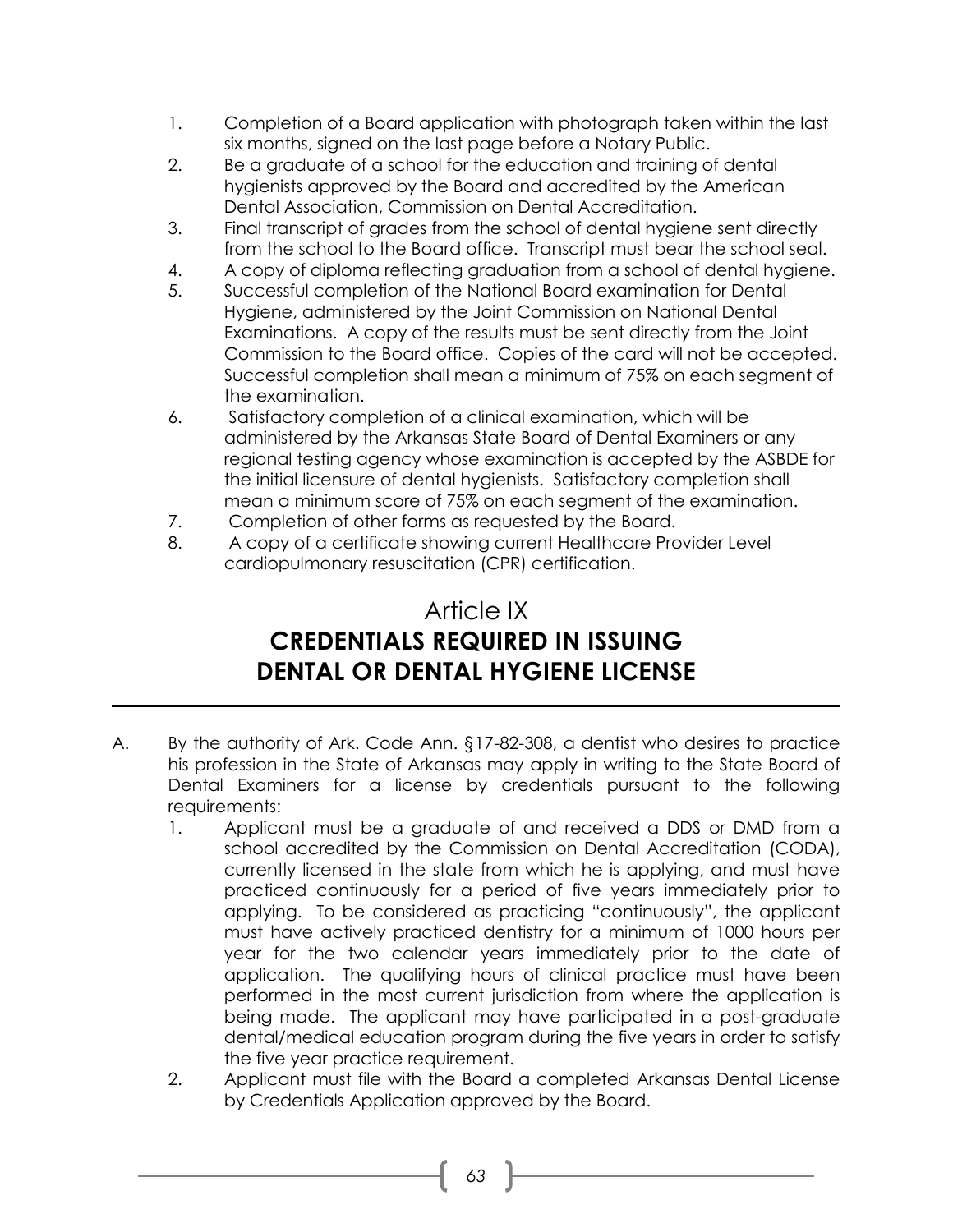- 3. Applicant must request and authorize schools to provide the Board with an official transcript with school seal from the school of dentistry which issued DDS or DMD degree and have the school send same directly from the school to the Board office.
- 4. Applicant must be responsible for verification forms to be submitted by the state Board from every state where licensed whether license is current or not. Such forms should be sent directly from the state Board to this Board office.
- 5. Applicant must have National Board Exam Card sent from the Joint Commission on National Dental Examinations office with said exam card reflecting passage of the National Board Exam. Photocopies are not accepted.
- 6. Applicant must complete a comprehensive resume' on forms furnished by the Board.
- 7. Applicant must have letters submitted to the Board from two licensed dentists, practicing in the same locale of the state from which he is applying, attesting to the applicant's moral character, standing, and ability.
- 8. Applicant must have letters from the State and local Dental Association Peer Review Committee (if there is one) submitted setting forth information of record concerning the applicant.
- 9. Drug Enforcement Administration (DEA) clearance and National Practitioner Data Bank inquiry will be initiated by the Board office.
- 10. Applicant must submit to the Board office a copy of a certificate showing current Healthcare Provider Level cardiopulmonary resuscitation (CPR) certificate and last two years history of continuing education.
- 11. Each applicant must supply to the Board a signed letter of intention to practice in this State within one year of receiving his or her license.
- 12. Applicant must pass the Arkansas Jurisprudence exam with a score of 75% as administered by the Board.
- 13. Applicant must submit a fee (to be determined by the Board) to the Board office with the application.
- 14. Applicant must provide proof of successfully passing a clinical examination for licensure. Results of the clinical exam must be sent directly to the Board from the state or regional testing agency that administered the examination.
- 15. Applicant must have continuing education credits at least equal to those required by current Arkansas licensees for the previous two year period.

The application, resume', and all other supporting material shall be reviewed by the Board. The applicant shall present himself or herself before the Board at a time and place designated by the Board for a jurisprudence examination and a personal interview. The Board will review the application, resume', and all supporting material, as well as the result of the Jurisprudence Exam, and will approve or deny the application for licensure.

B. By the authority of Ark. Code Ann. §17-82-308, a dental hygienist who desires to practice his or her profession in the State of Arkansas may apply in writing to the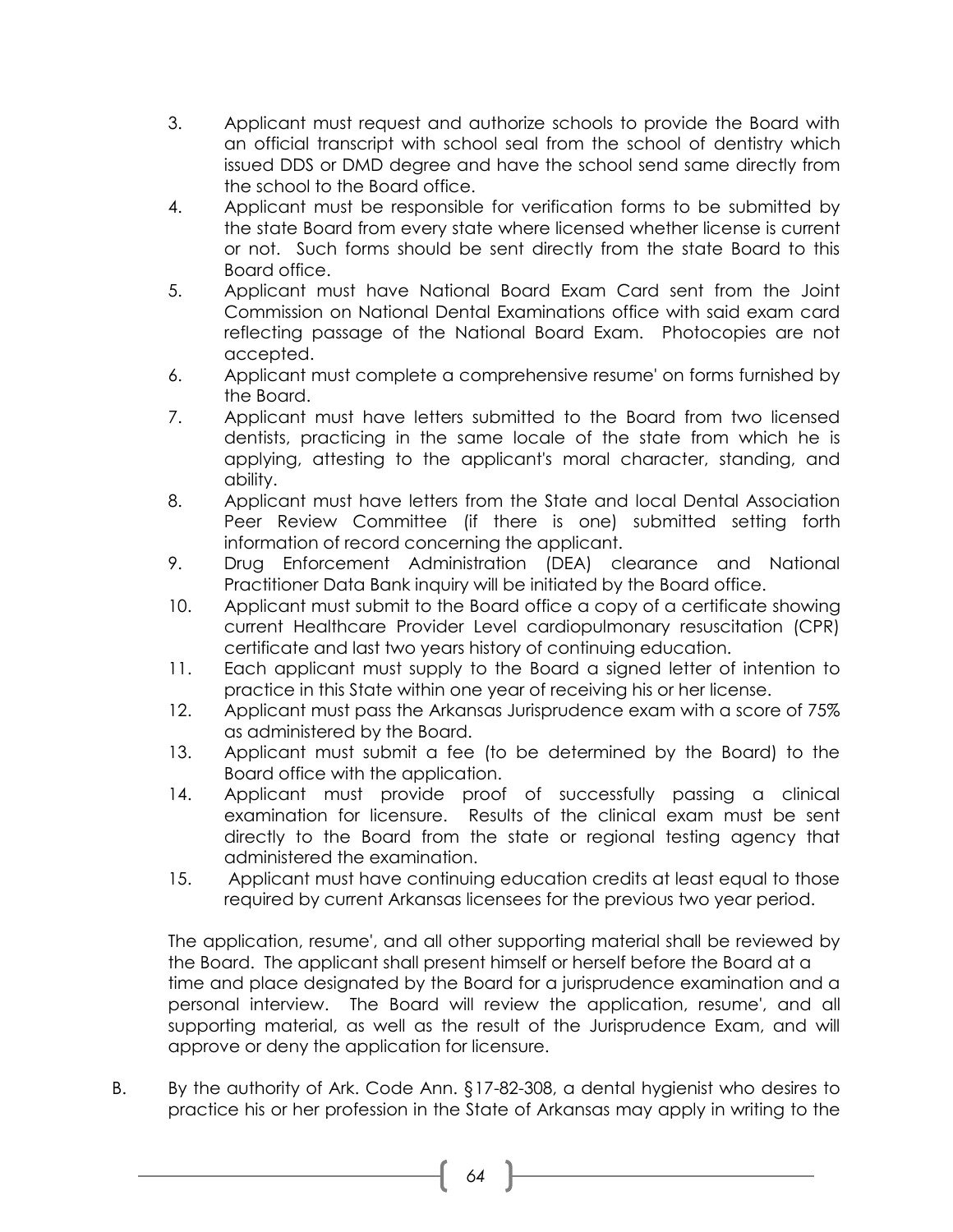State Board of Dental Examiners for a license by credentials pursuant to the following requirements:

- 1. Applicant must be a graduate of a school accredited by the Commission on Dental Accreditation (CODA), currently licensed in the state from which he is applying, and must have practiced continuously for a period of five years immediately prior to applying. The applicant may have participated in a post-graduate dental related education program during the five years in order to satisfy the five-year practice requirement.
- 2. Applicant must file with the Board a completed Arkansas Dental Hygiene License by Credentials Application approved by the Board.
- 3. Applicant must request and authorize schools to provide an official transcript with school seal from the school of dental hygiene which issued certificate or degree and have the school send same directly from the school to the Board office.
- 4. Applicant must be responsible for verification forms to be submitted by the State Board from every state where licensed, whether license is current or not. Such forms should be sent directly from the state Board to this Board office.
- 5. Applicant must have the National Board Exam Card sent from the Joint Commission on National Dental Examinations to the Board office. Said exam card must reflect passage of the National Board Exam. Photocopies are not accepted.
- 6. Applicant must complete a comprehensive resume' on forms furnished by the Board.
- 7. Applicant must have letters submitted to the Board from two licensed dentists, practicing in the same locale of the state from which he is applying, attesting to the applicant's moral character, standing, and ability.
- 8. Applicant must submit to the Board office a copy of certificate showing current Healthcare Provider Level cardiopulmonary resuscitation (CPR) certificate and last two years history of continuing education.
- 9. Applicant must supply to the Board a signed letter of intention to practice in this state within one year of receiving his license.
- 10. Applicant must pass the Jurisprudence Exam with a score of 75% as administered by the Board.
- 11. Applicant must submit a fee (to be determined by the Board) to the Board office with the application.
- 12. Applicant must provide proof of successfully passing a clinical examination for licensure. Results of the clinical exam must be sent directly to the Board from the state or regional testing agency that administered the examination.
- 13. Applicant must have continuing education credits at least equal to those required by current Arkansas licensees for the previous two year period.

The application, resume', and all other supporting material shall be reviewed by the Board. The applicant shall present herself or himself before the Board at a time and place designated by the Board for a jurisprudence examination and a personal interview. The Board will review the application, resume', and all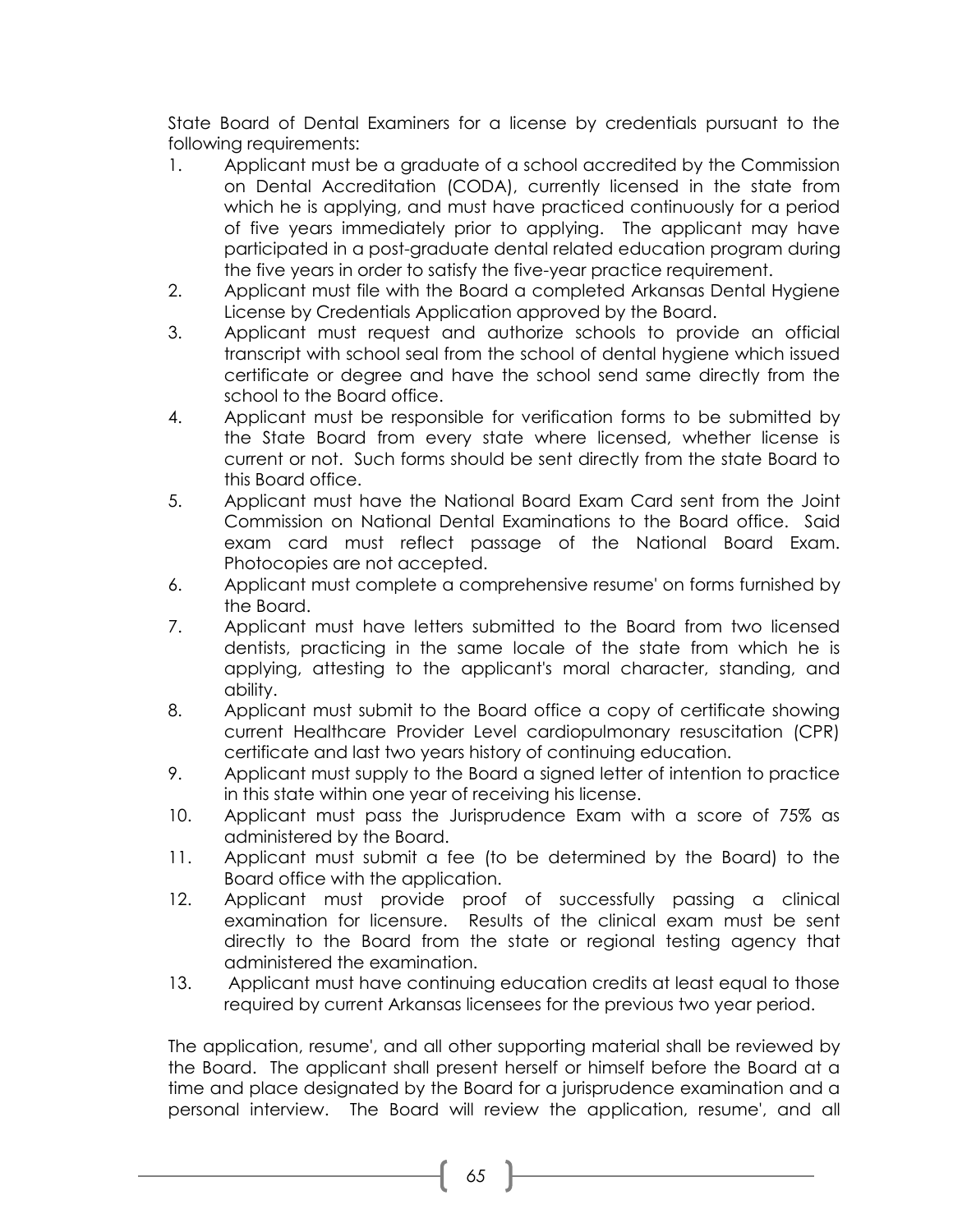supporting material, as well as the result of the Jurisprudence Exam, and will approve or deny the application for licensure.

Adopted 12/10/1993; amended 5/1/2002, 9/26/2003 and 5/12/2006, and 3/19/2010.

# Article X **UNPROFESSIONAL CONDUCT DEFINED**

Unprofessional conduct is defined to be any one of the following:

- A. The obtaining of any fee by fraud or misrepresentation.
- B. The willful betrayal of professional secrets.
- C. The employment directly or indirectly of any student or suspended or unlicensed dentist or dental hygienist to practice dentistry or dental hygiene as defined in these Rules.
- D. The aiding or abetting of any unlicensed person to practice dentistry or dental hygiene.
- E. The aiding or abetting of a licensed person to practice dentistry or dental hygiene unlawfully.
- F. Habitual intemperance.
- G. Gross immorality.
- H. The use of any false, assumed or fictitious name, either as an individual, firm, corporation or otherwise, or any name other than the name under which he is licensed to practice, in advertising or in any other manner indicating that he is practicing or will practice dentistry, except such name as has been approved in writing by the Board.
- I. The receiving of anything of value as a referral fee, a fee splitting, a commission, or rebate, when professional services have not been rendered by the licensee.
- J. The making or use of any advertising statements of a character tending to deceive or mislead the public.
- K. The advertising of professional superiority or the advertising of the performance of professional services in a superior manner.
- L. The advertising to guarantee any dental service, or to perform any dental operation painlessly.
- M. The willful violation of any of the provisions of law regulating the dispensing and administration of dangerous drugs or narcotics.
- N. Any licentiate may have his license revoked or suspended or be reprimanded or be placed on probation by the Board for unprofessional conduct, gross negligence, or inefficiency in his profession; for conviction of a felony or misdemeanor involving moral turpitude. (Inefficient: Wanting in ability; incompetent; wasteful of time, energy, or materials; not producing the intended result.)

Amended 10/20/99, §C, D, I, & K.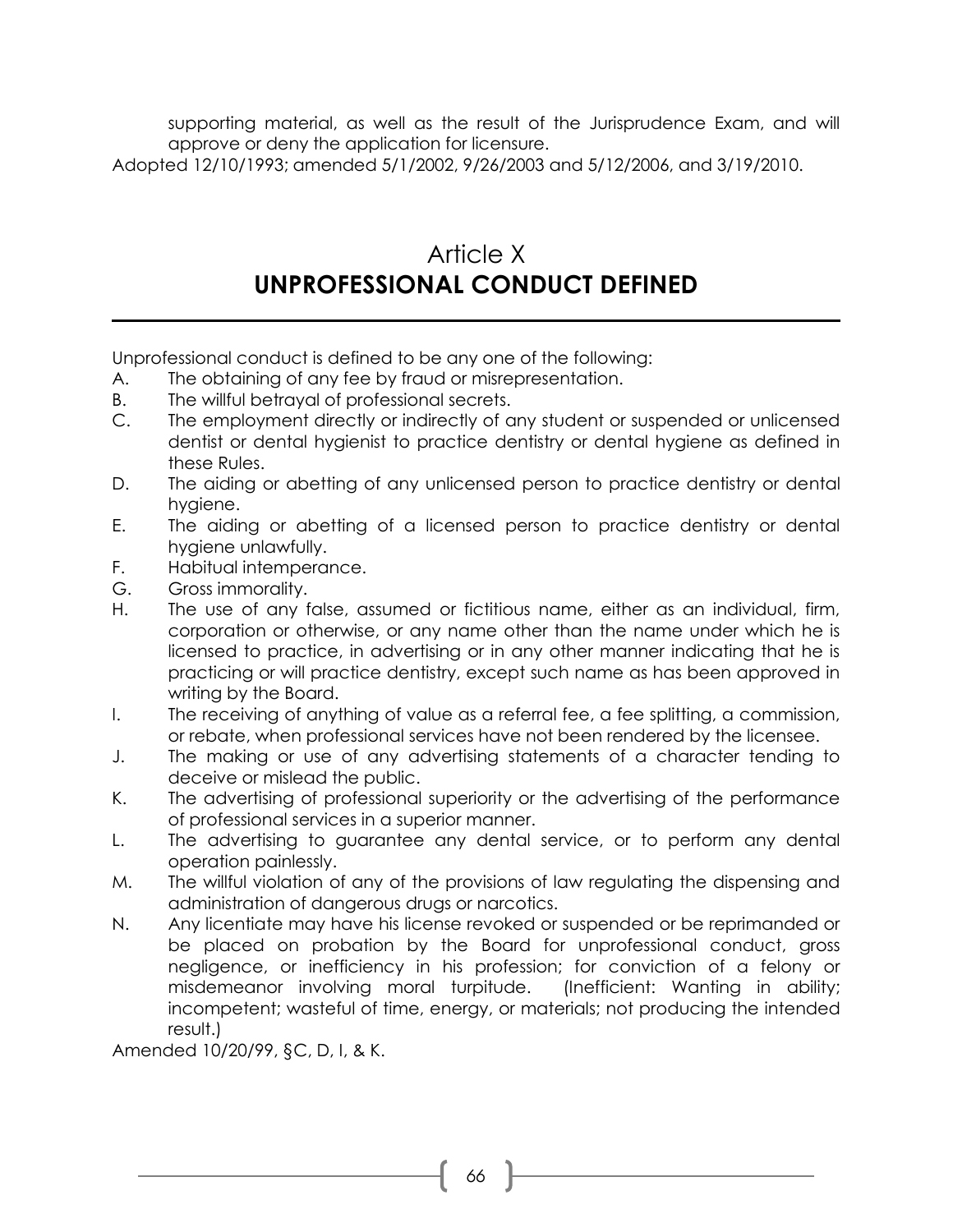# Article XI **DENTAL HYGIENISTS FUNCTIONS**

Definitions pertaining to Dental Hygiene Functions:

**INDIRECT SUPERVISION:** The dentist authorizes the procedures and remains in the treatment facility while the procedures are being performed.

**OPERATIVE SUPERVISION:** The dentist authorizes the procedures, remains in the operatory while the procedures are being performed, and evaluates the results prior to leaving the operatory.

**GENERAL SUPERVISION:** The dentist authorizes the procedures but is not required to be present in the treatment facility while the procedures are being performed by the dental hygienist.

- A. EXCLUSIVE FUNCTIONS TO BE PERFORMED BY A DENTAL HYGIENIST WHEN DELEGATED BY A DENTIST
	- 1. Effective and safe delivery of certain services to the public is dependent upon making judgments and utilizing skills that require synthesis and application of knowledge acquired in accredited dental hygiene education programs and cannot be delegated to any dental staff member other than a licensed, registered dental hygienist.
	- 2. The following functions may only be delegated to a licensed dental hygienist:
		- a. Oral examination. Elements of these examinations include charting of carious lesions and other abnormalities, periodontal charting and assessment of periodontal conditions, treatment planning for dental hygiene services and oral cancer screening. The dental hygienists may dictate the examination findings to a dental assistant who may then record the data on the patient's dental record.
		- b. Application of pit and fissure sealants.
		- c. Oral prophylaxis, scaling, root planing and curettage.
		- d. Using air driven, electric, sonic, ultrasonic, or otherwise powered scalers or polishers (except dental assistants possessing an expanded duties permit for polishing).
		- e. Placing medicaments as prescribed by the supervising dentist into the sulcus or periodontal pockets, for periodontal diseases.
- B. PROHIBITED ACTIVITY. The following functions and procedures may NOT be delegated to dental hygienists under any level of supervision because effective and safe performance is dependent upon making judgments that require synthesis and application of knowledge acquired in professional dental education. The functions include:
	- 1. Diagnosis and treatment planning
	- 2. Surgical or cutting procedures on hard or soft tissue
	- 3. Prescription, injection, inhalation, and parenteral administration of drugs (except where permitted by the Board)
	- 4. Placement, seating or removal of any final or permanent restorations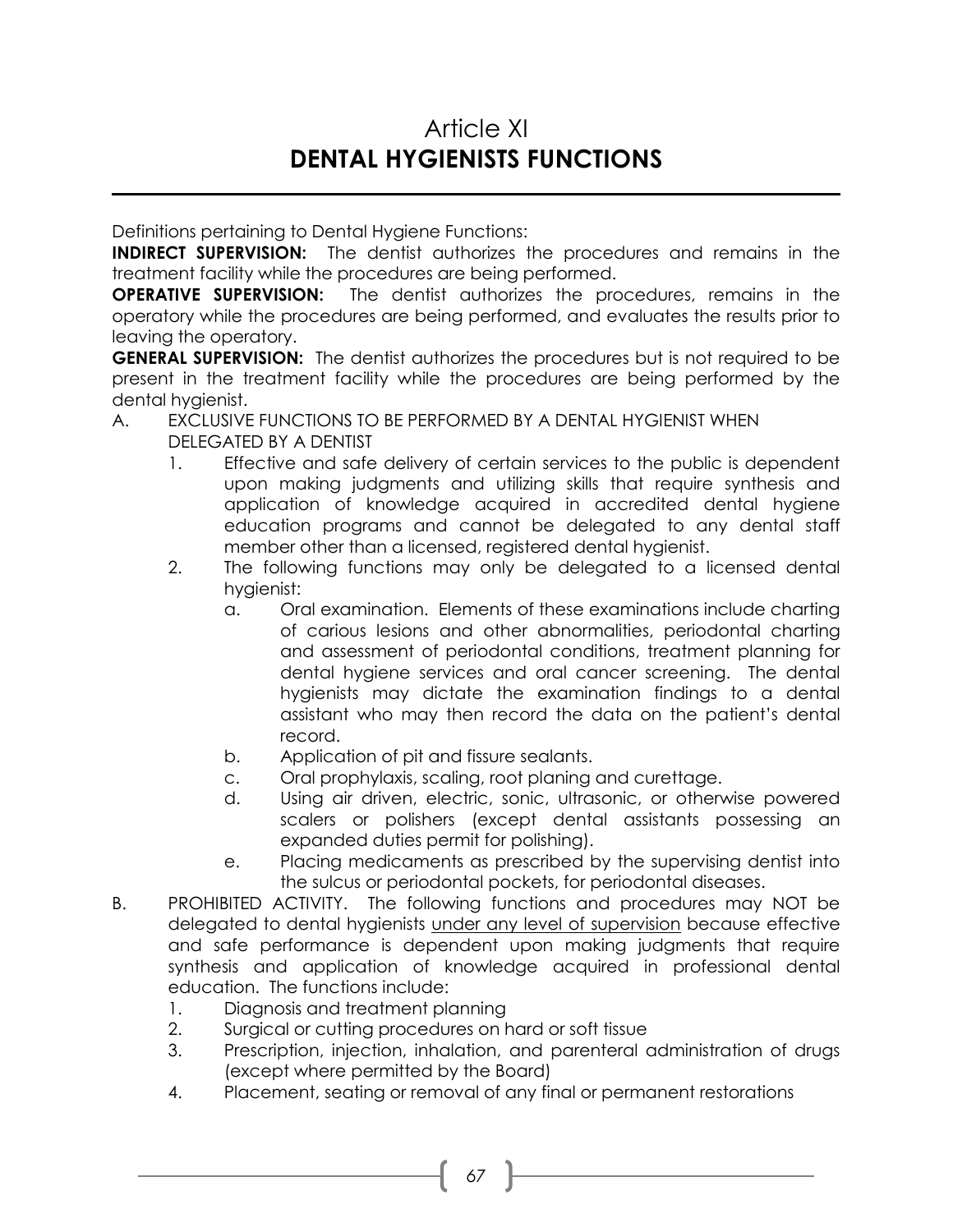- 5. Final placement of orthodontic brackets
- 6. Any procedure that contributes to or results in irreversible alteration of the oral anatomy
- 7. Performance of any of the following expanded duties without a permit:
	- a. Administration of local anesthesia
	- b. Administration of nitrous oxide/oxygen analgesia
- C. SUPERVISION LEVELS FOR AUTHORIZED FUNCTIONS OF A DENTAL HYGIENIST
	- 1. Under INDIRECT SUPERVISION a hygienist may perform any dental task or procedure assigned by the supervising dentist to the hygienist that does not require the professional skills of a licensed dentist except for those functions prohibited in Section B of this Article or those tasks that require operative supervision.
	- 2. Under OPERATIVE SUPERVISION, a hygienist may perform the following procedures:
		- a. Any procedure allowed under Indirect Supervision.
		- b. Administer certain local anesthesia injections as provided in Article XVI of these Rules and Regulations.
	- 3. Under GENERAL SUPERVISION, the following restrictions apply:
		- a. A hygienist may render services only with the expressed consent of the supervising dentist and only for brief intervals when the supervising dentist cannot be in the treatment facility not to exceed two (2) consecutive days.
		- b. The supervising dentist maintains full control as to whether general supervision will be utilized in his/her office or practice setting.
		- c. General supervision is allowed only in dental clinics, community health centers or government sponsored dental facilities.
		- d. Hygienists must comply with written protocols for emergencies as established by the supervising dentist.
		- e. Hygienists must practice under the supervision of a licensed dentist and may not practice independently or establish an office devoted primarily to dental hygiene services.
		- f. Hygienists must have one (1) full year of full-time service before being able to function under general supervision of a dentist.
		- g. Patients must be notified in advance that the doctor may not be in the treatment facility.
		- h. The supervising dentist must have examined the patient(s) not more than twelve (12) months prior.
		- i. Hygienists may perform any procedure allowed under Indirect Supervision with the exception of root planing, subgingival curettage, local anesthesia, and administration of nitrous oxide.
		- j. The hygienist may place sealants if it has not been more than thirty days since the teeth to be sealed were examined by the dentist.
		- k. A registered dental hygienist may not delegate functions to a registered dental assistant when the treating dentist is not in the facility.

Amended 1/12/01; 4/9/04.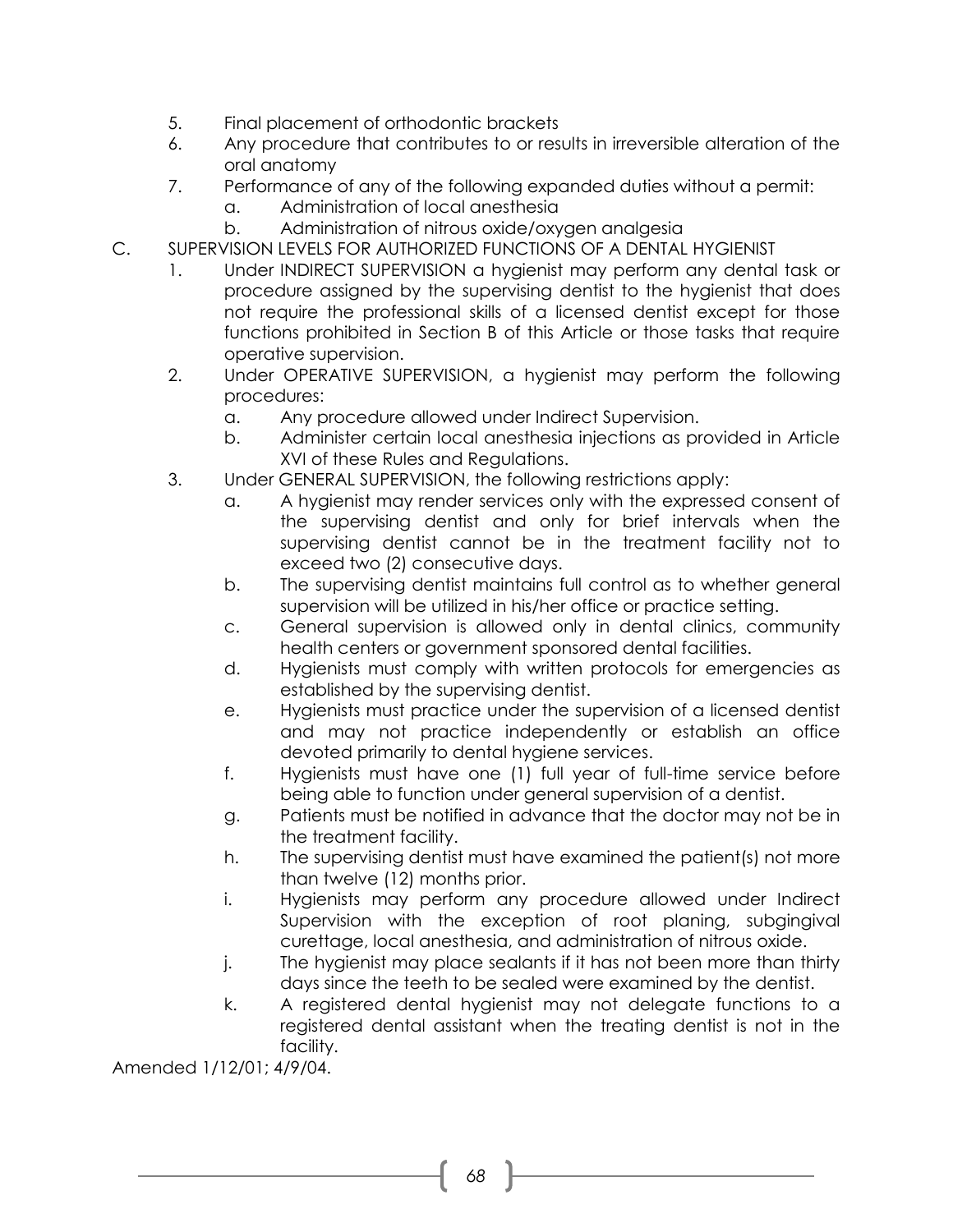# Article XII **RADIATION SAFETY EXAMINATION MINIMUM TRAINING STANDARDS FOR DENTAL AUXILIARIES ENGAGING IN DENTAL RADIOGRAPHY**

This article was repealed at the January 10, 2003 meeting of the Arkansas State Board of Dental Examiners.

Article XIII

# **ANALGESIA, CONSCIOUS SEDATION, DEEP SEDATION, AND GENERAL ANESTHESIA RULES FOR A DENTIST IN AN AMBULATORY FACILITY**

### A. DEFINITIONS

- 1. Analgesia The diminution of pain or production of increased tolerance to pain in the conscious patient.
- 2. Anesthesia Partial or complete loss of sensation with or without the loss of consciousness.
- 3. Anesthesia Period The period of time beginning with the placement of a needle, mask, or solution into or onto the body until the patient has met the criteria which are appropriate for dismissal.
- 4. Levels of Supervision For Qualified Staff
	- a. Direct Supervision The dentist is in the dental office, authorizes the procedure, and remains in the dental office while the procedures are being performed by the auxiliary.
	- b. Personal Supervision The dentist is in the dental office, personally authorizes the procedure, and before the dismissal of the patient, evaluates the patient.
	- c. Operative Supervision- The dentist is personally operating on the patient and authorizes the auxiliary to aid the treatment by concurrently performing a supportive procedure.
- 5. Nitrous Oxide/Oxygen Inhalation Analgesia The administration, by inhalation, of a combination of nitrous oxide and oxygen producing an altered level of consciousness that retains the patient's ability to independently and continuously maintain an airway and respond appropriately to physical stimulation and/or verbal command. Nitrous oxide/ oxygen inhalation analgesia, when used alone, is not considered a form of sedation but is considered to be an analgesic only.
- 6. Qualified Staff An individual trained to monitor appropriate physiological parameters and to help in any supportive or resuscitating measures.
	- a. For dentists using Minimal or Moderate Sedation, qualified staff must have a current Nitrous Oxide Permit from the Board and be currently certified in health care provider CPR.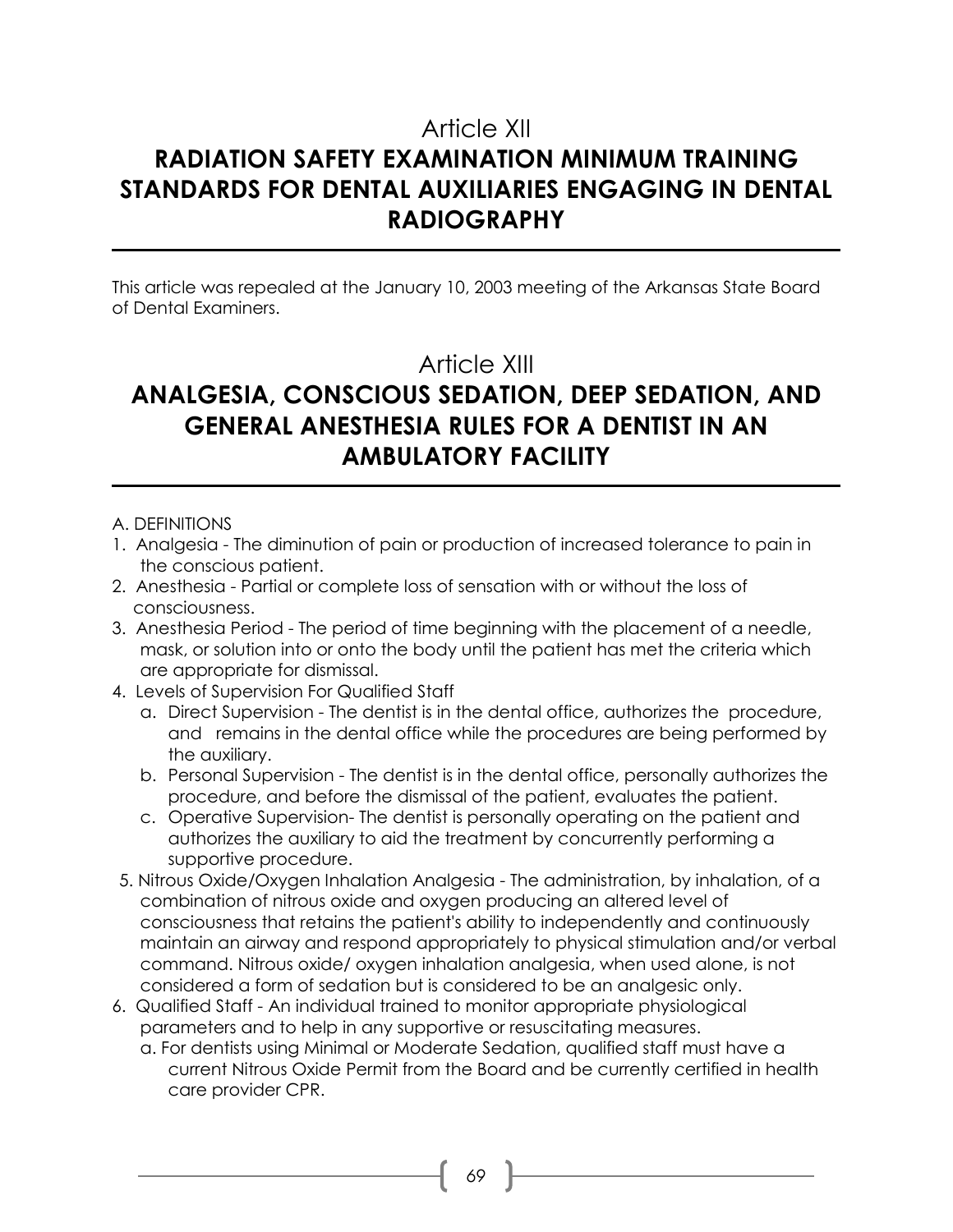- b. For dentists using Deep or General Sedation, qualified staff must have a current Nitrous Oxide Permit from the Board and be currently certified in Healthcare Provider CPR AND have completed a Board approved course as outlined in Section G of this rule and be registered with the Board as a Sedation Assistant.
- 7. Minimal Sedation- a minimally depressed level of consciousness produced by a pharmacological method, that retains the patient's ability to independently and continuously maintain an airway and respond normally to tactile stimulation and verbal command. The patient should be oriented to person, place and time. Although cognitive function and coordination may be modestly impaired, ventilatory and cardiovascular functions are unaffected. In accordance with this particular definition, the drugand/or techniques used should carry a margin of safety wide enough never to render unintended loss of consciousness. Further, patients whose only response is reflex withdrawal from repeated painful stimuli would not be considered to be in a state of minimal sedation. When the intent is minimal sedation for adults, the appropriate initial dosing of a single enteral drug is no more than the maximum recommended dose of a drug that can be prescribed for unmonitored home use. When the intent is Minimal Sedation, only one drug can be given in addition to nitrous oxide.

*Pediatric Considerations: In addition to the physiologic parameters for Minimal Sedation in children under 12 years of age, when the intent is Minimal Sedation, only one drug can be given in addition to nitrous oxide. A drug CANNOT be from the scheduled category of drugs II, III or IV with the exception of diasepam. If a child under 12 years of age is given any drug for sedation from Schedule II, III or IV, with the exception of diazepam, that child is considered more than minimally sedated.* 

- 8. Moderate Sedation- a drug–induced depression of consciousness during which patients respond purposefully to verbal commands, either alone or accompanied by light tactile stimulation. No interventions are required to maintain a patent airway and spontaneous ventilation is adequate. Cardiovascular function is usually maintained. In accordance with this particular definition, the drugs and/or techniques used should carry a margin of safety wide enough to render unintended loss of consciousness unlikely. Repeated dosing of an agent before the effects of previous dosing can be fully appreciated may result in a greater alteration of the state of consciousness than is the intent of the dentist. Further, a patient whose only response is reflex withdrawal from a painful stimulus is not considered to be in a state of moderate sedation.
- 9. Deep Sedation- a drug-induced depression of consciousness during which patients cannot be easily aroused but respond purposefully following repeated or painful stimulation. The ability to independently maintain ventilatory function may be impaired. Patients may require assistance in maintaining a patent airway, and spontaneous ventilation may be inadequate. Cardiovascular function is usually maintained.
- 10. General Anesthesia a drug-induced loss of consciousness during which patients are not arousable, even by painful stimulation. The ability to independently maintain ventilatory function is often impaired. Patients often require assistance in maintaining a patent airway, and positive pressure ventilation may be required because of depressed spontaneous ventilation or drug-induced depression of neuromuscular function. Cardiovascular function may be impaired.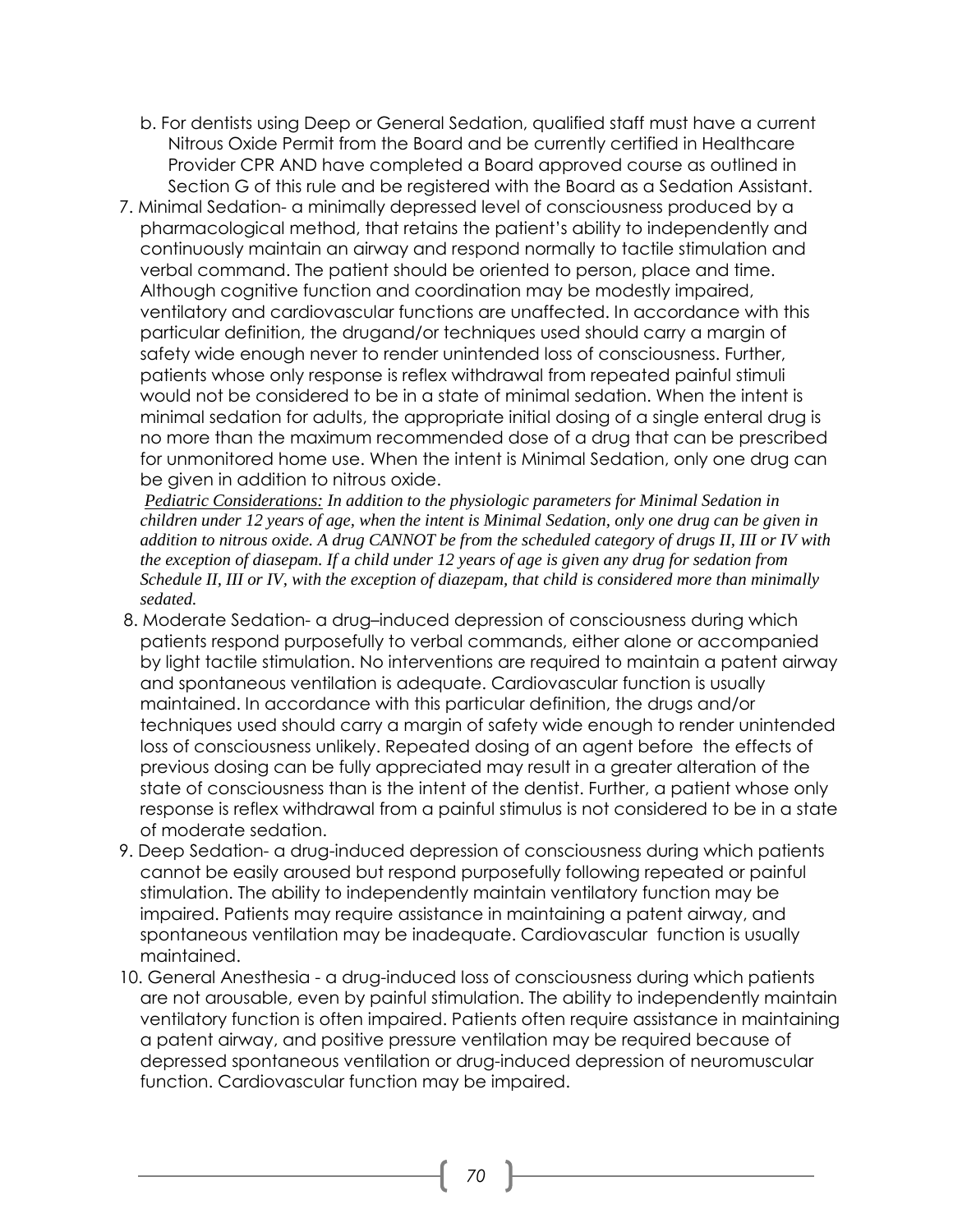- 11. Titration- administration of incremental doses of a drug until a desired effect is reached. Knowledge of each drug's time of onset, peak response and duration of action is essential to avoid over sedation. Although the concept of titration of a drug to effect is critical for patient safety, when the intent is moderate sedation one must know whether the previous dose has taken full effect before administering an additional drug increment.
- 12. Routes of Administration Defined

 a. Enteral: any techinique of administration in which the agent is absorbed through the gastrointestinal tract or oral mucosa (i.e. oral, rectal, sublingual).

- b. Parenteral: a technique of administration in which the drug bypasses the gastro intestinal tract (i.e. intramuscular, intravenous, intranasal, submucosal, subcutaneous, intraosseous).
- c. Transdermal: a technique of administration in which the drug is administered by patch or iontophoresis through skin.
- d. Transmucosal: a technique of administration in which the drug is administered across mucosa such as intranasal, sublingual or rectal.
- e. Inhalation: a technique of administration in which a gaseous or volatile agent is introduced into the lungs and whose primary effect is due to absorption through the gas/blood interface.
- 13. Patient Physical Status Classification (as defined by the American Society of Anesthesiologists)
	- a. ASA I: A normal healthy patient
	- b. ASA II: A patient with mild systemic disease
	- c. ASA III: A patient with severe systemic disease
	- d. ASA IV: A patient with severe systemic disease that is a constant threat to life
	- e. ASA V: A moribund patient who is not expected to survive without the operation
	- f. ASA VI: A declared brain-dead patient whose organs are being removed for donor purposes
	- g. E: Emergency operation of any variety (used to modify one of the above classifications, i.e. ASA III-E)
- 14. Maximum Recommended Dose (MRD) maximum FDA- recommended dose of a drug as printed in FDA-approved labeling for unmonitored home use.
- 15. Incremental Dosing- administration of multiple doses of a drug until a desired effect is reached, but not to exceed the MRD.
- 16. Supplemental Dosing- during minimal sedation, supplemental dosing is a single additional dose of the initial drug that may be necessary for prolonged procedures. The supplemental dose should not exceed one-half of the initial total dose and should not be administered until the dentist has determined the clinical half-life of the initial dosing has passed. The total aggregate dose must not exceed 1.5 x the MRD on the day of treatment.
- 17. Pediatric Sedation- Any level above nitrous oxide analgesia on patients under the age of twelve (12) years.
- 18. Permit reclassification- All Level 3 permits currently held by any dentists on the date of adoption of this rule will be reclassified to Moderate Sedation permits. All Level 4- General Anesthesia permits currently held by any dentists on the date of adoption of this rule will be reclassified to Deep Sedation-General Anesthesia permits.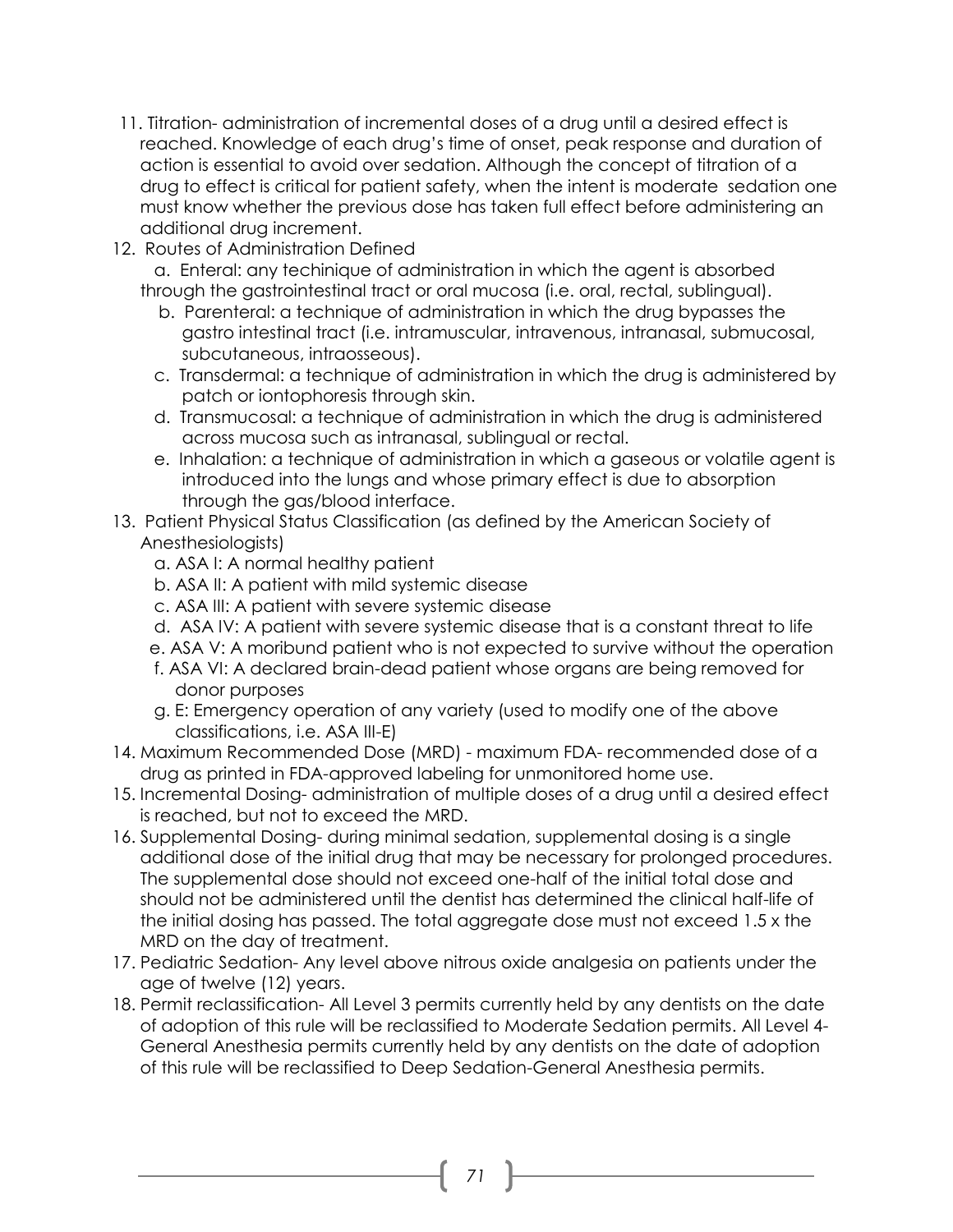#### B. EDUCATIONAL REQUIREMENTS

- 1. Nitrous Oxide/Oxygen Analgesia
	- a. Any dentist licensed in Arkansas may administer nitrous oxide/oxygen inhalation analgesia.
	- b. A current certification in health-care provider level of CPR is required.
- 2. Minimal Sedation
	- a. Any dentist administering Minimal Sedation must have training to the level of competency in minimal sedation consistent with that prescribed in the ADA Guidelines for Teaching Pain Control and Sedation to Dentists and Dental Students, Section IV "Enteral and/or Combination Inhalation-Enteral Minimal Sedation" OR an equivalent continuing education course approved by the Arkansas State Board of Dental Examiners and which may be completed in either a pre-doctoral dental curriculum or a post-doctoral continuing education course.
	- b. Dentists administering Minimal Sedation to children under the age of 12 must hold a current Pediatric Advanced Life Support (PALS) certification OR a Deep Sedation or General Anesthesia permit.
	- c. Dentists administering Minimal Sedation to patients 12 years of age or older must hold current certification in healthcare provider level of basic life support.
- 3. Moderate Sedation
	- a. Any dentist administering Moderate Sedation must have successfully completed a comprehensive training program in moderate sedation that satisfies the requirements described in the Moderate Sedation training section of the ADA Guidelines for Teaching Pain Control and Sedation to Dentists and Dental Students OR an equivalent continuing education course approved by the Arkansas State Board of Dental Examiners.
	- b. Dentists administering Moderate Sedation to patients under the age of 12 years must have current certification in Pediatric Advanced Life Support (PALS) certification OR a Deep Sedation or General Anesthesia permit.
	- c. Dentists administering Moderate Sedation to patients 12 years of age or older must hold current certification in Advanced Cardiac Life Support (ACLS) or an appropriate dental sedation/anesthesia emergency management course.
	- d. Dentists administering Moderate Sedation to adult patients who are deemed to be patients with special health care needs (e.g. ASA III) must complete additional hours of additional training related to sedation of complex patients per the ADA Guidelines for Teaching Pain Control and Sedation to Dentists and Dental Students.
- 4. Deep Sedation or General Anesthesia
	- a. Any dentist administering Deep Sedation or General Anesthesia must have successfully completed an advanced education program in a facility accredited by the ADA Commission on Dental Accreditation that affords comprehensive and appropriate training necessary to administer and manage deep sedation or general anesthesia as set forth in the ADA Guidelines for the Use of Sedation and General Anesthesia by Dentists, Section IV. C. OR
	- b. A residency in general anesthesia at an institution certified by the American Society of Anesthesiology, the American Medical Association, or the Joint Commission on Hospital Accreditation, resulting in the dentist becoming clinically competent in the administration of general anesthesia. The residency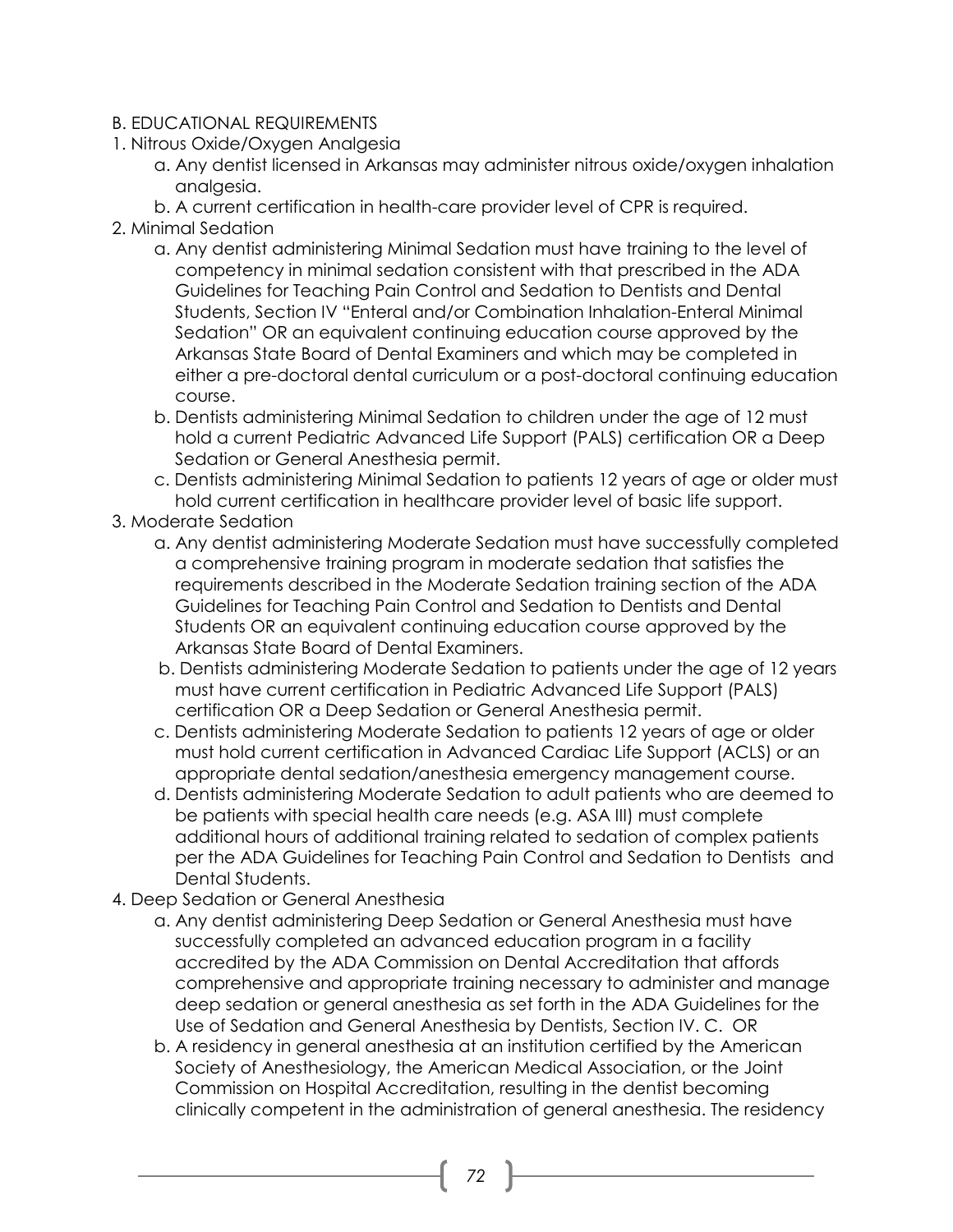must include a minimum of 390 hours of didactic study, 1040 hours of clinical anesthesiology, and 260 cases of administration of General Anesthesia to an ambulatory outpatient.

c. Dentists administering Deep Sedation or General Anesthesia must hold current certification in Advanced Cardiac Life Support (ACLS) or an appropriate dental sedation/anesthesia emergency management course.

## C. STANDARD OF CARE

These guidelines are designed to encourage a high level of quality care in the dental office setting. It should be recognized that emergency situations may require that these standards be modified based on the judgment of the clinician(s) responsible for the delivery of anesthesia care services. Changing technology and Arkansas rules, regulations or laws may also modify the standards listed herein.

- 1. Before the administration of sedation or general anesthesia, a complete written medical history must be obtained which shall include previous and current medications, vital signs, allergies and sensitivities. The recording of appropriate vital signs is required for all levels of sedation. The patient's weight should be recorded when appropriate. Patients with significant medical considerations (ASA III or IV) may require consultation with their primary care physician or consulting medical specialist as well as written clearance for treatment from that physician.
- 2. During the anesthesia period the oxygenation, ventilation, and circulation of the patient must be continuously evaluated and documented by qualified staff assigned by the dentist.
- 3. Each licensed dentist administering Deep Sedation or General Anesthesia must provide for training in emergency procedures to his or her qualified staff personnel. Emergency preparedness updates or drills for all staff must be held at least annually.
- 4. A dentist who administers any type of sedation or general anesthesia shall maintain emergency equipment and medications appropriate for patient resuscitation. That dentist shall be proficient in handling emergencies and complications to include the maintenance of respiration, circulation, and the immediate establishment of a patent airway, and cardiopulmonary resuscitation. The dentist shall maintain appropriate emergency equipment and medications in the dental facility.
- 5. All scheduled medications shall be stored and inventoried in accordance with all applicable state and federal regulations.
- 6. The patient must be continuously observed during the anesthesia period either by the dentist or qualified staff.
- 7. Personal supervision is required for monitoring patients under nitrous oxide/oxygen analgesia for registered dental assistants holding a current Nitrous Oxide Permit from the Board.
- 8. Direct supervision is required for monitoring patients under nitrous oxide/oxygen analgesia for dental hygienists holding a current Nitrous Oxide Permit from the Board.
- 9. Supervision of dental auxiliaries monitoring sedated patients
	- a. Personal supervision is required for Minimal and Moderate Sedation
	- b. Operative supervision is required for Deep Sedation and General Anesthesia.

- c. Personal supervision is required for Qualified Staff who continuously monitor postsurgical patients before final evaluation and discharge by the dentist.
- 10. For Pediatric Sedation, all drugs from Schedule II, III or IV for sedations must be administered in the dental office.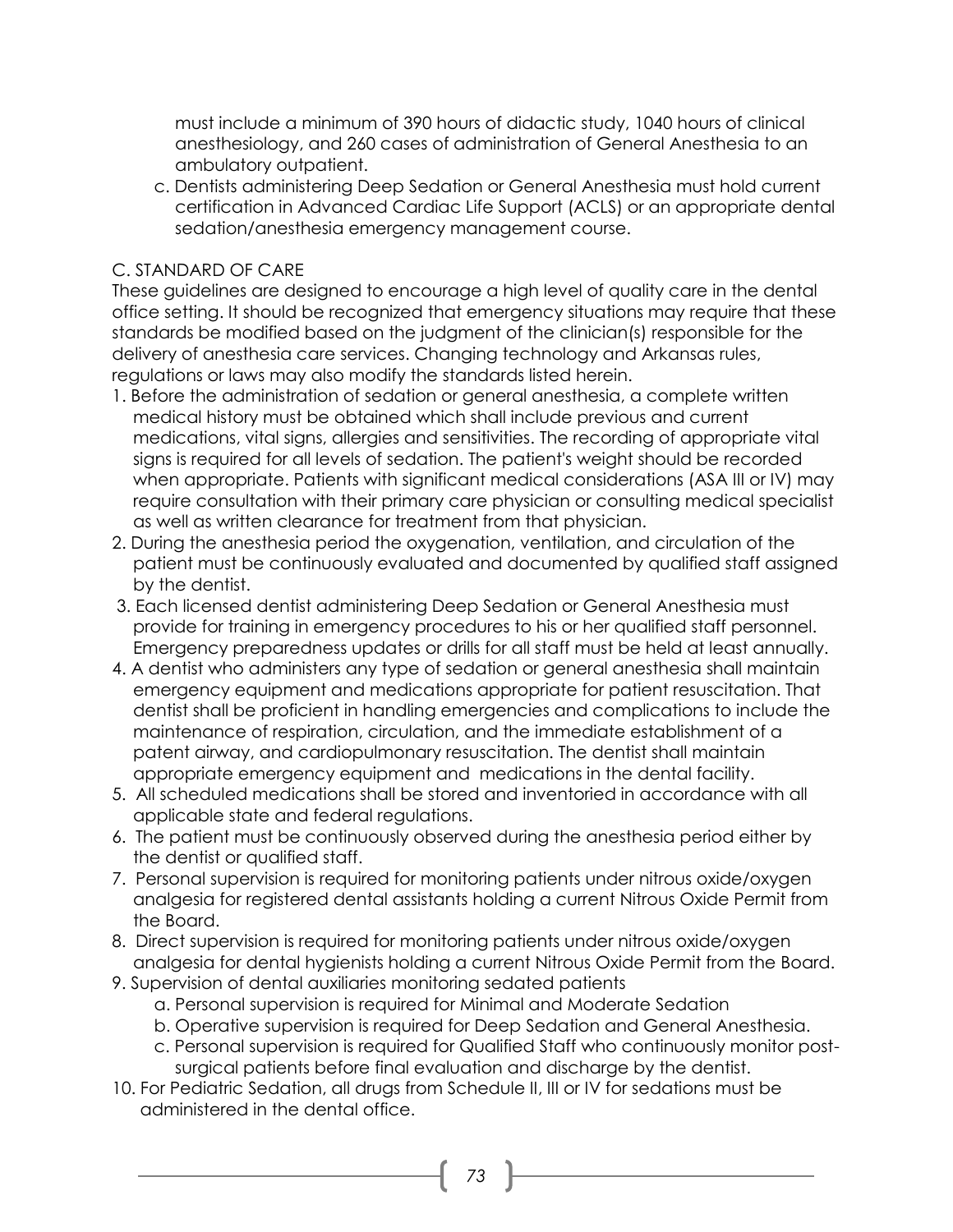- 11. No more than two patients age twelve or under may be sedated to a moderate level simultaneously by the same practitioner.
- D. PERMITS, QUALIFIED STAFF, EQUIPMENT, DOCUMENTATION, EMERGENCY CARE & PATIENT MONITORING
- 1. Nitrous Oxide Inhalation Analgesia
	- a. Permit: A permit is not required for the dentist.
	- b. Qualified Staff: All patients shall be monitored continuously by personnel who hold a current permit with the Board to induce and monitor nitrous oxide/oxygen inhalation analgesia and a current certification in health-care provider level CPR.
	- c. Equipment: Fail safe nitrous oxide equipment with nitrous oxide scavenging.
	- d. Documentation: The use of nitrous oxide and oxygen analgesia must be properly recorded on each individual patient's record.
	- e. Emergency care: The dental office shall maintain emergency equipment and medications to perform basic life support.
	- f. Patient Monitoring: The dentist or qualified staff must remain in the operatory while a patient is receiving nitrous oxide inhalation analgesia.
- 2. Minimal Sedation
	- a. Permit: A permit from the Board is not required for Minimal Sedation.
	- b. Qualified Staff: All patients shall be monitored continuously by qualified staff who hold a current permit with the Board to induce and monitor nitrous oxide/oxygen inhalation analgesia and a current certification in health-care provider level CPR.
	- c. Equipment:
		- 1) The nitrous oxide and patient monitoring equipment listed below must be used for every patient being sedated. If multiple patients are being sedated simultaneously, each piece of equipment listed must be available for every patient being sedated.
			- (a) Fail safe nitrous oxide equipment
			- (b) Scavenging system for nitrous oxide
			- (c) Pulse oximeter for pediatric minimal sedation
			- (d) Blood pressure cuff and stethoscope
		- 2) The emergency equipment listed below must be available in any office where minimal sedation is administered:
			- (a) Oral air-ways
			- (b) Appropriate emergency drugs
			- (c) Automated External Defibrillators
			- (d) Positive pressure oxygen delivery system with appropriately sized mask
	- d. Documentation: The use of minimal sedation must be properly recorded on each individual patient's record. Documentation should include but not be limited to:
		- 1) Informed consent
		- 2) Health history
		- 3) For pediatric minimal sedation, heart rate and respiratory rate must be recorded preoperatively, intraoperatively and postoperatively as necessary. Blood pressure must be recorded preoperatively, intraoperatively and postoperatively as necessary unless the patient is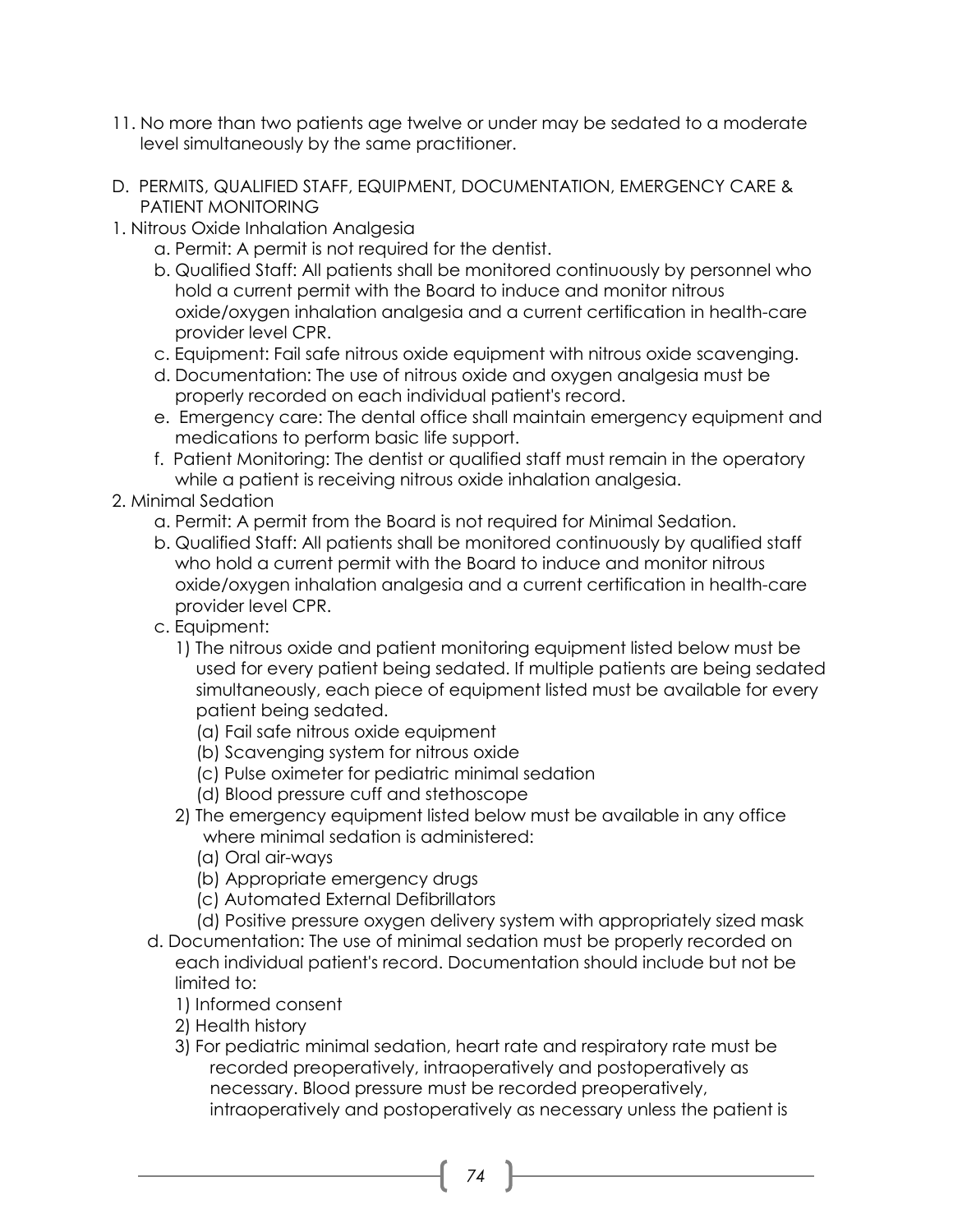unable to tolerate such monitoring (i.e. a small child with a blood pressure cuff). Oxygen saturation must also be recorded preoperatively, intraoperatively and postoperatively.

- 4) Names of all drugs administered including dosages and the weight of patients under the age of 12.
- 5) Local anesthetic record
- 6) Record of all procedures
- 7) Post operative instructions
- 8) Record that level of consciousness was satisfactory prior to discharge
- e. Emergency care: The dental office shall maintain emergency equipment and medications to perform basic life support. Dentists intending to produce Minimal Sedation must be able to diagnose and manage the physiologic consequences (rescue) for patients whose level of sedation enters that of a higher level than Minimal. The dentist must have the training to identify and manage such an occurrence until either assistance arrives (emergency medical services) or the patient returns to the intended level of Minimal or lower level of sedation without airway or cardiovascular complications.
- f. Patient Monitoring: The dentist or qualified staff must remain in the operatory during active dental treatment to monitor the patient continuously until the patient meets the criteria for discharge to the recovery area. The dentist or qualified staff must monitor the patient during recovery until the patient is ready for discharge by the dentist. The dentists must determine and document that levels of consciousness, oxygenation, ventilation and circulation are satisfactory prior to discharge.
- 3. Moderate Sedation
	- a. Permit: A permit from the Board is required. A Facility Permit is also required. In facilities where more than one dentist provides services to moderately sedated patients, the dentist who is personally providing the dental service to the moderately sedated patient must personally hold a valid moderate sedation permit, unless the sedation is being provided by a contracted anesthesia provider under Section D.6 of this rule.
	- b. Qualified Staff: All patients shall be monitored continuously by qualified staff who hold a current permit with the Board to induce and monitor nitrous oxide/oxygen inhalation analgesia and a current certification in health-care provider level CPR.
	- c. Equipment:
		- 1) An operating theater large enough to adequately accommodate the patient on a table or in an operating chair and allow an operating team consisting of at least three individuals to freely move about the patient.
		- 2) An operating table or chair which permits the patient to be positioned so the operating team can maintain the airway, quickly alter patient position in an emergency, and provide a firm platform for the management of cardiopulmonary resuscitation.
		- 3) A lighting system which is adequate to permit evaluation of the patient's skin and mucosal color and a back up lighting system which is battery powered and of sufficient intensity to permit completion of any operation underway at the time of general power failure.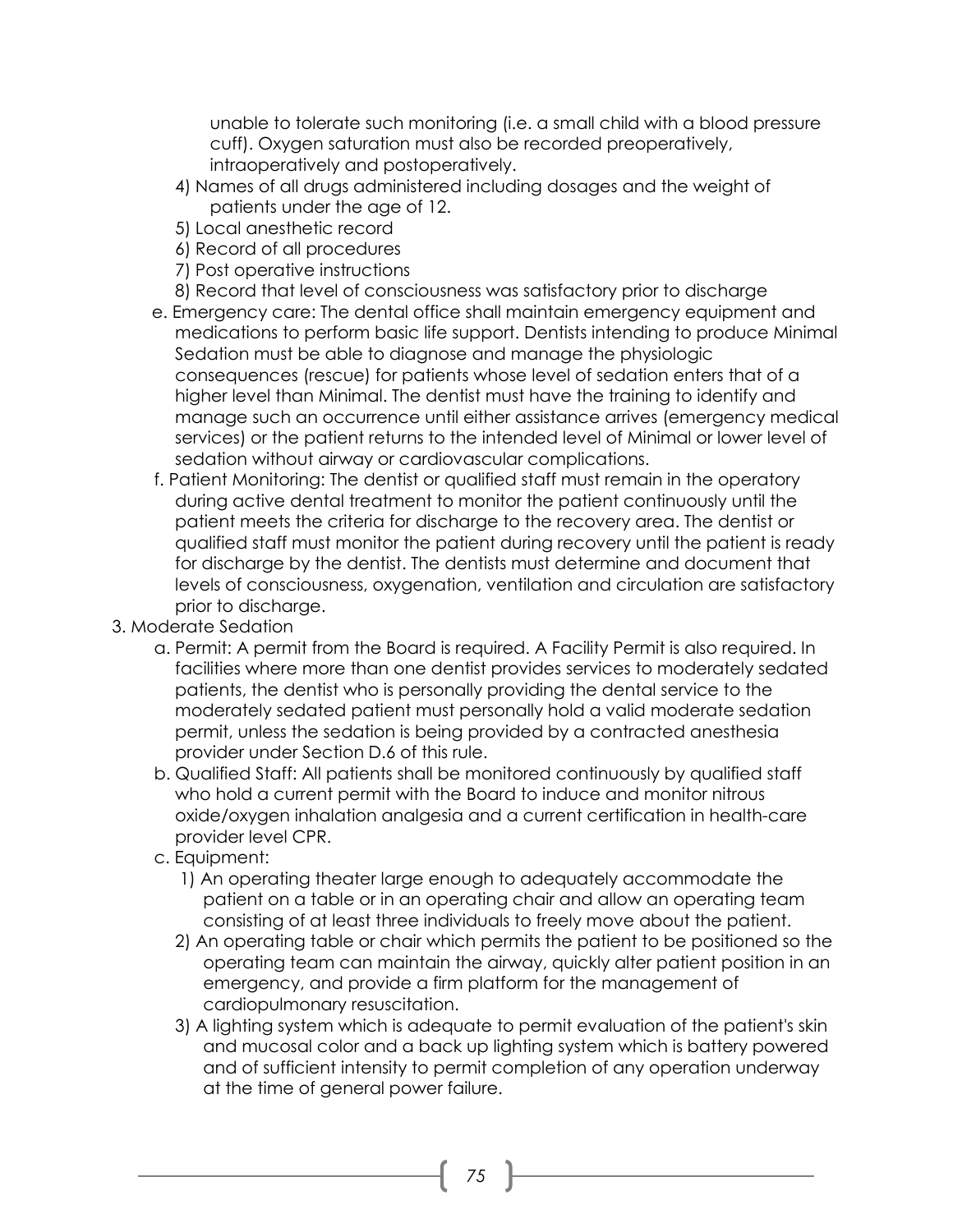- 4) Suction equipment which permits aspiration of the oral and pharyngeal cavities and accepts a tonsilar suction. A backup suction device must also be available
- 5) An oxygen delivery system with adequate full face masks and appropriate connectors that are capable of delivering oxygen to a patient under positive pressure, together with an adequate backup system.
- 6) A recovery area that has available oxygen, adequate lighting, suction, and electrical outlets. The recovery area can be the operating theater. The patient must be able to be observed by qualified staff at all times during the recovery period.
- 7) Ancillary equipment must include the following:
	- (a) The nitrous oxide and patient monitoring equipment listed below must be used for every patient being sedated. If multiple patients are being sedated simultaneously, each piece of equipment listed must be available for every patient being sedated.
		- (i) Fail safe nitrous oxide equipment
		- (ii) Scavenging system for nitrous oxide
		- (iii) Pulse oximeter
		- (iv) Blood pressure cuff and stethoscope
	- (b) The emergency equipment listed below must be available in any office where moderate sedation is administered:
		- (i) Oral air-ways
		- (ii) Appropriate emergency drugs
		- (iii) Automated External Defibrillators
		- (iv) Positive pressure oxygen delivery system with appropriately sized mask.
- d. Documentation: The use of moderate sedation must be properly recorded on each individual patient's record. Documentation should include but not be limited to:
	- 1) Informed consent
	- 2) Health history
	- 3) Heart rate, oxygen saturation and respiratory rate must be recorded preoperatively, intraoperatively and postoperatively as necessary. Blood pressure must be recorded preoperatively, intraoperatively and postoperatively as necessary unless the patient is unable to tolerate such monitoring (i.e. a small child with a blood pressure cuff).
- 4) Names of all drugs administered including dosages and the weight of any patient under 12 years of age.
- 5) Local anesthetic record
- 6) Record of all procedures
- 7) Post operative instructions
- 8) Record that level of consciousness was satisfactory prior to discharge
- 9) Time-oriented anesthetic record
- e. Emergency care: The dental office shall maintain emergency equipment and medications to perform basic life support. Dentists intending to produce Moderate Sedation must be able to diagnose and manage the physiologic consequences (rescue) for patients whose level of sedation enters that of a higher level than Moderate. The dentist must have the training to identify and manage such an occurrence until either assistance arrives (emergency medical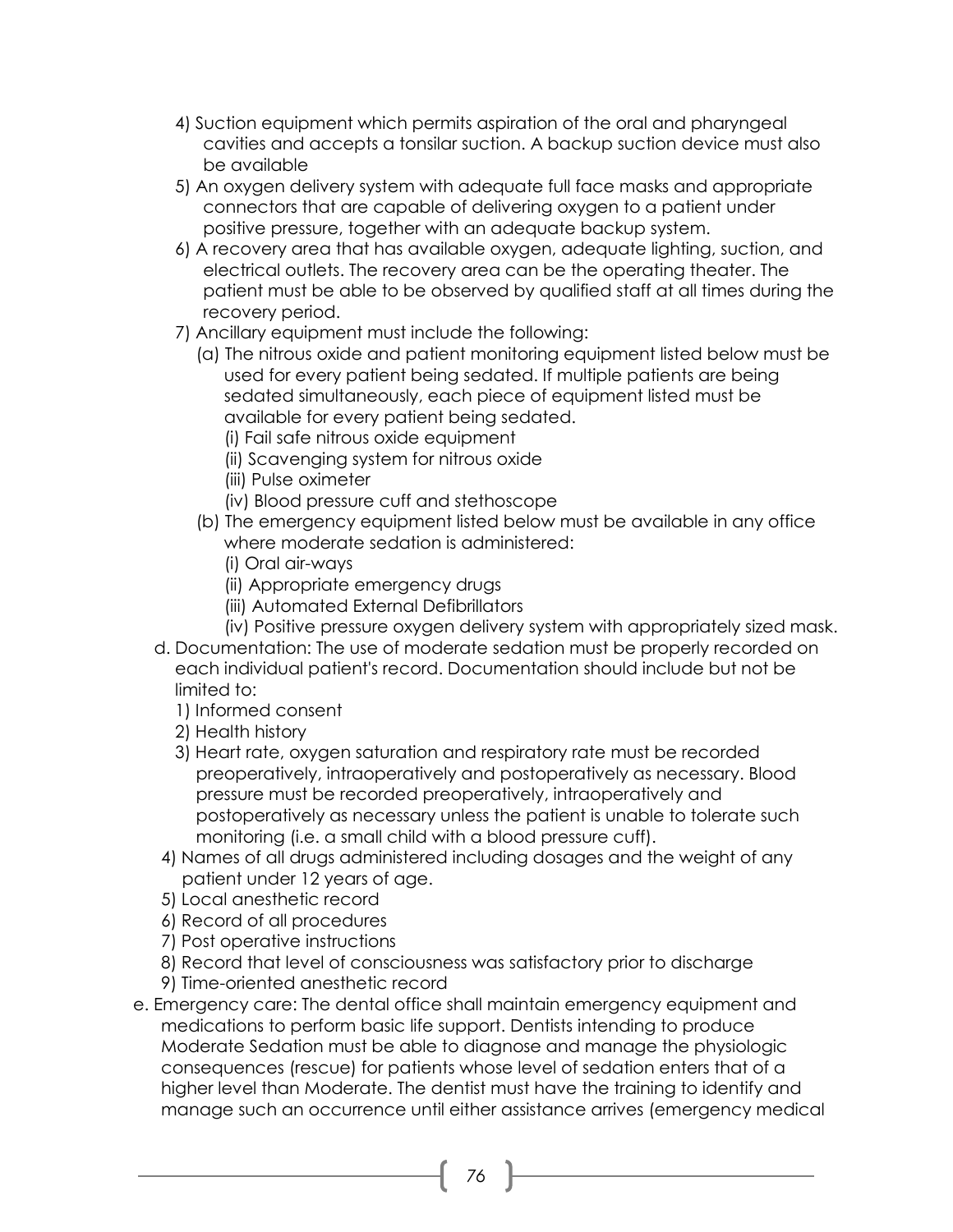services) or the patient returns to the intended level of Moderate or lower level of sedation without airway or cardiovascular complications. The dentist must be trained in and capable of providing, at the minimum, bag-valve-mask ventilation so as to be able to oxygenate any patient who develops airway obstruction or apnea. The equipment listed in Section D. 3.c. of this Article is the minimal requirement for offices where Moderate Sedation is provided.

- f. Patient Monitoring: The dentist or qualified staff must remain in the operatory to monitor the patient continuously until the patient meets the criteria for recovery. When active treatment concludes and the patient recovers to a minimally sedated level, qualified staff may remain with the patient and continue to monitor them until they are discharged from the facility. The dentists must not leave the facility until the patient meets the criteria for discharge and is discharged from the facility. The dentist must determine and document that levels of consciousness, oxygenation, ventilation and circulation are satisfactory prior to discharge.
- 4. Deep Sedation
	- a. Permit: A permit issued to the dentist from the Board to administer Deep Sedation is required as well as a Facility Permit.
	- b. Qualified Staff: The technique for Deep Sedation requires the following three individuals:
		- 1) A dentist holding a current permit for Deep Sedation from the Board
		- 2) An individual to assist with observation and monitoring of the patient and who may administer drugs if appropriately licensed; and
		- 3) Qualified staff to assist the operator as necessary. All individuals assisting at this level must:
			- (a) hold a current permit from the Board to monitor and administer nitrous oxide
			- (b) hold a current permit from the Board as a Sedation Assistant,
			- (c) hold a current certification in health-care provider level of CPR
	- c. Equipment: Requirements are the same as the first six requirements for Moderate Sedation listed in Section D. 3.c. of this Article. In addition to those previously listed requirements, the following ancillary equipment is required:
		- 1) The nitrous oxide and patient monitoring equipment listed below must be used for every patient being sedated. If multiple patients are being sedated simultaneously, each piece of equipment listed must be available for every patient being sedated.
			- a. Fail safe nitrous oxide equipment
			- b. Scavenging system for nitrous oxide
			- c. Pulse oximeter
			- d. Blood pressure cuff and stethoscope
			- e. Electrocardioscope
			- f. Automatic blood pressure monitoring device
		- 2) The emergency equipment listed below must be available in any office where deep sedation or general anesthesia is administered: a. Oral air-way

- b. Appropriate emergency drugs
- c. Automated External Defibrillators
- d. Positive pressure oxygen delivery system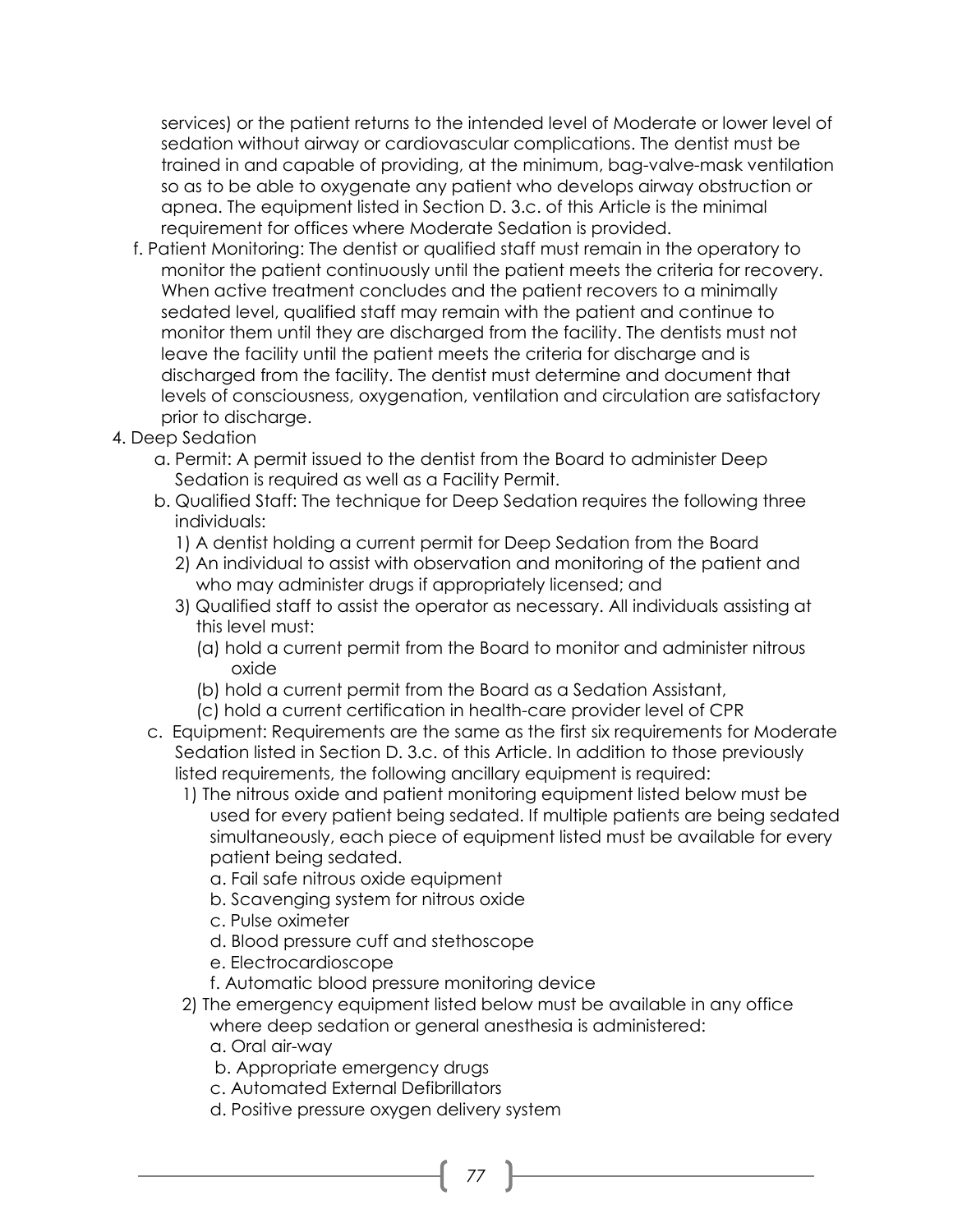- e. Tonsillar and pharyngeal type suction tip
- f. Laryngoscope complete with adequate selection of blades, batteries 498 and bulb
- g. Endotracheal tubes and appropriate connectors
- h. Adequate equipment for the establishment of an intravenous infusion
- i. McGill forceps
- j. Appropriate emergency drugs for ACLS
- k. Thermometer
- d. Records: Anesthesia records must be maintained as a permanent portion of the patient file and shall include at a minimum:
	- 1) Informed consent
	- 2) Health history
	- 3) Vital signs, recorded preoperative, intraoperative and postoperative
	- 4) Names of all drugs administered including dosages
	- 5) Local anesthetic record
	- 6) Record of all procedures
	- 7) Post operative instructions
	- 8) Record that level of consciousness was satisfactory prior to discharge
	- 9) Time-oriented anesthetic record
	- 10) Pulse oximetry readings
- e. Emergency care: The dental office shall maintain emergency equipment and medications to perform advanced cardiac life support (ACLS). Dentists intending to produce Deep Sedation must be able to diagnose and manage the physiologic consequences (rescue) for patients whose level of sedation enters that of General Anesthesia. The dentist must have the training, skills, drugs and equipment to identify and manage such an occurrence until either assistance arrives (emergency medical services) or the patient returns to the intended level of Deep or lower level of sedation without airway or cardiovascular complications.
- f. Patient Monitoring: The dentist must remain in the operatory to monitor the patient continuously until the patient meets the criteria for recovery. When active treatment concludes and the patient recovers to a minimally sedated level, qualified staff may remain with the patient and continue to monitor them until they are discharged from the facility. The dentists must not leave the facility until the patient meets the criteria for discharge and is discharged from the facility. The dentists must determine and document that levels of consciousness, oxygenation, ventilation, circulation and temperature are satisfactory prior to discharge.
- 5. General Anesthesia

All requirements for permits, qualified staff, equipment, records, emergency care, and patient monitoring are exactly the same as for Deep Sedation.

- 6. Contracting Anesthesia
	- a. A dentist whose dental office meets the facility requirements and has obtained a Facility Permit from the Board may contract with a licensed physician (MD) with a specialty in anesthesiology, certified registered nurse anesthetist (CRNA), or a dentist holding an anesthesia permit for in office Deep Sedation or General Anesthesia. The Arkansas State Board of Dental Examiners holds the contracting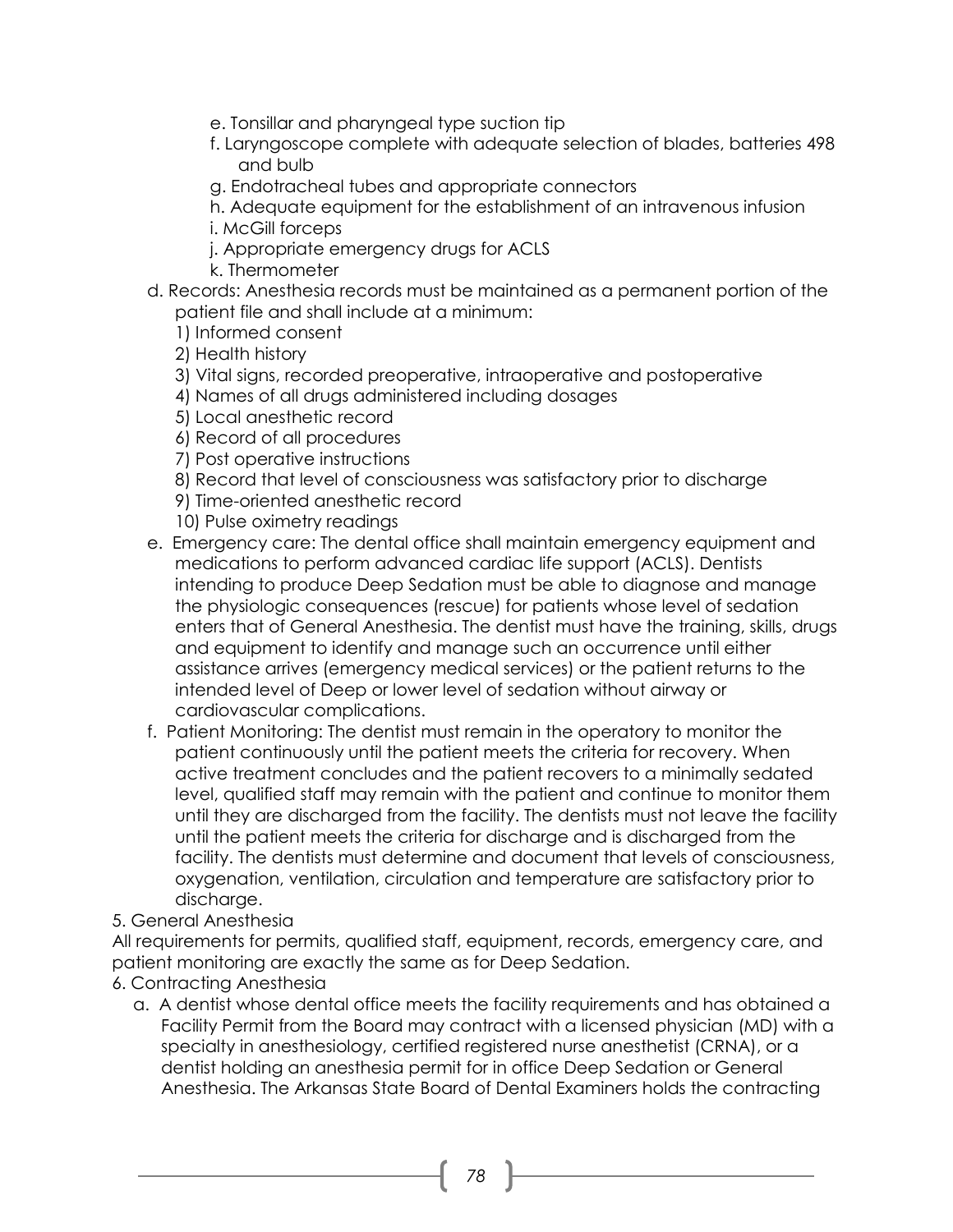dentist ultimately responsible for the quality of the anesthesia given and the patient care delivered.

- b. A dentist may admit or have a patient admitted to an outpatient surgery center approved by the Arkansas Department of Health, JCAH (out-patient facilities), AAAHC, or other nationally recognized accreditation agency or a hospital and utilize any appropriate level of sedation or general anesthesia as provided by a licensed physician (MD) with a specialty in anesthesiology or a certified registered nurse anesthetist (CRNA) without the dentist holding a 560 Board permit for that level of anesthesia, sedation or a Facility Permit.
- E. OBTAINING PERMITS FOR NITROUS OXIDE ANALGESIA, MINIMAL MODERATE AND DEEP SEDATION, GENERAL ANESTHESIA AND FACILITIES
- 1. Sedation & Anesthesia Permits:
	- a. Nitrous oxide/oxygen inhalation analgesia: Does not require a permit or registration with the Board.
	- b. Minimal Sedation: No permit is required for Minimal Sedation.
	- c. Moderate Sedation, Deep Sedation and General Anesthesia:
		- 1) Requires a permit for the dentist administering sedation /anesthesia.
		- 2) Requires a Facility Permit.
- 2. Obtaining a Permit:
	- a. Moderate Sedation, Deep Sedation and General Anesthesia Permits:
		- 1) In order to receive a Moderate Sedation Permit, Deep Sedation Permit or a General Anesthesia Permit, the dentist must apply on an application form to the Arkansas State Board of Dental Examiners, submit the required application fee, and submit documentation showing that the educational requirements have been met.
		- 2) Applicants who have applications approved by the Board are issued a permit. A self-evaluation and compliance form (available from the Board) must be completed and submitted before any Moderate Sedation, Deep Sedation or General Anesthesia usage can begin.
		- 3) After the Deep Sedation General Anesthesia permit has been issued, the Board requires an on-site inspection of the facility, equipment and credentials of the personnel to determine if, in fact, the personnel, equipment and facility requirements have been met. The evaluation shall be conducted as outlined in this document.
		- 4) At the discretion of the Board, a re-evaluation of an office, dentist, and staff may be scheduled at any time. The Board shall consider such factors as it deems pertinent including, but not limited to, patient complaints and reports of adverse occurrences.
		- 5) Moderate Sedation, Deep Sedation and General Anesthesia permits must be renewed at the same time each year a dentist renews his license to practice dentistry. Failure to renew a permit will cause the forfeiture of the permit and once forfeited, re-application and re-evaluation will be required. Forfeiture of a permit will immediately terminate the authority of a dentist to administer Moderate Sedation, Deep Sedation or General Anesthesia.
- 3. Facility Permits:
	- a. Every dental office, clinic or facility where Moderate Sedation is to be administered to patients must have a Moderate Sedation Facility Permit issued by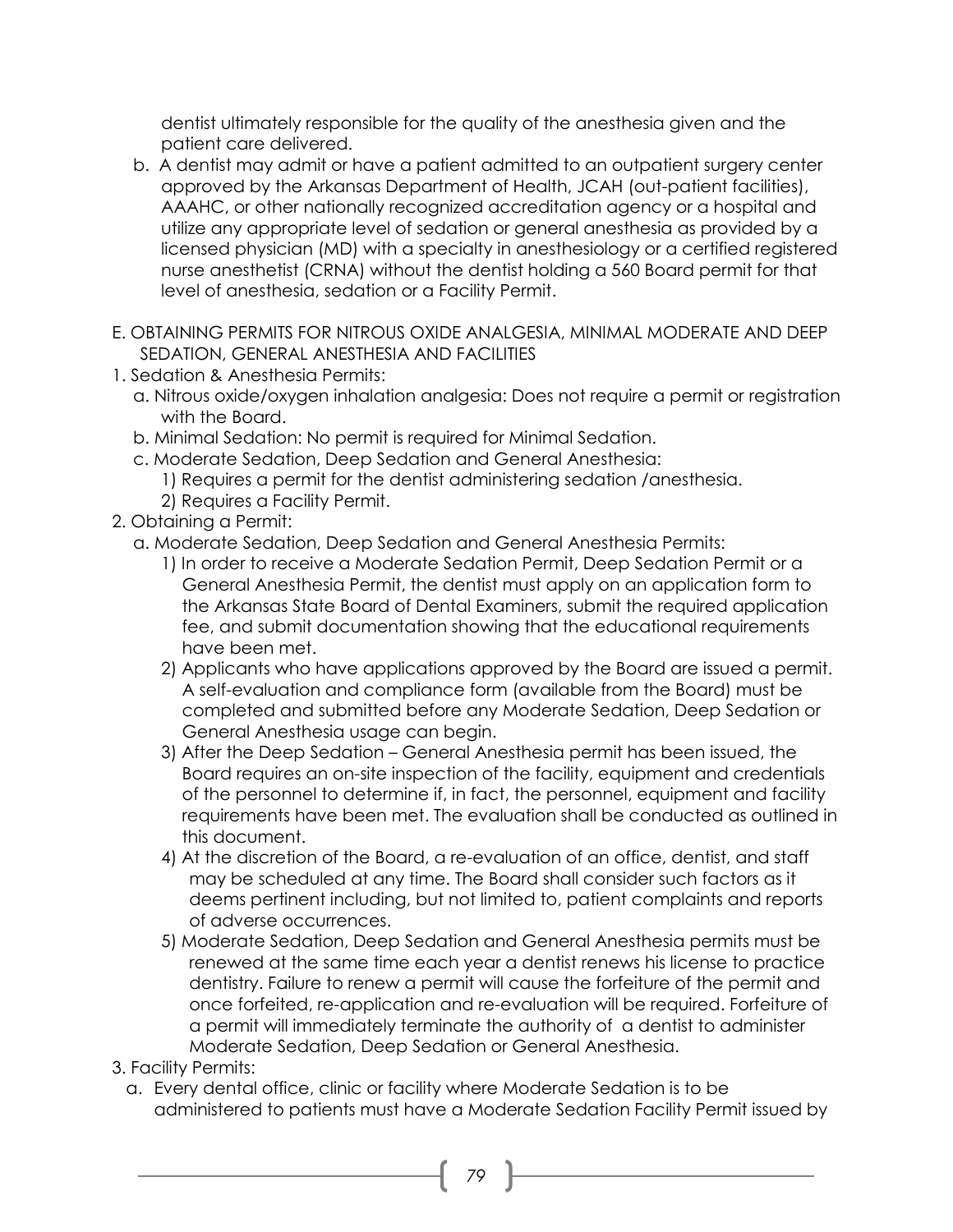the Board. The dentist/owner of the practice or the dentist who is the primary provider of dental care in the office must complete a self- inspection Facility Permit application. Said application will be a. kept on file by the Board. The Board may, on a random basis, inspect any facility holding a Moderate Sedation Facility Permit. No Moderate Sedation shall be performed until the facility self-inspection form is received by the Board and a facility permit issued. Facility permits are required for all office where Level 3 permits are converted to Moderate Sedation permits on the date of adoption 622 of this rule. Dentists being reclassified from Level 3 to Moderate Sedation will have 90 days from the date of adoption of this rule to submit their self-inspection forms and have a facility permit issued. Any dentist providing Moderate Sedation without a facility permit after the 90 day grace period will be subject to having charges filed with the Board for providing Moderate Sedation without a facility permit.

- b. Every dental office, clinic, or facility where Deep Sedation or General Anesthesia is to be administered to patients must be inspected and meet the standards for a facility listed in this Article and have a Facility Permit issued by the Board. No Deep Sedation or General Anesthesia shall be performed until the facility has been inspected and a facility permit issued.
- c. To obtain a Deep Sedation-General Anesthesia Facility Permit, the dentist owning said Facility must apply on an application form to the Arkansas State Board of Dental Examiners, and submit the required application fee to have the Facility inspected.
- d. All Facility Permits must be renewed at the same time each year that a dentist renews his license to practice dentistry. Failure to renew the permit will cause the forfeiture of the permit and once forfeited, re-application and re-inspection will be required. Forfeiture of a Facility Permit will immediately terminate the authority of a dentist to have Moderate Sedation, Deep Sedation or General Anesthesia administered in the Facility.

F. ON-SITE FACILITY INSPECTION AND EVALUATION/RE-EVALUATION FOR MODERATE SEDATION, DEEP SEDATION, GENERAL ANESTHESIA FACILITIES

An evaluation or re-evaluation shall consist of a review of the following:

- 1. Office facilities, equipment, dental records and staff to include documentation of review of emergency preparedness with staff at least annually, written protocol for office emergencies and current appropriate licenses & permits for dentist(s) and staff.
- 2. Demonstration of the anesthesia technique for the level of sedation/anesthesia permit for which the dentist has applied. Dental procedures utilizing Deep Sedation or General Anesthesia must be observed.
- 3. Emergency Protocols Knowledge of and a method of treatment for the following emergencies:
	- a. Laryngospasm
	- b. Bronchospasm
	- c. Angina pectoris
	- d. Myocardial infarction
	- e. Hypotension
	- f. Hypertension
	- g. Cardiac Arrest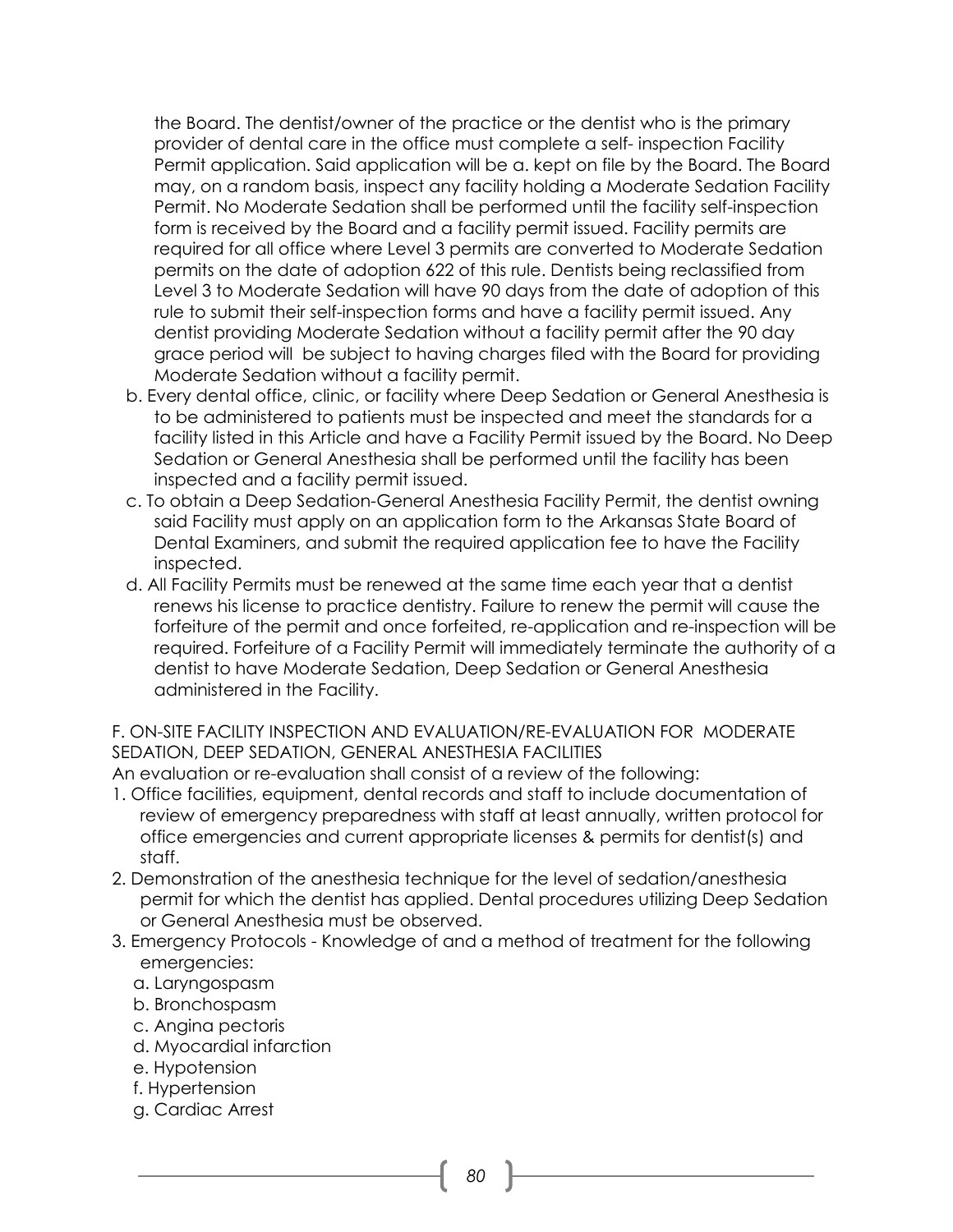h. Allergic reaction

i. Seizures

j. Emesis and aspiration of foreign material under anesthesia

- k. Syncope
- l. Airway obstruction
- m. Abnormal psychological responses
- 4. Composition of On-site Inspection and Evaluation/Re-evaluation Teams:
	- a. Teams shall consist of two or more dentists chosen and approved by the Board.
	- b. The evaluators must hold a current permit of the same level or higher as the permit of the dentist being inspected and must have practiced with that level of sedation permit for a minimum of one year. Whenever possible, if the dentist being inspected is a dental specialist the evaluators will also be licensed in that same specialty.
	- c. The Board must appoint a dentist member of the Board to serve as an observer at any evaluation.
	- d. Grading of the Inspection and Evaluation:
		- 1) The inspection and evaluation shall be graded on a pass/fail system. An evaluation form provided by the Board shall be used. The grade shall be determined by the Board, based upon results provided by the evaluators.
		- 2) If there is not a recommendation for pass or fail by the evaluators, another evaluation will be made with either two different evaluators or with a third evaluator whose function would be to cast the deciding vote on the evaluation.
		- 3) The sedation or anesthesia permit of a dentist who fails the evaluation will be suspended by the Board. A dentist who has received such a negative evaluation may appeal that decision to the Arkansas State Board of Dental Examiners and request a re-evaluation. This appeal must be made in writing to the Board stating the grounds for the appeal within 90 days from the evaluation. During the suspension and appeal process, the practitioner is prohibited from utilizing any sedation and/or General Anesthesia. Upon receipt of the appeal request, the Board will decide the matter and may grant or deny a permit, or request re-evaluation of the appellant by a different evaluation team. An additional evaluation fee will be required for this re-evaluation. Said re-evaluation inspection must be completed within 60 days of receiving the appeal if the Board views that re-inspection is appropriate.

## G. QUALIFIED STAFF: Sedation Monitoring Requirements

There are certain situations when a dentist must entrust the monitoring of a sedated patient to a staff member. The Board recognizes this need and has developed an expanded function permit for certain dental assistants, hygienists or other staff members who meet the following minimal criteria and have applied for and received a permit from the board.

Staff monitoring patients undergoing any level of sedation must hold a current Nitrous Oxide Permit from the Board and a current certification in health care provider level of CPR.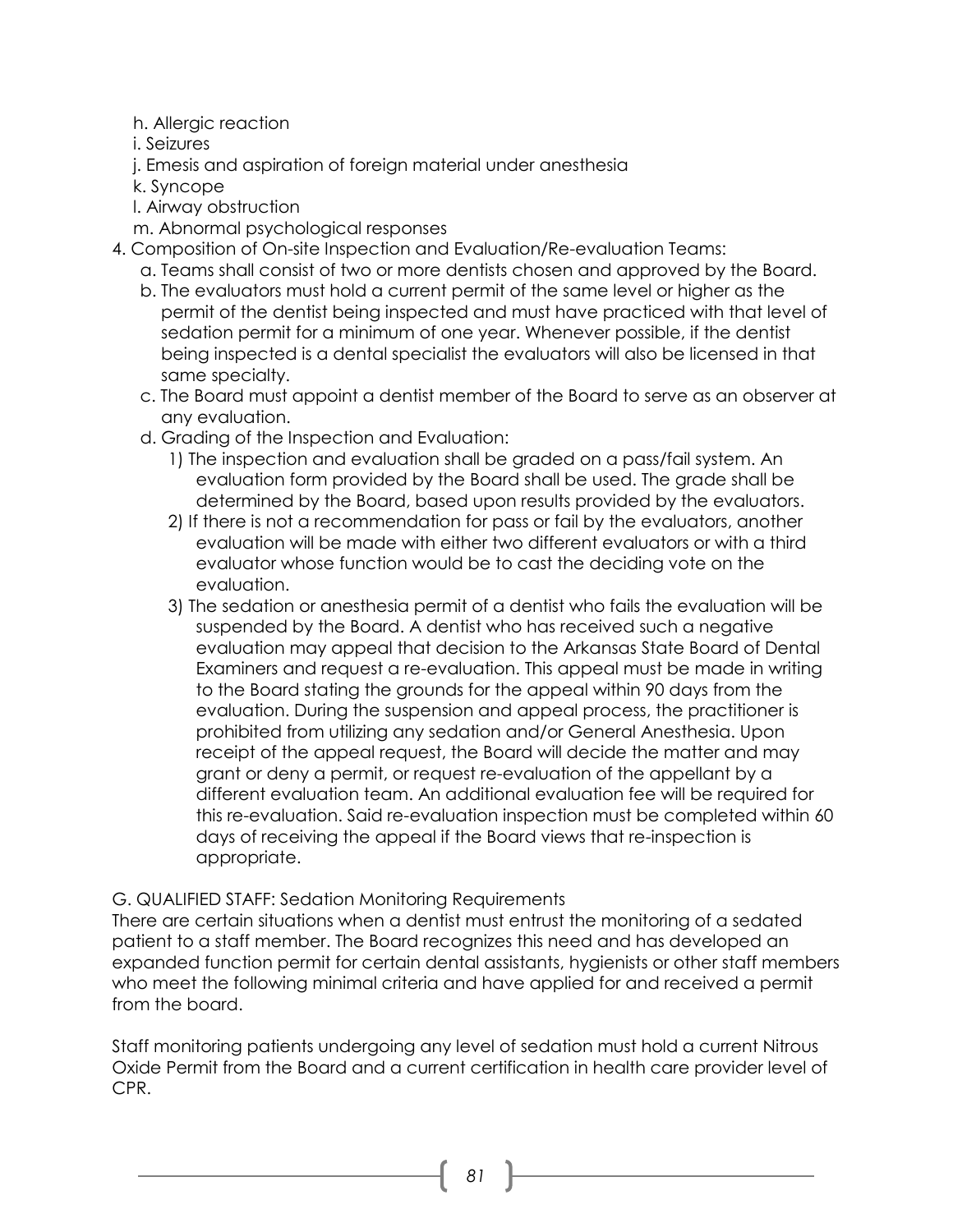Staff monitoring patients undergoing Deep Sedation or General Anesthesia must hold a current permit from the Board as a Sedation Assistant. To qualify as a Sedation Assistant, a person must:

- 1. Be a Certified Dental Assistant, Registered Dental Assistant, Registered Nurse or Licensed Practical Nurse
- 2. Hold a current certification in health care provider level CPR

3. Hold a current permit from the Board to monitor and induce nitrous oxide analgesia

4. Successfully complete the American Association of Oral and Maxillofacial Surgeons Anesthesia Assistant's Training Program or a Board approved equivalent course.

Renewal of permit: To renew the Sedation Assistant permit biennially, the permit holder must show proof of a minimum of two hours of continuing education related to office emergency management or direct care of sedated patients. Proof of annual review of office emergency preparedness updates or drills, as required in Section C.3 of this article, can be submitted to fulfill this requirement.

*Exemptions: Licensed physicians with a specialty in anesthesiology and Certified Registered Nurse Anesthetists are exempt from the educational and permit requirements listed in this section. Other licensed health care providers, who can show proof of successful completion of a course which meets or exceeds those listed in this regulation, may obtain an exemption from the Board on a case by case basis.*  Approved 12/10/1993; Amended 8/19/1995, 4/18/2003, 4/29/2005 and 5/15/2009

## Article XIV **MINIMUM CONTINUING EDUCATION FOR DENTISTS AND DENTAL HYGIENISTS**

- A. Purpose: The Rules in this chapter set forth the requirements and guidelines for minimum continuing education for dentists and dental hygienists.
- B. Definitions: For the purpose of these rules on continuing education, these definitions shall apply:

Board refers to the Arkansas State Board of Dental Examiners (ASBDE).

Continuing Education Unit (CEU) One (1) continuing education unit equals a minimum of fifty (50) minutes. A one-half (1/2) contact hours equals a minimum of twenty-five (25) minutes.

Course is a planned educational experience.

License is any person licensed to practice dentistry or dental hygiene in the state of Arkansas.

Reporting Period is the length of time in each continuing education cycle; two calendar years.

C. Scope:

Beginning January 1, 1994, each Arkansas licensee shall comply with these minimum continuing education requirements.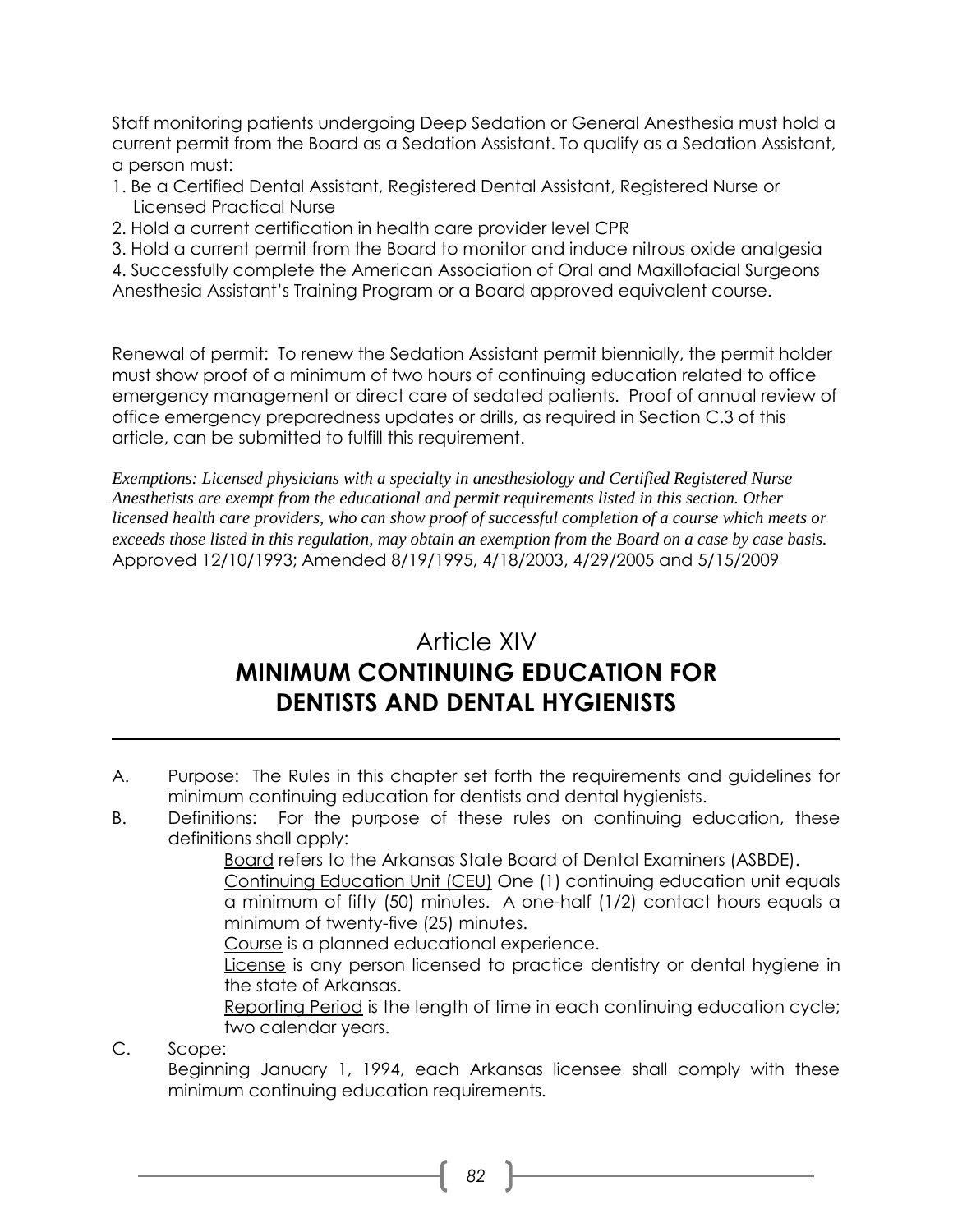To regain an active license, the licensee must have completed the required CE credits for one reporting period before regaining an active status license. Said CE credits must be earned within the immediate two-year period prior to regaining an active status license.

D. Minimum Continuing Education Requirements for Licensees:

ASBDE shall require acceptable continuing education as a prerequisite for license renewal. Failure to comply with the minimum continuing education requirements may result in the inability to renew a license or revocation of a license.

- 1. Units required for dentists: The requirement for minimum continuing education for Arkansas licensed dentists will be fifty (50) credit units for every two (2) year reporting period. The first reporting period will begin January 1, 1994 and end December 31, 1995. Each reporting period will start on an even numbered year.
- 2. Units required for dental hygienists: The requirement for minimum continuing education for Arkansas licensed dental hygienists will be forty (40) units for every two (2) year reporting period. The first reporting period will begin January 1, 1994 and end December 31, 1995. Each reporting period will start on an even numbered year.
- 3. Requirements for new Licensees: The requirement for minimum continuing education for new licensees (dentists and dental hygienists) will begin January 1 of the calendar year following their licensure and be pro-rated if not at the start of the new reporting period.
- E. Acceptable Continuing Education:

Only those courses directly related to provision of services and patient care shall be considered for credit. Any course is acceptable which contributes to updating and maintaining the knowledge and skills of the dentist or dental hygienist in the treatment of the individual patient or the management of the dental practice or clinic. Home study courses which include a post-test and the issuance of a certificate of completion will be accepted. CE units will be determined by the course sponsor.

At least 1 CE hour in each 2-year reporting period must be on the subject of infection control. Courses dealing with other subjects of professional concern are outside the scope of the continuing education requirements. Such courses or programs which will not qualify for approval are money management, investments, time spent with professional and/or financial consultants, and professional organizational business meetings. The Board does not pre-approve courses.

- F. Procedure for Reporting Continuing Education Units:
	- 1. Reporting: At the end of each two year reporting period, the licensee will provide a typed list on forms provided by the Board attesting to the actual number of CE hours earned in the two year reporting period and confirmed by the licensee's signature. All information requested on the forms must be properly completed for the hours to be accepted.
	- 2. Record Keeping: CE Records must be kept by the licensee in an orderly manner. All records relative to CE hours must be maintained by the licensee for at least 3 years from the end of the reporting period. The records or copies of the forms must be provided to the ASBDE upon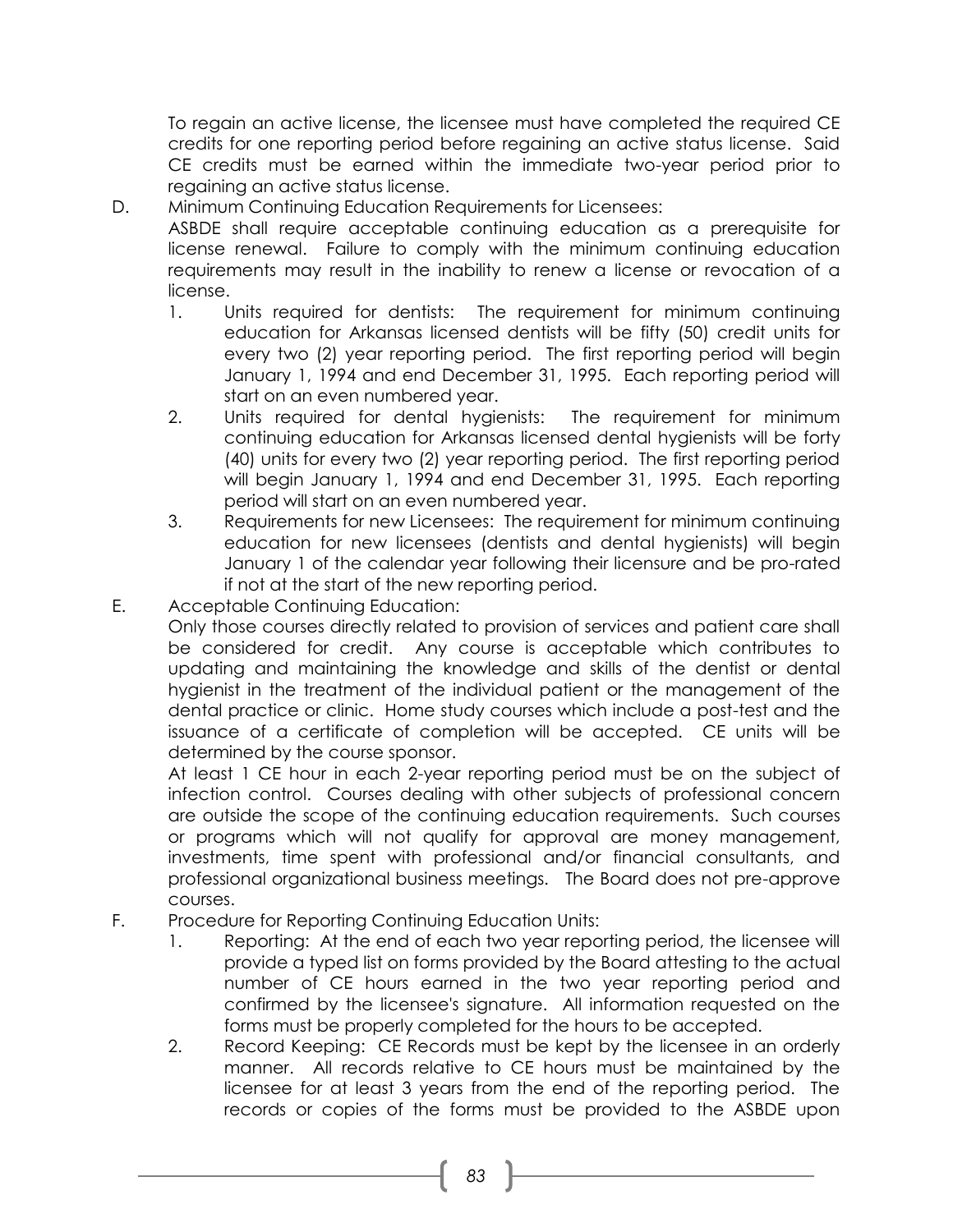request. Audits will be conducted at the end of each two year reporting period by ASBDE.

- 3. Hours beyond requirements: Continuing education units acquired beyond the minimum requirement in each 2 year reporting period will not be carried forward to the succeeding reporting period.
- G. Advanced Study (Graduate Study, Internships, Residencies): Dentists or dental hygienists engaged in a full-time dental or dental hygiene related program will fulfill their continuing education requirement for each reporting period in which they are actively participating in such programs by the nature of these activities, and will have no additional formal requirements for that period. However, the licensee enrolled in an advanced program must notify the Board.
- H. Publishing Papers Presenting Clinics Lecturing Teaching:
	- 1. Licensees presenting CE courses will be granted six (6) hours of CEU for each hour of the original presentation, and an hour for hour credit for additional presentation of the same material.
	- 2. Licensees publishing papers will be granted six (6) hours of CEU for the first publication only.
	- 3. Full or part-time teaching in dental, dental hygiene or dental assisting programs that are accredited by CODA will receive CEU credit equal to the number of hours spent teaching didactic classroom courses. Extra hours will not be given for lecture preparation. (For example, teaching a 3 semester hour course for 12 weeks would result in 36 CEU credits.) The dates of the courses, the names of the courses, the name of the institution and the number of hours spent teaching the course or clinic directly to students must be reported on CE forms provided by the Board each license renewal cycle.
	- 4. Clinical instruction supervision in dental , dental hygiene or dental assisting programs that are accredited by CODA will receive CEU credit at a rate of 1 CEU for every 8 hours of clinical supervision or instruction time. Documentation of clinical instruction and supervision hours will be required on each license renewal form.
	- 5. Licensed dentists and dental hygienists who instruct and supervise dental, dental hygiene or dental assisting students enrolled in CODA accredited programs in off-campus dental clinic facilities (clinical rotations) will receive 1 CEU hour for every 8 hours the students spend under their supervision. Documentation of instruction and supervision hours will be required on each license renewal form.

I. Cardiopulmonary Resuscitation: Each licensed dentist, dental hygienist, and registered dental assistant must take a Healthcare Provider level of cardiopulmonary resuscitation course and submit a photocopy of the cardiopulmonary resuscitation card or certificate with the renewal form that confirms that he or she holds at least a current certificate in cardiopulmonary resuscitation of Healthcare Provider level, effective January 1, 2003.

Approved 12/10/1993, Amended 8/19/1995, 4/18/2003, 4/29/2005, and 9/19/2008.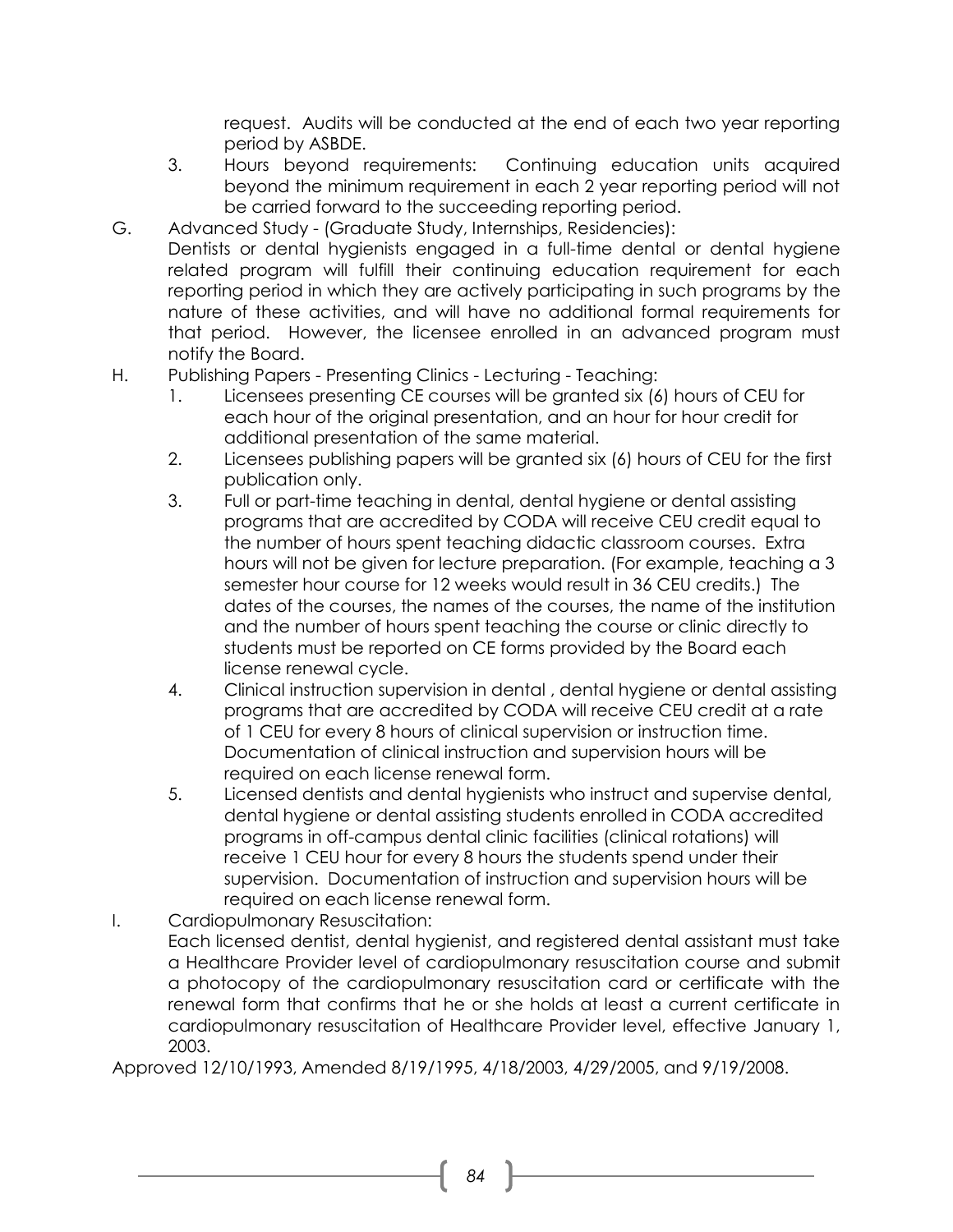# Article XV **INFECTION CONTROL**

Arkansas Code §17-82-316(a)-(c) and Arkansas Code §17-82-406 provide that the Arkansas State Board of Dental Examiners is vested with the power to revoke or suspend for any period of time, the privilege of practicing under any license issued in the State of Arkansas to any dentist, dental hygienist or dental assistant if the licensee fails to maintain proper standards of sanitation or fails to otherwise maintain adequate safeguards for the health and safety of patients.

Public Law 102-141 passed in the First Session of the 102<sup>nd</sup> Congress of the United States of America approved October 28, 1991 provides that the states will establish guidelines to apply to health professionals and will determine appropriate disciplinary and other actions to ensure compliance with those guidelines in order to prevent the transmission of human immunodeficiency virus and hepatitis B virus during exposure-prone invasive procedures except for an emergency situation where the patient's life or limb is in danger.

- A. Definitions as used in this Rule:
	- 1. Dental Health Care Personnel (DHCP)
		- Dental health-care personnel (DHCP) refers to all paid and unpaid personnel in the dental health-care setting who might be occupationally exposed to infectious materials, including body substances and contaminated supplies, equipment, environmental surfaces, water, or air. DHCP includes dentists, dental hygienists, dental assistants, dental laboratory technicians (in-office and commercial), students and trainees, contractual personnel, and other persons not directly involved in patient care but potentially exposed to infectious agents (e.g., administrative, clerical, housekeeping, maintenance, or volunteer personnel).
	- 2. HIV
		- The human immunodeficiency virus, whether HIV-1 or HIV-2.
	- 3. HBV
		- The Hepatitis B virus.
	- 4. HCV
		- The Hepatitis C virus.
	- 5. OPIM

Other potentially infectious materials. OPIM is a term that refers to

*85*

1) bodily fluids including semen, vaginal secretions, cerebrospinal fluid, synovial fluid, pleural fluid, fluids including semen, vaginal secretions, cerebrospinal fluid, synovial fluid, pleural fluid, pericardial fluid, peritoneal fluid, amniotic fluid, saliva in dental procedures; any body fluid visibly contaminated with blood; and all body fluids in situations where differentiating between body fluids is difficult or impossible; and 2) any unfixed tissue or organ (other than intact skin) from a human (living or dead).

6. Exposure-prone invasive procedure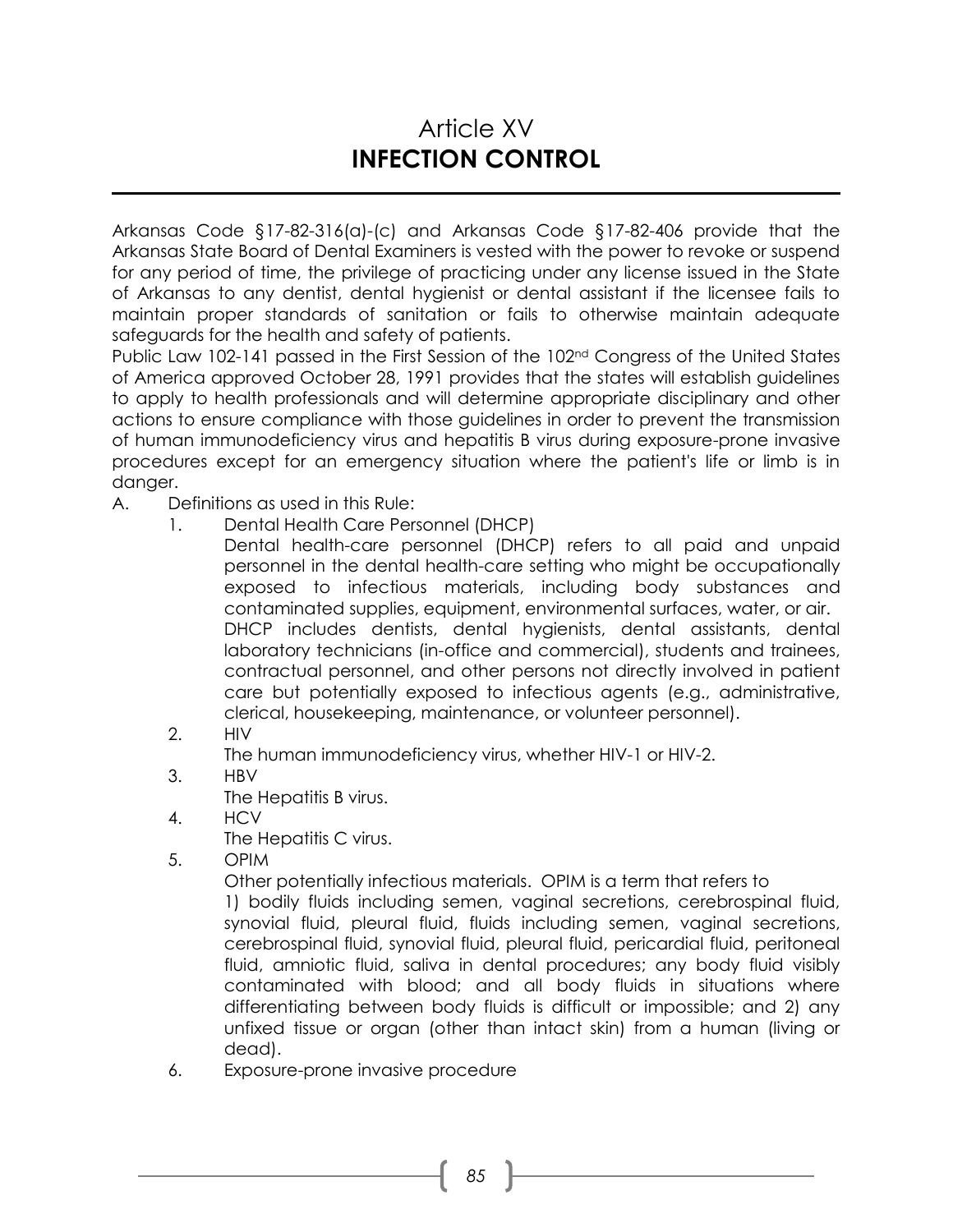Any surgical, diagnostic or therapeutic procedure involving manual or instrumental contact with or entry into any blood, body fluids, cavity, internal organ, subcutaneous tissue, mucous membrane or percutaneous would of the human body in which there is a risk of contact between the blood or OPIM of the DHCP and the blood or OPIM of the patient.

7. Standard precautions

The concept that all blood and OPIM should be treated as infectious because patients with bloodborne infections can be asymptomatic or unaware they are infected. Preventive practices used to reduce blood exposures, particularly percutaneous exposures, include 1) careful handling of sharp instruments; 2) use of rubber dams to minimize blood spattering; 3) handwashing; and 4) use of personal protective barriers (e.g., gloves, masks, protective eyewear, and gowns).

Standard precautions integrate and expand the elements of universal precautions (the term used by the CDC prior to 1996) into a standard of care designed to protect DHCP and patients from pathogens that can be spread by blood or any other body fluid, excretion, or secretion. Standard precautions apply to contact with 1) blood; 2) all body fluids, secretions, and excretions (except sweat), regardless of whether they contain blood; 3) nonintact skin; and 4) mucous membranes. Saliva has always been considered a potentially infectious material in dental infection control; thus, no operational difference exists in clinical dental practice between universal precautions and standard precautions.

8. Occupational exposure

Reasonably anticipated skin, eye, mucous membrane, or parenteral contact with blood or OPIM that can result from the performance of an employee's duties.

9. Disinfection

Destruction of pathogenic and other kinds of microorganisms by physical or chemical means. Disinfection is less lethal than sterilization, because it destroys the majority of recognized pathogenic microorganisms, but not necessarily all microbial forms (e.g., bacterial spores). Disinfection does not ensure the degree of safety associated with sterilization processes.

- 10. Sterilization Use of a physical or chemical procedure to destroy all microorganisms including substantial numbers of resistant bacterial spores.
- 11. Critical instruments Penetrates soft tissue, contacts bone, enters into or contacts the bloodstream or other normally sterile tissue; includes surgical instruments, periodontal scalers, scalpel blades, surgical dental burs.
- 12. Semicritical instruments Contacts mucous membranes or nonintact skin; will not penetrate soft tissue, contact bone, enter into or contact the bloodstream or other normally sterile tissue; includes dental mouth mirror, amalgam condenser, reusable dental impression trays.
- 13. Noncritical instruments Contacts intact skin; includes radiograph head/cone, blood pressure cuff, facebow, pulse oximeter.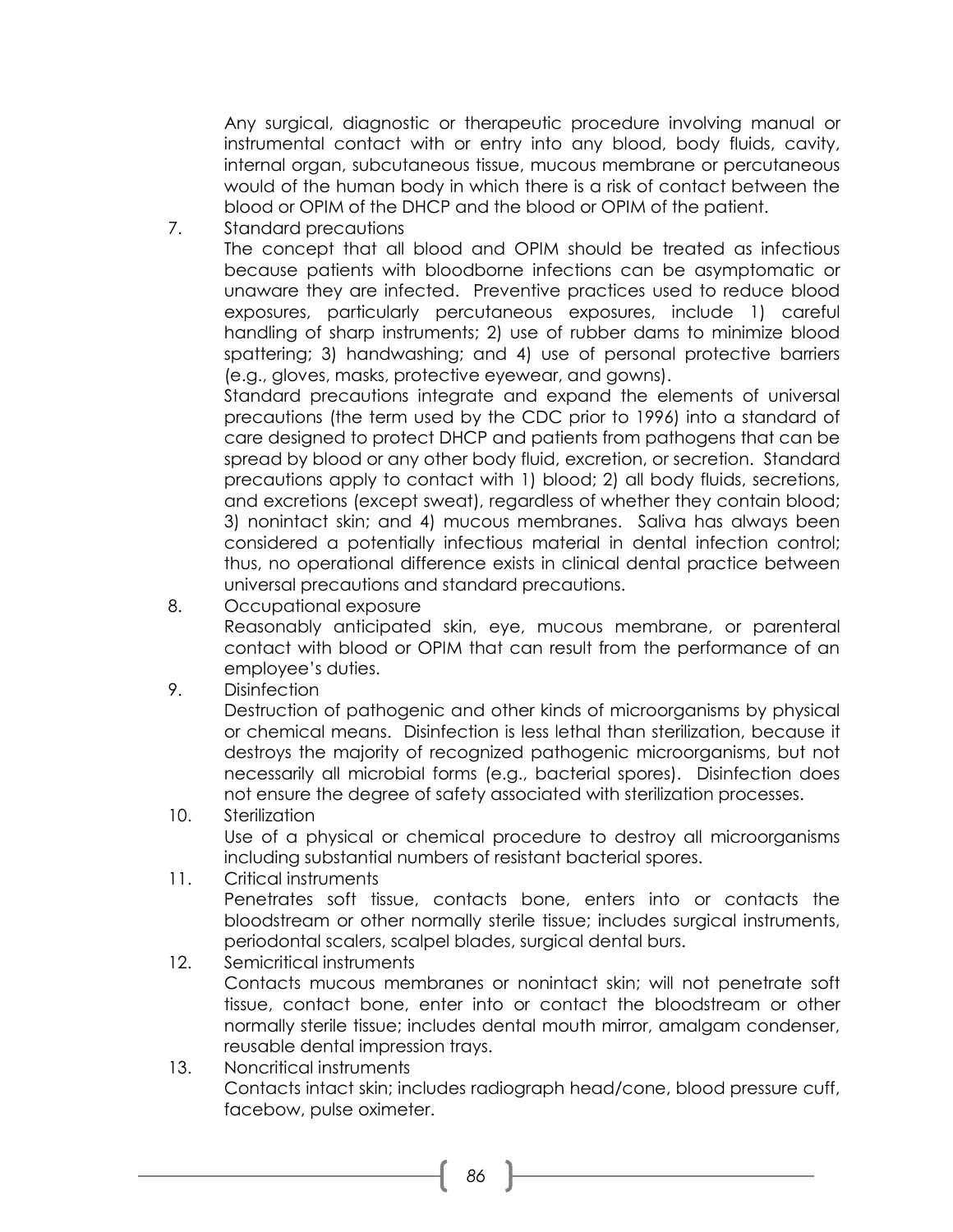- B. Education and Training
	- 1. Training in standard precautions and other infection control standards required by OSHA and as recommended by the CDC and set forth in this rule shall be provided to all DHCP by the employer upon initial employment prior to direct patient care, whenever new tasks are assigned which effects the level of occupational exposure, and at least annually.
	- 2. All dentists and dental hygienists must report completion of at least one (1) hour of continuing education hours dealing with infection control for the biennial license renewal. All registered dental assistants who hold an expanded duty permit from the Arkansas State Board of Dental Examiner must report completion of at least two (2) continuing education hours dealing with infection control for the biennial license renewal of the permit.
- C. Preventing Transmission of Bloodborne Pathogens
	- 1. All DHCPs who are at risk for occupational exposure to blood or OPIM shall at all times use and practice standard precautions for all patient encounters.
	- 2. Engineering and work-practice controls
		- a. Consider sharp items (needles, scalers, burs, lab knives, and wires) that are contaminated as infective.
		- b. Place used disposable syringes and needles, scalpel blades, and other sharp items in appropriate puncture-resistant containers.
		- c. Do not recap used needles by using both hands or any other technique that involves directing the point of the needle toward any part of the body. Use either a one-handed scoop technique or a mechanical device designed for holding the needle cap when recapping needles.
		- d. Do not bend or break needles prior to disposal.
	- 3. Follow CDC guidelines after percutaneous, mucous membrane, or nonintact skin exposure to blood or OPIM. Guidelines are found in the CDC publication MMWR, Dec. 19, 2003, Volume 52, No. RR-17, pg. 13-14, "Post Exposure Management and Prophylaxis."
- D. Personal Protective Equipment (PPE)
	- 1. Masks, protective eyewear, and face shields
		- a. A surgical mask and eye protection with solid side shields or a surgical mask and a face shield must be worn during procedures likely to generate splashing or spattering of blood or OPIM.
		- b. Change masks between patients. Also change masks during patient treatment if mask becomes wet.
		- c. Clean with soap and water, or if visibly soiled, clean and disinfect reusable facial protective equipment.
	- 2. Protective clothing
		- a. Wear reusable or disposable gowns, lab coats, or uniforms that cover personal clothing and skin (forearms) likely to be soiled with blood or OPIM.
		- b. Change protective clothing if visibly soiled.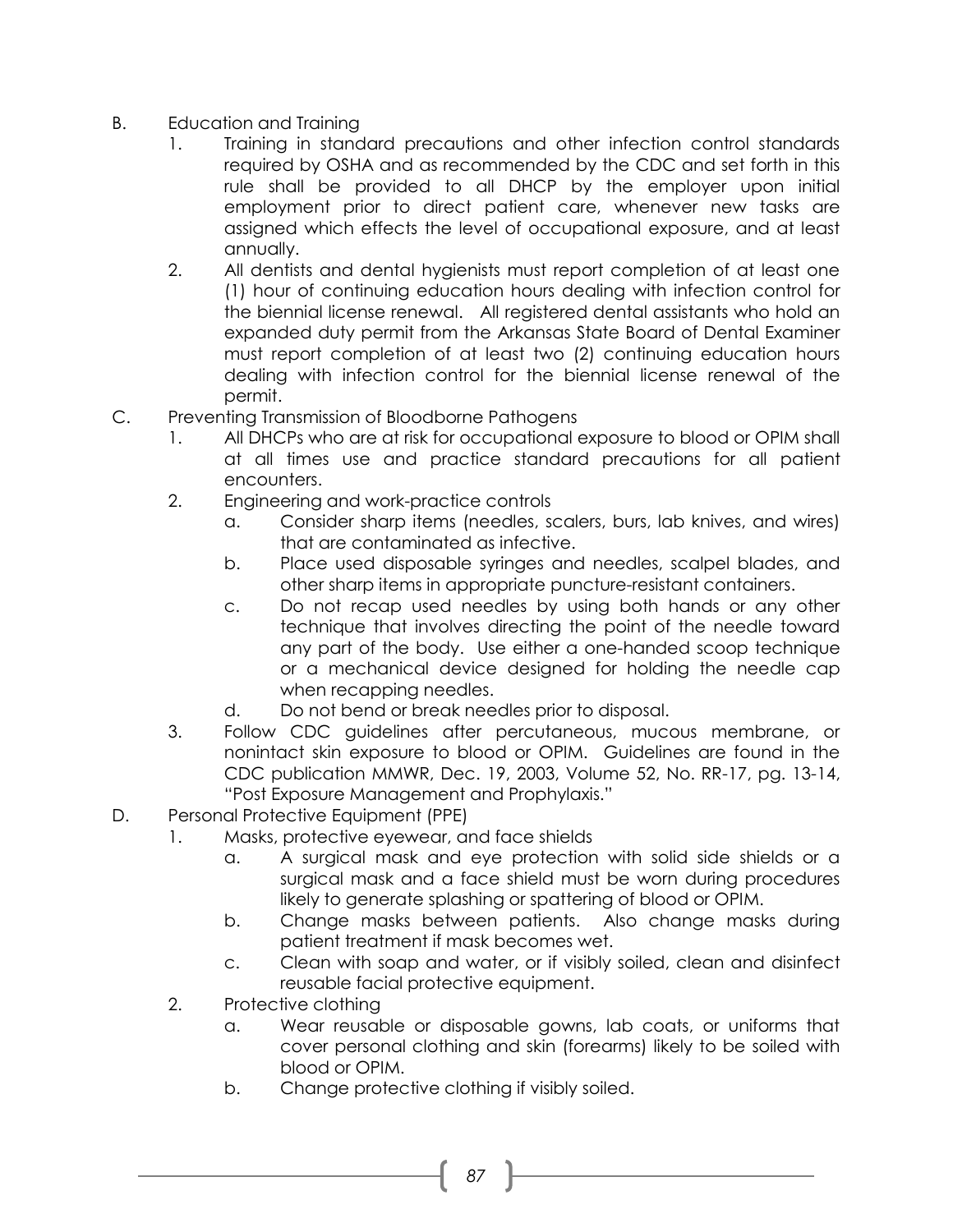- c. Remove gloves, mask, non-prescription protective eyewear or shields before departing clinic area.
- 3. Gloves
	- a. Wear medical gloves when a potential exists for contacting blood, saliva, OPIM, or mucous membranes.
	- b. Wash hands before donning gloves. Wear a new pair of gloves for each patient, remove them promptly after use, and wash hands immediately.
	- c. Remove gloves that are torn, cut, or punctured and wash hands before regloving.
	- d. Do not wash or disinfect gloves before use.
	- e. Ensure that appropriate gloves in the correct size are readily accessible.
	- f. Use puncture and chemical resistant utility gloves when cleaning instruments and performing housekeeping tasks involving contact with chemicals and/or contaminated surfaces.
	- g. Ensure that non-latex gloves are available for those patients and DHCP's with latex allergies.
- E. Sterilization and disinfection of patient-care items
	- 1. Instrument cleaning and sterilization
		- a. Clean and heat-sterilize critical and semicritical instruments and items before each use using only FDA-cleared medical devices for sterilization and follow the manufacturer's instructions for correct use.
		- b. Clean all visible debris from instruments and items before sterilization or disinfection using an automated cleaning process such as an ultrasonic cleaner or washer-disinfector.
		- c. Wear puncture- and chemical-resistant/heavy duty utility gloves for instrument cleaning and decontamination procedures.
		- d. Wear appropriate PPE when splashing or spraying is anticipated during cleaning (i.e., mask, eye protection or face shield).
		- e. Single-use disposable instruments are acceptable alternatives if they are used only once and disposed of correctly.
		- f. Ensure that noncritical patient-care items are barrier protected or cleaned and disinfected after each use with an EPA-registered hospital disinfectant.
		- 2. Packaging of Instruments
			- a. Instruments should be sterilized inside packages with color change markings or chemical indicator tape attached which verify that the package has been exposed to the sterilization process and required parameters of time, temperature, and the presence of steam has been achieved.
			- b. Critical and Semicritical instruments intended for immediate reuse can be heat-sterilized unwrapped if a chemical indicator such as autoclave tape is used for each cycle and the instruments are transported immediately and aseptically to the point of use.
			- c. Do not sterilize implantable devices unwrapped.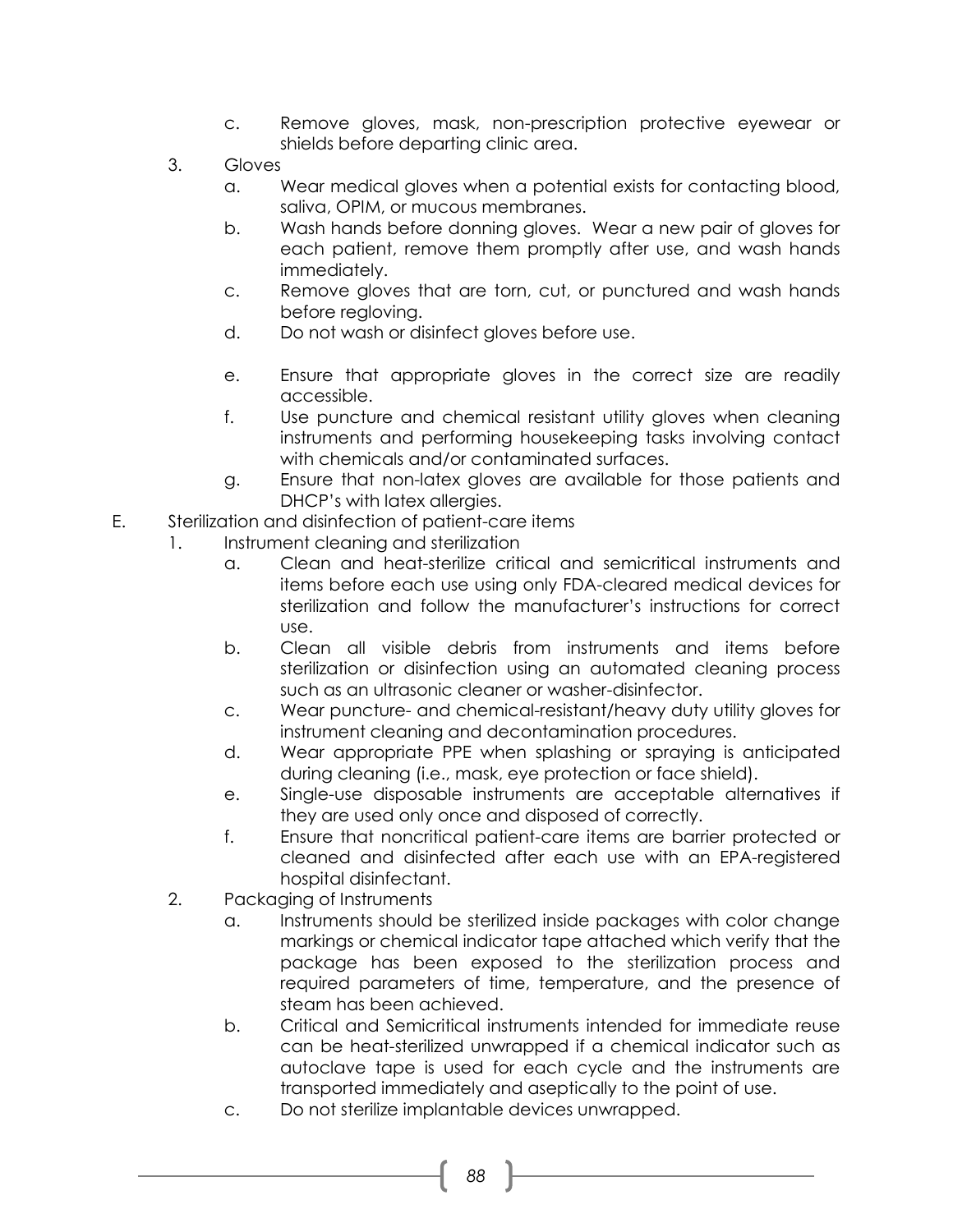- 3. Sterilization monitoring
	- a. Monitor each load with mechanical (e.g., time, temperature, and pressure) and chemical indicators. Color change markings on bags or autoclave tape are acceptable indicators.
	- b. Do not use instrument packs if mechanical or chemical indicators indicate inadequate processing.
	- c. Monitor sterilizers at least monthly by using a biological indicator (spore test) with a matching control).
	- d. In case of a positive spore test, remove the sterilizer from service and retest. If the repeat spore test is negative put the sterilizer back in service.
	- e. If the repeated spore test is positive, remove the sterilizer from use until it has been inspected or repaired, recall and reprocess all items processed since the last negative test.
	- f. Maintain sterilization records or biological spore testing for three years.
- 4. Storing sterile items
	- a. Place the date or sterilization and if multiple sterilizers are used in the facility, the sterilizer used on the outside of the packaging material. This will be critical in case of a failed spore test.
	- b. Reclean, repack, and resterilize any instrument package that has been compromised (torn, punctured, etc.)
	- c. Do not store sterile instruments where the packages might be contaminated by contact with non-sterile instruments or packages.
	- d. Do not store critical or semicritical instruments unwrapped.
- F. Environmental Infection Control
	- 1. Clinical contact surfaces
		- a. Examples of clinical contact surfaces are light handles, switches, radiograph equipment, chairside computers, drawer handles, faucet handles, countertops, pens, doorknobs, etc.
		- b. Use barriers such as clear plastic wrap, bags, sheets, tubing, and plastic-backed paper or other materials impervious to moisture, to protect clinical contact surfaces. Barriers must be changed between patients.
		- c. Clean and disinfect clinical contact surfaces that are not barrierprotected, by using an EPA-registered hospital disinfectant after each patient following manufacturer's directions.
		- d. Use PPE when cleaning and disinfecting environmental surfaces.
	- 2. Regulated medical waste
		- a. Dispose of regulated medical waste in accordance with federal, state, and local regulations.
		- b. Use color-coded or labeled containers that prevent leakage for nonsharp regulated medical waste.
		- c. Place sharp items (needles, glass anesthetic carpules, scalpel blades, ortho bands/wires, broken metal instruments, and burs) in an appropriate sharps container. Do not overfill.
- G. Dental Unit Water Lines and Water Quality
	- 1. Use water that meets EPA regulatory standards for drinking water.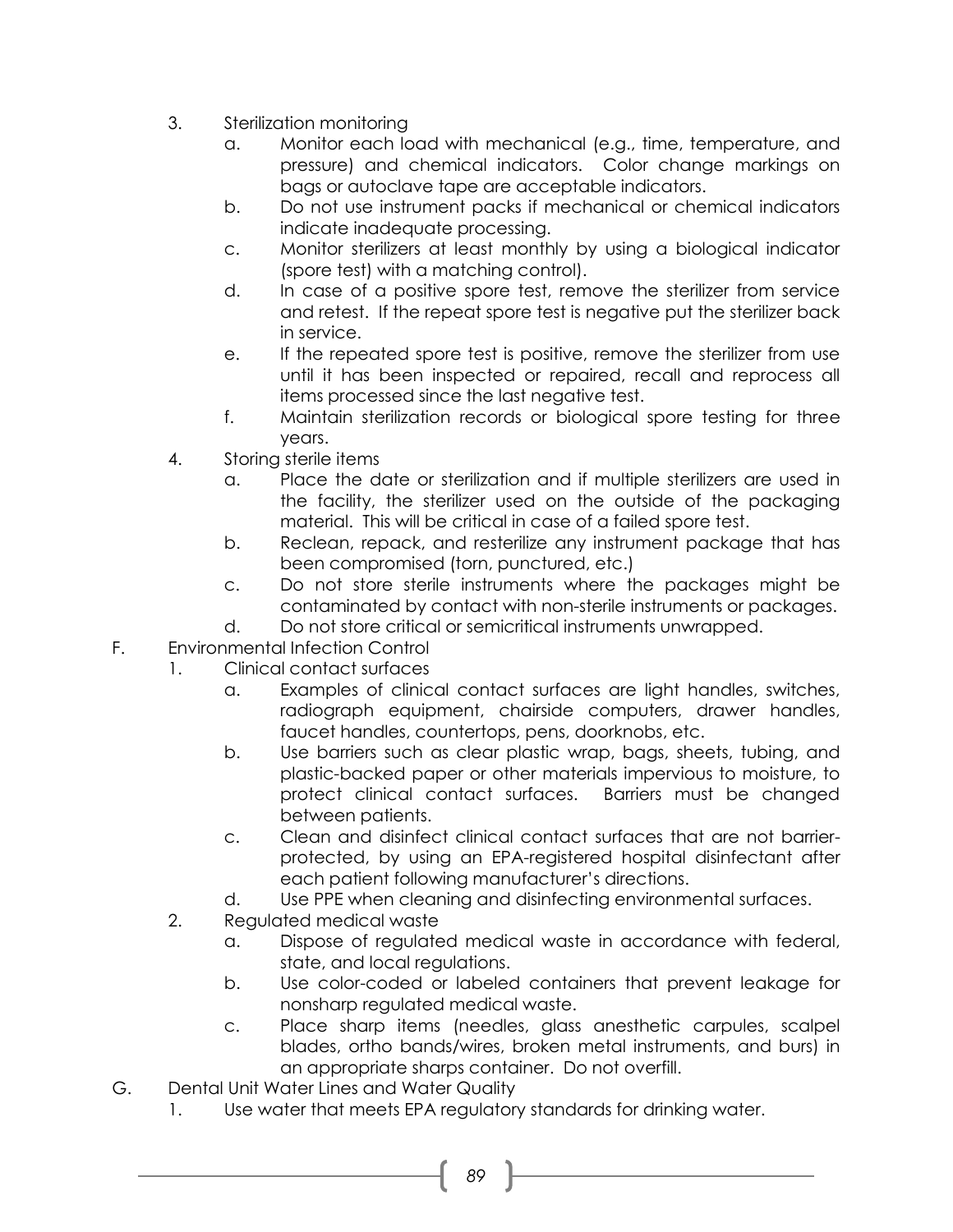- 2. Discharge water and air for a minimum of 20-30 seconds after each patient from any device connected to the dental water system that enters that patient's mouth.
- 3. During a boil-water advisory, do not deliver water from the public water system to the patient through the dental operative unit, ultrasonic scaler, or other dental equipment that uses the public water system until the boil order is lifted by the local water utility.
- H. Special Considerations
	- 1. Clean and heat-sterilize handpieces and other intraoral instruments that can be removed from the air and waterlines of dental units between patients.
	- 2. Use heat-tolerant or disposable intraoral devices for dental radiography which are sterilized before each use.
	- 3. For digital radiography sensors, use barriers (covers). If the items cannot tolerate heat sterilization.
	- 4. Handling of extracted teeth
		- a. Dispose of extracted teeth as regulated medical waste unless returned to the patient.
		- b. Clean and place extracted teeth in a leak proof container, labeled with a biohazard symbol, and maintain hydration for transport to education institutions or a dental laboratory.
	- 5. Dental laboratory
		- a. Use PPE when handling items received in the lab until they have been decontaminated.
		- b. Before they are handled in the lab, clean disinfect, and rinse all dental prostheses and prosthodontic materials (impressions, bite registrations, occlusal rims, and extracted teeth) by using an EPA registered hospital disinfectant.
		- c. Clean and heat-sterilize heat tolerant items used in the mouth such as metal impression trays.
- I. Medical conditions, work-related illness, and work restrictions
	- 1. A DHCP who is positive for HIV, Hepatitis B or Hepatitis C shall disclose this fact to the board. If the DHCP is not a licensee or permit holder, the supervising licensed dentist will report the DHCP's health status to the board. The DHCP shall thereafter refrain from participating in any procedure which has a potential for occupational exposure.

Said refraining will continue until such time as the board enters an Order delineating the scope of practice permitted for the DHCP.

- 2. The Board will then establish and appoint members to serve on a Review Panel to review, counsel, monitor and recommend restrictions, when appropriate, for the practices of HIV, Hepatitis B or Hepatitis C positive DHCPs.
- 3. The Review Panel shall be appointed by the Board with its members being chosen on a case-by-case basis.
- 4. The Review Panel will conduct its review considering that exposure-prone invasive procedures are best determined on a case-by-case basis by taking into consideration the degree of infectivity, the specific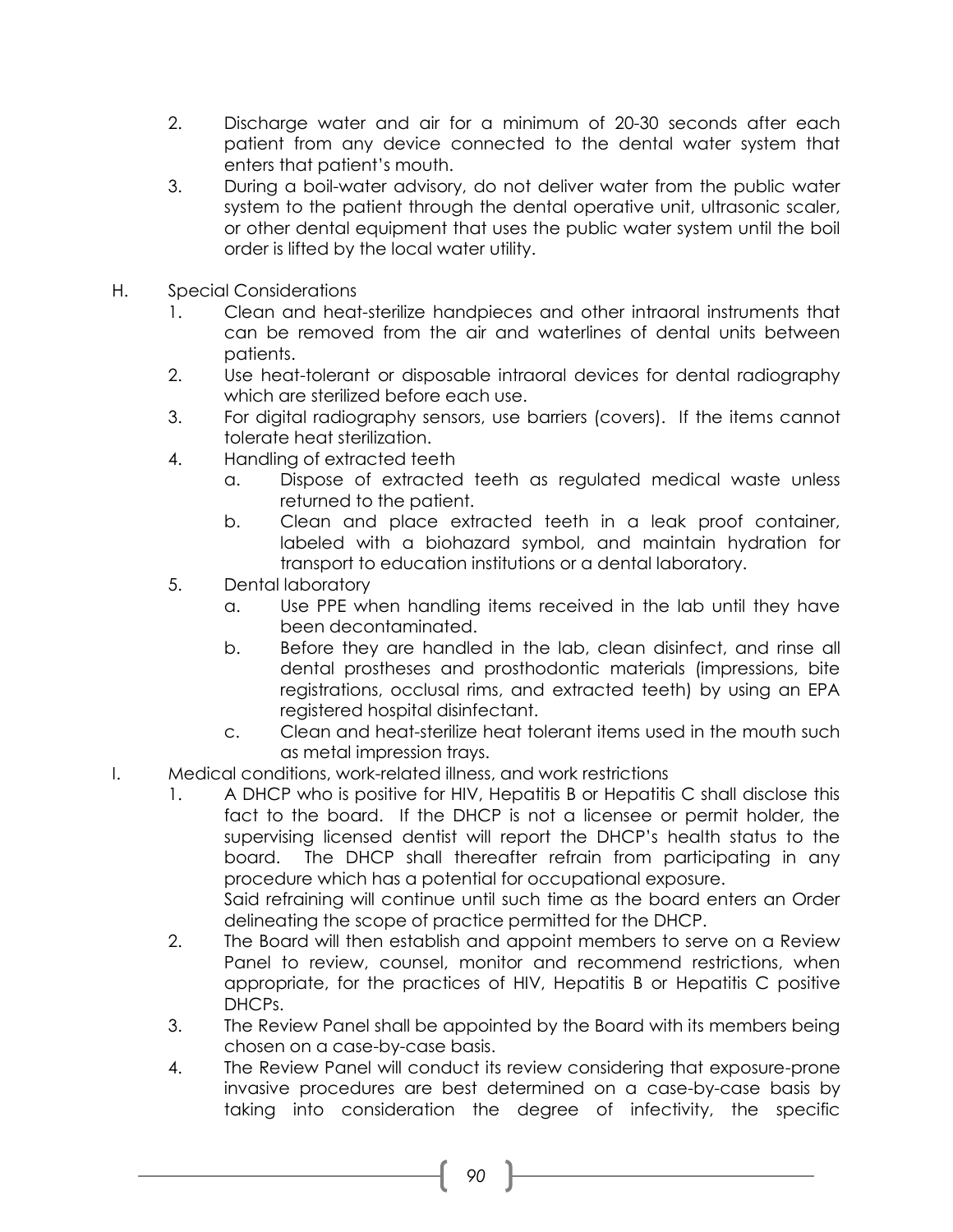procedure(s) as well as the skill, technique, and possible mental and/or physical impairment of the infected DHCP. Following its review, the Panel Chairperson will submit a report of recommendations or restrictions of practice to the Board.

- 5. The Board will consider the Review Panel's recommendations, will make the final determination of practice and/or procedure restrictions, will develop procedures in order to monitor the compliance of the DHCP with restrictions, and will communicate said information of any restrictions and the monitoring of the restrictions to the DHCP or the supervising licensed dentist by written Order.
- 6. Information as to the Panel's recommendations, the Board's monitoring of restrictions and its disciplining of the DHCP or the supervising license dentist, if necessary, will be reported in a timely manner to the Director of the Arkansas Department of Health who will continue to ensure the confidentiality of the infected DHCP.
- 7. Reports and information furnished to and by the Board relative to the HIV, HBV or HCV infectivity of a DHCP shall not be deemed to constituted public record but shall be deemed and maintained by the Board as confidential and privileged as medical records.
- 8. At such time as there is an alleged violation of this Rule and Regulation, the Board will proceed with its procedures set forth in the Dental Practice Act and Rules and Regulations by bringing a licensee before it for alleged violations of the Practice Act. At that time, the knowledge and information pertaining to the medical condition of the DHCP may become public knowledge.
- 9. The failure of a dentist, dental hygienist, or registered dental assistant to comply with the terms of this Rule and Regulation or the Order of the Board concerning the scope of practice as referred to in Section I, Paragraph 1 will be considered a failure to maintain adequate safeguards for the health and safety of the patient and the public, as referred to in the Dental Practice Act.

Approved 12/10/1993; 1/7/2005; 3/2/2007.

## Article XVI **ADMINISTRATION OF LOCAL ANESTHESIA BY THE DENTAL HYGIENIST**

## DEFINITIONS:

Local anesthesia is defined as the elimination of sensations, especially pain, in one part of the body by the topical application or regional injection of a drug.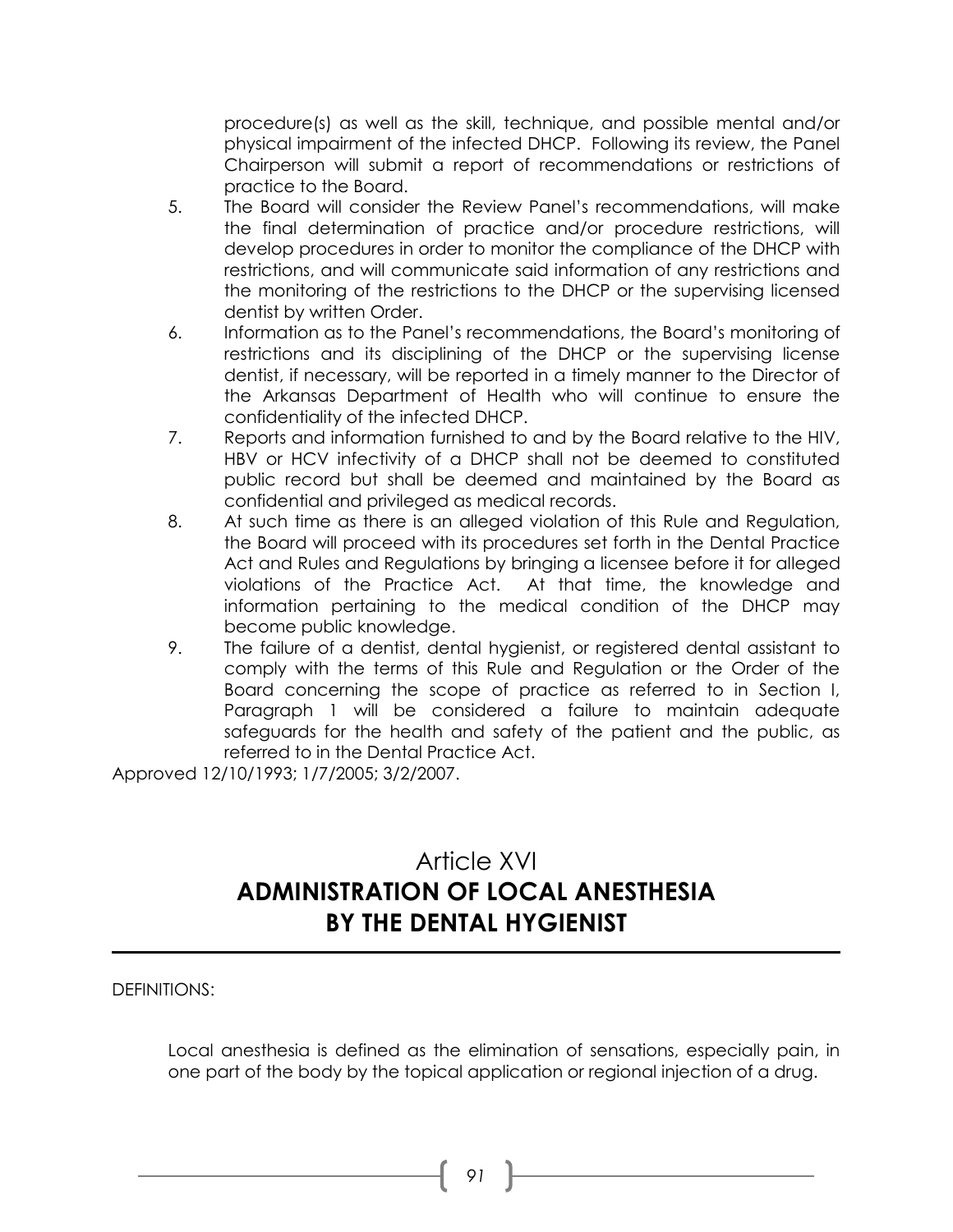Topical anesthesia is defined as the application of an anesthetic directly to the surface of the body. Pursuant to Article XVI, this will be limited to the oral cavity. Topical anesthesia may be administered by a licensed dental hygienist without the necessity of the hygienist obtaining a permit from the Arkansas State Board of Dental Examiners. A dental hygienist may only administer topical anesthesia to a patient when under the supervision of a licensed dentist.

Regional injection of an anesthetic agent by a dental hygienist is defined to mean infiltration and block injections of an anesthesia administered inside the oral cavity.

- A. A permit is required for a dental hygienist to administer local anesthetic agents. A dental hygienist who desires to administer local anesthetics using regional injection of a drug in the State of Arkansas under Ark. Code §17-82-103(c) may apply to the State Board of Dental Examiners for a permit to do so pursuant to the following requirements:
	- 1. Hold a current Arkansas dental hygiene license.
	- 2. Provide proof of successful completion of a local anesthesia course (including inferior alveolar nerve block) sponsored by or held in a dental hygiene/dental school that is accredited by the ADA Commission on Dental Accreditation. The course may have been within the dental hygiene curriculum or have been a continuing education course.
	- 3. Provide proof of a current certificate of a health care provider level of basic life support.
- B. Upon receipt of the Board's permit, a dental hygienist may administer local anesthetics under the direct supervision of a dentist with the exception of administering the following injections:

#### **Posterior superior alveolar nerve block Inferior alveolar nerve block**

A dental hygienist who has been issued a Board permit, or who is attending a CODA accredited dental hygiene program, will be required to administer the posterior superior alveolar nerve block and inferior alveolar nerve block under the operative supervision of a dentist until the dental hygienist or student has successfully completed fifteen (15) injections of each of these types (thirty [30] injections total). After successful completion of the above, written documentation shall be submitted to the Board. Upon notification from the Board, the dental hygienist may then administer these injections under the direct supervision of a dentist. The thirty (30) required injections may be given to patients and documented by the supervising dentist as a part of the dental hygiene school curriculum prior to graduation and initial licensure or after successful completion of a post-graduate continuing education course taken at a CODA accredited dental or dental hygiene school.

- C. The Arkansas State Board of Dental Examiners shall issue a permit to each dental hygienist after successful completion of the requirements set forth by the Board.
- D. An applicant for a permit shall submit a completed Board application and the application fee of \$25.
- E. The permit to administer local anesthetic agents expires on the date the dental hygienist's license expires or the dental hygiene license is revoked or suspended.
- F. The permit to administer local anesthesia agents will be renewed when the dental hygienist's license to practice is renewed.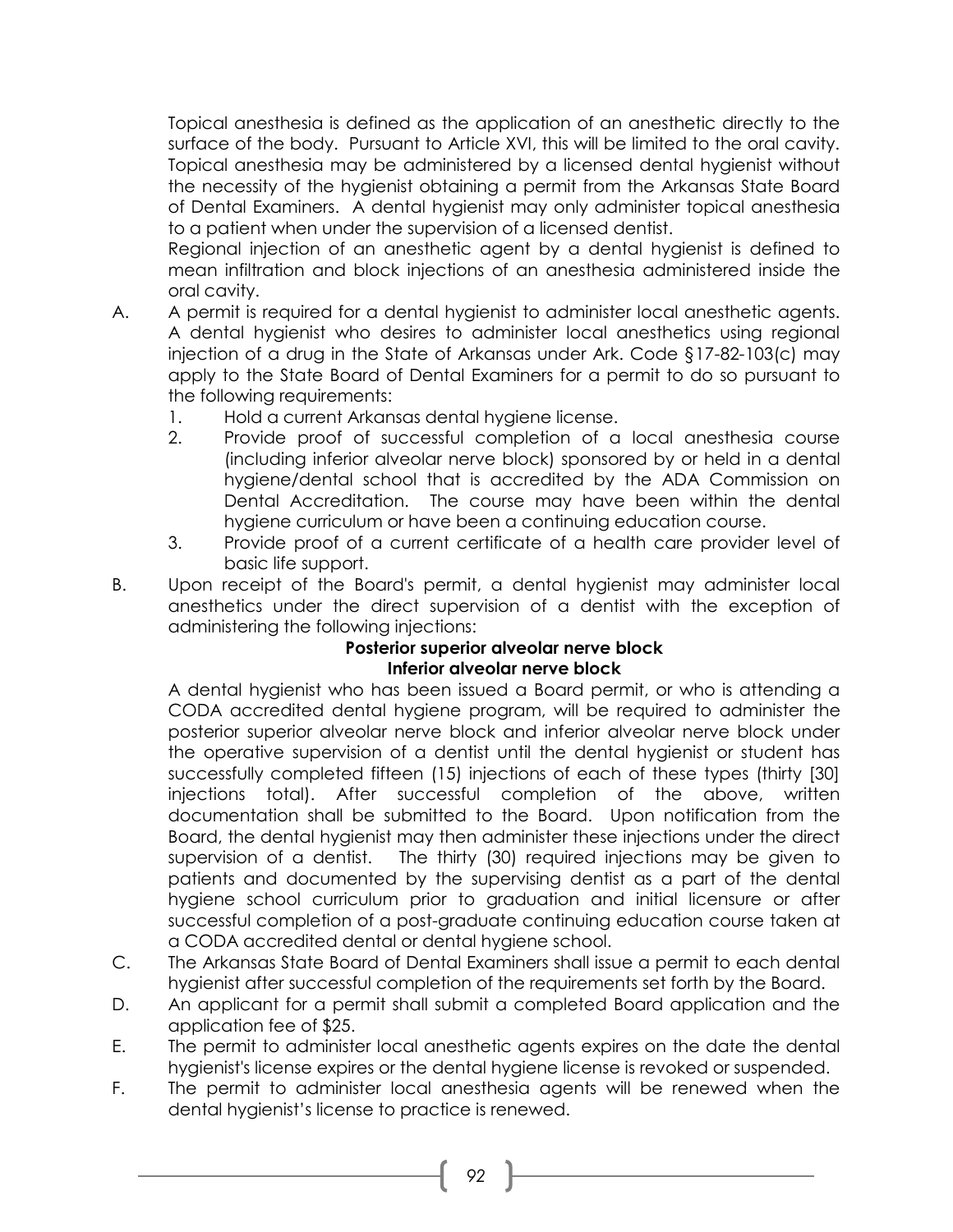Approved 5/31/96, Effective 7/20/96; amended 11/17/06.

# Article XVII **DENTAL ASSISTANT FUNCTIONS**

#### A. ALL FUNCTIONS DELEGATED TO A DENTAL ASSISTANT MUST BE PERFORMED UNDER PERSONAL SUPERVISION. PERSONAL SUPERVISION MEANS:

- 1. The Dentist is in the office or treatment facility.
- 2. The Dentist has personally diagnosed the condition to be treated.
- 3. The Dentist has personally authorized the procedures.
- 4. The Dentist remains in the office or treatment facility while the procedures are being performed.
- 5. The Dentist evaluates the performance of the Dental Assistant before the dismissal of the patient.

The supervising licensed Dentist is responsible for determining the appropriateness of delegation of any specific function based upon knowledge of the skills of the assistant, the needs of the patient, the requirements of the task and whether proof of competence is required.

The Dentist is ultimately responsible for patient care. Nothing contained in the authority given the Dentist by this rule to delegate the performance of certain procedures shall in any way relieve the supervising Dentist from the liability to the patient for negligent performance by a Dental Assistant.

## B. DEFINITIONS

- 1. Dental Assistant: A staff member of a duly licensed Dentist who is involved in direct patient care to include a Certified Dental Assistant or a Registered Dental Assistant.
- 2. Registered Dental Assistant: A Dental Assistant who has obtained a permit(s) from the Board to perform any or all of the following expanded duties:
	- a. Administration of nitrous oxide/oxygen analgesia
	- b. Operation of dental radiographic equipment
	- c. Coronal polishing
	- d. Monitoring of patients undergoing deep sedation or general anesthesia
- 3. Certified Dental Assistant: A Dental Assistant who is currently certified by the Dental Assistant National Board.
- C. TASKS AUTHORIZED TO BE PERFORMED BY DENTAL ASSISTANTS With the exceptions listed below, a Dental Assistant may perform any dental task or procedure assigned by the supervising dentist to the assistant that does not require the professional skills of a licensed Dentist or licensed dental hygienist, but only under the personal supervision of a licensed Dentist on the premises. These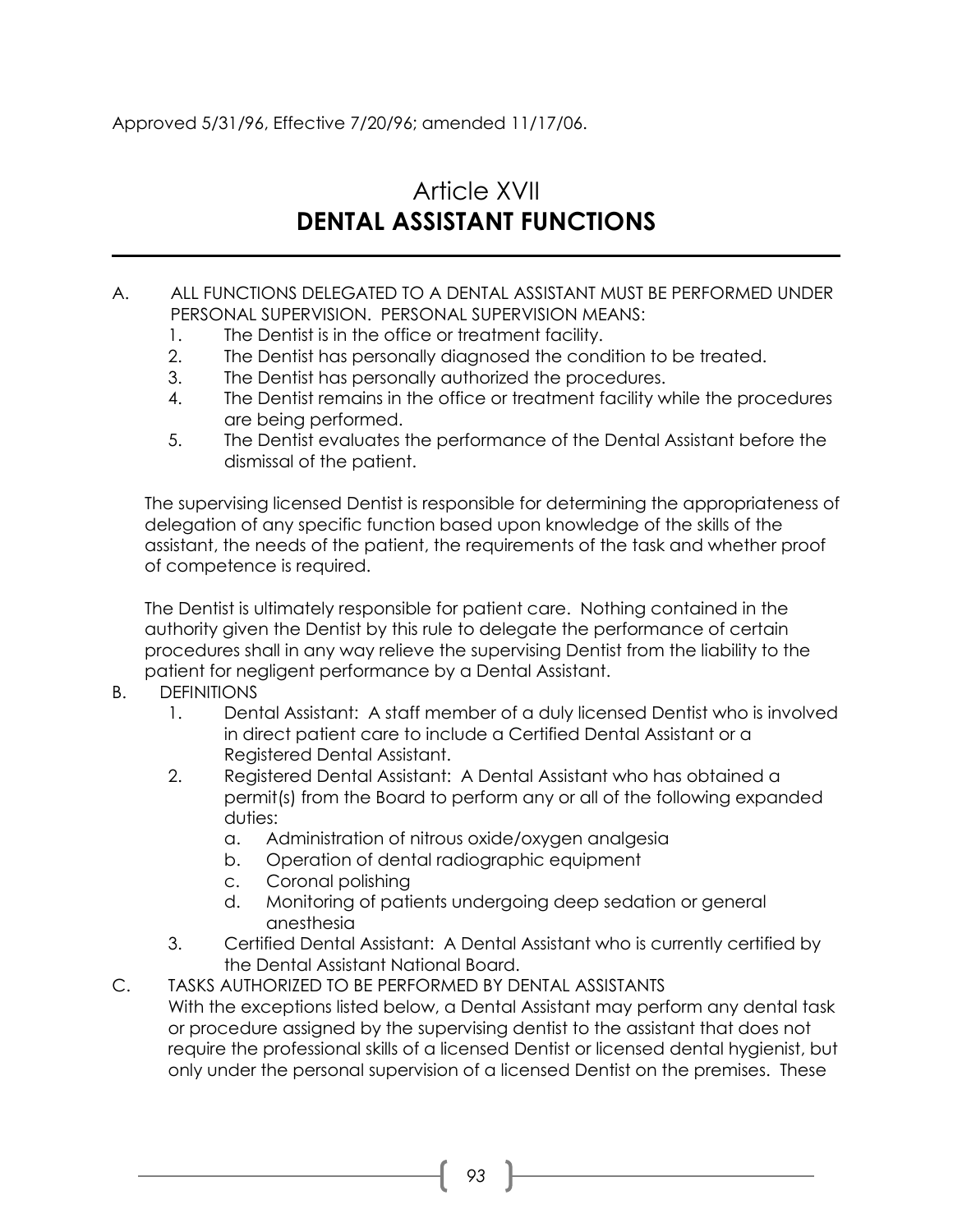duties may only be delegated when the effect of the procedure assigned is reversible.

D. PROHIBITED ACTIVITIES

The responsibility for diagnosis, treatment planning, or the prescription of medications in the practice of Dentistry shall remain with a licensed Dentist and may not be assigned or delegated to a Dental Assistant. No dental procedure that will contribute to or result in an irreversible alteration of the oral anatomy may be performed by anyone other than a licensed Dentist. The following activities are prohibited for dental assistants:

- 1. Diagnosis and treatment planning
- 2. Scaling, root planing and curettage
- 3. Surgical or cutting procedures on hard or soft tissue.
- 4. Prescription, injection, inhalation, and parenteral administration of drugs (except where permitted by the Board)
- 5. Placement, seating, or removal of any final or permanent restorations.
- 6. Final placement of orthodontic brackets
- 7. Any procedure that contributes to or results in irreversible alteration of the oral anatomy
- 8. Performance of any of the following expanded duties without a permit:
	- a. Administration of nitrous oxide/oxygen analgesia
	- b. Operation of dental radiographic equipment
	- c. Coronal polishing
	- d. Monitoring of patients undergoing deep sedation or general anesthesia
- 9. Those functions relegated to a dental hygienist and stated in Regulation XI A.
- E. REGISTERED DENTAL ASSISTANT EXPANDED FUNCTION PERMITS

It is the responsibility of the Dental Assistant to provide the Arkansas State Board of Dental Examiners with proof of competence in the desired expanded function prior to receiving a permit from the Board.

- 1. A Dental Assistant may induce and monitor nitrous oxide/oxygen analgesia after successful completion of a course approved by the Board and the payment of a designated fee. At this time a permit will be issued.
- 2. A Dental Assistant may operate dental radiographic equipment after successful completion of an education course as approved by the Board and submits proof of competency by passing an examination and the payment of a designated fee. At this time, a permit will be issued.
- 3. A Dental Assistant may perform coronal polishing after successful completion of education requirements as approved by the Board and submits proof of competency by passing such examination as the Board requires, and the payment of a designated fee. At this time a permit will be issued.
- 4. A Dental Assistant may monitor patients who are under deep sedation or general anesthesia only in offices where the dentist(s) is permitted to perform those services, after successful completion of education requirements as approved by the Board and submits proof of competency by passing such examination as the Board requires and the payment of a designated fee. At that time, a permit will be issued.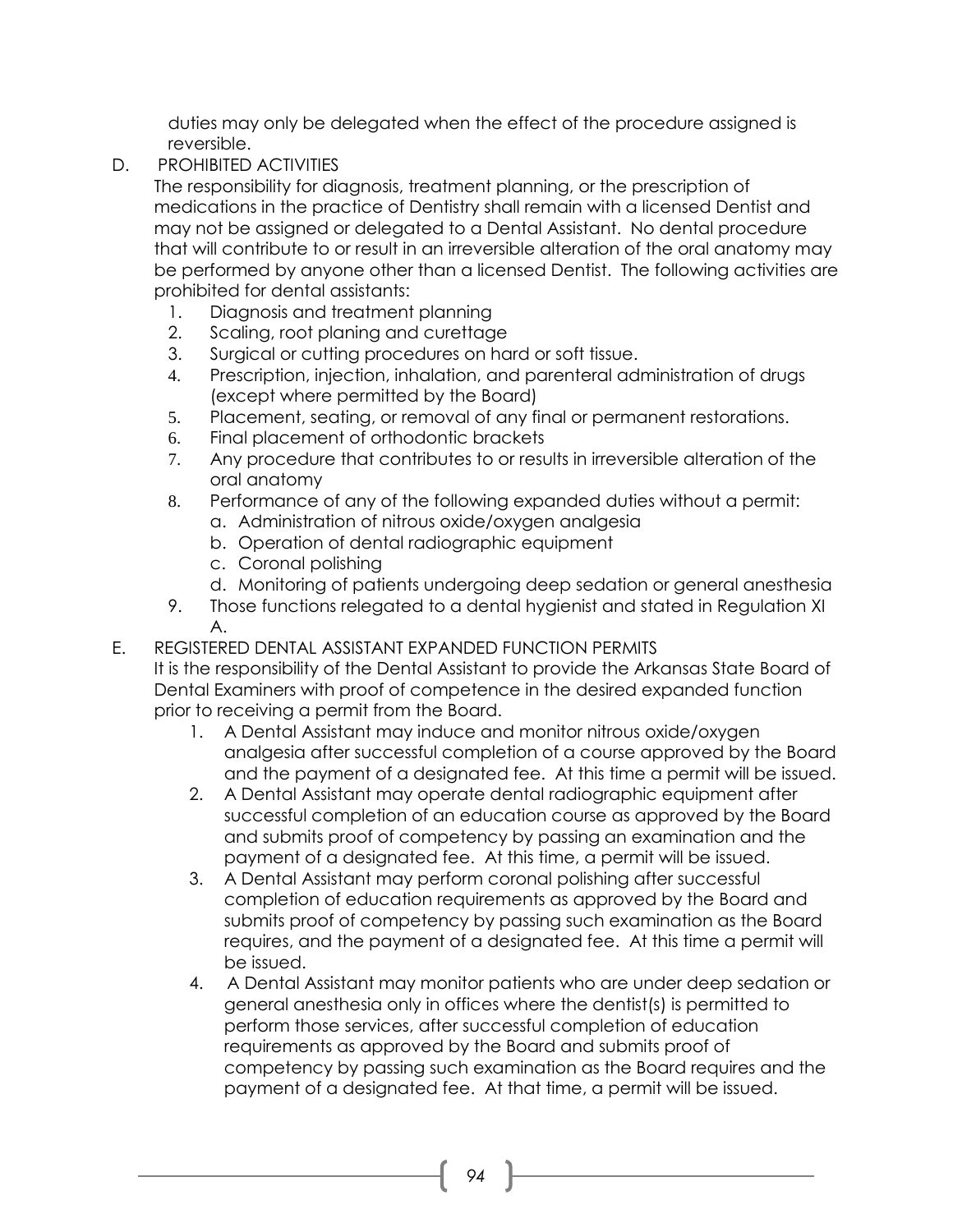5. A Certified Dental Assistant, or an assistant who is a graduate of a school which is accredited or provisionally accredited by the Council on Dental Accreditation of the American Dental Association, need only submit proof of graduation or certification to the Board along with the designated fee and a permit will be issued for any expanded duty requested except Sedation Monitoring.

After receipt of one or more of the expanded function permits, the Dental Assistant will then be considered a Registered Dental Assistant with the Board. Those permits must be on display within the dental office or treatment facility.

- F. PROCESS FOR OBTAINING PERMIT FOR ADMINSTRATION OF NITROUS OXIDE A Dental Assistant desiring to obtain an expanded duty permit for nitrous oxide/oxygen analgesia from the Board must do the following:
	- 1. Successfully complete a nitrous oxide administration and monitoring course as approved by the Board.
	- 2. Submit a copy of the certificate of completion to the Board along with any designated fee.
	- 3. Successfully complete a jurisprudence examination covering the Dental Practice Act and rules of the Board.
	- 4. Show proof of current certification in Healthcare Provider level of CPR.
- G. PROCESS FOR OBTAINING PERMIT FOR RADIOGRAPHY AND/OR CORONAL POLISHING

A Dental Assistant desiring to obtain an expanded duty permit for radiography and/or coronal polishing from the Board must do the following:

- 1. Request the educational packet from the Board for the desired permit and pay the appropriate fee.
- 2. Successfully complete the examination or clinical checklist administered by the supervising Dentist as provided by the Board, and return the required materials to the Board.
- H. PROCESS FOR OBTAINING PERMIT FOR SEDATION MONITORING A Dental Assistant desiring to obtain an expanded duty permit for sedation monitoring from the Board must do the following:
	- 1. Hold a current permit for nitrous oxide administration
	- 2. Hold and show proof of a current certification in Healthcare Provider level of cardiopulmonary resuscitation
	- 3. Be a Certified Dental Assistant, Registered Dental Assistant, Registered Nurse or Licensed Practical Nurse
	- 4. Submit proof of successful completion of the American Association of Oral and Maxillofacial Surgeons Anesthesia Assistant's training program or a Board approved equivalent course within the two year period immediately previous to submitting an application to be a Sedation Assistant.
	- 5. Successfully complete a jurisprudence examination covering the Dental Practice Act and rules of the Board.
	- 6. Exemptions: License physicians with a specialty in anesthesiology and Certified Registered Nurse Anesthetists are exempt from the educational and permit requirements listing in this section. Other licensed health care providers, who can show proof of successful completion of a course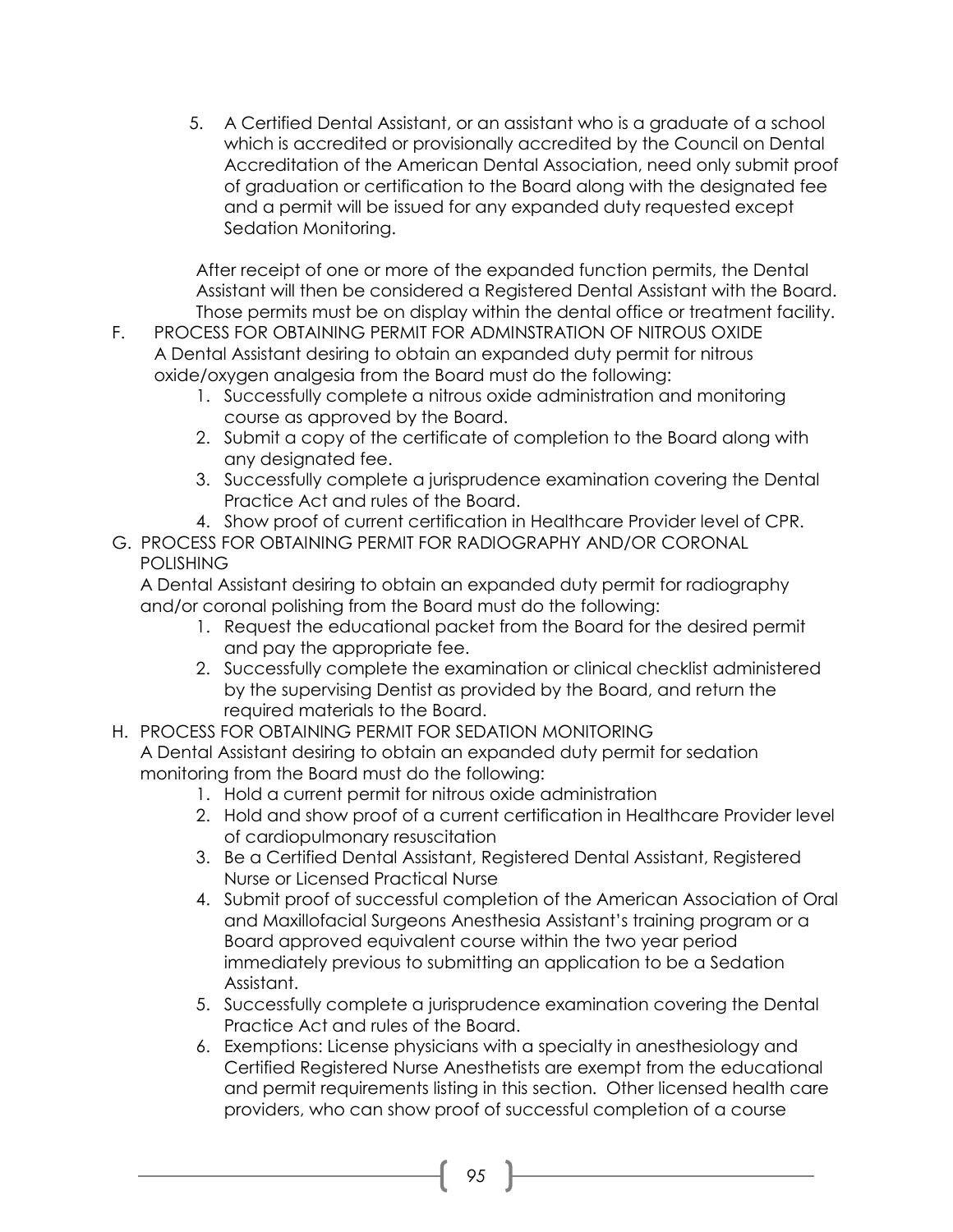which meets or exceeds those listed in this regulation, may obtain an exemption from the Board on a case by case basis.

- I. SAID PERMITS MUST BE RENEWED ON FORMS AS PROVIDED BY THE BOARD PURSUANT TO ARK. CODE ANN 17-82-405. AS STATED IN THAT SECION OF THE CODE, THE PROCESURES FOR REGISTRATION AND PENALTIES FOR FAILURE TO REGISTER PERMITS OF DENTISTS AS STATED IN 17-82-310 THROUGH 17-82-314 WILL APPLY TO THE REGISTRATION OF PERMITS BY DENTAL ASSISTANTS.
- J. A REGISTERED DENTAL ASSISTANT MUST PROVIDE THE BOARD PROOF OF COMPLETING 2 HOURS OF CONTINUING EDUCATION EACH 2-YEAR REPORTING PERIOD ON THE SUBJECT OF INFECTION CONTROL IN ORDER TO RENEW A PERMIT TO PERFORM EXPANDED DUTIES. THE REGISTERED DENTAL ASSISTANT MUST REPORT THE CONTINUING EDUCATION HOURS IN THE MANNER SET FORTH IN ARTICLE XIV OF THE BOARD.

Separated from Article XI and approved 1/12/01; amended 8/23/02, 4/29/05, AND 5/14/09.

## Article XVIII **MOBILE DENTAL FACILITIES**

Pursuant to ACA 17-82-601 et seq, the Arkansas State Board of Dental Examiners hereby promulgates these rules to implement the practice of dentistry in mobile dental facilities.

## A. Definitions

1. MOBILE DENTAL FACILITY

A self-contained, intact facility in which dentistry and dental hygiene are practiced and that may be moved, towed or transported from one location to another. For purposes of this Article, a mobile dental facility does not include dentistry provided using portable equipment.

#### 2. OPERATOR

An individual licensed to practice dentistry in Arkansas. An operator of a mobile dental facility may contract with or employ other dentists, dental hygienists licensed in Arkansas and may hire Registered Dental Assistants, Certified Dental Assistants, dental assistants, laboratory technologists and other personnel as needed. Each mobile dental facility can have only one operator. One operator may hold permits for more than one mobile dental facility but each facility must have its own permit.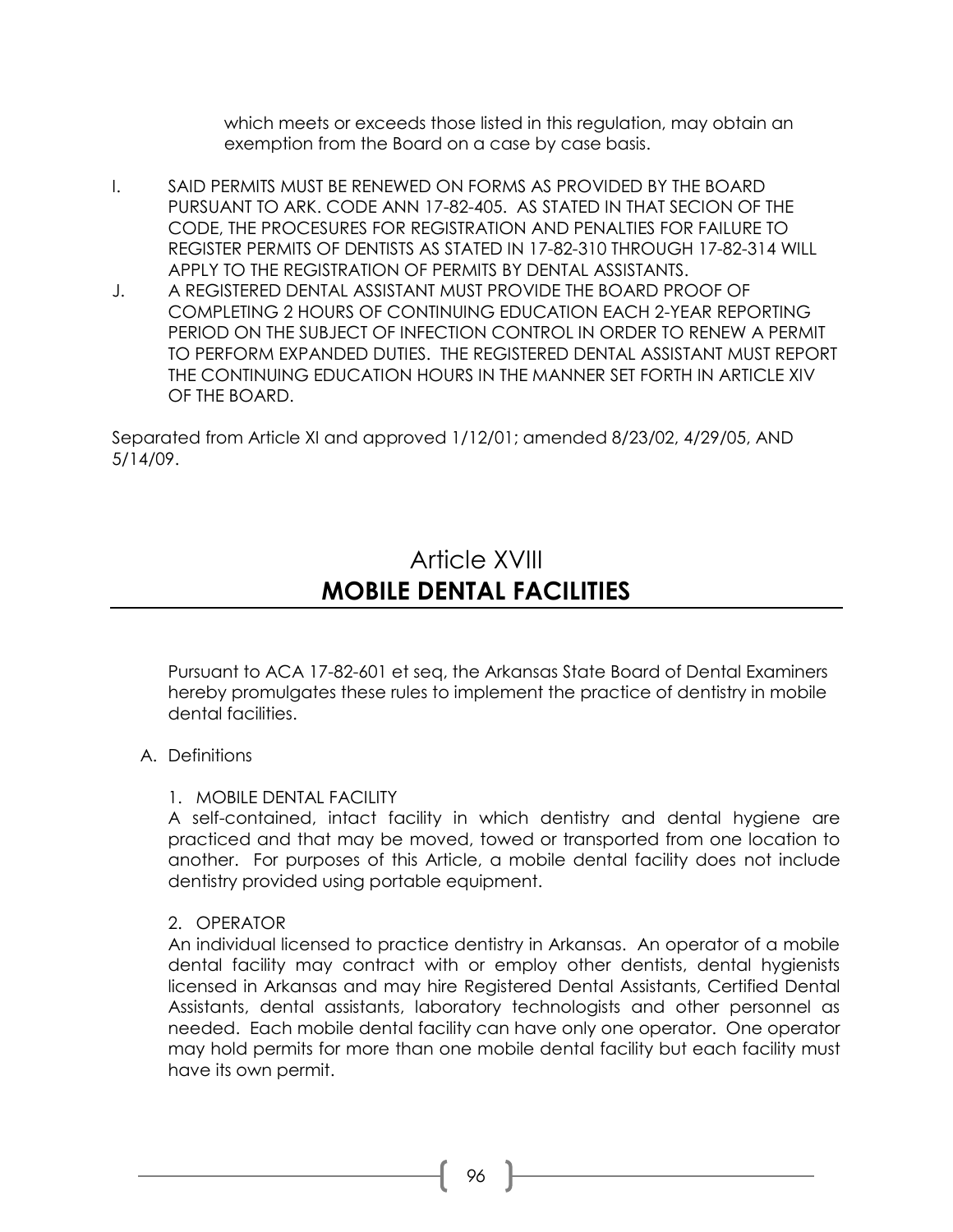## 3. DENTAL HOME

A licensed primary dental care provider who has an ongoing relationship with a patient where comprehensive oral health care is continuously accessible, coordinated, family-centered and provided in compliance with policies of the American Dental Association beginning not later than one year of age.

#### 4. COMPREHENSIVE DENTISTRY

A mobile dental facility that accepts patients and provides preventive treatment including examinations, prophylaxis, radiographs, fluoride treatments and sealants but does not follow up with treatment when such treatment is clearly indicated is considered to be abandoning the patient. A comprehensive treatment plan must be established for each patient treated in the mobile dental facility. Treatment that cannot be completed during the initial visit must be scheduled at intervals no greater than ninety (90) days apart until the treatment plan is completed or the patient chooses to cease treatment. Arrangements must be made for treatment either by the operator, a licensed specialist or other licensee who agrees to provide follow up care. If such arrangements are not made, the operator will be construed to have committed unprofessional conduct by patient abandonment and be subject to disciplinary action by the Board. EXCEPTIONS: Dental services provided in mobile dental facilities by students, faculty or volunteers in programs sponsored by CODA accredited dental, dental hygiene or dental assisting schools may be limited in scope and are exempt from the requirement that comprehensive dentistry be provided.

#### 5. INFORMED CONSENT

A document informing the patient of all proposed dental treatments, risks involved and alternative treatments available which must be signed by the patient or parent/guardian of any minor or incapacitated person before dental services can be provided in a mobile dental facility. This form must meet all the elements described in Section D. 2. of this rule. Written consent must be obtained for the initial visit for diagnostic and preventive services. After the treatment plan is developed, a second consent, either in written form which is signed by the patient, parent or guardian or a recorded verbal consent from the patient, parent or guardian must be obtained before additional dental services are performed on the patient.

#### 6. ACTIVE PATIENT

Any person who received any level of dental care in a mobile dental facility within the preceding twenty-four months.

#### B. Physical Requirements

All mobile dental facilities must comply with all applicable federal, state and local laws, regulations and ordinances including but not limited to those concerning radiographic equipment, flammability, construction, sanitation, zoning, infectious waste management, universal precautions, OSHA guidelines and federal Centers for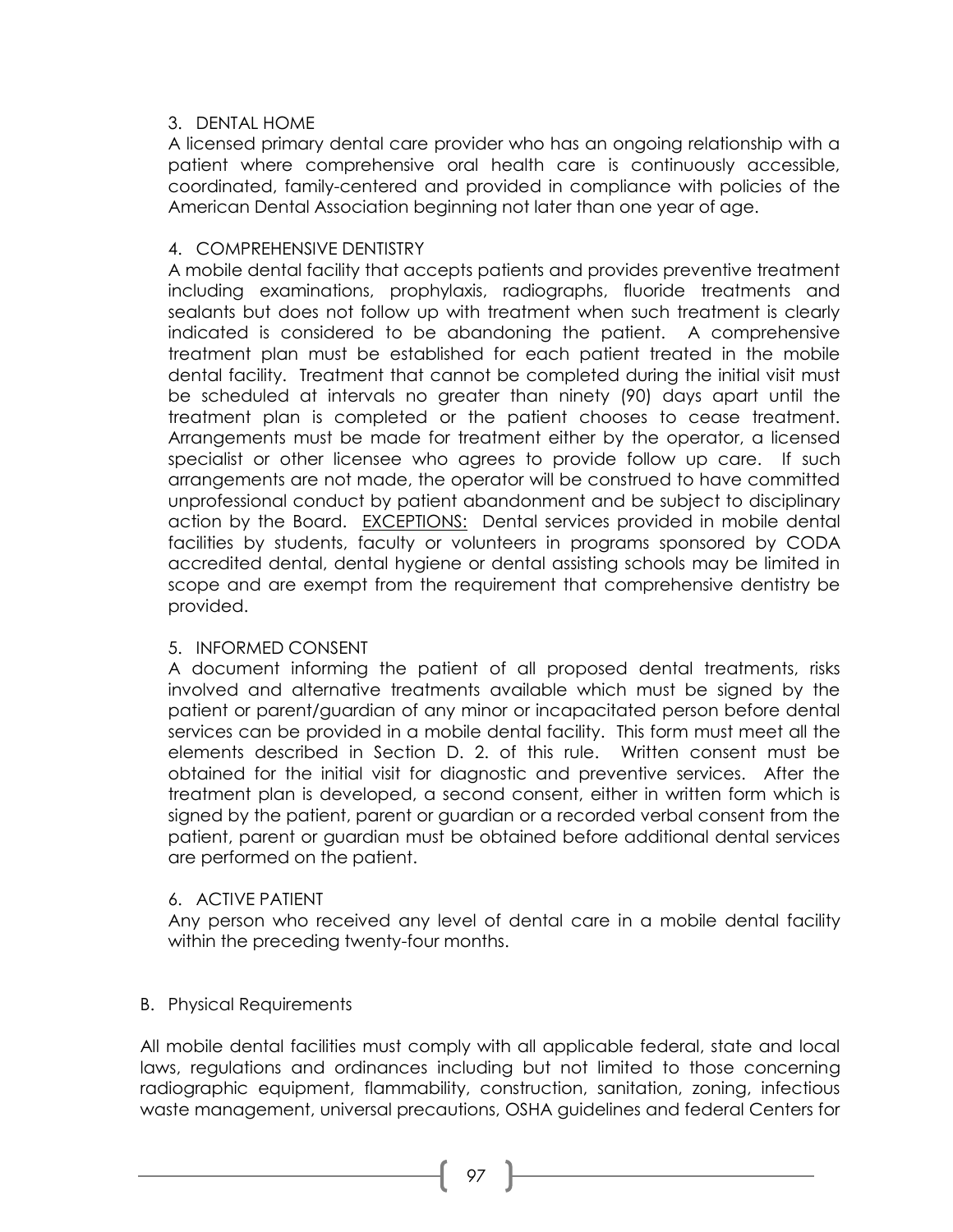Disease Control guidelines, all rules and regulations of the Board. The operator must possess all applicable county, state and city licenses or permits to operate the unit at the location where services are being provided. Further, each mobile dental facility must have the following functional equipment:

- 1. Ready access to a ramp or lift.
- 2. Sterilization system.
- 3. Potable water including hot water.
- 4. Ready access to toilet facilities.
- 5. Covered, non-corrosive container for deposit of waste materials including biohazardous materials.
- 6. Automated External Defibrillators.
- 7. Radiographic equipment properly registered and inspected by the Arkansas Department of Health.
- 8. Communication device available 24 hours per day, 7 days per week and capable of both making and receiving calls as well as the ability to contact emergency services, i.e. ambulance, police, fire stations, etc.
- 9. Smoke and carbon dioxide detectors.
- C. Documentation and Records Requirements
	- 1. All written, printed or electronic materials must contain the official business address (not a PO Box) and telephone number.
	- 2. When not being transported to or from a treatment site, all dental and office records must be maintained at the official office business address.
	- 3. All records must be available to the Board upon request and the cost of providing records is born by the mobile dental facility.
	- 4. All patient records must be made available to patients wishing to transfer care to another provider and to the later treating dentist(s).
- D. Information to Patients
	- 1. Display in facility
		- a. The license (or a photocopy of the license) of each dentist or dental hygienist working in the mobile dental facility shall be prominently displayed in the facility.
		- b. The permit to operate the mobile dental facility shall be prominently displayed in the facility.
	- 2. Consent Forms

A consent form must be obtained prior to the provision of any dental service in a mobile dental facility. The form must be signed by the patient or by a parent or guardian if the patient is a minor or an incapacitated person. Written consent forms are required for the initial visit for diagnostic and preventive services. Consent for subsequent treatment may be written or verbal providing that the verbal consent is recorded and stored as a part of the dental record.

A consent form must include at a minimum: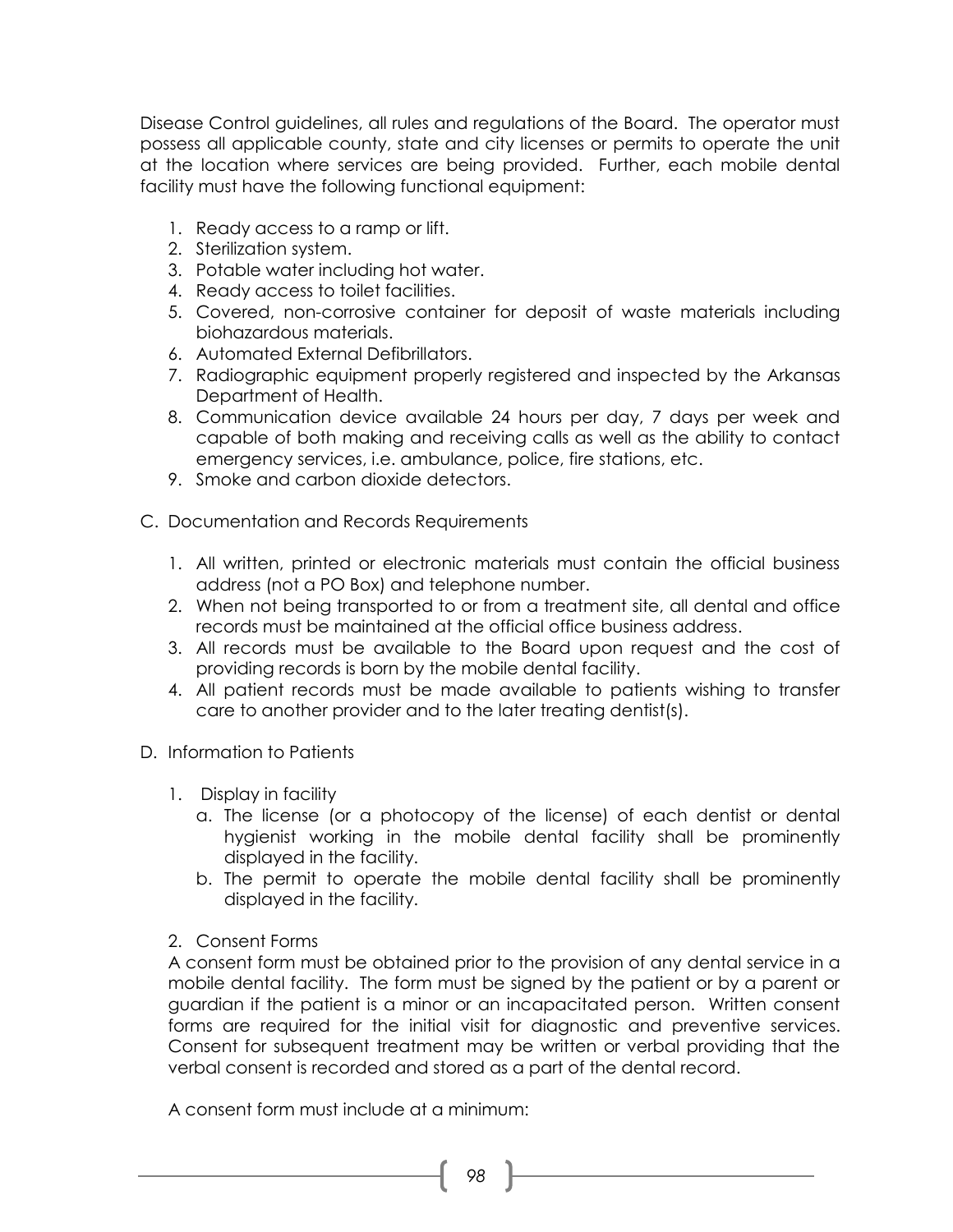- a. Name of dentist providing the service.
- b. Permanent office address.
- c. Telephone number that is available 24 hours per day for emergency calls.
- d. Service(s) to be provided.

If the patient is a minor, the consent form must also contain the following questions and statement:

- Has the child had dental care in the past twelve months?  $\Box$  Yes  $\Box$  No
- If yes, please list the name and address of the dentist or dental office where the care was provided.
- Does the child have an appointment scheduled at the dental home?  $\Box$  Yes  $\Box$  No
- ―I understand that I can choose to have any or all dental treatment for  $\bullet$ my child at the dental home. I understand that all dental care provided by my dental home or a mobile dental facility may affect future benefits that the child may receive from private insurance, Medicaid (ArKids) or other third party provider of dental benefits."

If the patient is an adult, the consent form must be signed by the patient and contain the following statement:

• "I understand that I may choose at any time to receive care from my dental home rather than from the mobile dental facility."

If the patient is an incapacitated person, the form must be signed by the patient's legal guardian and contain the following statement:

- "I understand that I may choose at any time to take the patient to his/her dental home for dental care rather than from the mobile dental facility."
- 3. Post-care Information to Patients

Each person receiving dental care in a mobile dental facility must receive an information sheet at the end of the visit. The information sheet must contain:

- a. Name of dentist or dental hygienist who provided the service.
- b. Telephone number and/or other emergency contact number.
- c. Listing of treatment rendered including, when applicable, billing codes, fees and tooth numbers.
- d. Description of treatment that is needed or recommended.

- e. Referrals to specialists or other dentist if mobile facility is unable to provide the necessary treatment.
- f. Consent form or a recorded, verbal consent for additional treatment or altered treatment plan when applicable.
- E. Permit Requirements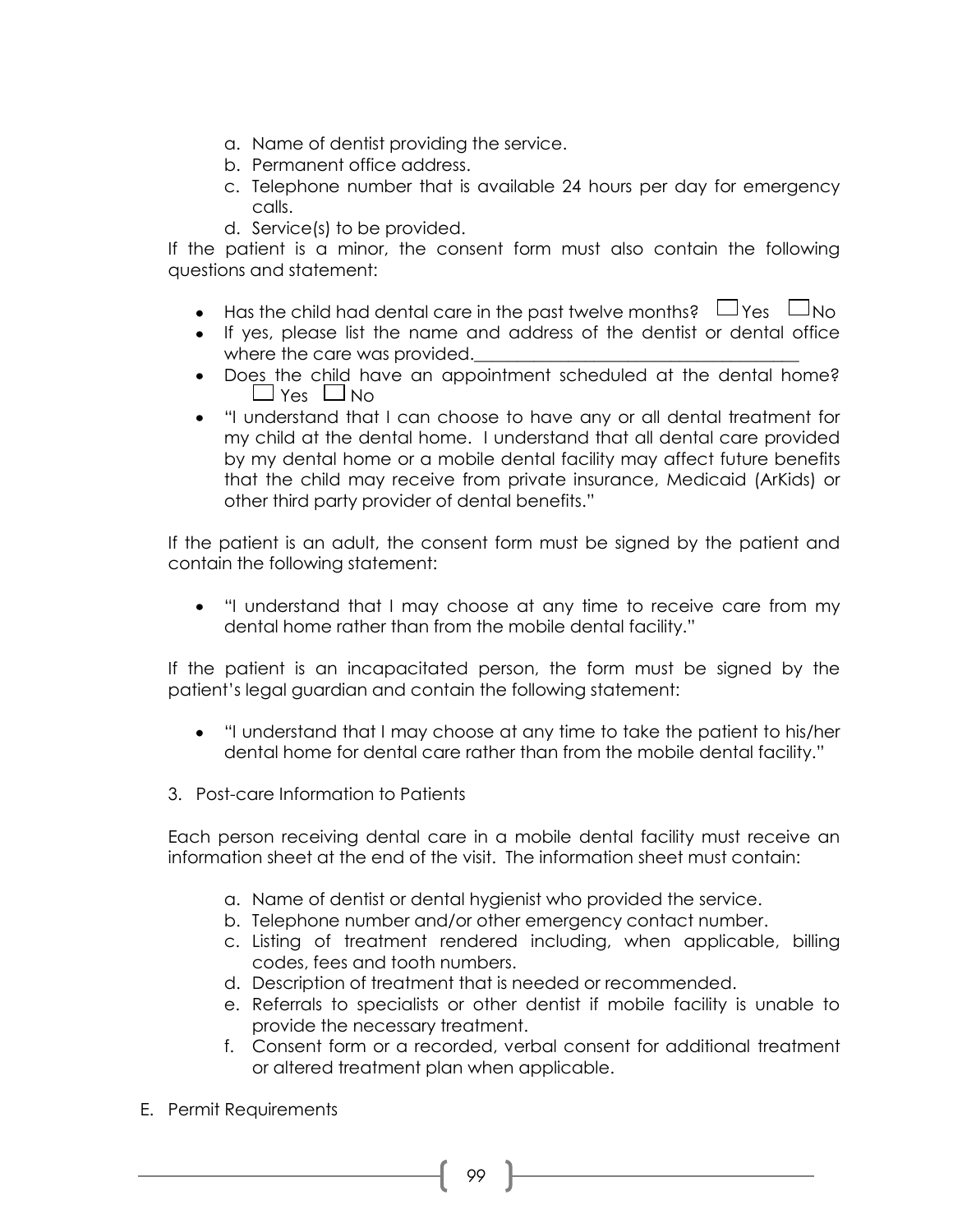- 1. Complete required application forms provided by the Board.
- 2. Pay fee of \$5,000.00 as set by Arkansas Code 17-82-602.
- 3. The operator must be a dentist licensed in Arkansas.
- 4. List all dentists and dental hygienists who will be providing care in the mobile dental facility complete with their name, address, telephone number and license number.
- 5. The official business address (not a PO Box) where patient records including radiographs are maintained and available for inspection and copying upon request by the Board.
- 6. Communication device available 24 hour per day, 7 days per week and capable of both making and receiving calls as well as the ability to contact emergency services, i.e. ambulance, police, fire stations, etc.
- 7. Written procedure for emergency follow-up care for patients treated in the mobile dental facility which must include:
	- a. Arrangements for treatment in a dental facility that is permanently established in the area where services are provided (50 mile radius) OR
	- b. A statement that follow-up care will be provided through the mobile dental facility or at the operator's established dental practice location in this state or at any other established dental practice in this state that agrees to accept the patient.
- 8. List of dentists who have agreed to provide follow up care as indicated in Section E., 7.l, b. of this rule. A signed statement from each dentist agreeing to provide follow up care must be provided with the application.
- 9. Evidence of radiographic equipment registration and inspection by the Arkansas Department of Health.
- 10. Signed statement that all required physical equipment is present and functioning properly. A checklist of these items will be a part of the application.
- 11. Copy of the driver's license of any person who will be driving the mobile dental facility.
- 12. Proof of general liability insurance from a licensed insurance carrier for at least one million dollars (\$1,000,000.00).
- 13. Name of established non-mobile dental facility with which the mobile facility is associated.
- 14. Be inspected by the Board or the Boards designee prior to the start of operation.
- F. Annual Report

An annual report for the previous year must be submitted to the Board by January 10<sup>th</sup> of each calendar year, which must include:

- **1.** List of all locations (street address, city, state) where mobile dental services were provided.
- **2.** Dates when services were provided.
- **3.** The number of patients treated during the year.
- **4.** The types of services provided and quantity of each type of service: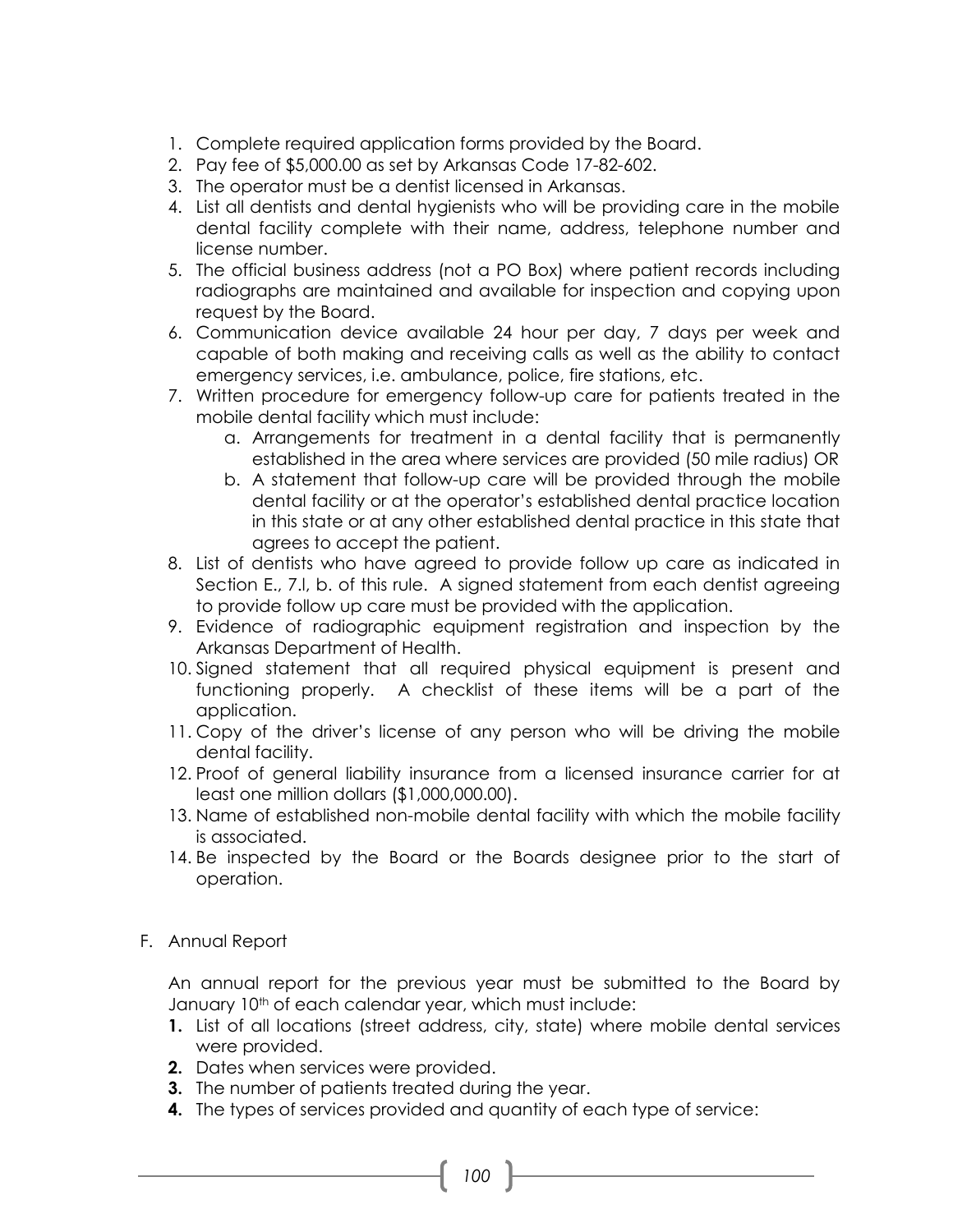- a. Preventive # of patients receiving preventive services.
- b. Restorative # of fillings, stainless steel crowns, fixed prosthetics provided, space maintainers.
- c. Surgical # of teeth extracted and other surgical procedures performed.
- d. Endodontic # of root canal therapies, pulpotomies provided or # of patients referred for endodontic services.
- e. Periodontal # of patients receiving periodontal services or referred for periodontal services.
- f. Prosthetics # of removable prostheses provided or # of patients referred for prosthetic services/Report may reflect "not applicable" if services are limited to children under the age of 18.
- g. Other # of other services provided that do not fall into the above standard categories.
- G. Notification of Changes
	- 1. The Board must be notified within 10 business days of:
		- a. If the mobile dental facility is sold.
		- b. Any change relating to dentists to whom patients are to be referred for follow up care.
		- c. Any change in the procedures for obtaining follow up or emergency care.
		- d. Any changes of operator.
	- 2. The Board must be notified within 15 business days of:

Any change of dentists or dental hygienists providing dental services in the mobile dental facility.

- 3. The Board must be notified within 30 business days of:
	- a. Any change of official business address or telephone number.
	- b. Cessation of operation.
- H. Supervision of Personnel and Delegation of Duties
	- 1. Dental assistants must only work under the personal or direct supervision of a dentist as provided in Article XVII of these rules.
	- 2. Dental hygienist must only work under the direct or indirect supervision of a dentist as provided in Article XI of these rules but may not work under general supervision in a mobile dental facility in accordance with Arkansas Code 17- 82-603 (i).

*101*

I. Cessation of Operation